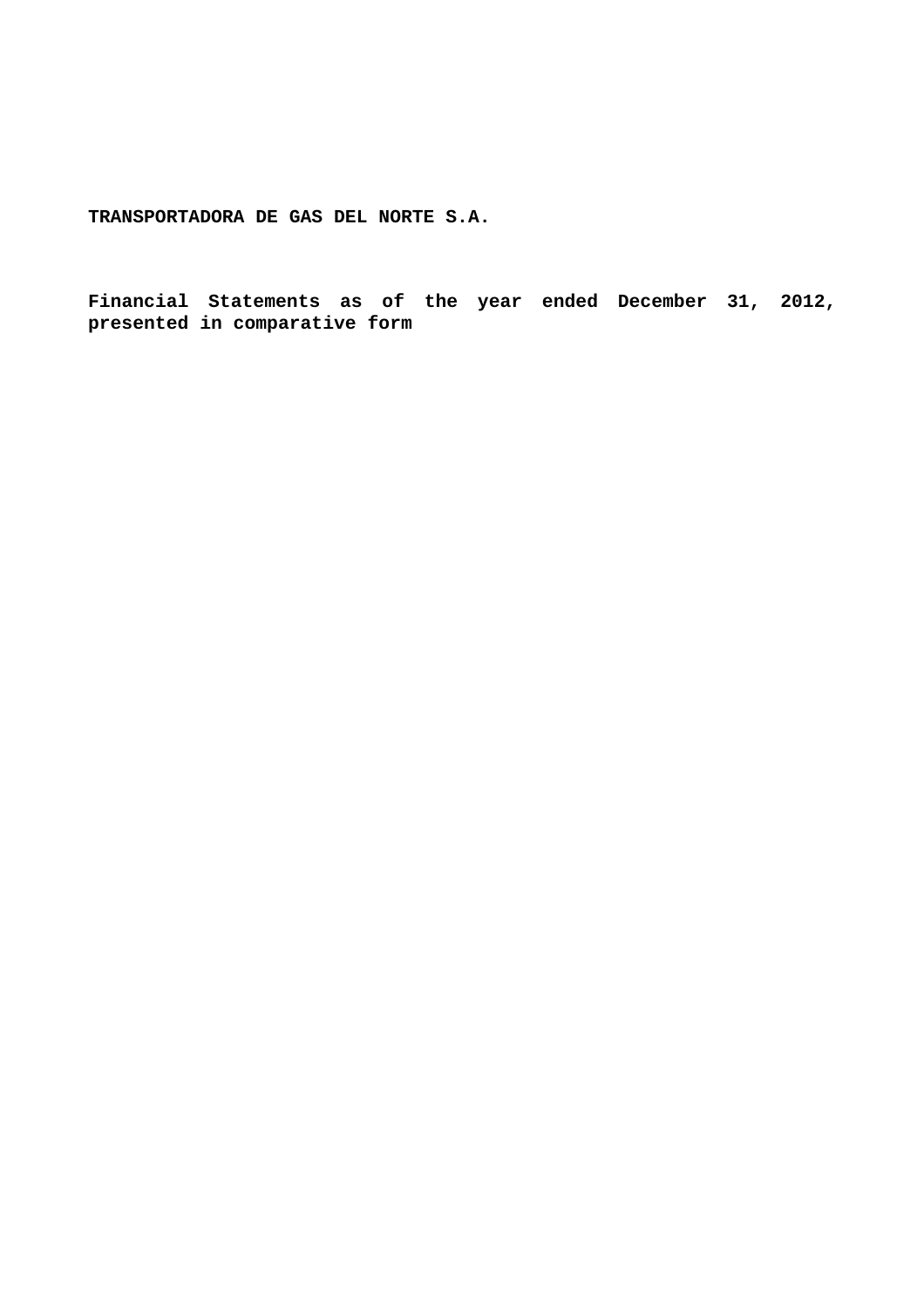# **TRANSPORTADORA DE GAS DEL NORTE S.A. Index to the financial statements**

|                                                                          | Page     |
|--------------------------------------------------------------------------|----------|
|                                                                          |          |
| Report on the Code of Corporate Governance                               |          |
|                                                                          | $F - 2$  |
| Balance sheets as of December 31, 2012 and $2011$                        | $F - 11$ |
| Statements of Operations for the years ended December 31, 2012 and 2011  | $F - 12$ |
| Statements of Changes in Shareholders' Equity for the years ended        |          |
|                                                                          | $F-13$   |
| Statements of Cash Flows for the years ended December 31, 2012 and 2011  | $F - 14$ |
| Notes to the Financial Statements as of and for the years ended December |          |
|                                                                          | $F-15$   |
|                                                                          |          |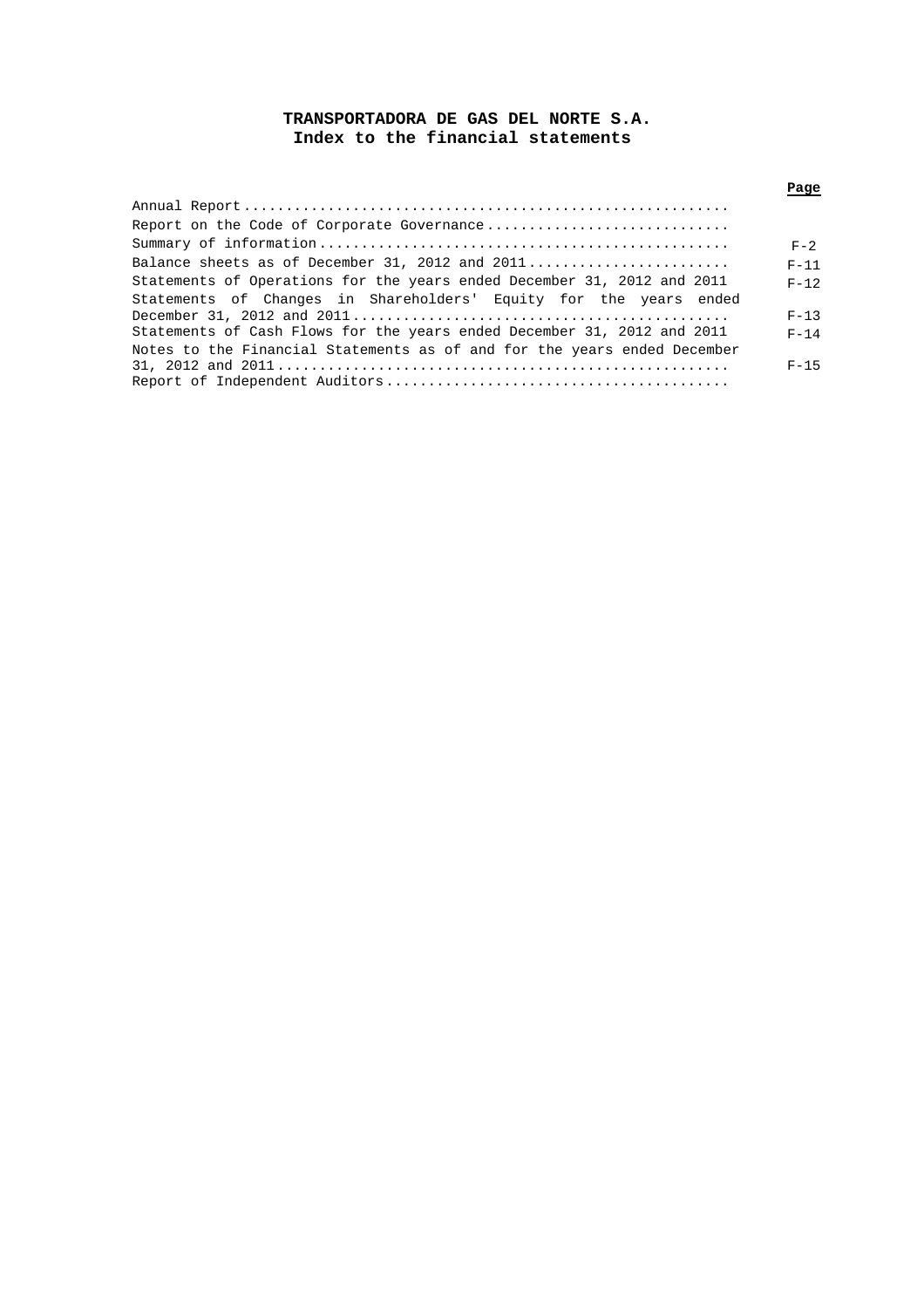To the Shareholders of Transportadora de Gas del Norte S.A.

In compliance with the legal and bylaw provisions in force, the Board of Directors of Transportadora de Gas del Norte S.A., hereinafter "TGN" or "the Company", is pleased to submit for the shareholders' consideration the annual report, the report on the code of corporate governance, summary of information, balance sheet, statement of income, statement of changes in shareholders' equity, statement of cash flow, notes, other financial statement information and the additional information required by Section 68 of the Buenos Aires Stock Exchange Listing Rules, corresponding to the twenty-first fiscal year beginning January 1st, 2012 through December 31, 2012, whose information must be read, analyzed and interpreted jointly so as to have a comprehensive vision of the relevant corporate issues for the fiscal year.

### **BOARD OF DIRECTORS AND STATUTORY AUDITORS´ COMMITTEE**

#### **Regular directors: Alternate directors:**

Eduardo Ojea Quintana (Chairman) Fernando Liguori Santiago Marfort Martín Novillo Néstor Raffaeli **Carlos Gargiulo** Ricardo Markous Carlos Rabuffetti Eduardo Calvo Humberto Fernández Héctor Page **Ignacio** Casares Jorge Casagrande **Raúl Montalva** Marisa Basualdo Claudia Elsholz Rubén Nasta Alberto L' Huissier Fernando Bonnet Sergio Falzone Marcelo Brichetto Leonardo Fernández Pablo Lozada Alfonso Lago Marco Quiroga Cortínez Ernesto Guillermo Leguizamón Alejandro Geretto

**Regular statutory <br>auditors** committee:<br>auditors committee:<br>auditors committee:  **auditors´ committee**: **auditors´ committee:** Matías María Brea **1988** Juan Carlos Pitrelli Juan José Valdez Follino (andrea Barbagelatta

Julio César Abínzano Alberto Luis Tessadro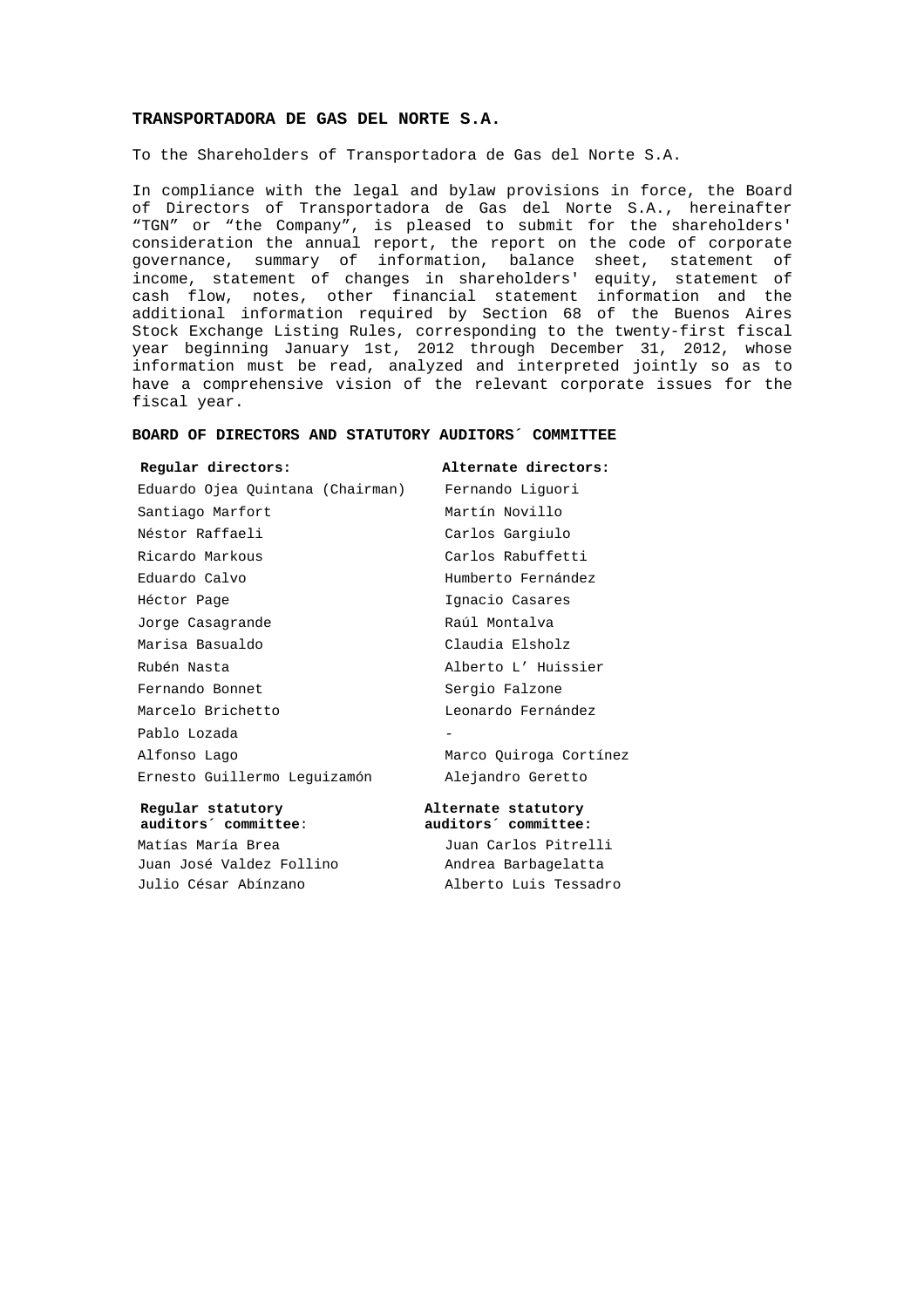**ANNUAL REPORT OF TRANSPORTADORA DE GAS DEL NORTE S.A. CORRESPONDING TO THE TWENTY-FIRST FISCAL YEAR BEGINNING JANUARY 1ST, 2012 THROUGH DECEMBER 31, 2012.** 

### *1 - MACROECONOMIC CONTEXT*

The Argentine economy has recorded a sustained growth since 2002. In 2012, the estimated annual growth rate was 1.8%.

The most dynamic component of demand was public spending, followed by private consumption. (Estimated variation of 7.0% and 4.4%, respectively). Both spending components attained an approximate 80.6% participation in GDP.

On the side of supply, the fastest growing sectors in 2012 were financial intermediation (19.8%), transportation and communications (5.2%), public services (4.3%) and exploitation of mines and quarries (2.6%). The agricultural and fishing sectors, however, recorded negative rates (-12.7% and -3.8%, respectively). (Estimated as per INDEC data for 2012 third quarter).



(e): Estimated as per INDEC data for 2012 third quarter.

As to the evolution of domestic prices, the Consumer Price Index (CPI) increased by an annual 10.8% rate, while the domestic Wholesale Price Index (WPI) increased by 13.1%, according to information published by the INDEC. Salary demands continued during 2012, recording a 24.5% increase in the salary index (Source: INDEC). The official exchange rate reached \$4.92 in December 2012. Thus, in 2012 the Argentine peso depreciated by 14.3% compared to its value at the end of 2011 (Source: Banco de la Nación Argentina).

With regard to the trade balance, in 2012 exports in dollars decreased by 3.3% vis-à-vis the previous year, mainly as a result of a decrease in volumes shipped abroad (-4.7%). Imports decreased by 7.3%, mainly as a result of lower volumes (-9.1%), partially offset by higher prices (2.9%).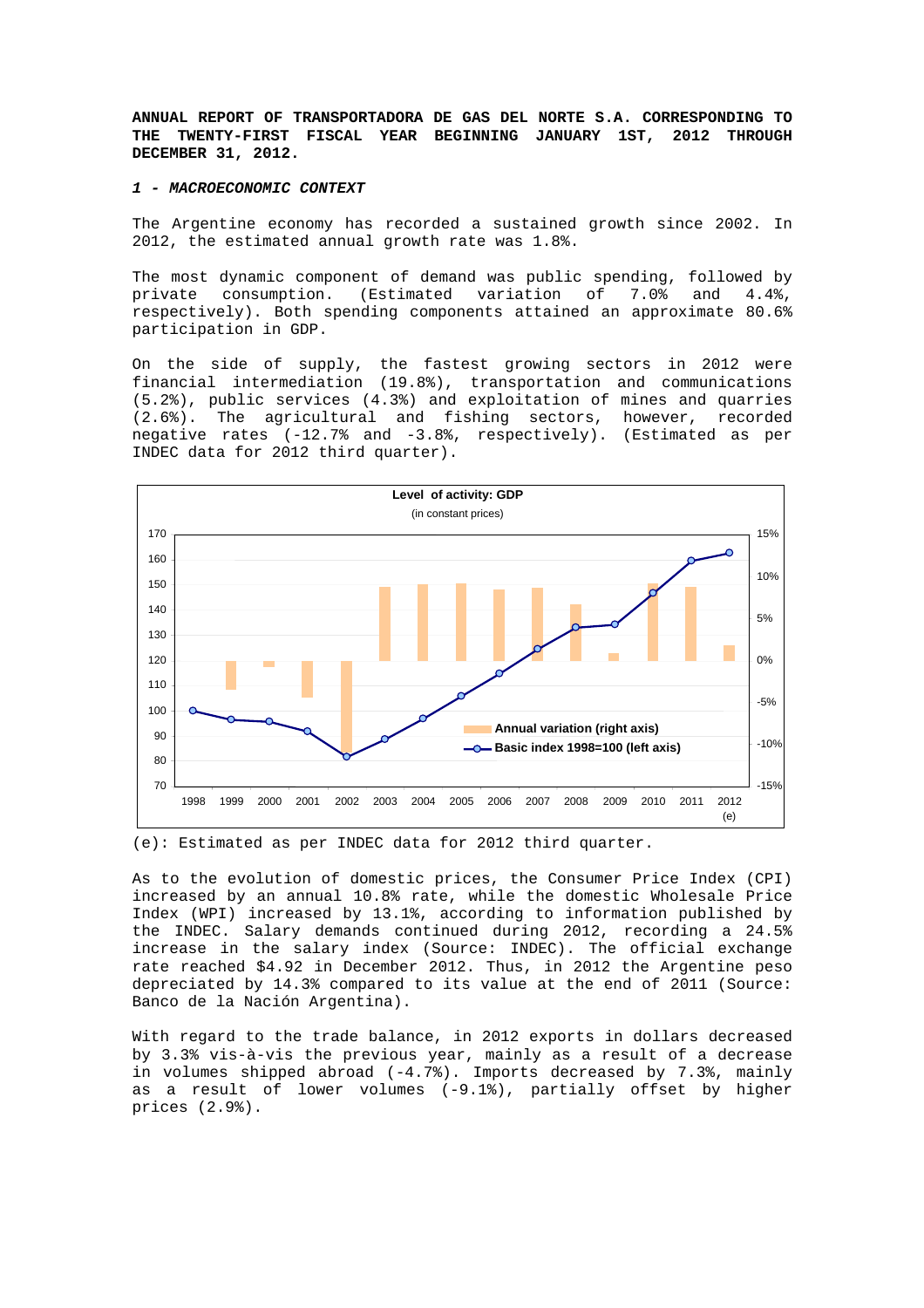The overall effect was an accumulated trade surplus of US\$ 12,690 million as of December 2012, representing a 26.7% increase over 2011.

In the area of public debt with the private sector, in August 2012 the National Government paid principal and interest coupons on Boden 2012 amounting to US\$ 2,200 million, and in December 2012 payment was made of a GDP coupon amounting to US\$ 3,520 million.

Lastly, renegotiation of a large part of the utility contracts, which is essential for the Company's future, is pending. By Decree No. 458/10, the National Executive Branch (PEN) ratified the 20% increase in carriage rates agreed upon with the Unit for the Renegotiation and Analysis of Public Utility Services Contracts (UNIREN) in 2008. To date, the National Gas Regulatory Entity (ENARGAS) has not yet implemented the respective tariff schemes.

## *2 - THE GAS INDUSTRY IN ARGENTINA*

Unlike other countries in the region where oil is still the main energy source for consumers, natural gas is the main source of energy in Argentina, where it accounts for over 50% of the power grid.

|                                   | Oil  | Natural<br>gas | Coal                     | Nuclear<br>energy        | Hydroelectricity         | Renewable<br>sources     | <b>TOTAL</b><br>[8] |
|-----------------------------------|------|----------------|--------------------------|--------------------------|--------------------------|--------------------------|---------------------|
| <b>USA</b>                        | 36.7 | 27.6           | 22.1                     | 8.3                      | 3.3                      | 2.0                      | 100                 |
| Canada                            | 31.2 | 28.6           | 6.6                      | 6.5                      | 25.8                     | 1.3                      | 100                 |
| Mexico                            | 51.6 | 35.7           | 5.7                      | 1.3                      | 4.7                      | 1.0                      | 100                 |
| Total North America               | 37.0 | 28.2           | 19.2                     | 7.6                      | 6.0                      | 2.0                      | 100                 |
|                                   |      |                |                          |                          |                          |                          |                     |
| Argentina                         | 34.3 | 51.1           | 1.3                      | 1.7                      | 11.0                     | 0.6                      | 100                 |
| Brazil                            | 45.2 | 9.0            | 5.2                      | 1.4                      | 36.4                     | 2.8                      | 100                 |
| Chile                             | 49.2 | 15.2           | 17.2                     | $\overline{\phantom{a}}$ | 15.2                     | 3.2                      | 100                 |
| Colombia                          | 33.2 | 23.0           | 12.2                     | $\overline{\phantom{m}}$ | 31.0                     | 0.6                      | 100                 |
| Ecuador                           | 79.5 | 3.0            | $\overline{\phantom{a}}$ | $\overline{\phantom{m}}$ | 16.7                     | 0.8                      | 100                 |
| Peru                              | 44.7 | 27.2           | 3.9                      | -                        | 23.8                     | 0.4                      | 100                 |
| Trinidad & Tobago                 | 7.9  | 92.1           | $\overline{\phantom{m}}$ | $\overline{\phantom{m}}$ | $\overline{\phantom{m}}$ | $\overline{\phantom{m}}$ | 100                 |
| Venezuela                         | 43.0 | 33.5           | 2.3                      | $\overline{\phantom{m}}$ | 21.2                     | $\overline{\phantom{m}}$ | 100                 |
| Others South and Cent.<br>America | 64.5 | 5.6            | 2.9                      | $\overline{\phantom{m}}$ | 24.5                     | 2.5                      | 100                 |
| Total South and Cent.<br>America  | 45.0 | 21.6           | 4.6                      | 0.8                      | 26.2                     | 1.8                      | 100                 |

Prime energy supply by source (2011) [%]

Source: BP Statistical Review of World Energy

Since the privatization of the natural gas utility in late 1992 and until 2012, an accrued growth of approximately 106% in the domestic consumption of the fluid was recorded, with a relevant 262% growth in the demand for compressed natural gas ("CNG") and 60% growth in industrial consumption. The electric generation segment also recorded an important growth of 143%, due to the intensification of electric energy consumption and to the growth of the thermoelectric park.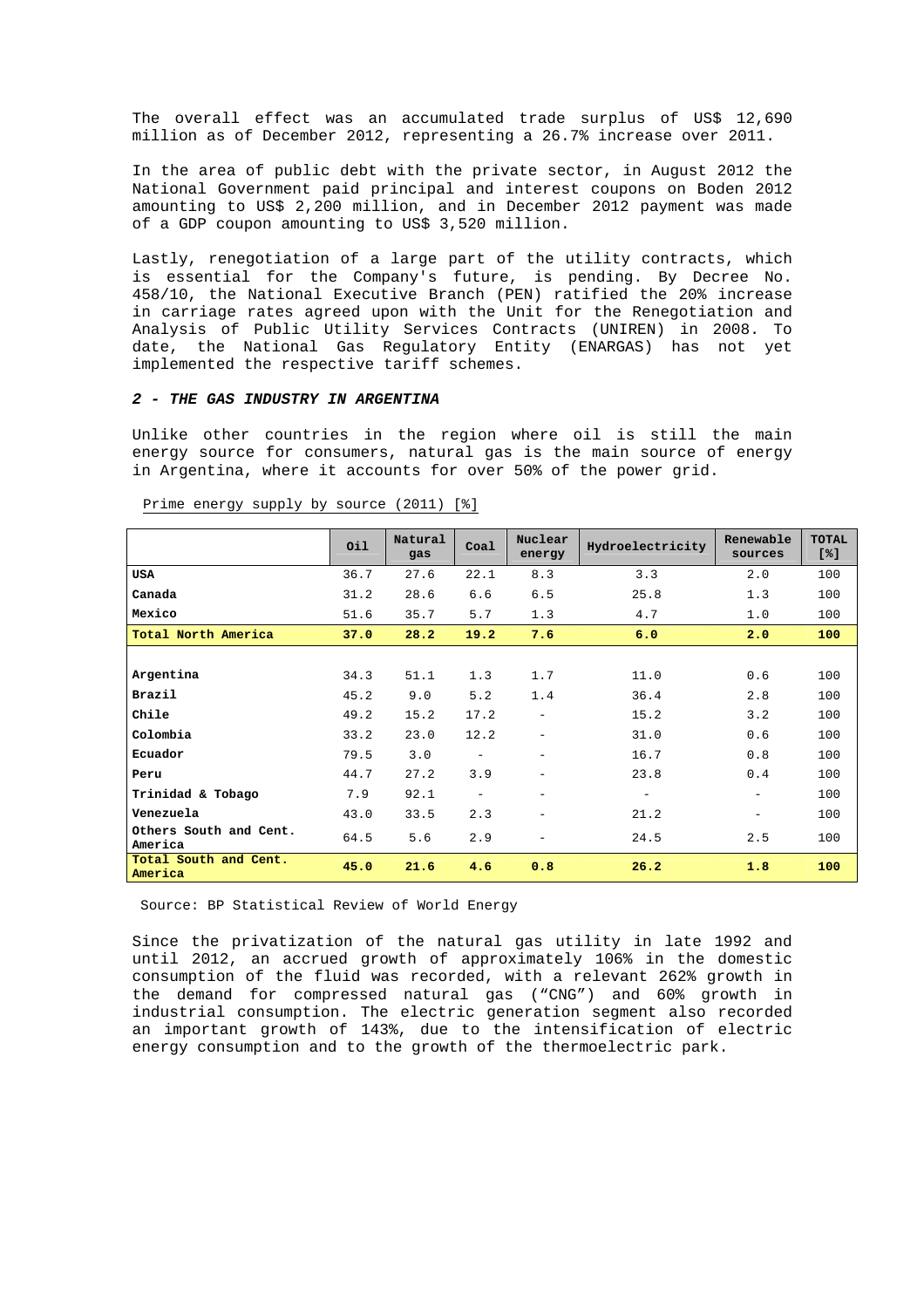Domestic gas consumption (1) - [Millions of  $\mathfrak{m}^3/\text{day}$ ]

|                                                     | 1993 | 1994 | 1995 | 1996 | 1997 | 1998 | 1999 | 2000  | 2001  | 2002  | 2003  | 2004  | 2005  | 2006  | 2007  | 2008  | 2009  | 2010  | 2011  | 2012<br>(5) |
|-----------------------------------------------------|------|------|------|------|------|------|------|-------|-------|-------|-------|-------|-------|-------|-------|-------|-------|-------|-------|-------------|
| Residential (2)                                     | 16.2 | 16.3 | 16.5 | 16.6 | 16.6 | 16.9 | 18.8 | 20.0  | 19.3  | 19.3  | 20.1  | 20.1  | 21.8  | 21.7  | 26.5  | 25.1  | 25.1  | 27.3  | 28.4  | 29.8        |
| Commercial                                          | 2.4  | 2.4  | 2.6  | 2.5  | 2.7  | 2.6  | 2.8  | 2.9   | 2.8   | 2.7   | 2.8   | 3.1   | 3.1   | 3.0   | 3.4   | 3.3   | 3.5   | 3.4   | 3.5   | 3.7         |
| Industrial (3)                                      | 18.3 | 20.9 | 21.0 | 21.5 | 22.9 | 23.6 | 22.5 | 23.2  | 22.7  | 22.9  | 25.4  | 26.5  | 27.2  | 29.9  | 29.7  | 30.1  | 28.5  | 29.1  | 30.7  | 29.3        |
| Electric Generators                                 | 16.3 | 15.7 | 19.6 | 23.8 | 23.6 | 23.4 | 29.3 | 29.8  | 24.4  | 21.3  | 24.0  | 28.3  | 29.3  | 31.2  | 33.4  | 35.5  | 36.1  | 31.7  | 35.5  | 39.6        |
| $_{\mathrm{CNG}}$                                   | 2.1  | 2.6  | 2.8  | 3.0  | 3.5  | 3.9  | 4.1  | 4.6   | 5.1   | 5.6   | 7.2   | 8.3   | 8.7   | 8.3   | 7.8   | 7.5   | 7.1   | 7.3   | 7.6   | 7.6         |
| Official Agencies<br>RTP + Patagonian               | 1.6  | 1.0  | 0.6  | 0.7  | 0.7  | 0.8  | 0.9  | 0.9   | 1.0   | 1.0   | 1.1   | 1.0   | 1.1   | 1.0   | 1.2   | 1.1   | 1.1   | 1.2   | 1.2   | 1.2         |
| Pipelines (4)                                       | 7.3  | 7.5  | 9.9  | 9.1  | 8.5  | 9.9  | 5.7  | 9.4   | 13.3  | 15.1  | 18.4  | 20.0  | 20.3  | 18.5  | 17.5  | 17.8  | 16.1  | 18.3  | 20.5  | 17.6        |
| Subtotal p/commercial<br>use                        | 64.2 | 66.4 | 73.0 | 77.2 | 78.5 | 81.1 | 84.1 | 90.8  | 88.6  | 87.9  | 99.0  | 107.3 | 111.5 | 113.6 | 119.5 | 120.4 | 117.5 | 118.3 | 127.4 | 128.8       |
| Consumption at field<br>and withheld at<br>pipeline | 6.9  | 7.0  | 7.7  | 9.4  | 10.8 | 11.9 | 13.0 | 13.9  | 13.6  | 14.0  | 14.7  | 15.3  | 15.5  | 15.7  | 17.5  | 17.8  | 18.1  | 17.4  | 17.5  | 17.5        |
| Total consumption                                   | 71.1 | 73.4 | 80.7 | 86.6 | 89.3 | 93.0 | 97.1 | 104.7 | 102.2 | 101.9 | 113.7 | 122.6 | 127.0 | 129.3 | 137.0 | 138.2 | 135.6 | 135.7 | 144.9 | 146.3       |
| Index                                               | 100  | 103  | 114  | 122  | 126  | 131  | 137  | 147   | 144   | 143   | 160   | 172   | 179   | 182   | 193   | 194   | 191   | 191   | 204   | 206         |

(1) Includes: Off System, commercial by-pass and physical by-pass.

(2) Includes SDB.

(3) Does not include CERRI Plant included in RTP.

(4) Considers consumption of RTP (MEGA, REFINOR, CERRI, TDF, etc.) and Patagonian

pipelines.

(5) Year 2012, estimated with actual values until October.

Sources: ENARGAS and National Secretariat of Energy.

The residential and commercial consumption of natural gas increased by an average 5.5% in the last three years.

The world economic crisis that affected the industrial sector since late 2008 reduced the natural gas consumption by 5.3% in 2009. In 2010 and 2011 natural gas consumption recovered by 2.1% and 5.5%, respectively, but fell again by 4.6% in 2012.

In 2010 consumption of CNG reversed a negative trend, growing 1.8% vis-à-vis 2009, and in 2011 it grew 4.1 % vis-à-vis 2010. In 2012, increases of less than 0.8% were recorded.

The use of natural gas for electric generation dropped 12.2% in 2010, despite the 5.9% growth in the demand of electricity that year. Lower availability of natural gas for the local market led to a substitution of natural gas with liquid fuels and energy imports from Brazil. In 2011 and 2012, the electric sector's consumption of natural gas grew 12.0% and 11.6%, respectively, partly because of the increase in imports of natural gas from Bolivia and liquefied natural gas ("LNG").

In 2011 Argentina's annual production of natural gas was 45.5 thousand MMm3, 55% from the Neuquén basin, 24% from the Austral basin, 11% from the Gulf of San Jorge basin and 10% from the Northwest basin. Total production was 3% less than that of 2010.

In late 2011 (latest published data) the proven natural gas reserves amounted to 331 thousand MMm3 and, as of that date, the reserve horizon was 7,3 years, considering production of that year.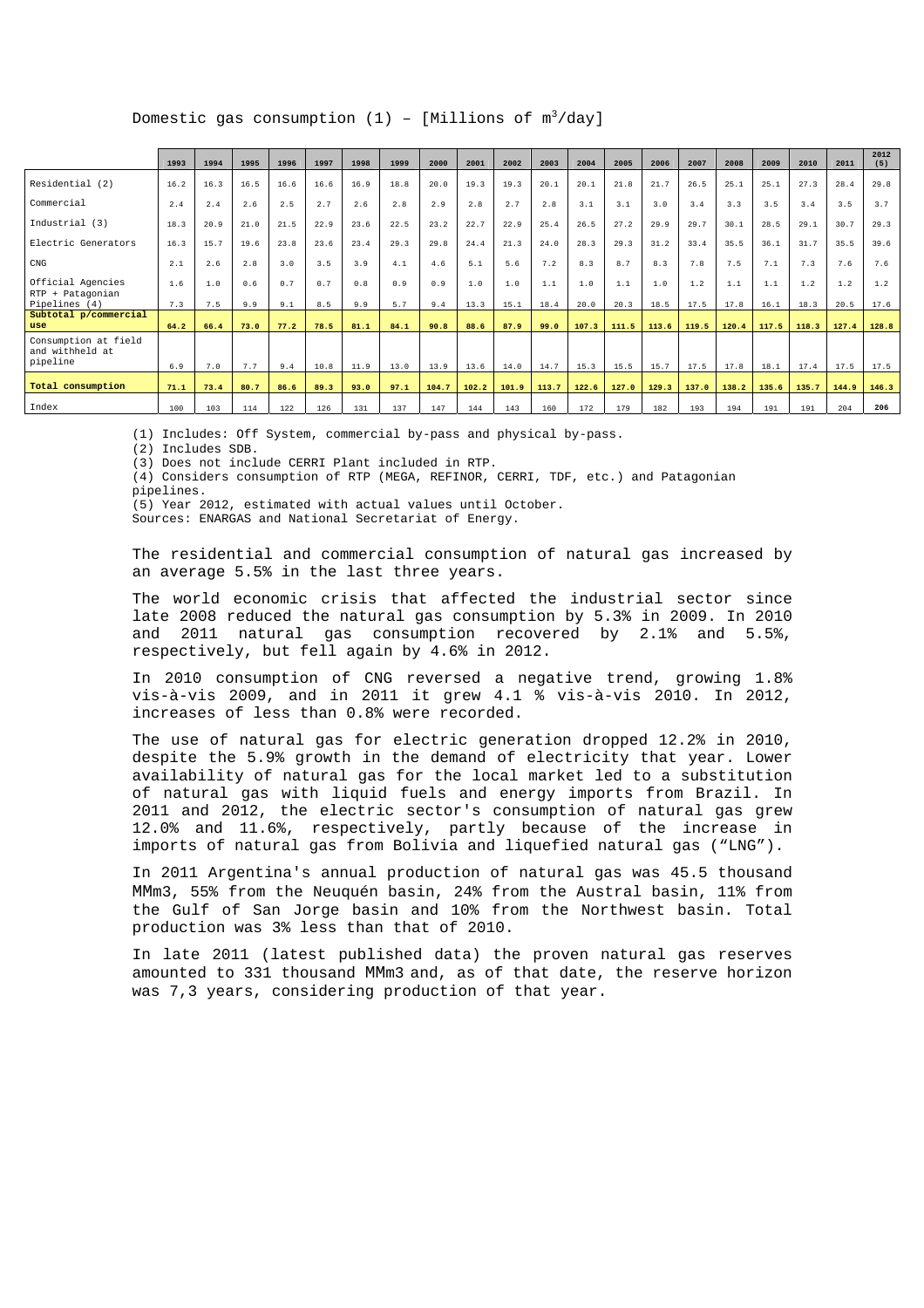**NATURAL GAS - Reserves and production as of December 2011 [**MMm3**]** 

| Basin           | Proved<br>reserves | Probable<br>reserves | Proved +50%<br>Probable | Production | Horizon: [Proved<br>reserves/Producti<br>on] (Years) |
|-----------------|--------------------|----------------------|-------------------------|------------|------------------------------------------------------|
| Austral         | 103,953            | 70,420               | 139,163                 | 10,818     | 9.6                                                  |
| San Jorge Gulf  | 48,559             | 19,388               | 58,253                  | 4,880      | 10.0                                                 |
| Neuguén         | 145,295            | 40,449               | 165,519                 | 25,155     | 5.8                                                  |
| Northwest       | 33,644             | 6,989                | 37,138                  | 4,609      | 7.3                                                  |
| TOTAL ARGENTINA | 331,451            | 137,246              | 400,073                 | 45,462     | 7.3                                                  |

**Source: National Secretariat of Enery**

The National Government signed agreements to import natural gas from Bolivia, which represented nearly 4% of the total volume consumed between 2005 and 2010, with the exception of 2008 when imports dropped to 2%. In 2011, imports increased to 5% and in 2012 represented 8,5% of total volume.

Additionally, a LNG regasification ship was connected in the winter of 2008 to the Bahía Blanca node (province of Buenos Aires), contributing injections of 0.9% of the total volume consumed. The same operation was carried out in subsequent years and through constant increases reached 4.4% of the annual system supply in 2012. These volumes contributed to a certain extent to covering the decline in the domestic offer.

In order to reinforce the supply to the winter peak demand in the areas of Greater Buenos Aires and Autonomous City of Buenos Aires, a second regasification ship was installed in the district of Escobar (province of Buenos Aires), which injects gas into premises operated by YPF S.A. ("YPF"), which in turn connected to the TGN pipeline system in May 2011. Both regasification operations in Escobar and Bahía Blanca represented 7.6% and 8.5% of the total volume of gas consumed in Argentina in 2011 y 2012, respectively.

## *3 - REGULATORY ASPECTS*

#### *The Public Emergency Law*

As provider of an essential utility, TGN is subject to significant state regulation based on Law No. 24,076 ("Natural Gas Act"), which is enforced by ENARGAS.

In January 2002, the Public Emergency and Exchange Regime Reform Law N° 25,561 ("LEP") unilaterally modified the rate regime established in the license agreements executed in 1992 between the National Government and the licensees providing natural gas carriage services and distribution within the framework of the Natural Gas Act, by establishing the rates in pesos and ceasing the twice-yearly adjustment by the Producer Price Index.

The LEP authorized PEN to renegotiate public utility contracts, taking into account the following criteria: 1) the impact of the rates on the economy's competitiveness and on the distribution of income; 2) the quality of the services and the investment plans, when contractually established; 3) the interest of the users and the accessibility of the services; 4) the safety of the systems included, and 5) company profitability. The LEP also established that utility companies could not suspend or alter fulfillment of their obligations.

 The National Congress postponed putting LEP into effect until December 2013.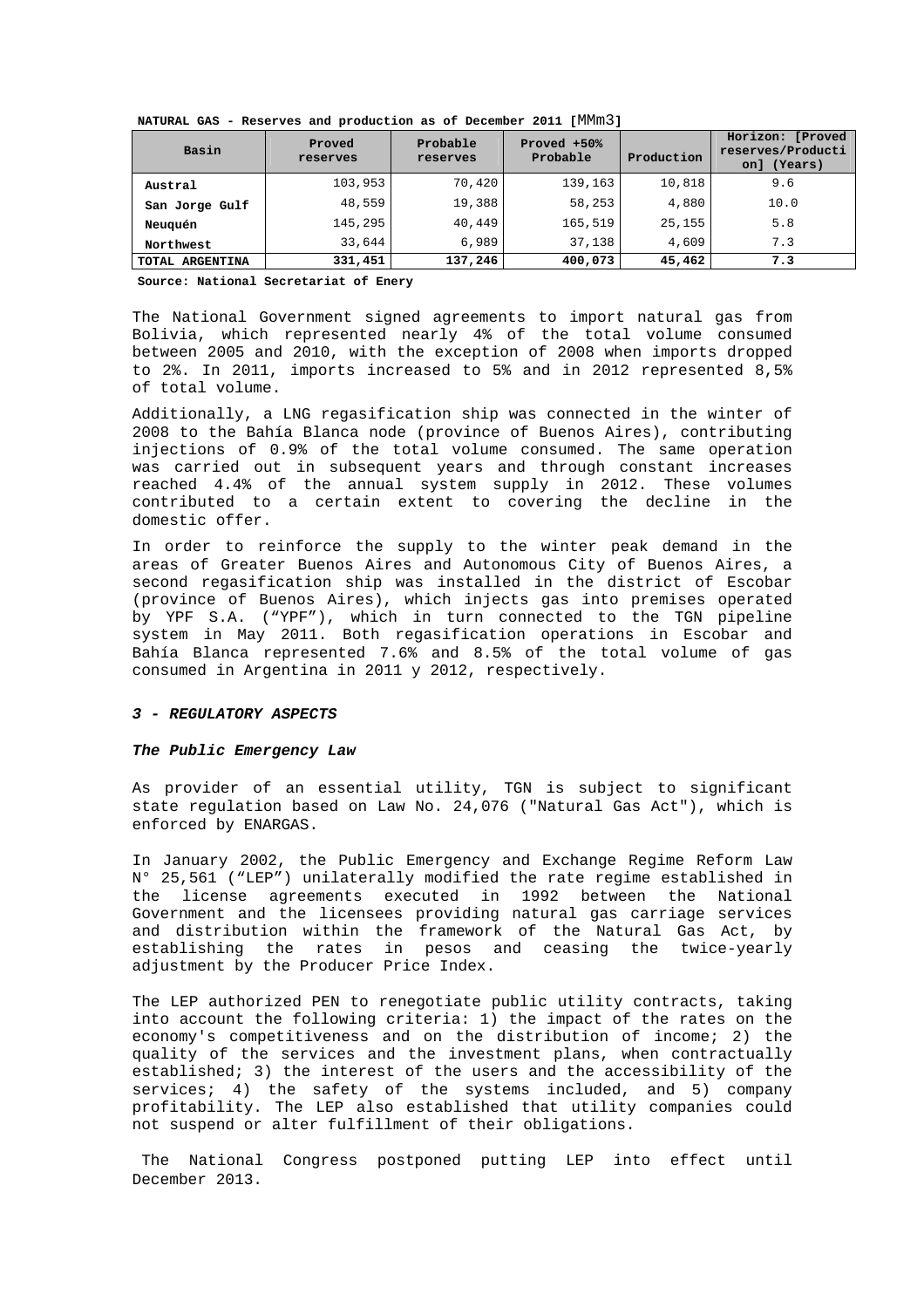### *Renegotiation of the License*

In 2002 the PEN set up an *ad-hoc* Commission and started the renegotiation process, after establishing a work schedule to be completed by June 2002.

No relevant progress was made in this process during 2012. The temporary rate increase of 20% agreed upon by TGN with the national authorities in October 2008 and ratified by presidential Decree in April 2010 has still not been applied. A judicial claim was brought by the Company with the appellate court seeking enforcement of the rate, but it was subsequently appealed by the national authorities to the Supreme Court of Justice. However, no assurance can be provided that the outcome of the renegotiation will effectively restore the License to balance through a fair and reasonable rate which would indemnify TGN for the damages suffered as a consequence of the LEP.

TGN considers that the main obstacle preventing a comprehensive License renegotiation agreement to date is the National Government's insistence on adding an indemnity clause in its favor, transferring to TGN the effects of judgments or arbitration awards which, with regard to its License, shall condemn Argentina to pay indemnifications based on the effects of LEP. However, other licensees who agreed to grant this indemnity have not obtained the rate adjustments by the National Government either.

#### *Compensation for damages*

In 2011, TGN filed an administrative claim with the national authorities for damages it considers to have suffered as a consequence of the pesification of rates established by LEP and the subsequent freezing of tariffs that persists since the enactment of this law. The claim filed was aimed at protecting TGN's rights, which may otherwise be affected during the period of limitation. Given the silence of the national authorities and the termination of the claim due to time lapsed, in October 2012 TGN filed suit against the National Government seeking compensation for damages suffered by it from January 1, 2006 through December 31, 2011 (reserving its right to extend the period) as a consequence of the pesification of tariffs established by LEP and the subsequent freezing of rates (see Note 12 to the financial statements at December 31, 2012).

However, TGN plans to continue to participate in the License renegotiation process, in conformity with the procedure established by Decree 311/03 and complementary regulations.

## *Intervention ordered by ENARGAS*

The intervention in TGN established by ENARGAS in December 2008 as a consequence of the Board of Directors' decision to postpone payment of the principal and interest installments of the Company´s financial loans that came due in December 2008 and the subsequent maturity dates still continues. Throughout this period, TGN continued to provide the public utility service for which it is responsible in a fully normal manner and without affecting its customers.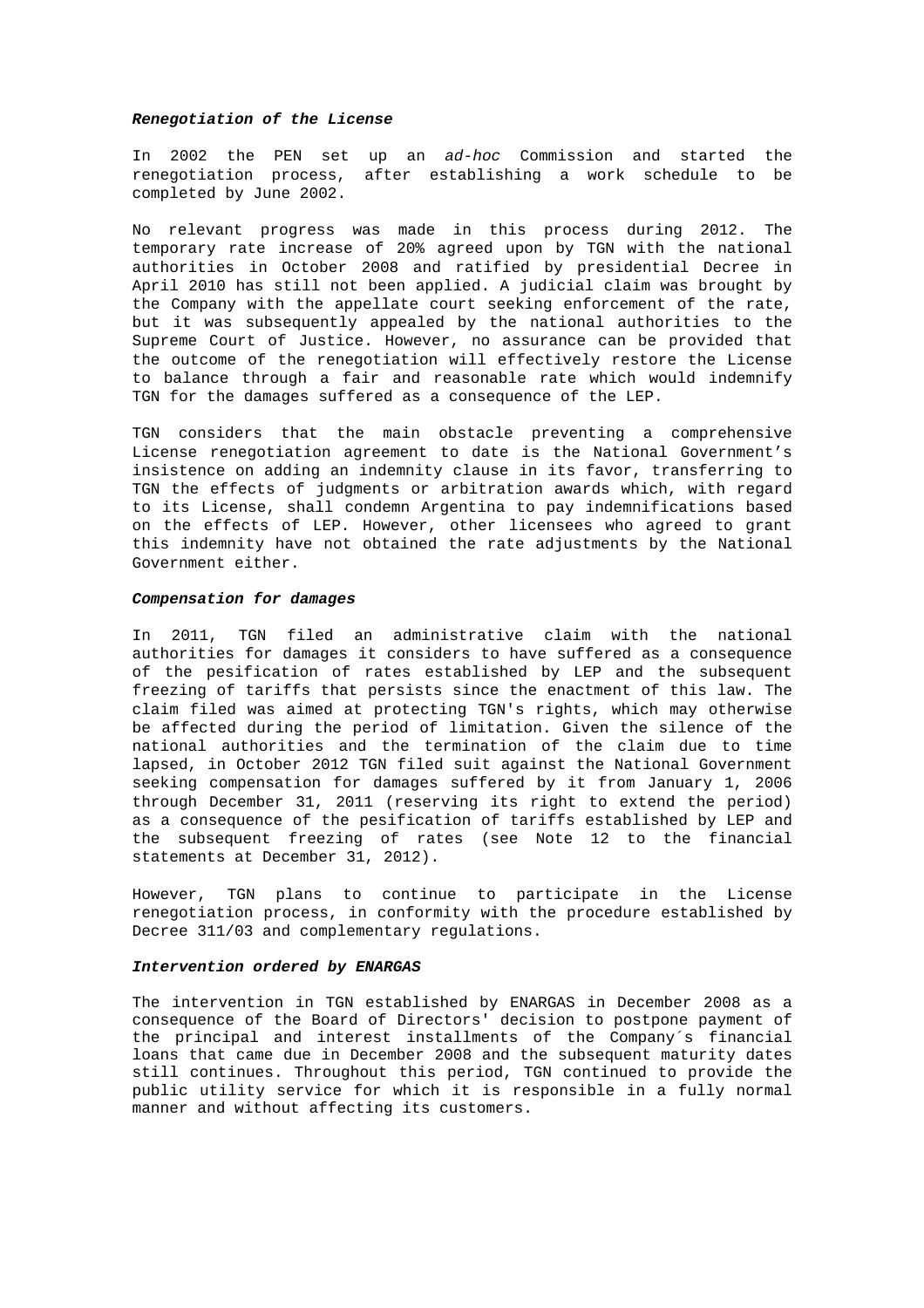### *4 - FINANCIAL SITUATION*

In view of the continuing deterioration of the Company's economic and financial equation as a result of the freezing of rates, the fall in revenues from gas carriage for export and the increase in operating costs, in December 2008 TGN suspended the payment of its financial debt to prioritize the safe and reliable provision of its public utility natural gas carriage service, to adhere to the going concern principle and to ensure the equal treatment of all its financial creditors.

A swap offer and request of consideration for a Restructuring Agreement Proposal ("APE") ("the Swap Offer") made on September 8, 2009 was approved by a majority of favorable votes, representing 87.97% of the total liabilities under restructuring.

However, the excessive delay in obtaining judicial approval of the APE for reasons beyond TGN's control, on the one hand, and the events that adversely affected the economic and financial scenario in which TGN operates, on the other, showed that the premises considered at the time of launching the 2009 Swap Offer had not been fulfilled. TGN thus determined that the offer was no longer sustainable and that the indefinite terms for court approval of the APE would represent a loss not only to TGN, but also to its creditors.

Therefore, to protect the Company's assets and guarantee equal treatment for its creditors, while ensuring the normal provision of the public utility service of natural gas carriage, in June 2012 TGN's Board of Directors decided as follows:(a) to abandon the APE court approval process and, consequently, to file for insolvency proceeding, and (b) to call a Shareholders' Ordinary Meeting, which was held on July 12, 2012 and ratified TGN's Board's decision to file for insolvency proceeding.

The petition, however, was rejected by the Court, based on the application, analogous to the APE, of section 31 in fine of the Bankruptcy Law insofar as two petitions for bankruptcy had been filed against TGN at the time the Company decided to abandon the request for judicial approval of the APE and filed a petition for Insolvency Proceeding.

In July 2012 within this scenario, TGN made a new private swap offer (the Restructuring Offer) of all its Class A and B Negotiable Obligations (the Outstanding Debt).

Within the framework of the Restructuring Offer, TGN offered, at the option of the holders of Outstanding Debt, for each US\$ 1,000 of outstanding debt, a combination of: (i) US\$ 494.20 in Step-up Notes; (ii) US\$ 164.68 in Claim Protection Notes; and (iii) only for holders accepting the Restructuring Offer until 5:00 PM New York City time on July 25, 2012 (extended to August 8, 2012), a cash payment amounting to US\$ 329.45, and for the remaining holders accepting the Restructuring Offer after July 25, 2012 until 11:59 PM New York City time on August 8, 2002, a cash payment of US\$ 280.00.

The Restructuring Offer achieved an 88.0388% approval of the total liabilities under restructuring, thus consummating the private swap with the accepting noteholders on August 22, 2012.

In October 2012, TGN made a second restructuring offer (the Second Restructuring Offer) to holders of Class A and B Negotiable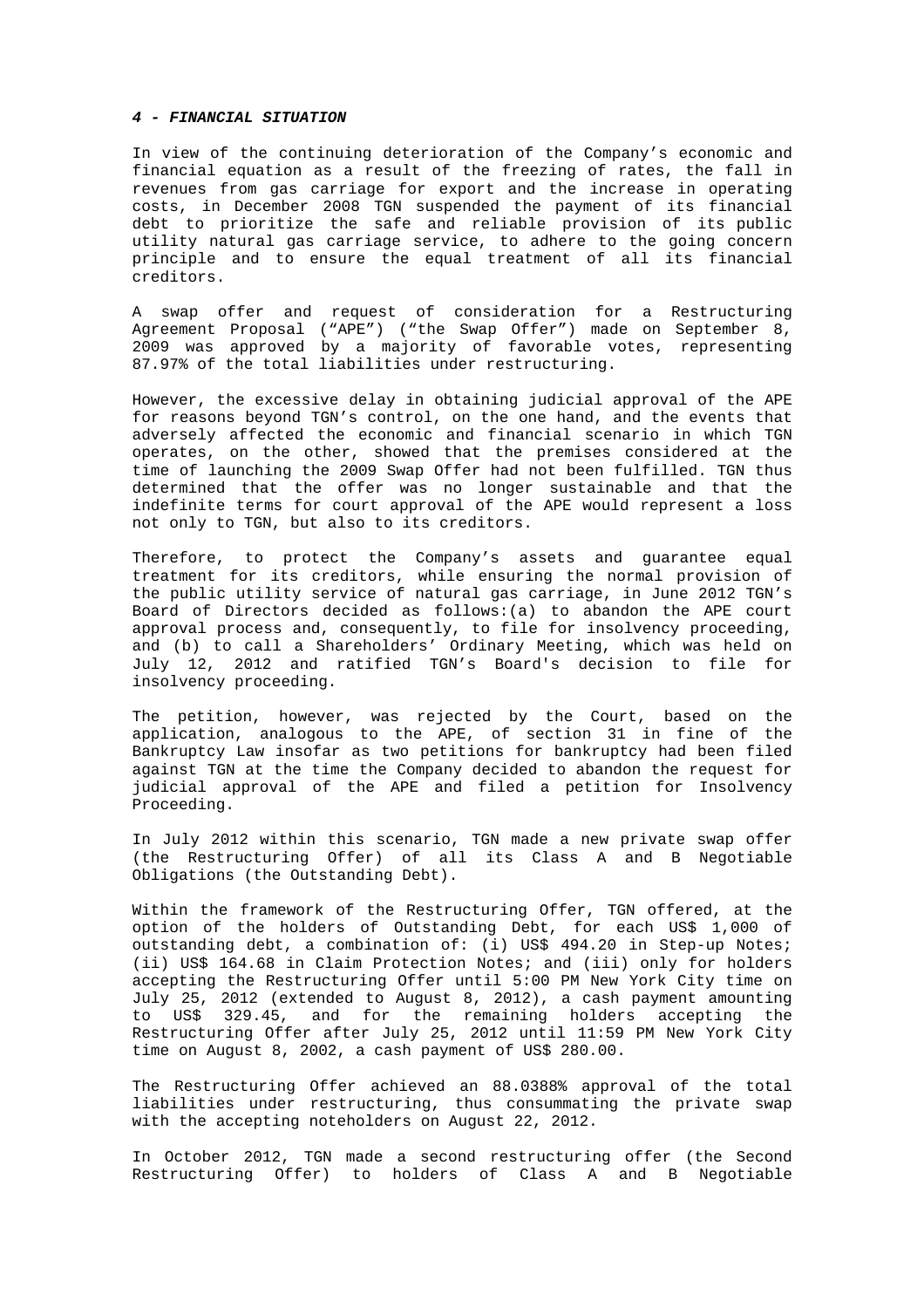Obligations for a principal amount of US\$ 41,255,472 that had not been included in the previous restructuring. At this time, TGN offered to swap US\$ 150 in cash and US\$ 850 in Five-Year Negotiable Obligations for each US\$ 1,000 of outstanding debt plus past due interest. The Second Restructuring Offer had an acceptance level of 59.82%. Consequently, TGN issued Five-Year Negotiable Obligations for a nominal amount of US\$ 29,314,449 with a cash payment of \$ 25,327,683.86.

In view of the result of the two swaps implemented in 2012 plus the collection of amounts due within the framework of individual foreclosures, TGN restructured 97.61% of its financial liabilities' principal as of December 2008.

## *5 - TGN'S ACTIVITY*

l

With a 6,310-km pipeline network, TGN is a company engaged in carrying natural gas via high-pressure pipelines in the northen and centralwestern regions of Argentina.

Through its two trunk pipelines, the *North*ern and *Central West*, TGN supplies eight of the nine gas distributors and many electricity generators and industries across fourteen Argentine provinces. The TGN system connects to the "*GasAndes*" and "*NorAndino"* pipelines, which carry gas to the center and north of Chile, respectively; to the Entre Ríos Pipeline, which carries gas to the province of Entre Ríos and the Uruguayan coastal zone; and to the pipeline of Transportadora de Gas del Mercosur S.A.

Since beginning its operations in 1992, TGN has expanded its carrying capacity from the pipeline intake from 22.6 MMm3/d to 56.22 MMm3/d  $^{(1)}$ , which is an increase of 149%. These expansions, as well as numerous system maintenance and reliability works, required investments by TGN of approximately US\$ 1,211 million.

In physical terms, the expansions by TGN required the installation of 1,323 km of new pipelines, the construction of five new compressor plants, and the installation of fourteen turbo-compressor units, which added an installed power of 150,000 HP.

Resolution N° 185/04 of the Ministry of Federal Planning, Public Investment and Services ("MPFIPyS"), issued under Decree N° 180/04, established a Gas Trust Program organized by the National Secretariat of Energy for the purpose of financing infrastructure works for the carriage and distribution of natural gas.

Under this program, TGN continued to act as Technical Manager of the project for works defined by the National Energy Secretariat and ENARGAS. In 2012, works were placed in service under this scheme, attaining a total increase of 3.25 MMm3/d in the Northern pipeline from the pipeline head at Campo Durán, of which 2.33 MMm3/d are carried to the final sections. Works approved by ENARGAS, which during the initial stage will deliver the mentioned incremental volumes in the final sections and at a later stage will add 2.0 MMm3/d on the same route, are under execution.

 $^1$  These do not include 1.4 MMm3/d of the first stage, known as Hito AP of the *2006-2008 Expansions*, as the capacity was enabled between certain sections and not from the intake.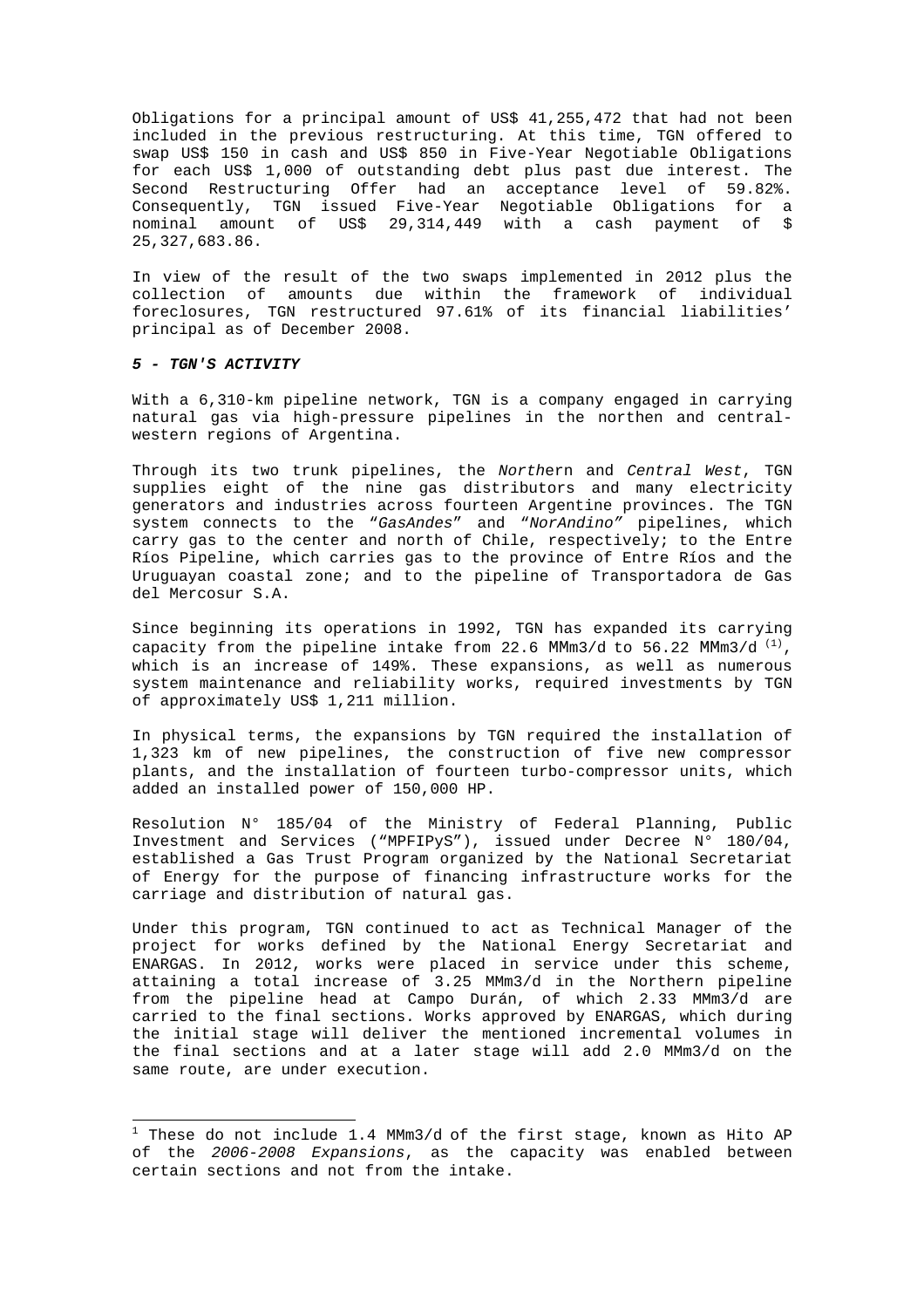In 2011, the carrying capacity on the Central Western pipeline was increased by 1.4 MMm3/d exclusively between Beazley and La Dormida (increased capacity obtained through the construction of a 28.3 kmloop in the area, the only expansion work executed on the Central Western pipeline). No work was carried out on this pipeline in 2012, and there is no certainty as to whether the remaining works will be carried out.



New carrying capacity (at intake) - Annual and accumulated [MMm3/d]

Evolution of TGN system

|                                       | Units  | 1993<br>1994<br>1995 | 1996<br>1997      | 1998<br>1999 | 2000<br>2001 | 2002<br>2003 | 2004<br>2005 | 2006<br>2007 | 2008<br>2009 | 2010<br>2011 | 2012 | Totals |
|---------------------------------------|--------|----------------------|-------------------|--------------|--------------|--------------|--------------|--------------|--------------|--------------|------|--------|
| New<br>pipelines<br>added             | km     | 245                  | 455               | 168          | 379          | 5)           | 310          | -            | 346          | 122          | 128  | 2,148  |
| Additional<br>compression<br>capacity | kHP    | 28                   | $\qquad \qquad -$ | 91           | 22           | -            | 33           | -            | 21           | 10           | -    | 204    |
| Capacity<br>increases                 | MMm3/d | 6.41                 | 7.57              | 12.06        | 4.31         | 0.30         | 1.15         | -            | $-$          | (1.47)       | 3.25 | 33.57  |

At year-end, the Company's firm carriage contracts from the pipeline intakes totaled 52.64 MMm3/d, 24.05 MMm3/d of which corresponded to the Northern pipeline and 28.59 MMm3/d to the Central Western pipeline. The Company also has 2.35 MMm3/d in firm contracts on partial routes.

Due to the demanding operating conditions that have characterized the last years, it is worth mentioning the Company's role in the modernization and enhancement of its assets, which contributed to the quality and reliability of the natural gas carriage service for large sectors of the economy.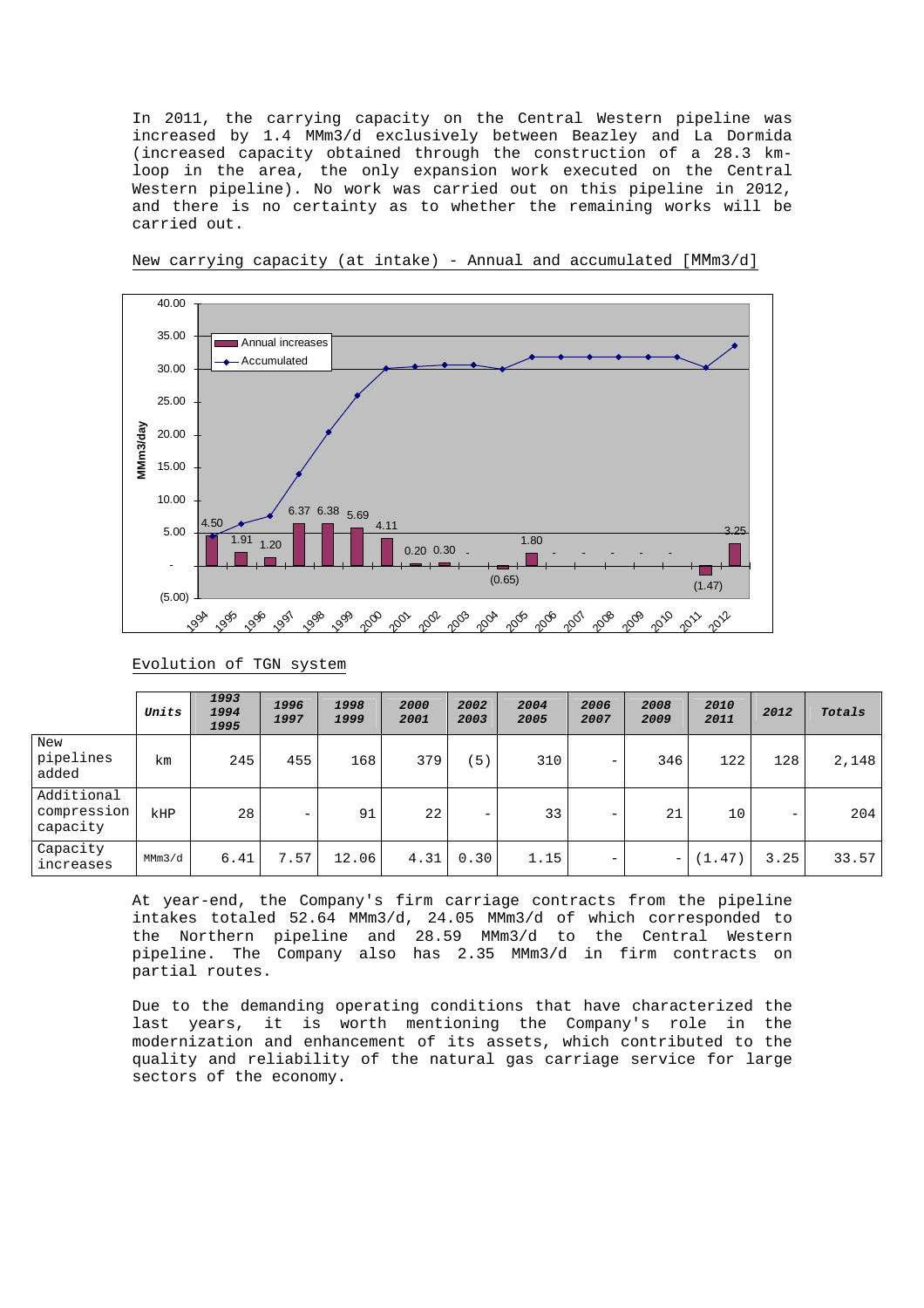### *6 - MAIN OPERATIONAL ISSUES*

### *Gas carriage*

The annual volume received by TGN in the Northern and Central Western pipelines, through the gasification ship in Escobar and in the linking points with Transportadora de Gas del Sur S.A. located in Greater Buenos Aires, reached in the last year an approximate value of 18,048 MMm3, which represents an average 49.3 MMm3/d.

Due to the reduction in the Neuquén basin, the average injection to the Central Western pipeline decreased from 21.7 MMm3/d to 18.5 MMm3/d. In the case of the Northern pipeline, local production dropped from 10.4 MMm3/d to 8.5 MMm3/d. At the country level, this lesser injection was offset by the contribution of LNG in the Port of Escobar through regasification ships and through a larger supply from Bolivia. The total regasified volume in the Port of Escobar in 2012 reached 2,215 MMm3.

Exports connected to the Neuquén basin (included in the Gas Andes, Gas Pacífico and Colón-Paysandú pipelines) continued to fall, reaching 52.29 MMm3 in 2012. In the case of the Norandino pipeline, only 0.121 MMm3 were exported. Both reductions are a consequence of the operation of LNG regasification plants in Chile, which are in full operation and supply customers from the Gas Andes and Norandino pipelines.

As occurred since 2007, the main feature of gas dispatch operations has been the active presence and participation of the ENARGAS and MPFIPyS' officers in making decisions on dispatch guidelines. During 2012 the "*Procedure for Gas Requests, Confirmations and Control"* issued by the ENARGAS through Resolution I 1410 – 2010 continued. As in previous years, the dispatch operations show that the local gas production is not sufficient to satisfy the domestic demand.

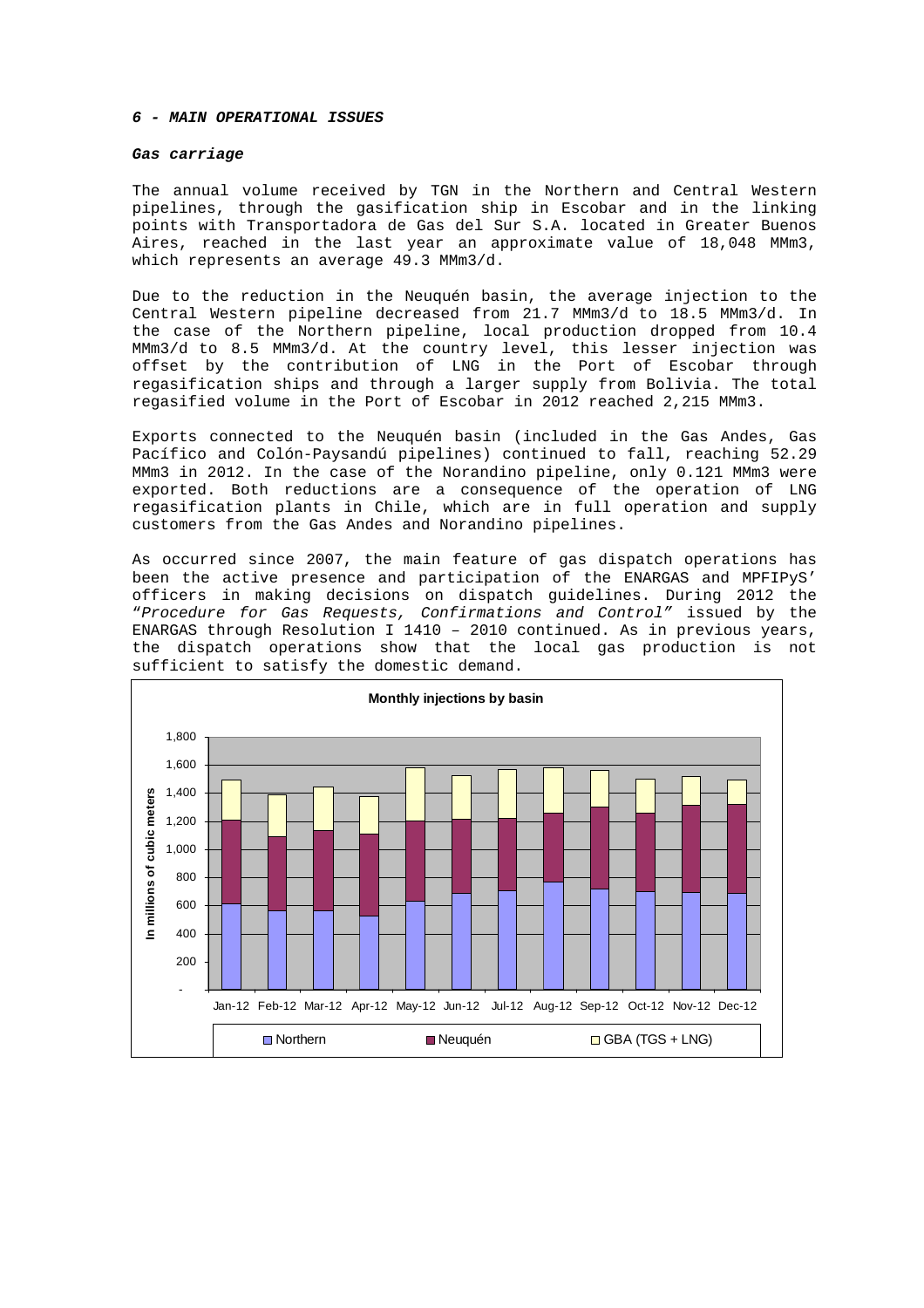## *Integrity of installations*

The most relevant aspects related to the integrity of installations in 2012 were as follows:

- The annual cathodic protection indicator required by ENARGAS was met. More than seven years passed without any breakage or leakage due to external corrosion on 8,500 km of their own and third party gas pipelines. More than 1,600 days have gone by since the last breakage caused by third-party damages.
- The construction of an 800m-tunnel in the Mal Paso rock massif in the Province of Salta was projected jointly with Gasoducto Norandino S.A., as there was a high risk of pipeline breakage caused by landslide. TGN participated in the conceptual engineering project and collaborated in the geological studies for tunnel construction, as well as in the design work for laying of pipes, overhead protection, and the construction of safe access points. The total cost of the work was approximately US\$ 4 million.
- The *Third-Party Damage Prevention Program* was redesigned based on the API 1162 standard. For this purpose, awareness meetings were held to review damage prevention procedures and plans for each section. In addition, a SAP/GIS Hazards Map was prepared.
- Over 800 visits were made as part of the *Visits to Third-Party Programs*. Newly-designed prevention signs were put up in the gas fields. Also, corporate brochures identifying TGN's vehicle fleet were renewed and banners identifying incoming e-mails and promoting the Company's web page were redesigned.
- TGN participated in various agricultural exhibitions to enhance awareness of the prevention of damages along sectors engaged in rural activities involving driving machinery.
- Joint action through the *Instituto Argentino del Petróleo y Gas* was promoted among companies of the gas industry aimed at developing an integrated damage prevention plan.
- Base plans for pipeline integrity were designed, covering 20% of the transmission lines operated and maintained by TGN, as established by the NAG – 100 Standard.
- Integrity and engineering services were provided to Petrouruguay S.A. and Glucovil Argentina S.A. consisting in the execution of an *Integrity Management and Base Evaluation Program*. In addition, a *Gas Pipeline Integrity Management Program* was designed for Gasoducto del Pacífico S.A.

#### *Pipeline engineering*

The most significant developments in the area of pipeline engineering in 2012 were as follows:

• At the request of ENARGAS, TGN exercised police powers as regards technical safety for the construction of a by-pass at the new Brigadier López thermal station in the Province of Santa Fe. Works included the construction of a measurement station, a 20 km pipeline, a 12.5 km branch pipeline, as well as in-house gas installations for a 400 MW thermal station. TGN participated in the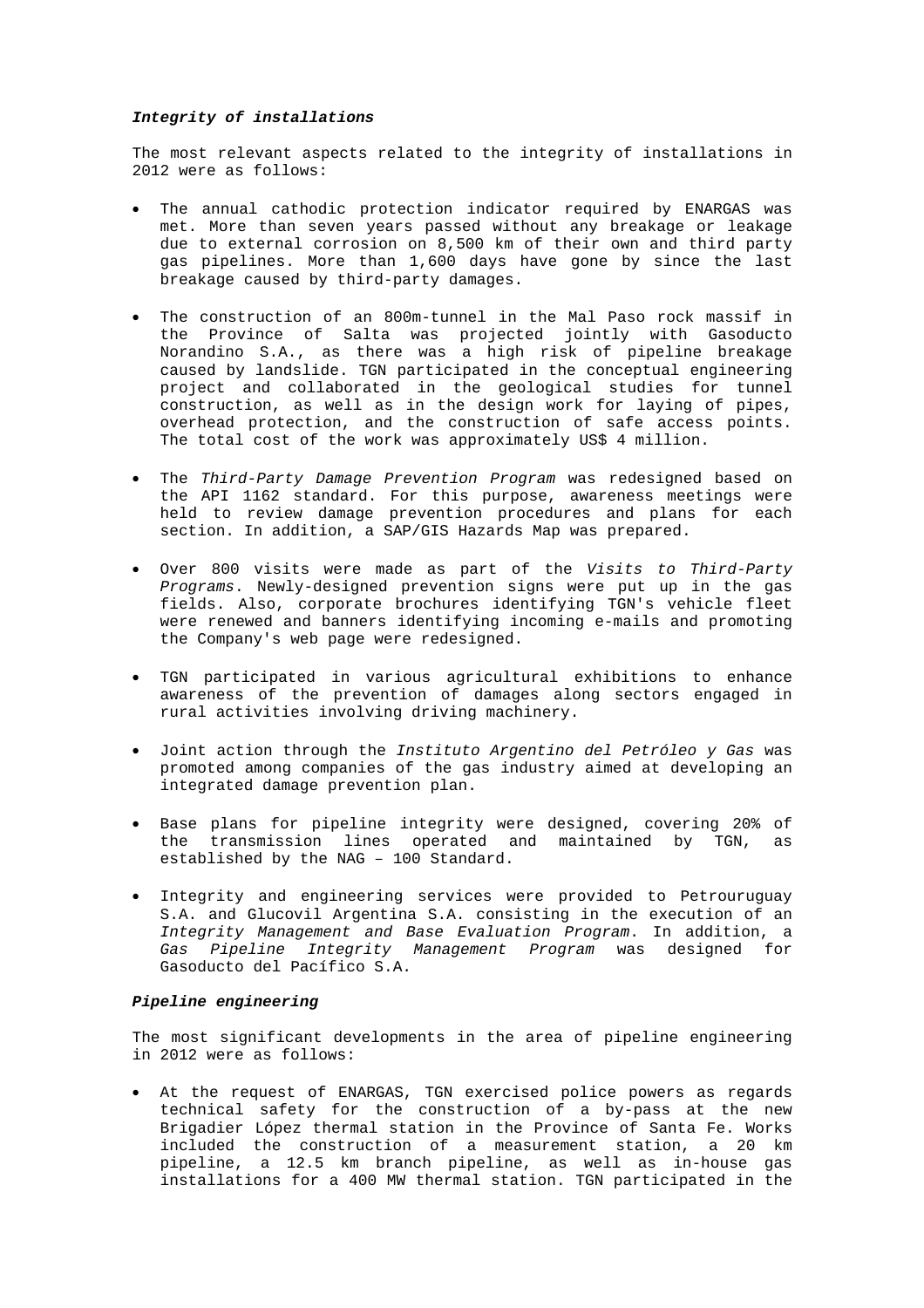design of basic engineering for the border-crossing point, the review of the technical documentation and the audits performed during the construction and placement in service of in-house gas installations.

- Progress was made in the fire detection and extinguishing system replacement project at the San Jerónimo, Beazley, La Paz, and Cochico compressor plants.
- Detailed engineering and implementation was carried out at the La Paz plant in relation to: (1) the replacement of control system *PLCs;* (2) line station inlet valve and internal and external linebreak valve system; (3) renovation of the turbocompressor and UPS recycle system; (4) power cables and conduits to run cables safely from the power generation system; and (5) replacement of *Ruston* panels.
- General engineering work was done in the following areas: (1) reversal of flow at the Tío Pujio compressor plant; (2) transfer of valve protection at La Candelaria plant; (3) replacement of the Cardales station control system; (4) Ferreira plant automation project; (5) adaptation of the Guañacos station injection and measurement system; (6) review of detailed engineering of extensions; and (7) review of detailed engineering of the San Jerónimo plant extension.
- Obsolescence and HAZOP studies were carried out at the Puelén, Chaján, La Carlota and Recreo plants.
- Basic and detailed engineering review services were provided for the assembly of a moto-compressor in Chile for Gasoducto Gasandes S.A., as well as work management services at the new Brigadier López thermal station.

#### *7 – RENEGOTIATIONS AND CONTROVERSIES WITH EXPORT LOADERS*

With the increase in domestic demand for gas and the simultaneous drop in production and reserves, the National Government adopted measures that are still in force to ensure that the natural gas supply is first allocated to meet local demand. This involved restrictions on gas exports, which significantly affected the sales of gas carriage abroad and caused a continuing fall in the utilization of the related firm transportation.

Although TGN was able to enter into agreements with some Chilean clients for the early termination of carriage contracts in exchange for economic compensation (which nevertheless have an ultimate negative effect on its expected cash flows), two legal actions against YPF and the Chilean gas distributor Metrogas S.A., which are described in Note 12 to the Company's financial statements at December 31, 2012, remain unsettled.

## *8 - QUALITY, SAFETY AND ENVIRONMENT*

During 2012, the activities contemplated in the annual prevention plan were completed, including the schedule of audits, follow-up and control procedures aimed at mitigating and controlling the risks related to the Company's operations.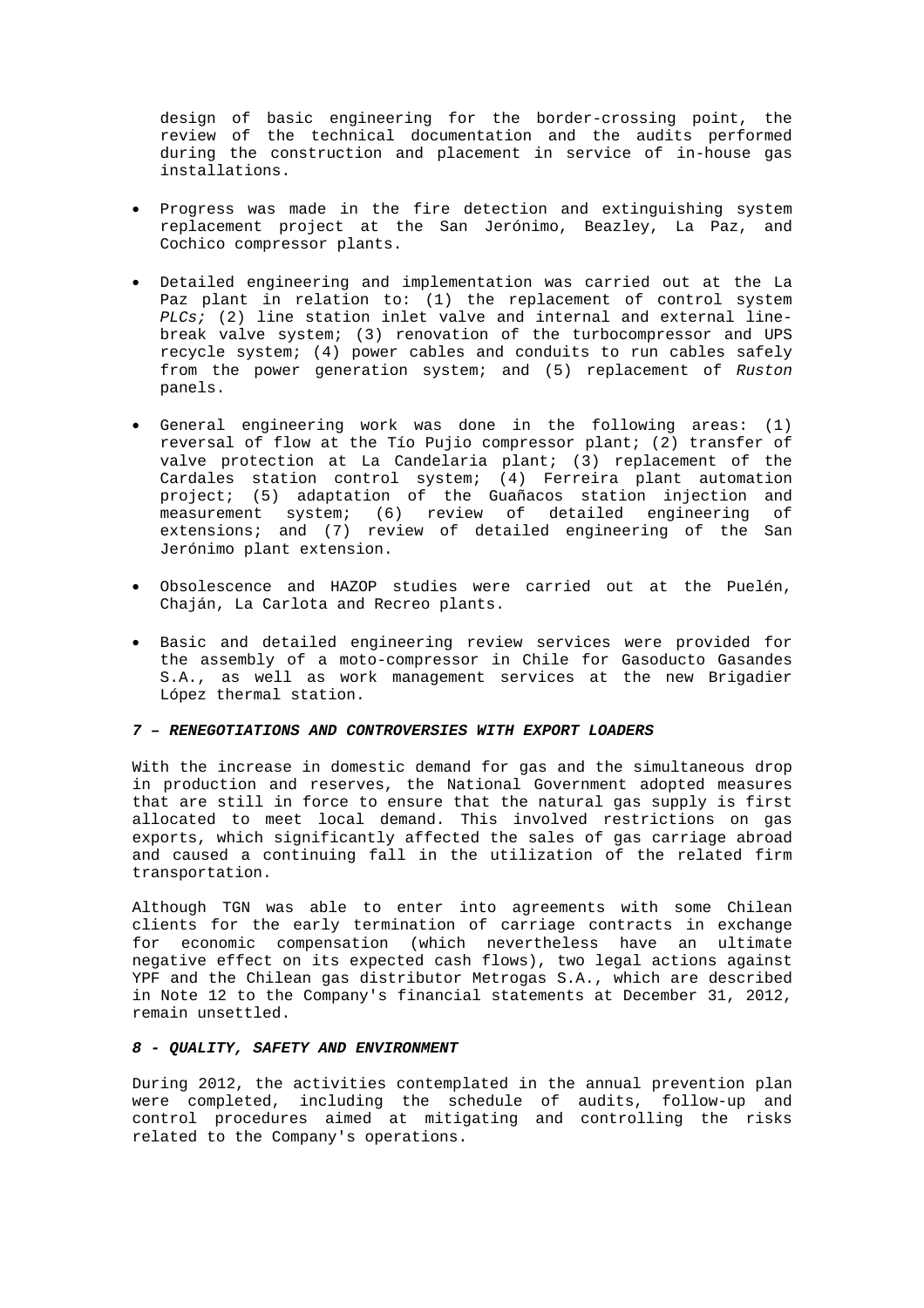The Company's commitment to quality, safety and environmental activities was ratified with the issue and implementation of an institutional Quality, Safety and Environmental Policy that was approved by the General Management. Compliance with this policy is guaranteed through an Integrated Management System, which was revalidated in February 2013 by the Det Norske Veritas certifying agency, based on the requirements of the ISO 9001, OHSAS 18001 and ISO 1001 Standards.

As in previous years, the Safety Division designed prevention and awareness programs focused on industrial, work and road safety. These programs have allowed the Company to achieve high levels of performance, in line with the highest industry standards.

Field drills continued to be performed with the participation of other companies operating pipeline carriage systems with routes related to those of TGN, allowing verification of the level of response and preparedness in the event of an emergency.

In the area of third-party damage prevention, the Integrity Division worked actively on providing training and on making operators and landowners aware of the risks of third-party activities on gas pipelines.

Collaboration was provided to develop new suppliers through training and verification of the necessary skills to comply with the Company's quality, safety and environmental standards.

As to environmental preservation, TGN has complied with the service quality indicators, achieving high performance levels and keeping accidents at zero. In addition, the environmental protection program was carried out, contemplating the review of all environmental aspects at each site, continuing training on waste management efficiency and control of polluting gases.

### *9 - HUMAN RESOURCES*

#### *Salary increases*

In May 2012, the Company granted a 23% salary increase to its personnel covered by the Collective Bargaining Agreement. The employees not covered by the Collective Bargaining Agreement received an equivalent wage increase.

### *Development activities*

In 2012 we continued to carry out activities aimed at promoting people integration, improving their quality of life and contributing to their personal and professional development:

- For the third consecutive year, meetings were held with all Area Heads, during which the leaders of various areas of the Company were updated on the status of the organization.
- A Middle Management Development Program was undertaken to strengthen leadership skills to allow building groups and motivating leaders for a high-performance team.
- A Work Climate and Commitment Survey was carried out to review work processes, leadership, institutional and communicational issues, decision-making power and reward schemes, and to obtain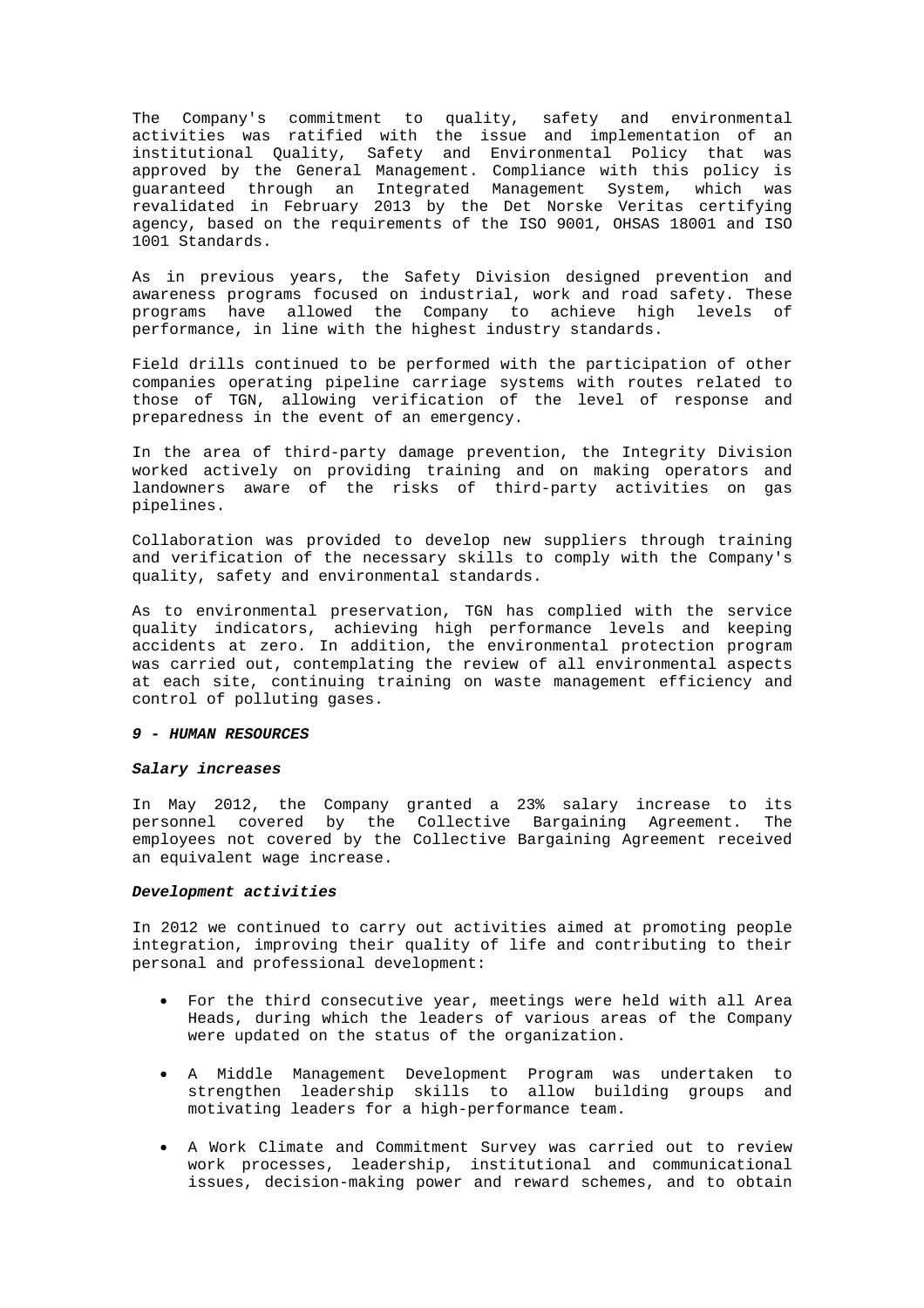the point of view of our people about work life at the Company. Workshops will be held in 2013 to draft action plans aimed at increasing the overall satisfaction of our personnel and competitiveness under the motto *Building a better workplace*.

### *Training activities*

Training also enjoyed a prominent place with an annual coverage of 78% of staff and approximately 14,000 hours of training recorded in 2012. Within this framework, the CTC or Knowledge Transfer Center completed its fourth year of training activities focused primarily on technical courses. In-house instructors designed and taught these courses in which over 300 people participated, reaching 44% of the total training man-hours. The training-by-position plan also played an important role, including courses for each specialty.

### *Evaluation activities*

The Company continued to cover all its employees with its performance assessment program. The evaluation process was highlighted as an opportunity for dialogue, learning and development for the whole organization. Evaluation committees were appointed to consolidate the purpose of the process and work objectives were set for the next year.

#### *Employment*

Throughout the year, young technicians and professionals joined the Company at different sites of the country with the purpose of filling positions left vacant by retirees. Young personnel with technical profiles as part of their development in the gas carriage business were thus incorporated into the Company.

#### *Internal communication*

During 2012, communication support was given under the *New Spaces for Integration* guideline, through posted messages and e-mail campaigns aimed at disseminating and promoting staff integration.

Our in-house magazine was changed from a printed to a digital format in order to reduce the logistics costs while contributing to minimizing the environmental impact by reducing paper use.

## *Welfare activities*

We continued with our campaigns to promote the donation of computer equipment no longer in use to *Fundación Equidad*; the donation of blankets to *Fundación El Arte de Vivir;* and the donation of blood to *Hospital Garrahan*.

### *10 - CORPORATE SOCIAL RESPONSIBILITY*

TGN renewed its commitment through its social responsibility practices and policies aimed at achieving social, environmental and economic results in a balanced manner. Through its sustainability programs, the Company has sought to enhance its role as a provider of public services, committed to contributing to the development of the communities in which it operates. The pursuit of social results associated with its business and an ethical approach promoting more transparent practices guided TGN's actions aimed at achieving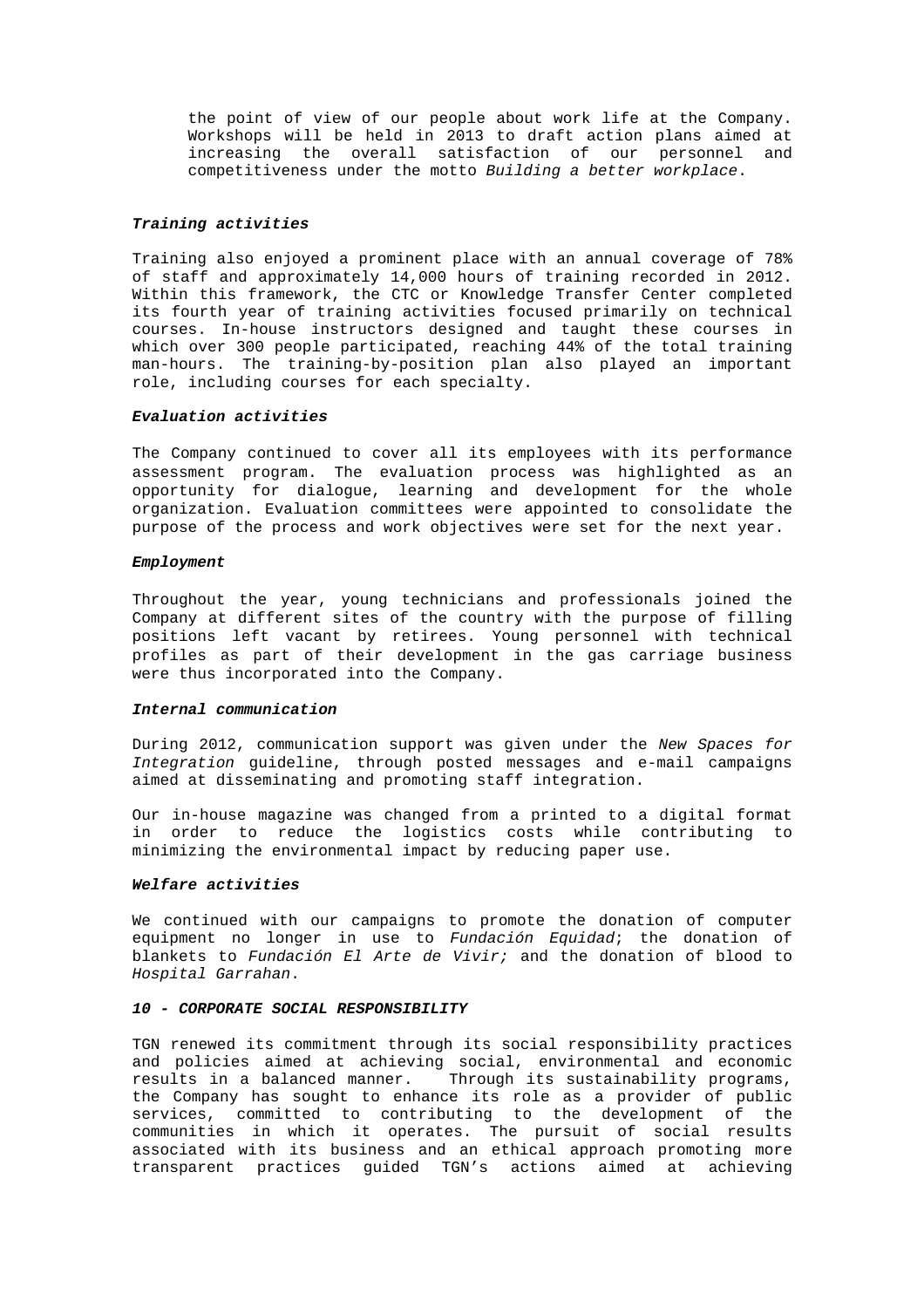sustainable development. The main activities carried out were the following:

- Focus on the incorporation of social and environmental criteria based on the principles of the Global Pact at various decisionmaking instances.
- Development of local suppliers in small locations was implemented in the Province of Córdoba. With the participation of entrepreneurs from Tío Pujio, Ferreyra, Villa María and Deán Funes the *Cadena de Valor* program was continued.
- The participation of TGN as just another player in the community was consolidated through continuing work in the *Accident Prevention Program* network, formed by local schools, city halls and the Ministry of Health of the Province of Mendoza.
- Through a round table held to discuss community proposals, TGN promoted a PET bottle recycling project with the collaboration of the *Instituto para la Cultura, la Innovación y el Desarrollo* (Culture, Innovation and Development Institute), aimed at raising awareness on environmental issues and contributing to the waste treatment process in the locality of Recreo, in the Province of Catamarca.
- A public-private sector articulation initiative was carried out with the local government of Misión La Loma, in the Province of Salta. As a result, through an agreement with the City Hall, families of the Toba, Wichi and Guaraní communities living in that area saw improvements in their living conditions, as they were moved to an area without risks of landslide and with access to drinking water.
- Dialogue continued with the Pueblo Guaraní Organization in Villa Rallé, Province of Salta.

#### *11 - REMUNERATIONS POLICY*

The remuneration of the Board of Directors is set up by the Shareholders' Meeting for each fiscal year. The salary chart of the management level of the Company establishes a basic, fixed monthly remuneration, and an additional amount, annually payable, consisting of a fixed and a variable part. While the fixed parts are established in accordance with the responsibility level inherent to the position and market values, the variable part consists of an additional amount associated to performance and achievement of yearly objectives. The Company's policy does not establish options or other plans for staff.

#### *12 - DECISION-MAKING POLICY*

The Company Bylaws establish that the Board of Directors of the Company shall consist of 14 regular directors and the same number of alternates, and shall be in charge of the direction and administration of TGN. The directors' term of office is of one year, counted from their appointment by the Shareholders' Meeting. Of the 14 directors: (i) nine regular directors and their respective alternates are elected by the Class A shares in a Class Meeting of said class; (ii) four regular directors and their respective alternates are elected by the Class B shares in a Class Meeting of said class, and (iii) one regular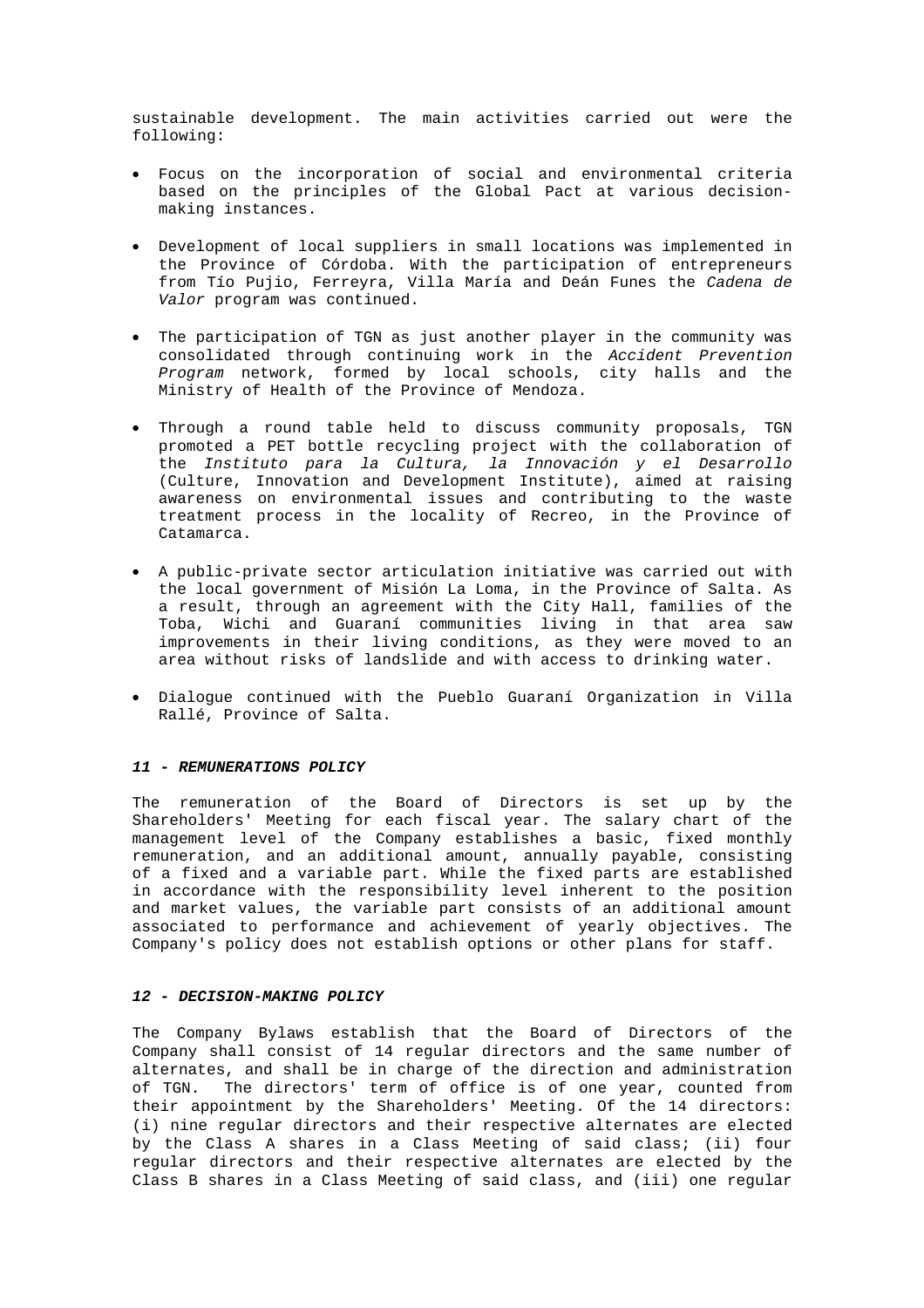director and the respective alternate are elected by the Class C shares in a Class Meeting of said class. Of these, at least one Class A director and one Class B director shall be independent, as per Decree N° 677/2001 and applicable provisions of the National Securities Commission ("CNV"). The director appointed by Class C shall not possess this feature.

The controlling company of TGN, Gasinvest S.A. ("Gasinvest") has the right to appoint the majority of the regular and alternate directors. The shareholders of Gasinvest have executed a Shareholders' Agreement ("the Agreement") to regulate certain aspects related to their indirect equity in TGN, such as the number of directors that each shareholder may appoint, and the decisions and actions that must be unanimously agreed upon.

The Agreement establishes that the following actions and decisions must be unanimously agreed upon by Compañía General de Combustibles S.A., Techint Compañía Técnica Internacional S.A.C.I. and Total Gas y Electricidad Argentina S.A.:

- i. amendments to TGN's Bylaws or other equivalent documents,
- ii. any consolidation or merger of TGN with another company,
- iii. the adoption of annual activity plans, investment plans and financial plans,
- iv. budgets and any amendment to the same,
- v. increase or decrease in the Board of Directors of TGN and/or any other Company committee,
- vi. the issuance or redemption of TGN shares,
- vii. dissolution, liquidation or bankruptcy proceedings of TGN,
- viii. a declaration or payment of dividends or another distribution by TGN which is not consistent with the dividends policy established in the activity plan,
	- ix. any investment by TGN in another company,
	- x. the execution of any agreement to which TGN is a party and which involves total payments or the purchase or sale by TGN of assets which, valued at their book value, exceeding US\$ 3 million in one or more operations within a six-month period,
	- xi. any material change in TGN's direction, and
- xii. the selection of TGN's independent auditor.

Additionally, Gasinvest, its shareholders and former shareholder CMS, which sold all of its equity in TGN to Blue Ridge Investments LLC as recorded in the communication dated June 5, 2008 subscribed by both parties and addressed to TGN, executed an agreement establishing that all contracting for the supply of assets and/or services must be done in accordance with mechanisms which guarantee the necessary participation of several technically and economically able bidders, to ensure that contracting is done on arm's-length terms, following TGN's organization and management provisions and policies.

It is also established that contracts for the acquisition of assets and/or services with a company and/or its controlling and/or controlled companies, which as a whole exceeds the amount of US\$ 4 million, must be approved by the Board of Directors.

The Company's internal surveillance is in charge of the Statutory Auditors' Committee consisting of three regular and three alternate statutory auditors, of which: (i) two regular members and their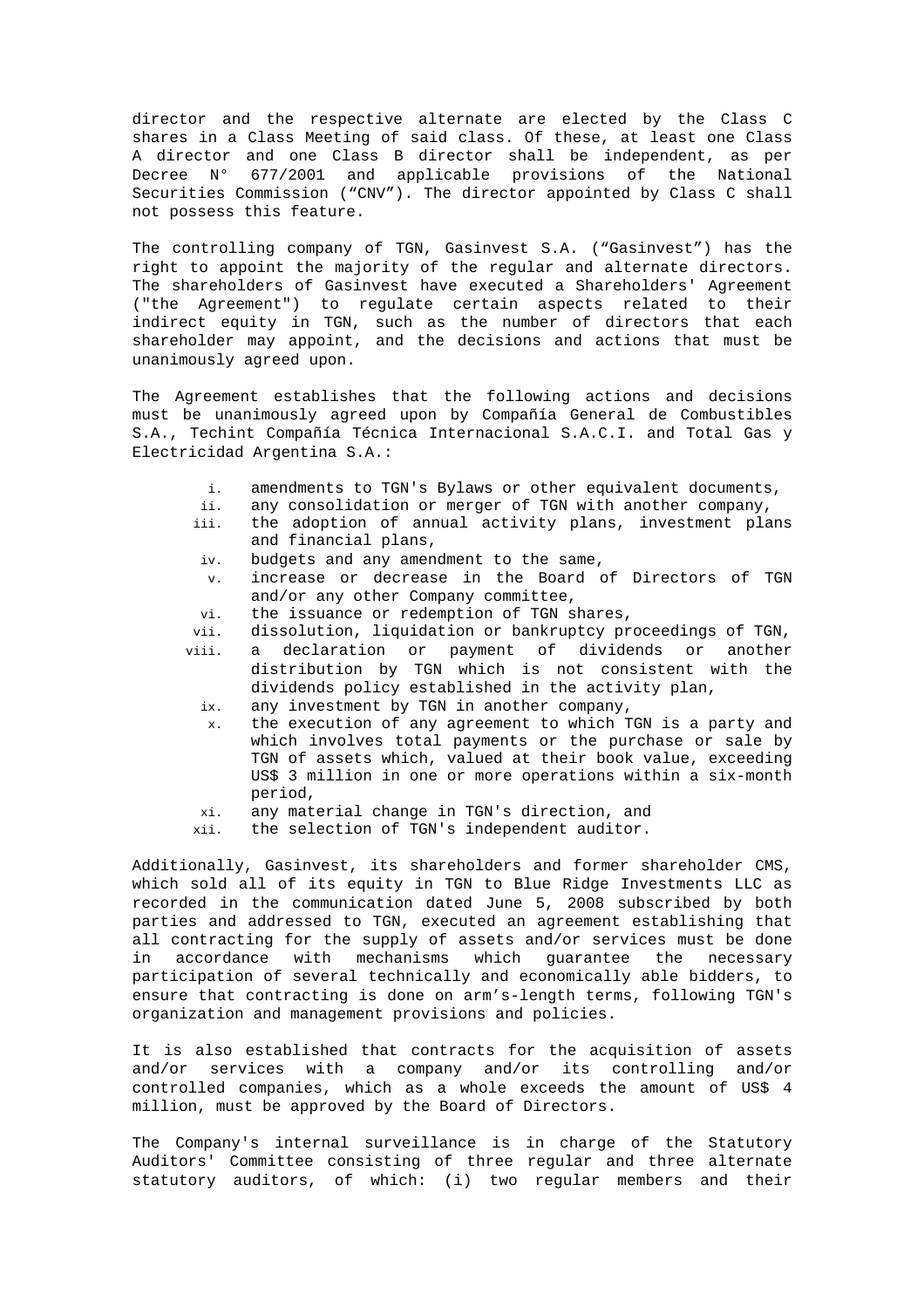alternates are appointed at a Class Meeting of class A and B shares acting jointly, of which at least one regular member must be independent; and (ii) an regular member and his or her alternate are appointed at a Class meeting of class B shares.

The Statutory Auditors' Committee holds its meetings with an absolute majority of members in attendance, and decisions are adopted by a majority of present votes, without affecting the rights of the dissenting statutory auditor. The members of the Statutory Auditors' Committee have the duty and the right to attend Board and Shareholders' Meetings, call them, demand the inclusion of items on the agenda and, in general, supervise all the Company's issues and the Company's compliance with the law and the Bylaws.

## *13 - AUDIT COMMITTEE*

As per the provisions of the Public Offering Transparency Regime envisaged in Decree No. 677/01, companies who publicly offer their shares must set up an Audit Committee, with no less than three members of the Board, whose majority must be independent, as per the terms of CNV General Resolution No. 400/02.

During the fiscal year 2012, TGN's Audit Committee performed the duties assigned to it under the law and its internal regulations, in line with an Annual Plan reported to the Board and the Statutory Auditors' Committee, and whose results are included in the report issued upon presenting and publishing the annual financial statements of the Company.

### *14 - INTERNAL CONTROL OF THE COMPANY*

The Internal Audit Management, as the Board's consulting body, is responsible for the regular evaluation of the internal control systems to optimize the quality of the processes carried out, their documentation and reporting. Internal control is a process performed by the Management and the rest of the personnel and designed to provide reasonable assurance that the objectives of the organization will be accomplished, considering the effectiveness and efficiency of the operations, as well as the reliability of the financial information and compliance with applicable laws and regulations.

In this regard, the Internal Audit Management carries out procedures to comply with the Annual Audit Plan, which is oriented to monitoring critical and relevant operating, equity, legal, regulatory and ITrelated risks. TGN'S Audit Committee is assisted by the Internal Audit Management to raise awareness of the identified control weaknesses, as well as of corrective measures to be adopted.

## *15 - DISCLOSURE OF THE COMPANY'S BALANCES AND TRANSACTIONS WITH ITS CONTROLLING COMPANY, FOREIGN INVESTMENTS, OTHER RELATED PARTIES AND KEY MANAGEMENT PERSONNEL.*

Complementarily to the information disclosed in Note 5 to TGN's financial statements as of December 31, 2012, the balances and transactions of each company are described below.

The persons and companies encompassed in Decree No. 677/01 and regulations of the CNV have been included as related parties.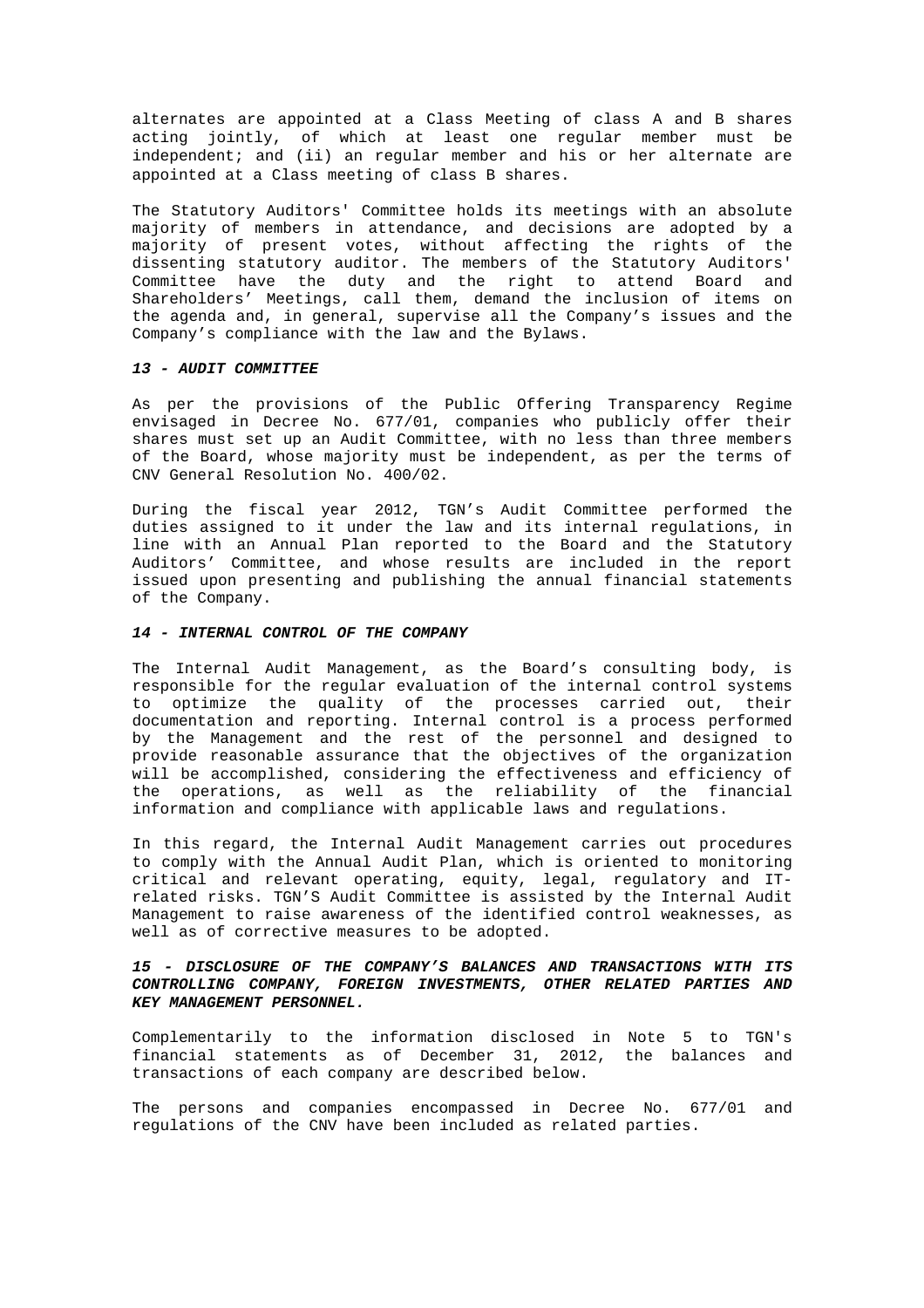**Balances as of December 31, 2012 (in thousands of \$):** 

## **Accounts Receivables**

| Other related parties |  |
|-----------------------|--|
|-----------------------|--|

| Transportadora de Gas del Mercosur S.A. | 23,506 |
|-----------------------------------------|--------|
| Litoral Gas S.A.                        | 7.099  |
| Siderar S.A.                            | 931    |
| Siderca S.A.                            | 545    |
| Gasoducto Gasandes Argentina S.A.       | 79     |
| Total other related parties             | 32,160 |

## **Other Receivables**

**Controlling shareholder**  Gasinvest S.A. 8

|                                          | 8   |
|------------------------------------------|-----|
| Foreign investments                      |     |
| Companhía Operadora do Rio Grande do Sul | 301 |
| Comgas Andina S.A.                       | 80  |
| Total foreign investments                | 381 |

## **Other related parties**

Transportadora de Gas del Mercosur S.A. 265 Siderar S.A. 8<br>Litoral Gas S.A. 8 Litoral Gas S.A. Tecgas N.V. 2 **Total other related parties 397**

## **Key management personnel**

|  |  |  | Advanced payment of fees for technical-administrative |       |
|--|--|--|-------------------------------------------------------|-------|
|  |  |  | services and Statutory Auditors' Committee            | 2,726 |

### **Accounts Payable**

| Other related parties                   |        |
|-----------------------------------------|--------|
| Total Gas y Electricidad Argentina S.A. | 22,986 |
| Tecpetrol S.A.                          | 22,681 |
| Compañía General de Combustibles S.A.   | 22,681 |
| Transportadora de Gas del Mercosur S.A. | 53     |
| Total other related parties             | 68,401 |

**2,726**

## **Other Payables**

## **Key management personnel**

Fees for technical-administrative services and Statutory Auditors' Committee 2,760 **2,760**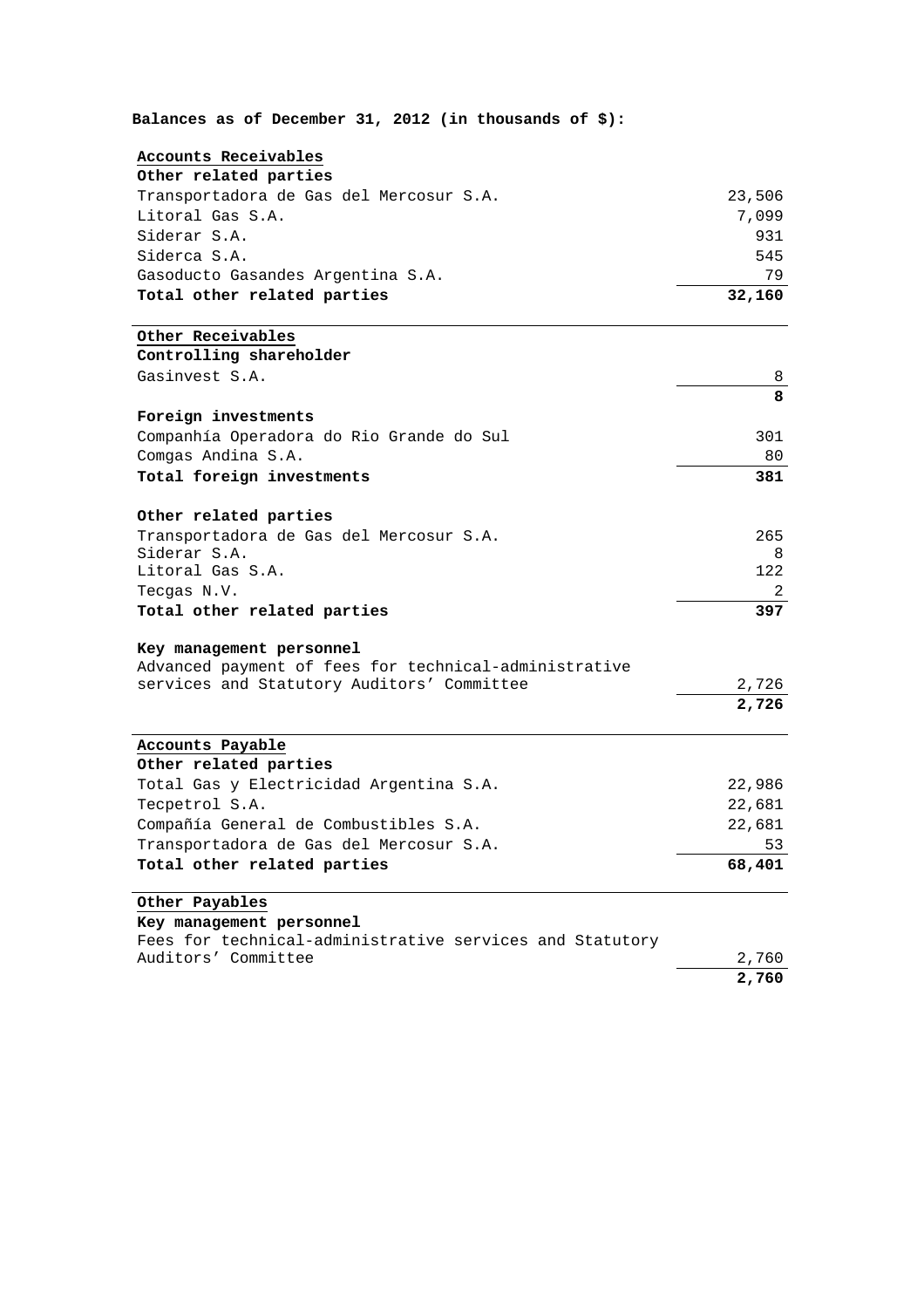| Transactions of fiscal year 2012 (in thousands of $$$ ): |           |
|----------------------------------------------------------|-----------|
| Controlling shareholder                                  |           |
| Other income and expenses, net                           |           |
| Gasinvest S.A.                                           | 25        |
|                                                          |           |
| Foreign investments                                      |           |
| Revenues                                                 |           |
| Comgas Andina S.A.                                       | 270       |
| Other income and expenses                                |           |
| Comgas Andina S.A.                                       | 378       |
| Collection of cash dividends                             |           |
| Companhía Operadora do Rio Grande do Sul                 | 707       |
| Expenses recovered                                       |           |
| Comgas Andina S.A.                                       | 204       |
| Other related parties                                    |           |
| Revenues                                                 |           |
| Litoral Gas S.A.                                         | 53,996    |
| Siderar S.A.                                             | 7,154     |
| Siderca S.A.                                             | 5,127     |
| Transportadora de Gas del Mercosur S.A.                  | 4,116     |
| Gasoducto Gasandes Argentina S.A.                        | 790       |
| Tota revenues                                            | 71,183    |
|                                                          |           |
| Cost of services                                         |           |
| Total Gas y Electricidad Argentina S.A.                  | (3, 719)  |
| Tecpetrol S.A.                                           | (3, 719)  |
| Compañía General de Combustibles S.A.                    | (3, 719)  |
| Total cost of services                                   | (11, 157) |
| Administrative expenses                                  |           |
| Total Gas y Electricidad Argentina S.A.                  | (1,651)   |
| Cainzos, Fernández & Premrou Soc.Civ.                    | (1,067)   |
| Total administrative expenses                            | (2, 718)  |
|                                                          |           |
| Other income and expenses<br>Litoral Gas S.A.            | 2         |
| Gasoducto Gasandes Argentina S.A.                        | 52        |
| Total Austral S.A.                                       | 45        |
| Tecpetrol S.A.                                           | 45        |
| Total Other income and expenses                          | 144       |
|                                                          |           |
| Financial and holding results generated by assets        |           |
| Siderar S.A.                                             | 6         |
| Transportadora de Gas del Mercosur S.A.                  | 2,622     |
| Total financial and holding results generated by assets  | 2,628     |
| Expenses recovered                                       |           |
| Transportadora de Gas del Mercosur S.A.                  | 85        |
| Purchase of fixed assets                                 |           |
|                                                          |           |
| Siat S.A.                                                | (20)      |
| Siderca S.A.                                             | (15)      |
| Total purchase of fixed assets                           | (35)      |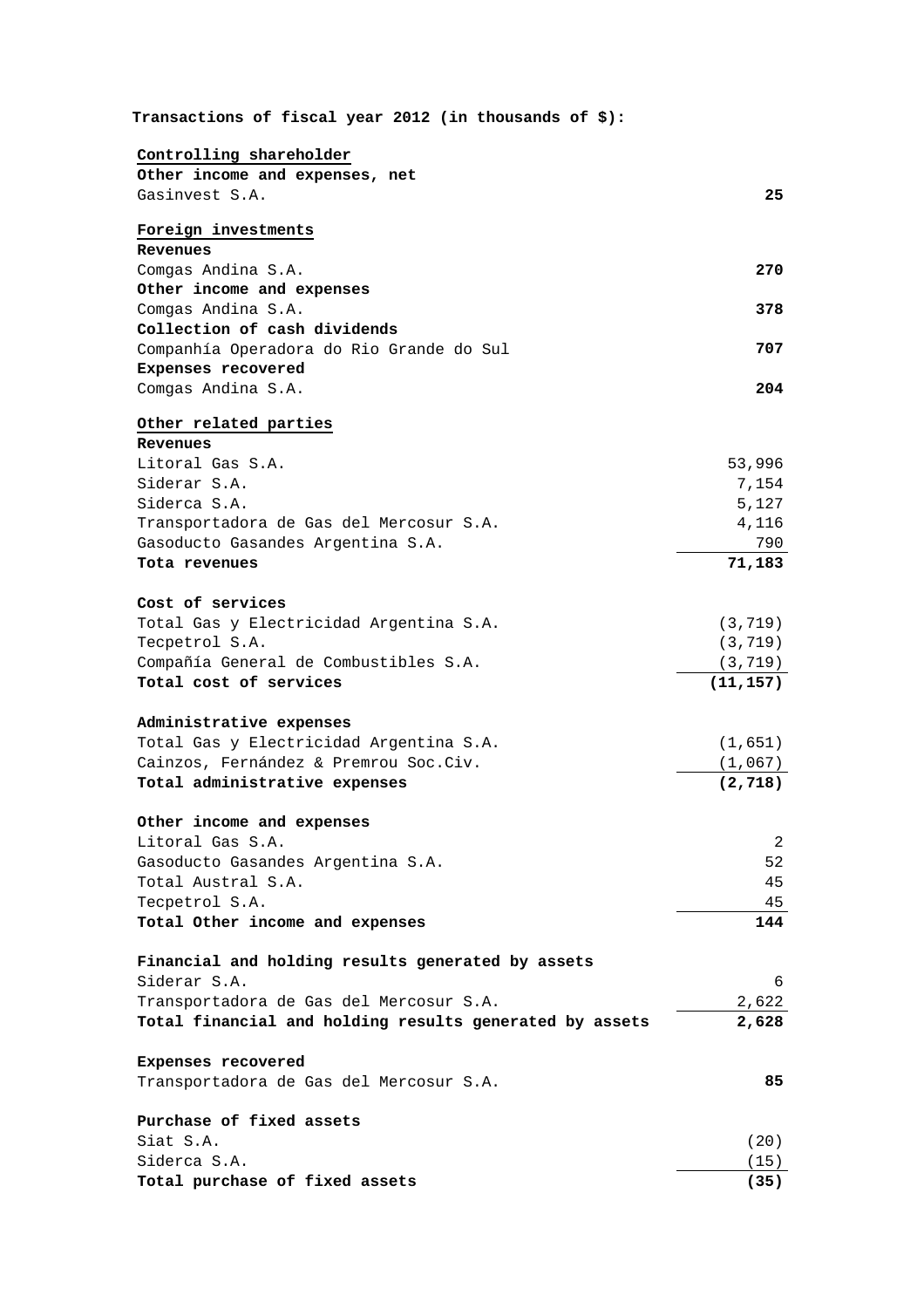### **Key management personnel**

Technical-administrative services **(1,760)** Statutory Auditors Committee's fees **(966)**

### *16 - PROPOSAL FOR THE ALLOCATION OF RESULTS*

In fiscal year 2012, an income of \$ 217,765 thousand was reported. The the Company's Board of Directors proposes to the Shareholders' Meeting that this income be appropriated as follows:

- a. \$ 10,888 thousand to the Legal Reserve, as provided for by Law No. 19,550 in an amount equivalent to 5% of the income for the year. Considering the prior year's balances, plus this appropriation, the reserve will amount to \$ 71,757 thousand.
- b. \$ 206,877 thousand to the Optional Reserve set up by the ordinary shareholders' meeting dated April 13, 2012 with the purpose of absorbing deferred tax liabilities generated by the adjustment for inflation of fixed assets. Considering the prior year's balance \$ 139,372 thousand, this reserve will amount to \$ 346,249 thousand.
- c. Record against the Optional Reserve mentioned in b), the deferred tax liabilities generated by the adjustment for inflation of fixed assets mentioned in Note 2 e) to the Company's financial statements at December 31, 2012 for \$ 299,753 thousand. Considering this allocation, this reserve will amount to \$ 46,496 thousand.
- d. Considering (i) that the Company recorded operating losses for the seventh consecutive quarter, (ii) that there is uncertainty about a possible rate adjustment, (iii) the Company is legally bound to provide a safe and reliable public service, and (iv) that there are restrictions to pay dividends in view of the restructuring of financial debt, we propose not to distribute the balance in c).

Additionally, the Board of Directors proposes to the Company Shareholders' Meeting the payment of  $$1,760.2$  thousand in technicaladministrative service fees to the Chairman, independent directors and directors who are members of the Audit Committee, and \$ 965.9 thousand in fees to the members of the Statutory Auditors' Committee.

The Board of Directors is thankful for the support and consideration given by customers, suppliers, third parties in general and personnel of the Company during the fiscal year.

Autonomous City of Buenos Aires, March 7, 2013

Eduardo Ojea Quintana Chairman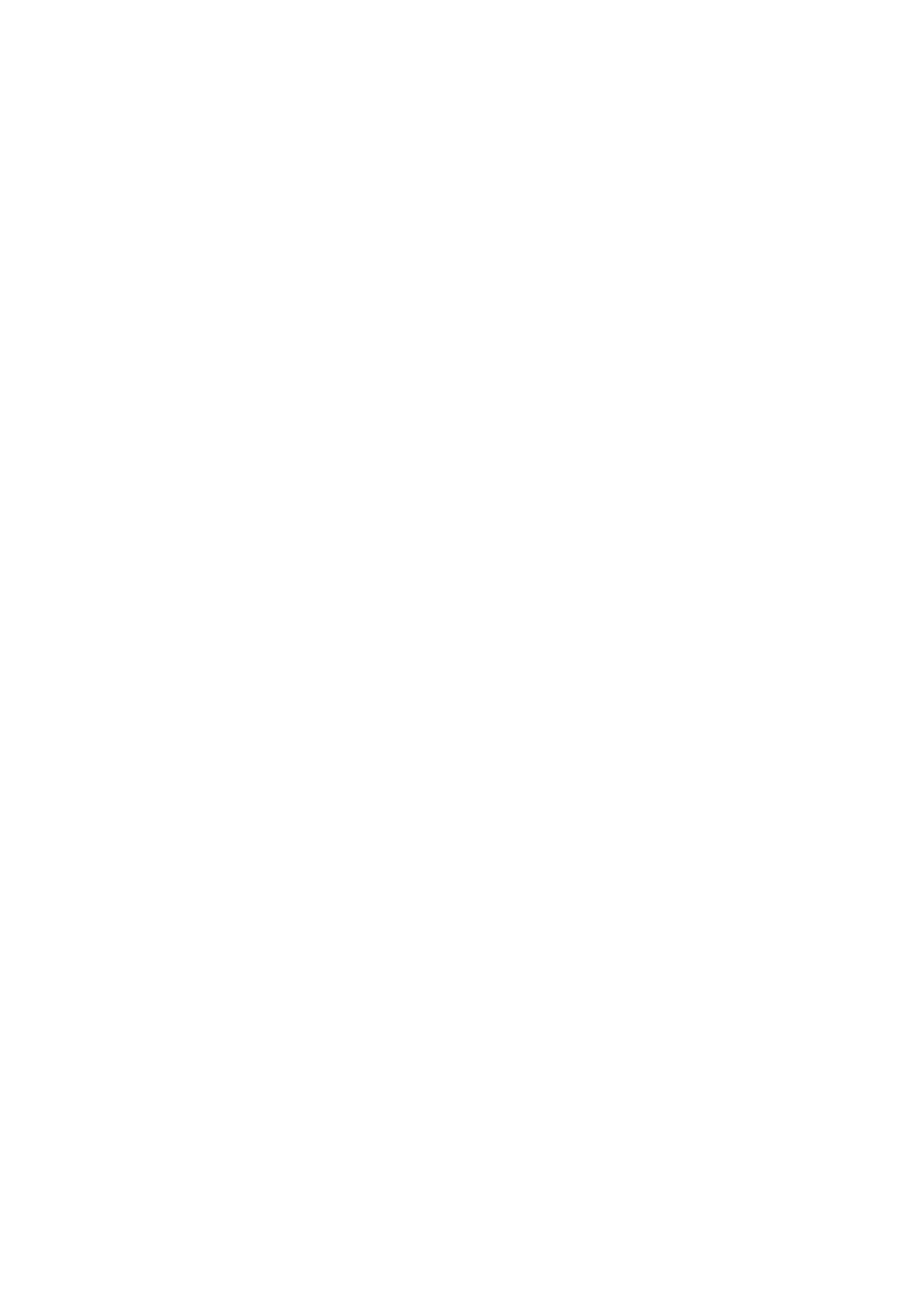In accordance with the terms of General Resolution 368/01 and its modifications issued by the National Securities Commission ("CNV"), we detail below an analysis of the results of the operations of Transportadora de Gas del Norte S.A. ("TGN" or "the  $Company'')$  <sup>(1)</sup>, its financial situation, its business prospects and other financial indicators, as well as the result of the compliance with the International Financial Reporting Standards ("IFRS") implementation plan, which should be read in conjunction with the attached financial statements, the additional information to the Notes required by Section 68 of the Buenos Aires Stock Exchange Listing Rules and the press releases opportunely notified to the CNV.

### **I) ANALYSIS OF RESULTS AND FINANCIAL SITUATION**

#### *\* Result for the year ended December 31:*

|                                     |         |               | (In million of pesos) |         |         |         |
|-------------------------------------|---------|---------------|-----------------------|---------|---------|---------|
|                                     |         |               | Year ended 12.31.     |         |         |         |
|                                     | 2012    | 2011          | Variation             | 2010    | 2009    | 2008    |
|                                     |         |               |                       |         |         |         |
| Revenues                            |         |               |                       |         |         |         |
| Gas carriage service                | 439.1   | 415.2         | 23.9                  | 560.1   | 565.9   | 523.0   |
| Allowances for disputed amounts and |         |               |                       |         |         |         |
| others                              | (48.8)  | (42.6)        | (6.2)                 | (104.9) | (79.5)  | (52.7)  |
| Subtotal gas carriage service       | 390.3   | 372.6         | 17.7                  | 455.2   | 486.4   | 470.3   |
| Other services:                     |         |               |                       |         |         |         |
| Gas pipeline operation and          |         |               |                       |         |         |         |
| maintenance ("O&M") services        | 31.4    | 28.7          | 2.7                   | 28.8    | 30.0    | 26.2    |
| Management fees - Gas Trust Program | 70.0    | 5.7           | 64.3                  | 11.2    | 14.6    | 8.0     |
| Subtotal other services:            | 101.4   | 34.4          | 67.0                  | 40.0    | 44.6    | 34.2    |
| Total revenues                      | 491.7   | 407.0         | 84.7                  | 495.2   | 531.0   | 504.5   |
|                                     |         |               |                       |         |         |         |
| Cost of services                    |         |               |                       |         |         |         |
| Operating and maintenance costs     | (260.3) | (223.3)       | (37.0)                | (218.2) | (196.9) | (168.8) |
| Fixed assets depreciation           | (134.0) | (131.2)       | (2.8)                 | (129.6) | (124.3) | (122.0) |
| Subtotal                            | (394.3) | (354.5)       | (39.8)                | (347.8) | (321.2) | (290.8) |
| Gross profit                        | 97.4    | 52.5          | 44.9                  | 147.4   | 209.8   | 213.7   |
|                                     |         |               |                       |         |         |         |
| Administrative and selling expenses | (148.4) | (109.8)       | (38.6)                | (89.3)  | (70.9)  | (52.9)  |
| Operating (loss) income             | (51.0)  | (57.3)        | 6.3                   | 58.1    | 138.9   | 160.8   |
|                                     |         |               |                       |         |         |         |
|                                     |         |               |                       |         |         |         |
| Results from foreign investments    | 1.5     | (0.4)         | 1.9                   | 1.3     | 2.3     | 1.1     |
| Financial and holding results       | (179.7) | (260.6)       | 80.9                  | (224.7) | (210.3) | (189.7) |
| Results from loans restructuring    | 575.2   |               | 575.2                 |         |         |         |
| Other income and expenses, net      | (12.4)  | $110.4^{(3)}$ | (122.8)               | 306.3   | 15.6    | 1.7     |
| Income (loss) before income tax     | 333.6   | (207.9)       | 541.5                 | 141.0   | (53.5)  | (26.1)  |
|                                     |         |               |                       |         |         |         |
|                                     |         |               |                       |         |         |         |
| Income tax                          | (115.8) | 72.0          | (187.8)               | (49.5)  | 20.9    | 11.1    |
| Income (loss) for the year          | 217.8   | (135.9)       | 353.7                 | 91.5    | (32.6)  | (15.0)  |
| EBITDA <sup>(2)</sup>               | 77.5    | $189.0^{(3)}$ | (111.5)               | 501.1   | 297.4   | 304.1   |

(1) Company not encompassed by the Optional Statutory System of Public Offering for Mandatory Purchase.

(2) Income before income tax, financial and holding results, results from loans restructuring, depreciation and charges for consumable goods not entailing outlays of funds. If the item "Other income and expenses, net", mainly made up by commercial indemnifications (as explained in (3) below) had not been included, the level of EBITDA for the year ended December 31, 2011 would have been \$ 78.6 million.

(3) Including earnings for \$ 108.4 million in the year ended December 31, 2011 from settlement agreements entered into with export customers (Note 13).

|                         | (In million of pesos)                                    |       |       |       |       |  |  |  |  |
|-------------------------|----------------------------------------------------------|-------|-------|-------|-------|--|--|--|--|
|                         | 12.31.08<br>12.31.12<br>12.31.10<br>12.31.09<br>12.31.11 |       |       |       |       |  |  |  |  |
| Total Assets            | 2,843                                                    | 3,248 | 3,130 | 2,802 | 2,565 |  |  |  |  |
| Total Liabilities       | 1,779                                                    | 2,402 | 2,148 | 1,911 | 1,642 |  |  |  |  |
| Shareholders'<br>Equity | 1,064                                                    | 846   | 982   | 891   | 923   |  |  |  |  |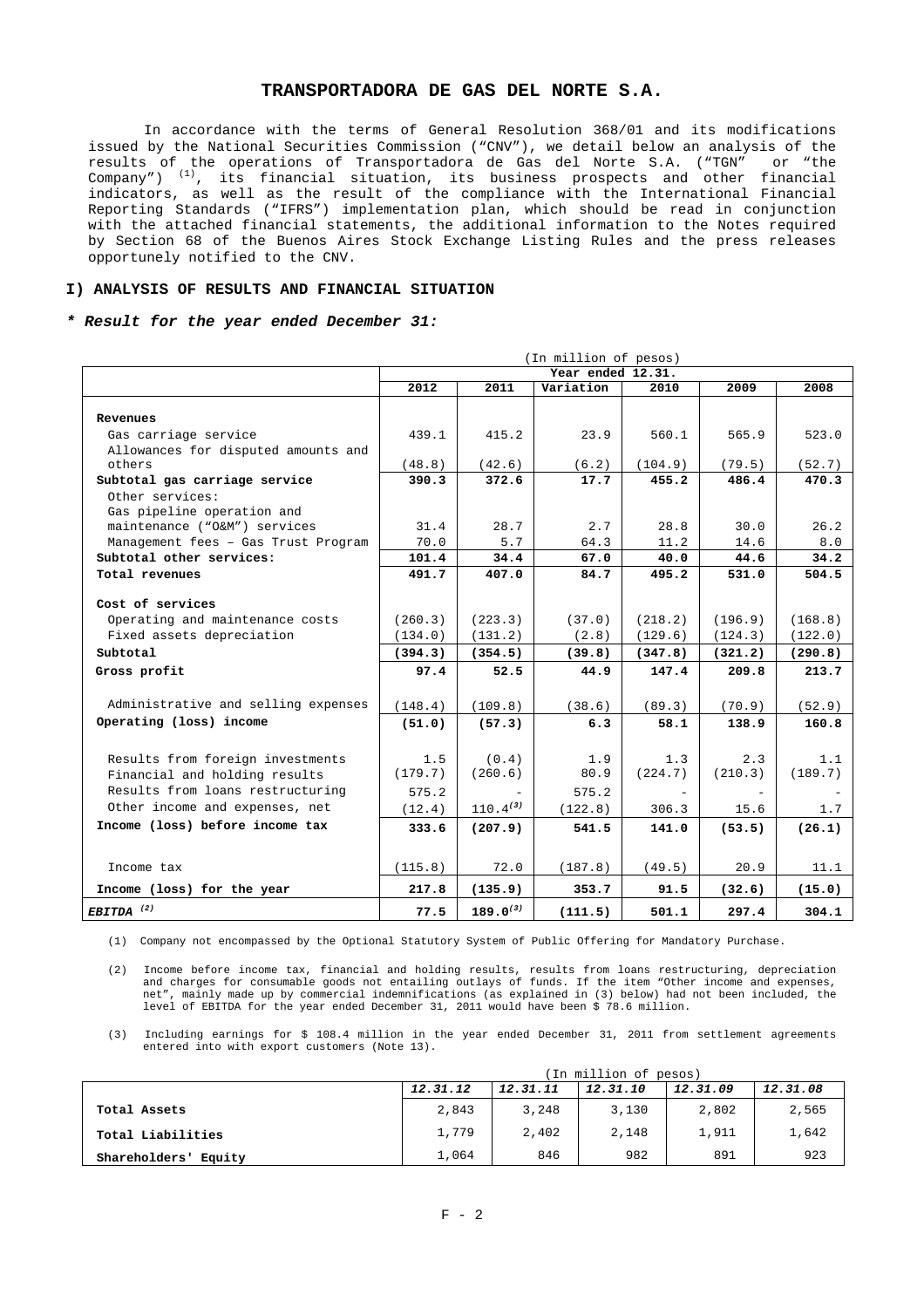## **I) ANALYSIS OF RESULTS AND FINANCIAL SITUATION (Cont.)**

The following paragraphs describe the reasons for the main variations in the results and cash flows of the Company, and some economic-financial indexes are disclosed in connection with the Company's equity.

#### *\* Revenues*

By type of service:

|                                                                |                   | (In million of pesos) |               |             |               |             |               |             |               |             |
|----------------------------------------------------------------|-------------------|-----------------------|---------------|-------------|---------------|-------------|---------------|-------------|---------------|-------------|
|                                                                | Year ended 12.31. |                       |               |             |               |             |               |             |               |             |
| Type of service                                                | 2012              | ℁                     | 2011          | ℁           | 2010          | g           | 2009          | g           | 2008          | ℁           |
| Gas carriage<br>Gas pipeline O&M services<br>Gas Trust Program | 390.3<br>101.4    | 79.4<br>20.6          | 372.6<br>34.4 | 91.6<br>8.4 | 455.2<br>40.0 | 91.9<br>8.1 | 486.4<br>44.6 | 91.6<br>8.4 | 470.3<br>34.2 | 93.2<br>6.8 |
| Total revenues                                                 | 491.7             | 100.0                 | 407.0         | 100.0       | 495.2         | 100.0       | 531.0         | 100.0       | 504.5         | 100.0       |

#### *- Gas carriage services*

The net increase of \$ 17.7 million between 2012 and 2011 is mainly explained by:

- *i.* increase of \$ 19.4 million in billings nominated in foreign currency as a result of the joint effect of the increase in the US dollar exchange rate and in the Producer Price Index ("PPI");
- *ii.* \$ 6.2 million decrease in 2012 due to higher allowances for disputed amounts, compared to 2011, related to the situation of Metrogas Chile S.A. (refer to Note  $12.q$ ; and
- *iii.* higher income for \$ 4.1 million mainly in interruptible services and exchange and displacement services and others.

#### *- "Gas pipeline O&M" and "Management Fee – Gas Trust Program"*

The \$ 67.0 million net increase between 2012 and 2011 is mainly explained by the compromise and settlement agreement entered into with Nación Fideicomisos S.A. in relation to the management fee related to the gas trust programs mentioned in Note 15.b).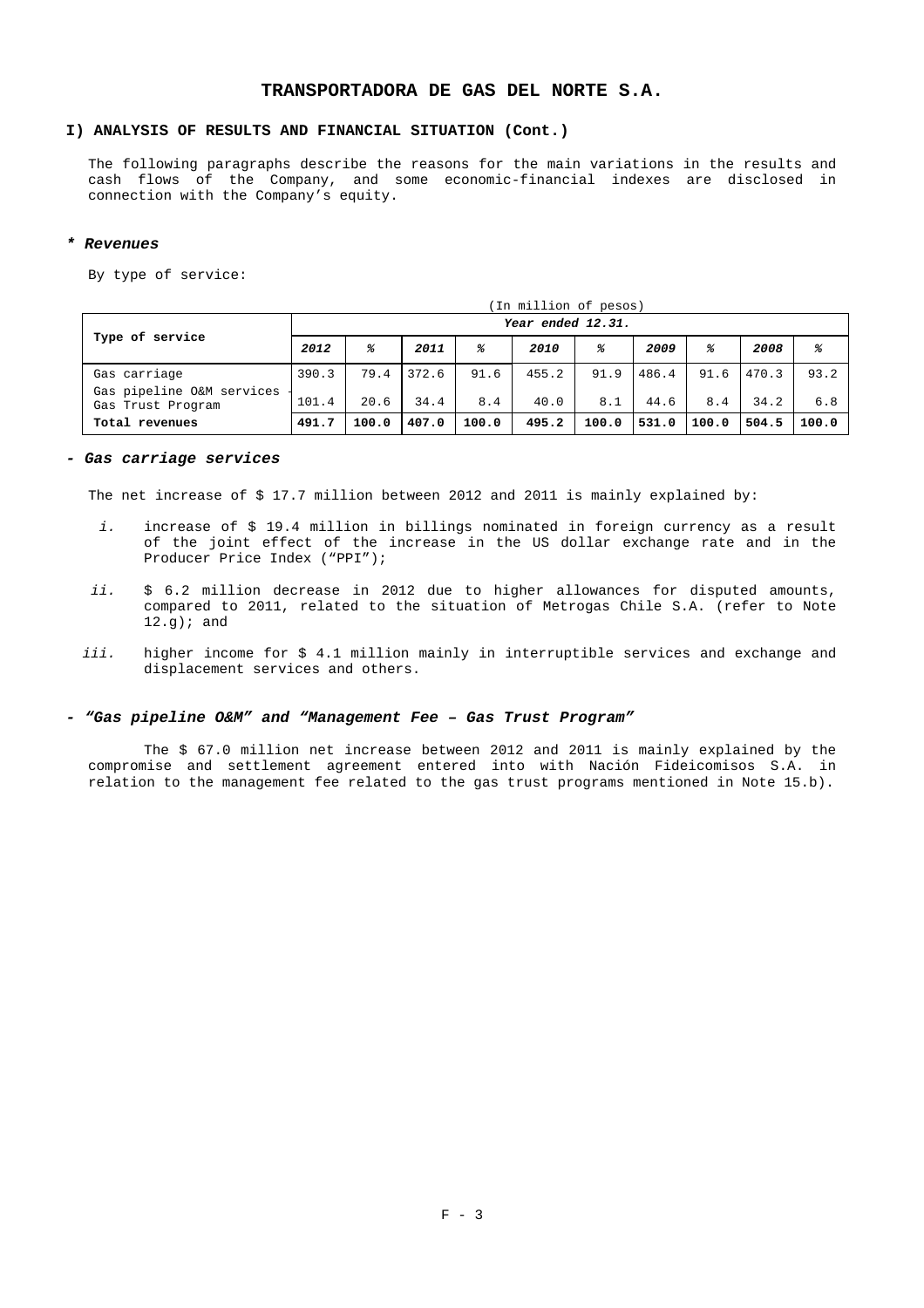## **I) ANALYSIS OF RESULTS AND FINANCIAL SITUATION (Cont.)**

## *\* Cost of services*

|                                 | (In million of pesos) |       |       |       |                   |       |       |       |       |       |
|---------------------------------|-----------------------|-------|-------|-------|-------------------|-------|-------|-------|-------|-------|
|                                 |                       |       |       |       | Year ended 12.31. |       |       |       |       |       |
| Accounts                        | 2012                  | ℁     | 2011  | ℁     | 2010              | %ะ    | 2009  | ℁     | 2008  | ℁     |
| Fees for professional services  | 4.5                   | 1.1   | 1.9   | 0.5   | 2.8               | 0.8   | 3.9   | 1.2   | 4.5   | 1.5   |
| Salaries, wages and other       |                       |       |       |       |                   |       |       |       |       |       |
| personnel benefits and social   |                       |       |       |       |                   |       |       |       |       |       |
| security contributions          | 111.9                 | 28.4  | 90.1  | 25.4  | 79.5              | 22.9  | 66.4  | 20.7  | 56.5  | 19.4  |
| Fees for technical operator and |                       |       |       |       |                   |       |       |       |       |       |
| audit services                  | 13.8                  | 3.5   | 12.4  | 3.5   | 26.6              | 7.6   | 11.2  | 3.5   | 9.5   | 3.3   |
| Foreign staff residence         |                       |       | 1.2   | 0.3   | 2.8               | 0.8   | 2.8   | 0.9   | 2.2   | 0.8   |
| Consumption of spare parts and  |                       |       |       |       |                   |       |       |       |       |       |
| materials                       | 18.0                  | 4.6   | 17.9  | 5.0   | 16.2              | 4.7   | 16.5  | 5.1   | 14.5  | 5.0   |
| Gas imbalance                   |                       |       |       |       | (1.9)             | (0.5) | (0.2) | (0.1) | 0.9   | 0.3   |
| Maintenance and repair of fixed |                       |       |       |       |                   |       |       |       |       |       |
| assets and third-party services |                       |       |       |       |                   |       |       |       |       |       |
| and supplies                    | 76.0                  | 19.3  | 65.1  | 18.4  | 58.3              | 16.7  | 54.5  | 17.0  | 41.2  | 14.2  |
| Communications, freight,        |                       |       |       |       |                   |       |       |       |       |       |
| transportation and travel       |                       |       |       |       |                   |       |       |       |       |       |
| expenses                        | 14.7                  | 3.7   | 11.7  | 3.3   | 9.9               | 2.8   | 8.5   | 2.6   | 8.1   | 2.8   |
| Insurance                       | 6.1                   | 1.5   | 5.2   | 1.5   | 5.5               | 1.6   | 5.3   | 1.7   | 5.4   | 1.9   |
| Rentals and office supplies     | 3.0                   | 0.8   | 2.8   | 0.8   | 2.6               | 0.7   | 2.4   | 0.7   | 1.9   | 0.7   |
| Easements                       | 10.1                  | 2.6   | 11.9  | 3.4   | 12.0              | 3.5   | 9.3   | 2.9   | 7.2   | 2.5   |
| Taxes, rates and contributions  | 0.7                   | 0.2   | 0.6   | 0.2   | 0.5               | 0.1   | 0.5   | 0.2   | 0.5   | 0.1   |
| Fixed assets depreciation       | 134.0                 | 34.0  | 131.2 | 37.0  | 129.6             | 37.3  | 124.3 | 38.7  | 122.0 | 42.0  |
| Slow-moving and obsolete        |                       |       |       |       |                   |       |       |       |       |       |
| materials and spare parts       | 0.6                   | 0.1   | 1.6   | 0.4   | 2.5               | 0.7   | 13.5  | 4.2   | 14.6  | 5.0   |
| Others                          | 0.9                   | 0.2   | 0.9   | 0.3   | 0.9               | 0.3   | 2.3   | 0.7   | 1.8   | 0.5   |
| Total                           | 394.3                 | 100.0 | 354.5 | 100.0 | 347.8             | 100.0 | 321.2 | 100.0 | 290.8 | 100.0 |
| % of Costs of services on       |                       |       |       |       |                   |       |       |       |       |       |
| revenues                        | 80.2                  |       | 87.1  |       | 70.2              |       | 60.5  |       | 57.6  |       |

Accounts recording the most relevant variations between both years are as follows:

- *i.* a \$ 21.8 million increase in Salaries, wages and other personnel benefits and social security contributions as a result of pay increases, partially corresponding to inflation adjustment; and
- *ii.* a \$ 10.9 million increase in Maintenance and repairs of fixed assets and third party services and supplies, mainly due to the fact that in the year ended December 31, 2012 higher expenses were made in: a) cleaning and weeding of facilities (\$ 3.2 million), b) maintenance of compressor plants and integrity of the control and measurement stations (\$ 4.0 million), c) security and surveillance (\$ 2.8 million) and d) sundry (\$ 0.9 million).

#### *\* Administrative and Selling expenses*

|                                              |       | (In million of pesos) |       |       |                   |       |       |       |       |        |
|----------------------------------------------|-------|-----------------------|-------|-------|-------------------|-------|-------|-------|-------|--------|
|                                              |       |                       |       |       | Year ended 12.31. |       |       |       |       |        |
| Accounts                                     | 2012  | ℁                     | 2011  | ℁     | 2010              | ℁     | 2009  | ℁     | 2008  | ℁      |
| Salaries, wages and other personnel          |       |                       |       |       |                   |       |       |       |       |        |
| benefits and social security                 |       |                       |       |       |                   |       |       |       |       |        |
| contributions                                | 48.9  | 33.0                  | 43.9  | 40.0  | 35.9              | 40.2  | 26.5  | 37.4  | 24.1  | 45.6   |
| Fixed assets depreciation                    | 1.9   | 1.3                   | 1.9   | 1.7   | 1.8               | 2.0   | 1.8   | 2.5   | 1.7   | 3.2    |
| Fees for professional services               | 7.8   | 5.3                   | 5.7   | 5.2   | 4.7               | 5.3   | 5.8   | 8.2   | 5.7   | 10.8   |
| Taxes, rates and contributions               | 43.2  | 29.1                  | 36.7  | 33.4  | 27.5              | 31.0  | 22.8  | 32.2  | 24.6  | 46.6   |
| Communications, freight,                     |       |                       |       |       |                   |       |       |       |       |        |
| transportation and travel expenses           | 2.4   | 1.6                   | 1.9   | 1.7   | 1.5               | 1.7   | 1.4   | 2.0   | 1.3   | 2.5    |
| Maintenance and repair of fixed              |       |                       |       |       |                   |       |       |       |       |        |
| assets and third-party services and          |       |                       |       |       |                   |       |       |       |       |        |
| supplies                                     | 3.2   | 2.2                   | 2.3   | 2.1   | 3.1               | 3.5   | 1.9   | 2.7   | 2.1   | 4.0    |
| Rentals and office supplies                  | 2.1   | 1.4                   | 1.5   | 1.4   | 1.1               | 1.2   | 1.3   | 1.8   | 1.0   | 1.9    |
| Doubtful accounts                            | 17.5  | 11.8                  | 8.3   | 7.6   | 8.3               | 9.3   | (2.4) | (3.4) | (1.7) | (3.2)  |
| Contingencies                                | 3.9   | 2.6                   | 4.4   | 4.0   | 3.4               | 3.6   | 9.3   | 13.1  | (8.8) | (16.7) |
| Statutory Auditor's Committee's fees         | 1.0   | 0.7                   | 0.9   | 0.8   | 0.6               | 0.7   | 0.6   | 0.8   | 0.4   | 0.8    |
| Fees for technical-administrative            |       |                       |       |       |                   |       |       |       |       |        |
| services                                     | 1.7   | 1.1                   | 0.9   | 0.8   | 0.7               | 0.8   | 0.6   | 0.8   | 1.4   | 2.6    |
| Compensation for damages                     | 13.4  | 9.0                   |       |       |                   |       |       |       |       | Ξ.     |
| Others                                       | 1.4   | 0.9                   | 1.4   | 1.3   | 0.7               | 0.7   | 1.3   | 1.9   | 1.1   | 1.9    |
| Total                                        | 148.4 | 100.0                 | 109.8 | 100.0 | 89.3              | 100.0 | 70.9  | 100.0 | 52.9  | 100.0  |
| Administrative<br>selling<br>%⊳<br>оf<br>and |       |                       |       |       |                   |       |       |       |       |        |
| expenses on revenues                         | 30.2  |                       | 27.0  |       | 18.0              |       | 13.4  |       | 10.5  |        |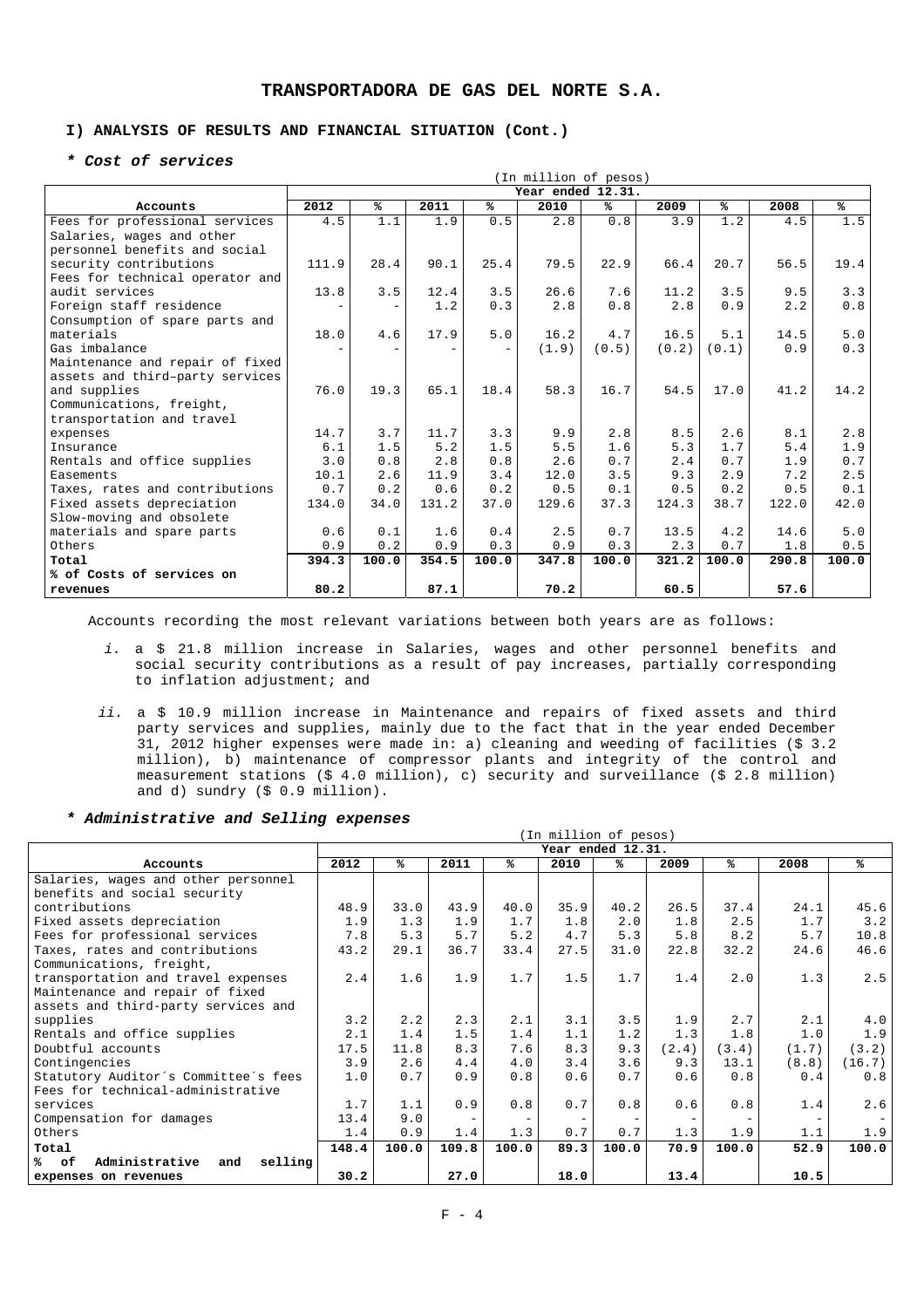#### **I) ANALYSIS OF RESULTS AND FINANCIAL SITUATION (Cont.)**

#### *\* Administrative and Selling expenses (Cont.)*

Among the items showing the most significant variations between both years, it is important to mention:

- *i.* A \$ 6.5 million increase in Taxes, rates and contributions due to a higher charge for the turnover tax and for the verification and control rate in favor of the Ente Nacional Regulador del Gas ("ENARGAS");
- *ii.* a \$ 13.4 million increase in Compensation for damages, related to the situation described in Note 12.b);
- *iii.* a \$ 5.0 million increase in Salaries, wages and other personnel benefits and social security contributions as a result of pay increases, partially corresponding to inflation adjustment; and
- *iv.* a \$ 9.2 million increase in Doubtful accounts due to higher valuation allowances set up during this year in relation to defaulted customer's balances.

### *\* Financial and holding results*

|                                                     | (In million of pesos) |         |                   |         |         |  |  |  |  |
|-----------------------------------------------------|-----------------------|---------|-------------------|---------|---------|--|--|--|--|
|                                                     |                       |         | Year ended 12.31. |         |         |  |  |  |  |
| Accounts                                            | 2012                  | 2011    | 2010              | 2009    | 2008    |  |  |  |  |
| Interest and indexing generated by liabilities      | (146.0)               | (179.4) | (137.2)           | (109.0) | (75.7)  |  |  |  |  |
| Restructuring Agreement Proposal and Insolvency     |                       |         |                   |         |         |  |  |  |  |
| Proceeding - Fees and expenses                      | (37.4)                |         |                   |         |         |  |  |  |  |
| Commissions, taxes and expenses on banking and      |                       |         |                   |         |         |  |  |  |  |
| financial operations, net of discounts received     | (8.4)                 | (6.9)   | (7.2)             | (8.9)   | (8.1)   |  |  |  |  |
| Results on loans repurchases                        |                       |         |                   |         | 1.1     |  |  |  |  |
| Results on discounting at present value and others  | 101.6                 |         | 0.1               | 0.2     | 0.2     |  |  |  |  |
| Subtotal financial and holding results generated by |                       |         |                   |         |         |  |  |  |  |
| liabilities before exchange rate differences        | (90.2)                | (186.3) | (144.3)           | (117.7) | (82.5)  |  |  |  |  |
|                                                     |                       |         |                   |         |         |  |  |  |  |
| Interest, indexing and banking commissions and      |                       |         |                   |         |         |  |  |  |  |
| expenses generated by assets                        | 14.5                  | 7.7     | 8.9               | 10.5    | 1.3     |  |  |  |  |
| Holding results generated by assets                 | 11.2                  | 9.1     | 5.6               | 23.4    | 8.8     |  |  |  |  |
| Results from risk hedging transactions              |                       |         | (3.3)             | (5.4)   |         |  |  |  |  |
| Results on discounting at present value             | (24.5)                | (22.6)  | (43.1)            | (22.7)  | (22.3)  |  |  |  |  |
| Subtotal financial and holding results generated by |                       |         |                   |         |         |  |  |  |  |
| assets before exchange rate differences             | 1.2                   | (5.8)   | (31.9)            | 5.8     | (12.2)  |  |  |  |  |
|                                                     |                       |         |                   |         |         |  |  |  |  |
| Exchange rate differences:                          |                       |         |                   |         |         |  |  |  |  |
| Generated by liabilities                            | (233.9)               | (147.8) | (70.1)            | (124.7) | (105.3) |  |  |  |  |
| Generated by assets                                 | 143.2                 | 79.3    | 21.6              | 26.3    | 10.3    |  |  |  |  |
| Subtotal exchange rate differences                  | (90.7)                | (68.5)  | (48.5)            | (98.4)  | (95.0)  |  |  |  |  |
| Total                                               | (179.7)               | (260.6) | (224.7)           | (210.3) | (189.7) |  |  |  |  |

Financial and holding results for the year ended December 31, 2012 decreased by \$ 80.9 million compared to the previous year. Items recording the most significant variations between both years are as follows:

- *i.* higher losses for \$ 86.1 million resulting from exchange rate differences generated by liabilities nominated in US dollars;
- *ii.* A \$ 33.4 million decrease in interest and penalties accrued on financial loan balances due to the restructuring process occurred in 2012. See Note 10;
- iii. a higher profit for \$ 101.6 million related to the Claim Protection Notes<sup>®</sup> valuation at their net present value (Note 10) and to the provisions for court fees mentioned in Note 12.e) and 12.h);
- *iv.* the US dollar asset positions produced a higher exchange rate profit of \$ 63.9 million;
- *v.* a higher profit for \$ 6.8 due to interest generated by an agreement entered into with Transportadora de Gas del Mercosur S.A. during 2012 and to yields accrued in relation to short-term investments; and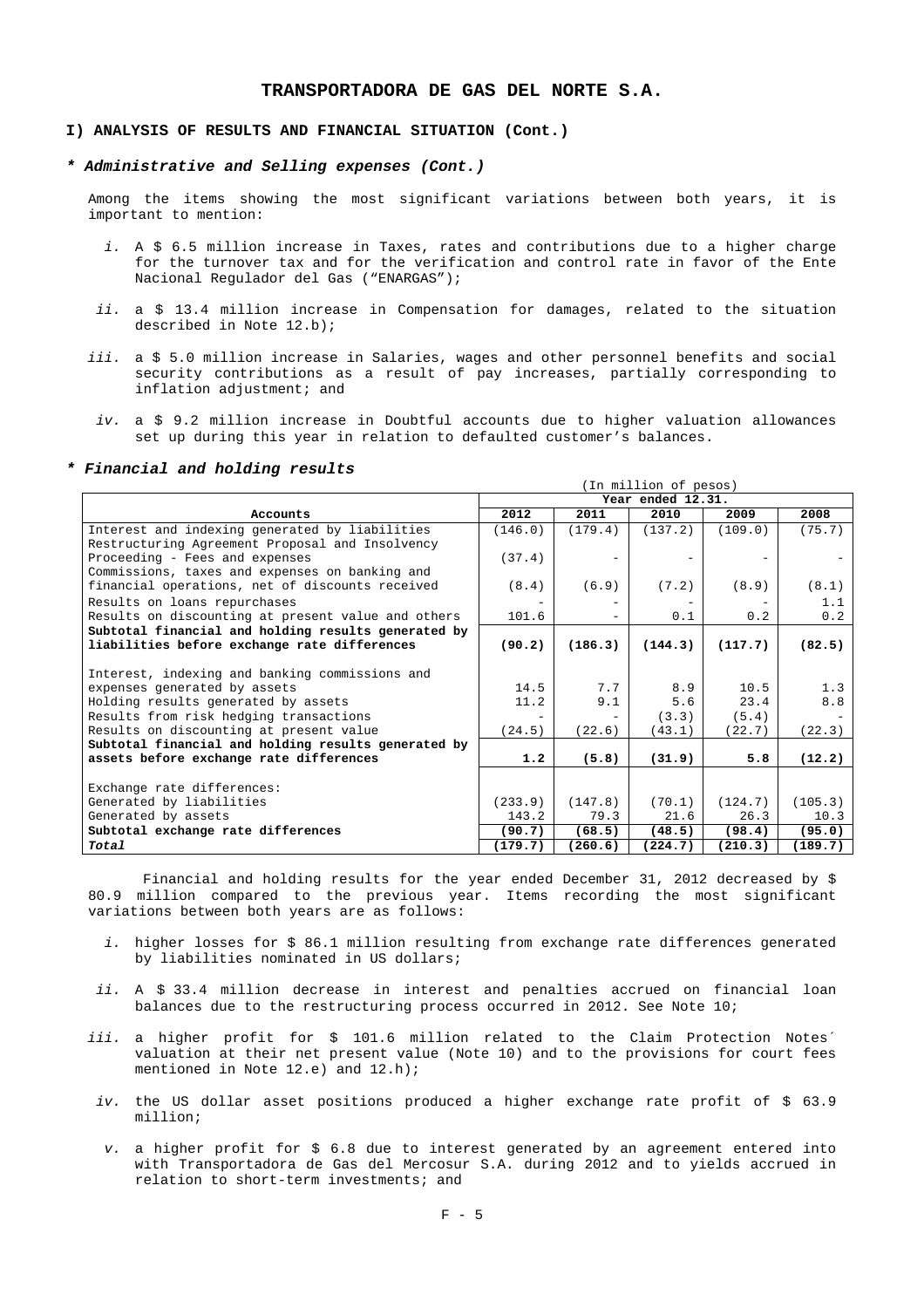## **I) ANALYSIS OF RESULTS AND FINANCIAL SITUATION (Cont.)**

### *\* Financial and holding results (Cont.)*

*vi.* higher losses for \$ 37.4 million due to the fees and expenses charged to results, related to the Restructuring Agreement Proposal and the Insolvency Proceeding. See Note 10.

#### *\* Results from loans restructuring*

As described in Note 10, on July 12, 2012, TGN launched a private swap offer of the totality of its Class A and B Negotiable Obligations, under the terms and conditions that are described in the Information Memorandum dated July 12, 2012. The offer had a level of acceptance of 88.0388% of computable liabilities, which permitted the completion of the private swap with consenting holders on August 22, 2012.

On October 30, 2012, TGN launched a second swap offer related to Class A and B Negotiable Obligations for an amount of principal of US\$ 41,255,472 that did not enter into the previous restructuring agreement. The terms and conditions of this second swap offer are described in the Information Memorandum dated October 30, 2012. 59.82% of creditors accepted this Second Restructuring Offer, which permitted the completion of the private swap on December 2012. Considering the outcome of the two swaps implemented in 2012 and the collection of certain receivables upon individual enforcements, TGN has restructured 97.61% of its financial liabilities´ principal existing as of December 2008. As a result of the swap offers previously mentioned, a positive result of \$ 575.2 million was recorded during fiscal year 2012.

(In million of pesos)

#### *\* Other income and expenses, net*

|                                                   | Year ended 12.31. |       |       |       |       |  |  |  |  |
|---------------------------------------------------|-------------------|-------|-------|-------|-------|--|--|--|--|
| Accounts                                          | 2012              | 2011  | 2010  | 2009  | 2008  |  |  |  |  |
| Income from commercial indemnifications (Note 13) | 47.6              | 108.4 | 301.9 | 9.6   |       |  |  |  |  |
| Court fees (Note $12.e$ ) and $12.h$ )            | (63.9)            |       |       |       |       |  |  |  |  |
| Result of disposal of fixed assets                | (1.0)             | (1.3) | (0.6) | (0.1) | (1.3) |  |  |  |  |
| Net income from sundry sales and others           | 4.7               | 3.2   | 4.7   | 5.8   | 2.8   |  |  |  |  |
| Recovery of damages                               | 0.2               | 0.1   | 0.3   | 0.3   | 0.2   |  |  |  |  |
| Total                                             | (12.4)            | 110.4 | 306.3 | 15.6  | 1.7   |  |  |  |  |

Note 13 describes the agreements reached with export customers Sociedad Eléctrica Santiago S.A., Colbun S.A. and Gasoducto Norandino Argentina S.A. Those agreements, among others, have generated incomes amounting to \$ 47.6 million and \$ 108.4 million during the years ended December 31, 2012 and 2011, respectively, on account of income from commercial indemnifications. Compromise and settlement agreements result in TGN no longer collecting agreed future income in exchange for compensation, which generates a negative effect on its expected cash flows.

During fiscal year 2012, TGN filed complaints against YPF S.A. and the National State (See Notes 12.e) and 12.h), respectively). The Company filed a motion for leave to litigate in forma pauperis in the two complaints. As of the date of issuance of these financial statements, it is not possible to determine whether this petition will be granted to the Company in whole or in part, so a provision of \$ 63.9 million was recorded to cover court fees.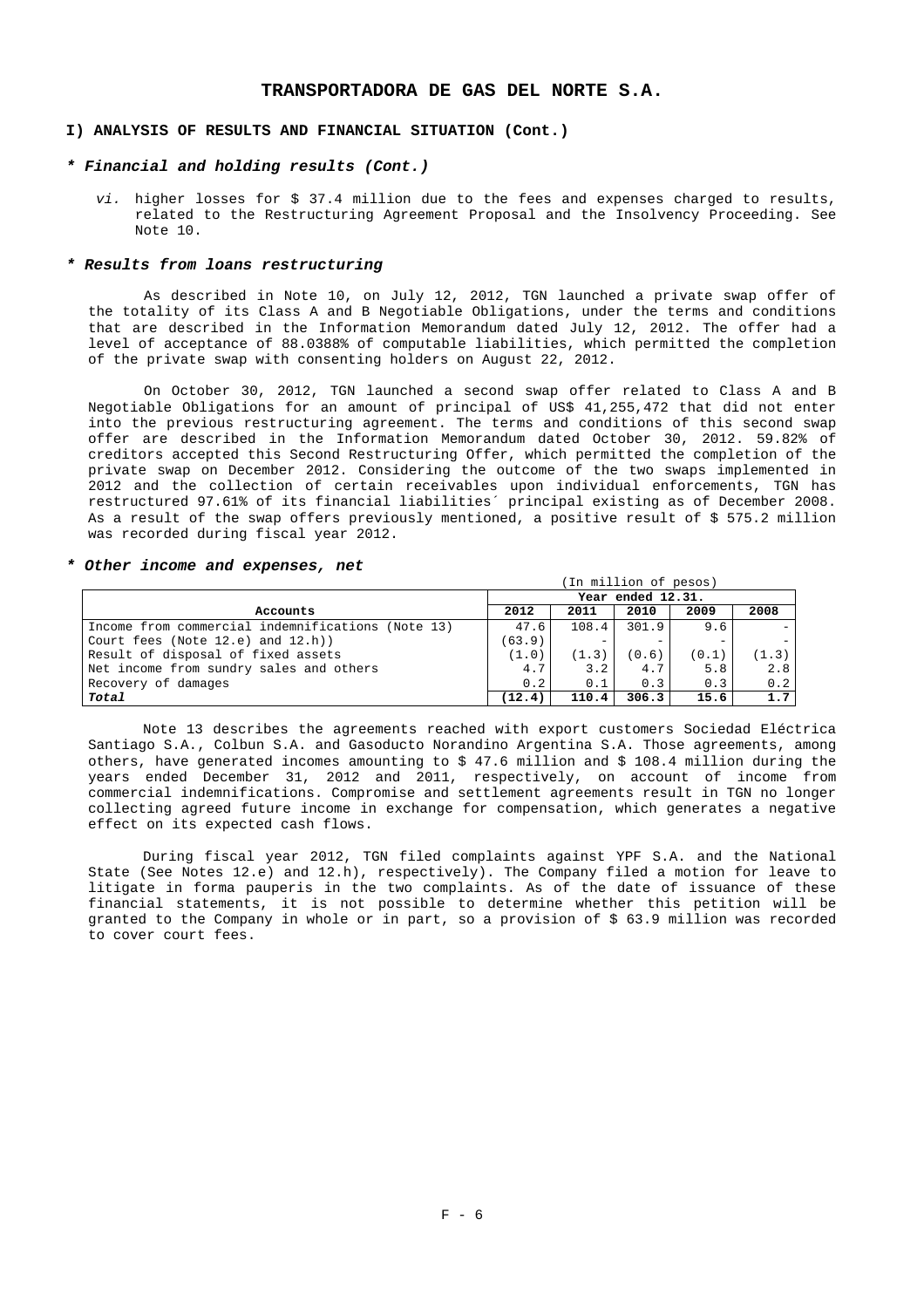## **I) ANALYSIS OF RESULTS AND FINANCIAL SITUATION (Cont.)**

## *\* Summary of the Statement of cash flows*

|                                                            | (In million of pesos) |                          |                   |         |         |  |  |  |  |  |
|------------------------------------------------------------|-----------------------|--------------------------|-------------------|---------|---------|--|--|--|--|--|
|                                                            |                       |                          | Year ended 12.31. |         |         |  |  |  |  |  |
|                                                            | 2012                  | 2011                     | 2010              | 2009    | 2008    |  |  |  |  |  |
| Income (loss) for the year                                 | 217.8                 | (135.9)                  | 91.5              | (32.6)  | (15.0)  |  |  |  |  |  |
| Income tax                                                 | 115.8                 | (72.0)                   | 49.5              | (20.9)  | (11.1)  |  |  |  |  |  |
| Accrued financial and holding results                      | 130.8                 | 170.6                    | (137.2)           | (109.0) | (75.7)  |  |  |  |  |  |
| Adjustments to reach net cash flow generated by the        |                       |                          |                   |         |         |  |  |  |  |  |
| operations                                                 | (190.4)               | 301.9                    | 513.9             | 516.7   | 418.1   |  |  |  |  |  |
| Net changes in operating assets and liabilities            | 35.0                  | (74.1)                   | (272.4)           | (117.2) | (73.0)  |  |  |  |  |  |
| Net cash flows generated by the operations                 | 309.0                 | 190.5                    | 245.3             | 237.0   | 243.3   |  |  |  |  |  |
|                                                            |                       |                          |                   |         |         |  |  |  |  |  |
| Purchase of fixed assets                                   | (49.0)                | (61.1)                   | (78.0)            | (77.8)  | (45.5)  |  |  |  |  |  |
| Collection of cash dividends (from foreign investments)    | 0.7                   | 1.6                      | 2.1               |         | 1.4     |  |  |  |  |  |
| short-term<br>Variation<br>of<br>investments<br>$non-cash$ |                       |                          |                   |         |         |  |  |  |  |  |
| equivalents)                                               | 101.5                 | (240.8)                  | (186.9)           | (19.4)  |         |  |  |  |  |  |
| Variation of short-term investments granted as guarantee   |                       |                          | 11.5              | (11.5)  |         |  |  |  |  |  |
| Net cash flows generated by (used in)<br>investing         |                       |                          |                   |         |         |  |  |  |  |  |
| activities                                                 | 53.2                  | (300.3)                  | (251.3)           | (108.7) | (44.1)  |  |  |  |  |  |
|                                                            |                       |                          |                   |         |         |  |  |  |  |  |
| Payment and repurchase of loans                            | (485.3)               |                          |                   |         | (54.6)  |  |  |  |  |  |
| Loan's interest and expenses paid                          |                       | $\qquad \qquad -$        |                   |         | (61.6)  |  |  |  |  |  |
| Attachments and guarantee deposit                          | (13.1)                | $\overline{\phantom{a}}$ | (0.2)             | (32.1)  |         |  |  |  |  |  |
| Customer advances                                          | 10.3                  | $\overline{\phantom{a}}$ |                   | (0.3)   | 0.5     |  |  |  |  |  |
| Net cash flows used in financing activities                | (488.1)               | -                        | (0, 2)            | (32.4)  | (115.7) |  |  |  |  |  |
|                                                            |                       |                          |                   |         |         |  |  |  |  |  |
| Financial and holding results generated by cash and cash   |                       |                          |                   |         |         |  |  |  |  |  |
| equivalents                                                | 41.6                  | 35.9                     | 16.0              | 23.5    | 5.3     |  |  |  |  |  |
|                                                            |                       |                          |                   |         |         |  |  |  |  |  |
| Net (decrease) increase in cash and cash equivalents       | (84.3)                | (73.9)                   | 9.8               | 119.4   | 88.8    |  |  |  |  |  |
| Cash and cash equivalents as of beginning of the year      | 208.2                 | 282.1                    | 272.3             | 152.9   | 64.1    |  |  |  |  |  |
| Cash and cash equivalents as of end of the year            | 123.9                 | 208.2                    | 282.1             | 272.3   | 152.9   |  |  |  |  |  |

## *\* Breakdown of cash and cash equivalents*

|                                                 | (In million of pesos)    |       |       |       |                |  |  |  |  |
|-------------------------------------------------|--------------------------|-------|-------|-------|----------------|--|--|--|--|
|                                                 | Year ended 12.31.        |       |       |       |                |  |  |  |  |
|                                                 | 2012                     | 2011  | 2010  | 2009  | 2008           |  |  |  |  |
| Cash and banks                                  | 11.5                     | 6.0   | 64.0  | 22.9  | 135.5          |  |  |  |  |
| Mutual funds in US\$                            | $\overline{\phantom{0}}$ | 28.8  |       |       |                |  |  |  |  |
| US Treasury bills                               |                          |       | 15.7  |       | 17.4           |  |  |  |  |
| Time deposits in US\$                           | 64.4                     | 121.9 | 125.1 | 124.1 |                |  |  |  |  |
| Time deposits in \$                             |                          | 30.0  | 31.2  | 48.3  | $\overline{a}$ |  |  |  |  |
| Government bonds in \$                          | 3.4                      |       |       |       | $\omega$       |  |  |  |  |
| Mutual funds in \$                              | 44.6                     | 18.3  | 18.7  | 52.1  |                |  |  |  |  |
| Stock exchange securities in \$                 | $\overline{\phantom{0}}$ | 3.2   | 27.4  | 24.9  |                |  |  |  |  |
| Cash and cash equivalents as of end of the year | 123.9                    | 208.2 | 282.1 | 272.3 | 152.9          |  |  |  |  |

### **II) BUSINESS PROSPECTS**

The Company's business, operating, financial and regulatory prospects are fully described in the Notes to the financial statements and the additional information required by Section 68 of the Buenos Aires Stock Exchange Listing Rules as of December 31, 2012; this information should be jointly read, analyzed and interpreted to have a full vision of the significant corporate matters for the year and of the Company's future.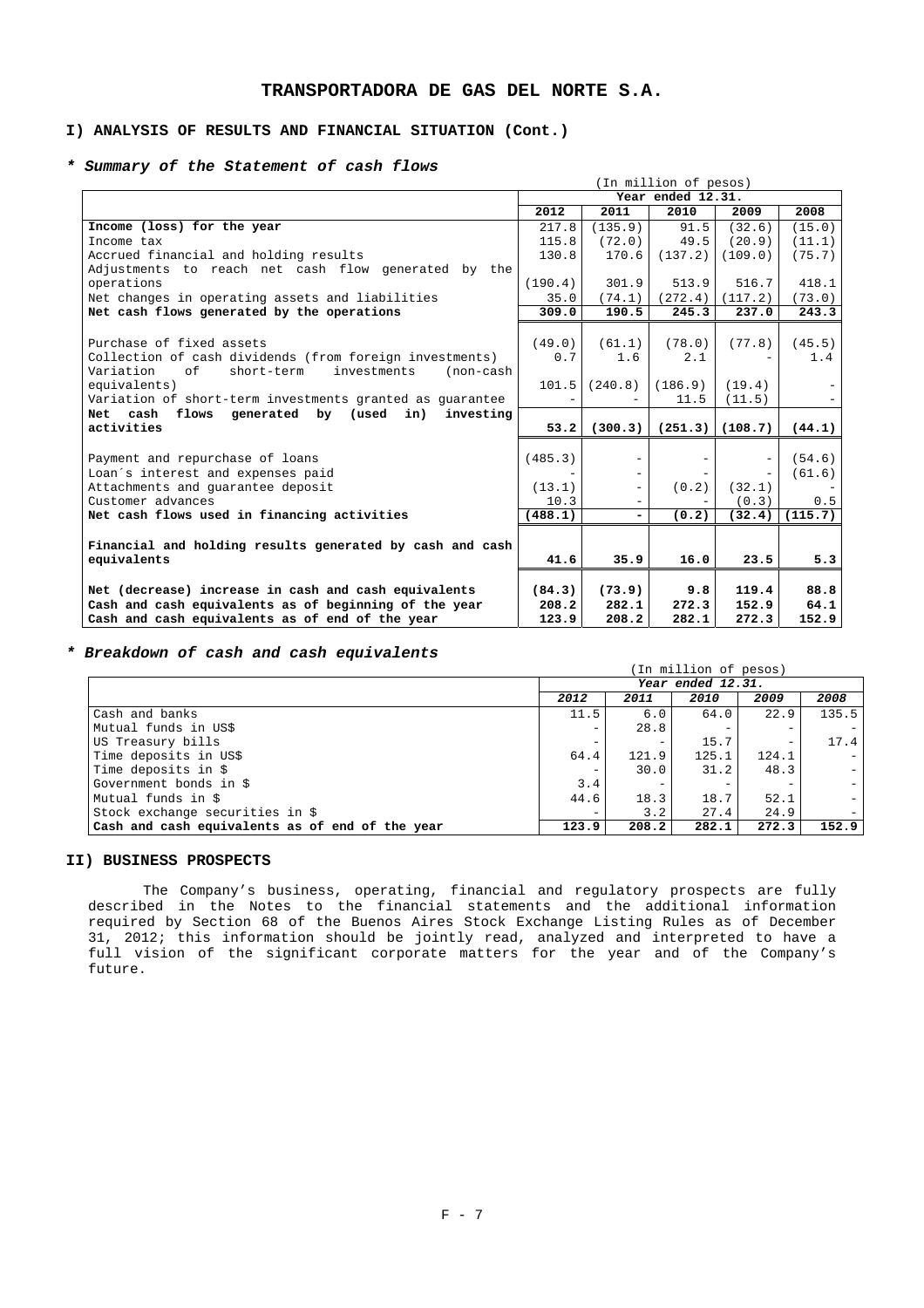|                         |       |       | (In million of pesos) |       |       |
|-------------------------|-------|-------|-----------------------|-------|-------|
|                         |       |       | Year ended 12.31.     |       |       |
|                         | 2012  | 2011  | 2010                  | 2009  | 2008  |
| Current Assets          | 635   | 975   | 723                   | 462   | 245   |
| Non-current Assets      | 2,208 | 2,273 | 2,407                 | 2,340 | 2,320 |
| Total                   | 2,843 | 3,248 | 3,130                 | 2,802 | 2,565 |
| Current Liabilities     | 342   | 2,135 | 1,819                 | 1,594 | 1,309 |
| Non-current Liabilities | 1,437 | 267   | 329                   | 317   | 333   |
| Subtotal                | 1,779 | 2,402 | 2,148                 | 1,911 | 1,642 |
| Shareholders' Equity    | 1,064 | 846   | 982                   | 891   | 923   |
| Total                   | 2,843 | 3,248 | 3,130                 | 2,802 | 2,565 |

## **III) COMPARATIVE BALANCE SHEET STRUCTURE AT DECEMBER 31, 2012, 2011, 2010, 2009 and 2008**

## **IV) COMPARATIVE STRUCTURE OF RESULTS FOR THE YEARS ENDED DECEMBER 31, 2012, 2011, 2010, 2009 and 2008**

|                                  | (In million of pesos) |                   |                          |         |         |  |  |  |  |  |  |
|----------------------------------|-----------------------|-------------------|--------------------------|---------|---------|--|--|--|--|--|--|
|                                  |                       |                   | Year ended 12.31.        |         |         |  |  |  |  |  |  |
|                                  | 2012                  | 2011              | 2010                     | 2009    | 2008    |  |  |  |  |  |  |
| Operating (loss) income          | (51.0)                | (57.3)            | 58.1                     | 138.9   | 160.8   |  |  |  |  |  |  |
| Financial and holding results    | (179.7)               | (260.6)           | (224.7)                  | (210.3) | (189.7) |  |  |  |  |  |  |
| Results from foreign investments | 1.5                   | (0.4)             | 1.3                      | 2.3     | 1.1     |  |  |  |  |  |  |
| Results from loans restructuring | 575.2                 | $\qquad \qquad -$ | $\overline{\phantom{m}}$ |         |         |  |  |  |  |  |  |
| Other income and expenses, net   | (12.4)                | 110.4             | 306.3                    | 15.6    | 1.7     |  |  |  |  |  |  |
| Income (loss) before income tax  | 333.6                 | (207.9)           | 141.0                    | (53.5)  | (26.1)  |  |  |  |  |  |  |
| Income tax                       | (115.8)               | 72.0              | (49.5)                   | 20.9    | 11.1    |  |  |  |  |  |  |
| Income (loss) for the year       | 217.8                 | (135.9)           | 91.5                     | (32.6)  | (15.0)  |  |  |  |  |  |  |

## **V) COMPARATIVE STATISTICAL DATA CORRESPONDING TO THE YEARS ENDED DECEMBER 31, 2012, 2011, 2010, 2009 and 2008**

## **Volume dispatched in million of cubic meters:**

|                                                         | According to the type of carriage agreement |        |        |        |        |  |  |  |  |  |
|---------------------------------------------------------|---------------------------------------------|--------|--------|--------|--------|--|--|--|--|--|
|                                                         | Year ended 12.31.                           |        |        |        |        |  |  |  |  |  |
|                                                         | 2012                                        | 2011   | 2010   | 2009   | 2008   |  |  |  |  |  |
| Firm carriage                                           | 14,394                                      | 13,581 | 13,653 | 13,500 | 14,267 |  |  |  |  |  |
| Interruptible carriage and Exchange and<br>displacement | 6,670                                       | 5,766  | 4,541  | 4,377  | 3,833  |  |  |  |  |  |
| Total                                                   | 21,064                                      | 19,347 | 18,194 | 17,877 | 18,100 |  |  |  |  |  |

|                           | According to the type of source |        |                   |        |        |  |  |  |  |
|---------------------------|---------------------------------|--------|-------------------|--------|--------|--|--|--|--|
|                           |                                 |        | Year ended 12.31. |        |        |  |  |  |  |
|                           | 2012                            | 2011   | 2010              | 2009   | 2008   |  |  |  |  |
| Norte Gas pipeline        | 8,415                           | 8,044  | 7,589             | 7,480  | 7,039  |  |  |  |  |
| Centro-Oeste Gas pipeline | 12,649                          | 11,303 | 10,605            | 10,397 | 11,061 |  |  |  |  |
| Total                     | 21,064                          | 19,347 | 18,194            | 17,877 | 18,100 |  |  |  |  |

## $F - 8$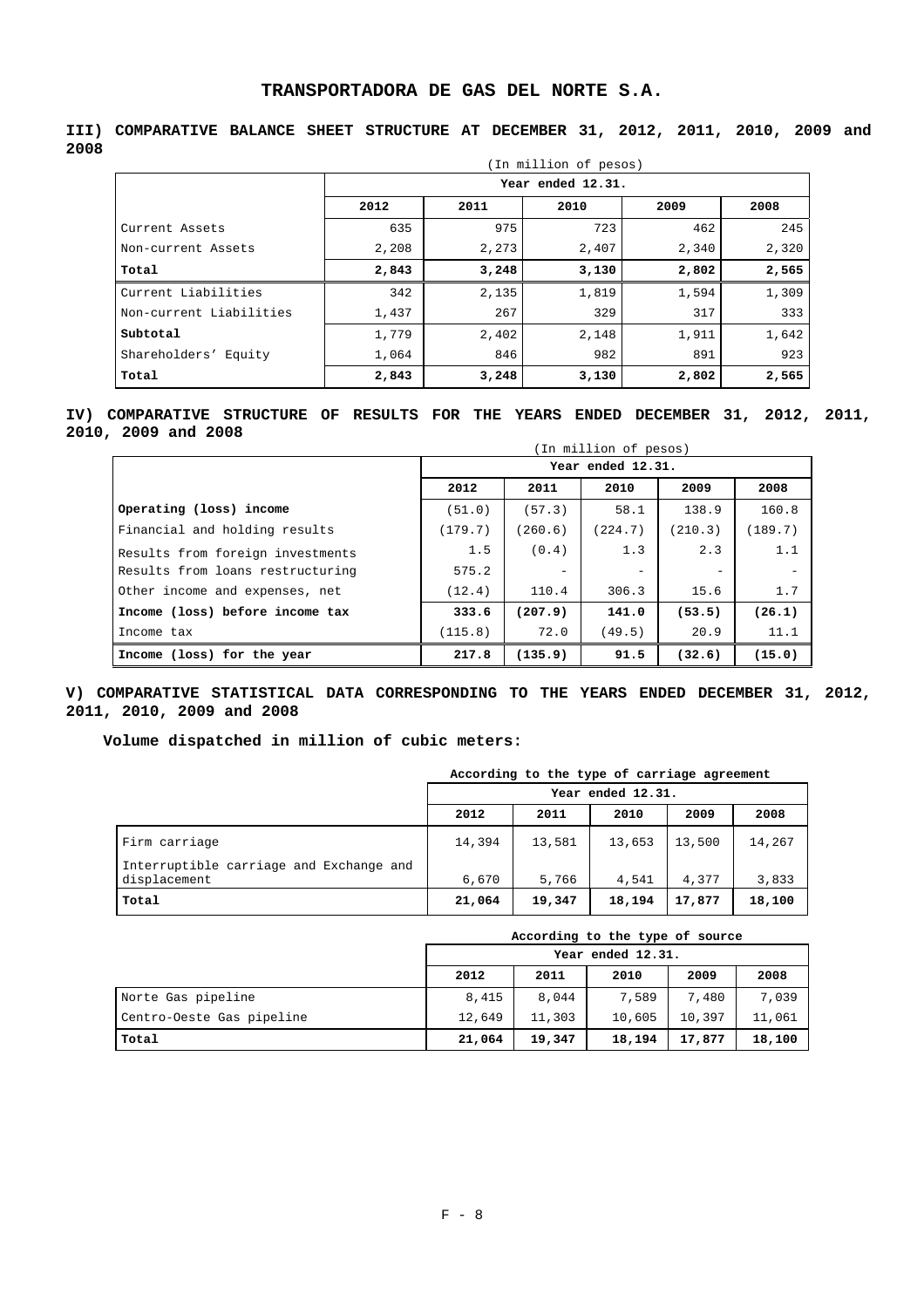## **VI) COMPARATIVE INDICATORS AT DECEMBER 31, 2012, 2011, 2010, 2009 and 2008**

|                          | Year ended 12.31. |        |      |        |        |  |  |  |
|--------------------------|-------------------|--------|------|--------|--------|--|--|--|
|                          | 2012              | 2011   | 2010 | 2009   | 2008   |  |  |  |
| Current liquidity (1)    | 1.86              | 0.46   | 0.40 | 0.29   | 0.19   |  |  |  |
| Solvency (2)             | 0.60              | 0.35   | 0.46 | 0.47   | 0.56   |  |  |  |
| Freezing capital (3)     | 0.78              | 0.70   | 0.77 | 0.84   | 0.90   |  |  |  |
| Result on investment (4) | 0.23              | (0.15) | 0.10 | (0.04) | (0.02) |  |  |  |

(1) Current assets over current liabilities

(2) Shareholders' Equity over total liabilities

(3) Non-current assets over total assets

(4) Income (loss) over average shareholders´ equity

## **VII) INTERNATIONAL FINANCIAL REPORTING STANDARDS ("IFRS") IMPLEMENTATION PLAN (not covered by the Report of Independent Auditors)**

On December 29, 2009, the CNV established the application of Technical Resolution 26 of the "Federación Argentina de Consejos Profesionales de Ciencias Económicas" that adopts the IFRS issued by the International Accounting Standards Board, for the entities included in the public offering regime of Law 17,811, either by its capital or its negotiable obligations, or that had requested authorization to be included in such regime.

Consequently, on March 4, 2010 TGN's Board of Directors approved the "IFRS Implementation Plan" required by Technical Resolution 26.

Through General Resolution 600/12, the CNV decided that the licensee companies delivering public services of gas carriage and distribution (including TGN) had to only present their financial statements prepared on the basis of the IFRS for those fiscal years starting as from January 1, 2013. This, with the purpose of continuing analyzing the applicability and implications of the IFRIC 12 – Service Concession Arrangements – as related with such licensees.

On December 20, 2012, the CNV established through General Resolution No. 613/2012 that IFRIC 12 would not apply to the financial statements of the licensees of the public utility gas transport and distribution services. The CNV also resolved that the licensees are to prepare their financial statements under IFRS for the fiscal years commencing as from January 1, 2013.

The Company has analyzed those IFRS that will be applicable to the preparation of its financial statements in the first fiscal year of adoption of those standards.

As a result of such analysis the most significant impact in the shareholders' equity that the adoption of the above-mentioned rules would generate arises from the application of "IAS 12 – Income Tax". The application of this standard requires the recording of the deferred tax liability generated by recognizing the inflation adjustment of fixed assets as a temporary difference.

Through its General Resolutions 576/10 and 592/11, the CNV allows the issuers exercising the option of reporting such deferred tax liability by note to the financial statements, to record it in view of IFRS implementation by applying it to retained earnings. General Resolution 592/11 above-mentioned establishes that it will be possible to make such record at any annual or intermediate closing period until the fiscal year closing immediately preceding the first period in which the IFRS be applied. Therefore the Company exercising that option recorded it as of December 31, 2012, amounting to \$ 281.5 million (\$ 299.8 million as of January 1, 2012)

According to General Resolution 592/11, the Shareholders' Meeting considering the financial statements for this fiscal year will be able to allocate the amount of such deferred tax liability to any account of the Shareholders' equity (excluding the Common stock account and the Legal reserve). There is no pre-determined order for this allocation.

 $F - 9$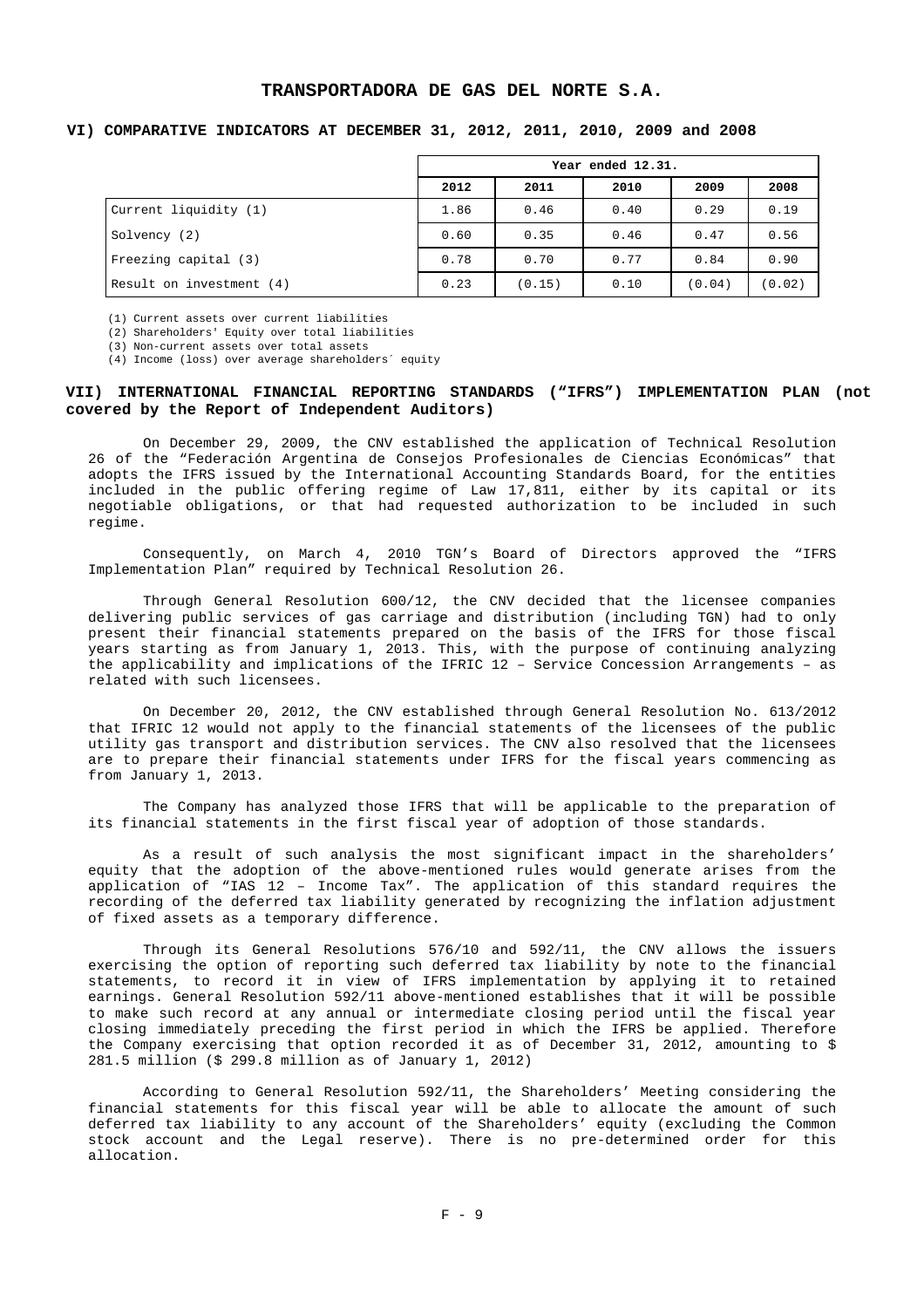## **VII) INTERNATIONAL FINANCIAL REPORTING STANDARDS ("IFRS") IMPLEMENTATION PLAN (not covered by the Report of Independent Auditors) (Continued)**

Refer to Note 17 to these financial statements for further information on the IFRS adoption.

Autonomous City of Buenos Aires, March 7, 2013

 Eduardo Ojea Quintana Chairman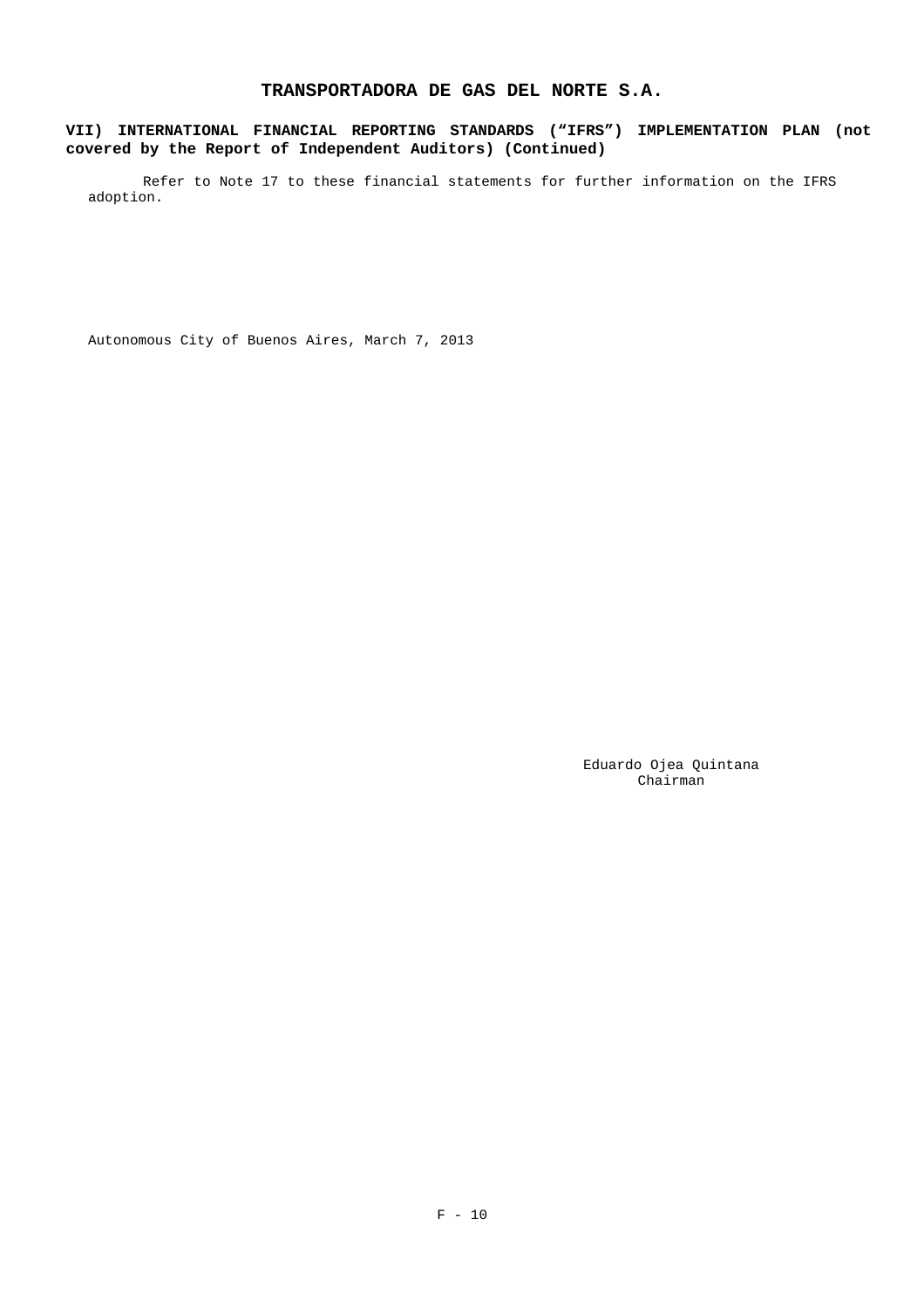### **Balance Sheets as of December 31, 2012 and 2011**  (in thousands of Argentine Pesos)

|                                            | December 31,<br>2012 | December 31,<br>2011 |
|--------------------------------------------|----------------------|----------------------|
| ASSETS                                     |                      |                      |
| Current assets                             |                      |                      |
| Cash and banks                             | 11,450               | 6,033                |
| Short-term investments (Note $19.c$ ))     | 431,735              | 651,201              |
| Accounts receivables (Note $4.a)$ )        | 66,282               | 57,192               |
| Other receivables (Note $4.b$ ))           | 105,260              | 242,099              |
| Materials and spare parts (Note $4.c$ ))   | 19,407               | 18,072               |
| Total current assets                       | 634,134              | 974,597              |
| Non-current assets                         |                      |                      |
| Short-term investments (Note $19.c$ ))     | 28,278               |                      |
| Accounts receivables (Note $4.a)$ )        | 198,383              | 152,101              |
| Other receivables (Note 4.b))              | 59,756               | 118,953              |
| Materials and spare parts (Note $4.c$ ))   | 39,429               | 35,043               |
| Fixed assets (Note $19.a)$ )               | 1,848,140            | 1,937,935            |
| Foreign investments (Note 19.b))           | 2,698                | 1,226                |
| Other assets - gas stock                   | 31,725               | 28,027               |
| Total non-current assets                   | 2,208,409            | 2, 273, 285          |
| Total Assets                               | 2,842,543            | 3,247,882            |
|                                            |                      |                      |
| LIABILITIES                                |                      |                      |
| Current liabilities                        |                      |                      |
| Accounts payable (Note 4.d))               | 133,340              | 83,817               |
| Loans (Note $10)$                          | 87,192               | 1,942,330            |
| Salaries and social security payable       | 29,169               | 12,535               |
| Taxes payable (Note 4.e))                  | 17,025               | 39,687               |
| Others $(Note 4.f))$                       | 34,713               | 23,605               |
|                                            | 301,439              | 2,101,974            |
| Contingencies (Note 12 and 19.d))          | 40,009               | 33,103               |
| Total current liabilities                  | 341,448              | 2,135,077            |
| Non-current liabilities                    |                      |                      |
| Accounts payable (Note 12.b))              | 48,032               |                      |
| Loans (Note $10)$                          | 1,057,237            |                      |
| Taxes payable (Note 7)                     | 243,430              | 189.984              |
|                                            | 39,131               | 34.727               |
|                                            | 1,387,830            | 224.711              |
| Contingencies (Note 12 and $19.d$ ))       | 49,585               | 42.179               |
| Total non-current liabilities              | 1,437,415            | 266.890              |
| Total Liabilities                          | 1,778,863            | 2.401.967            |
| SHAREHOLDERS EQUITY                        | 1,063,680            | 845.915              |
| Total liabilities and shareholders' equity | 2,842,543            | 3.247.882            |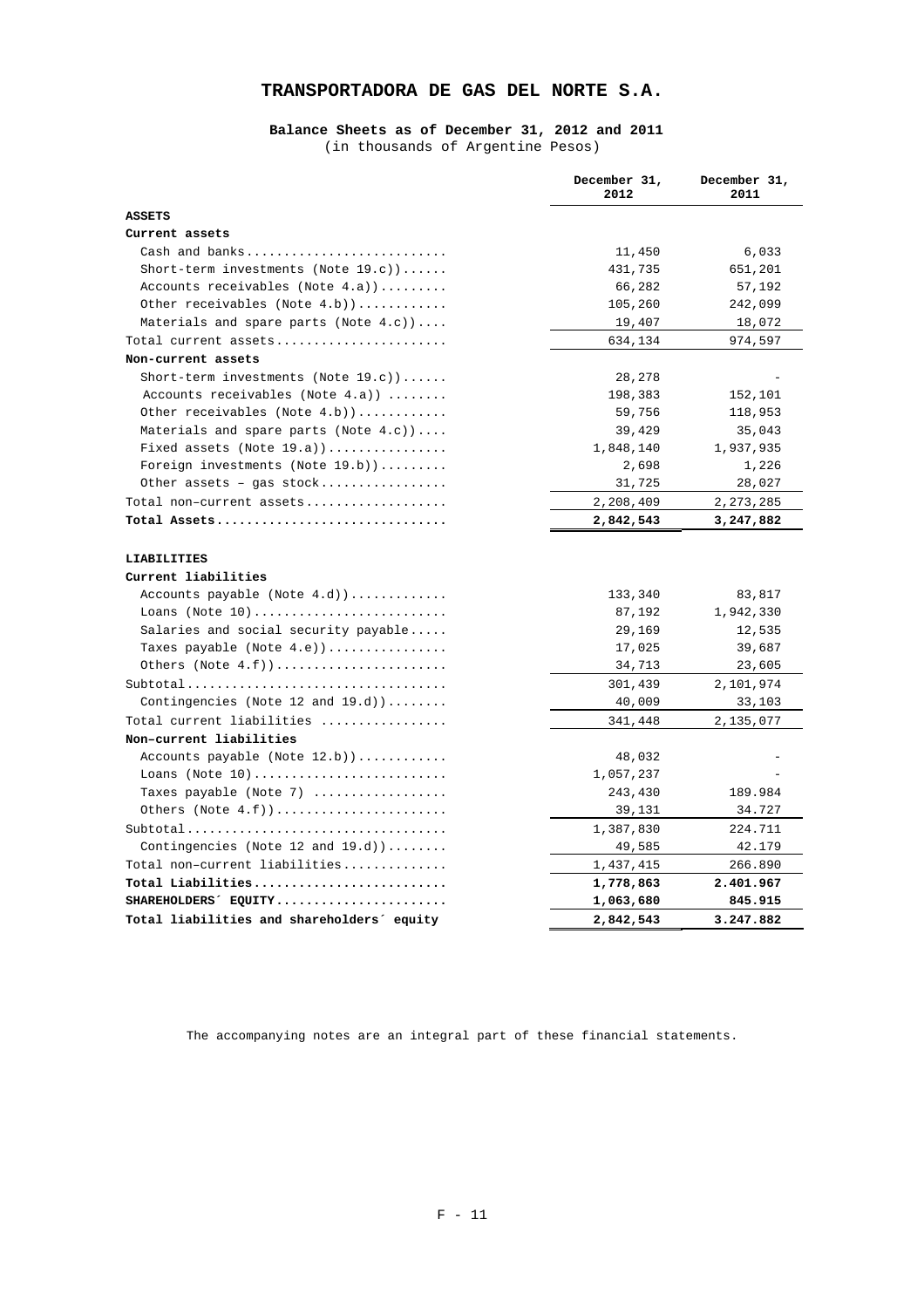#### **Statements of operations for the years ended December 31, 2012 and 2011**  (in thousands of Argentine Pesos)

|                                                        | December 31,<br>2012 | December 31,<br>2011 |
|--------------------------------------------------------|----------------------|----------------------|
|                                                        | 491,681              | 406,924              |
|                                                        | (394, 330)           | (354, 459)           |
|                                                        | 97,351               | 52,465               |
|                                                        | (50, 202)            | (23, 358)            |
| Administrative expenses (Note 19.f))                   | (98, 242)            | (86, 448)            |
|                                                        | (51,093)             | (57, 341)            |
| Results from foreign investments                       | 1,472                | (360)                |
| Financial and holding results:<br>Generated by assets: |                      |                      |
| Interest and indexing                                  | 15,178               | 8,755                |
| Exchange rate differences                              | 143,205              | 79,302               |
| Other financial and holding results (Note $4.h$ ))     | (13, 950)            | (14, 575)            |
|                                                        | 144,433              | 73,482               |
| Generated by liabilities:                              |                      |                      |
| Interest and indexing                                  | (146, 028)           | (179, 384)           |
| Exchange rate differences                              | (233, 833)           | (147, 780)           |
| Other financial and holding results (Note 4.h))        | 55,875               | (6, 920)             |
|                                                        | (323, 986)           | (334, 084)           |
| Results from loans restructuring                       | 575,203              |                      |
| Other income and expenses, net (Note $4.i$ )           | (12, 420)            | 110,443              |
| Income (loss) before income tax                        | 333,609              | (207, 860)           |
|                                                        | (115, 844)           | 71,929               |
| Income (loss) for the year                             | 217,765              | (135, 931)           |
| Result per common stock in pesos (Note 6)              | 0.4956               | (0.3094)             |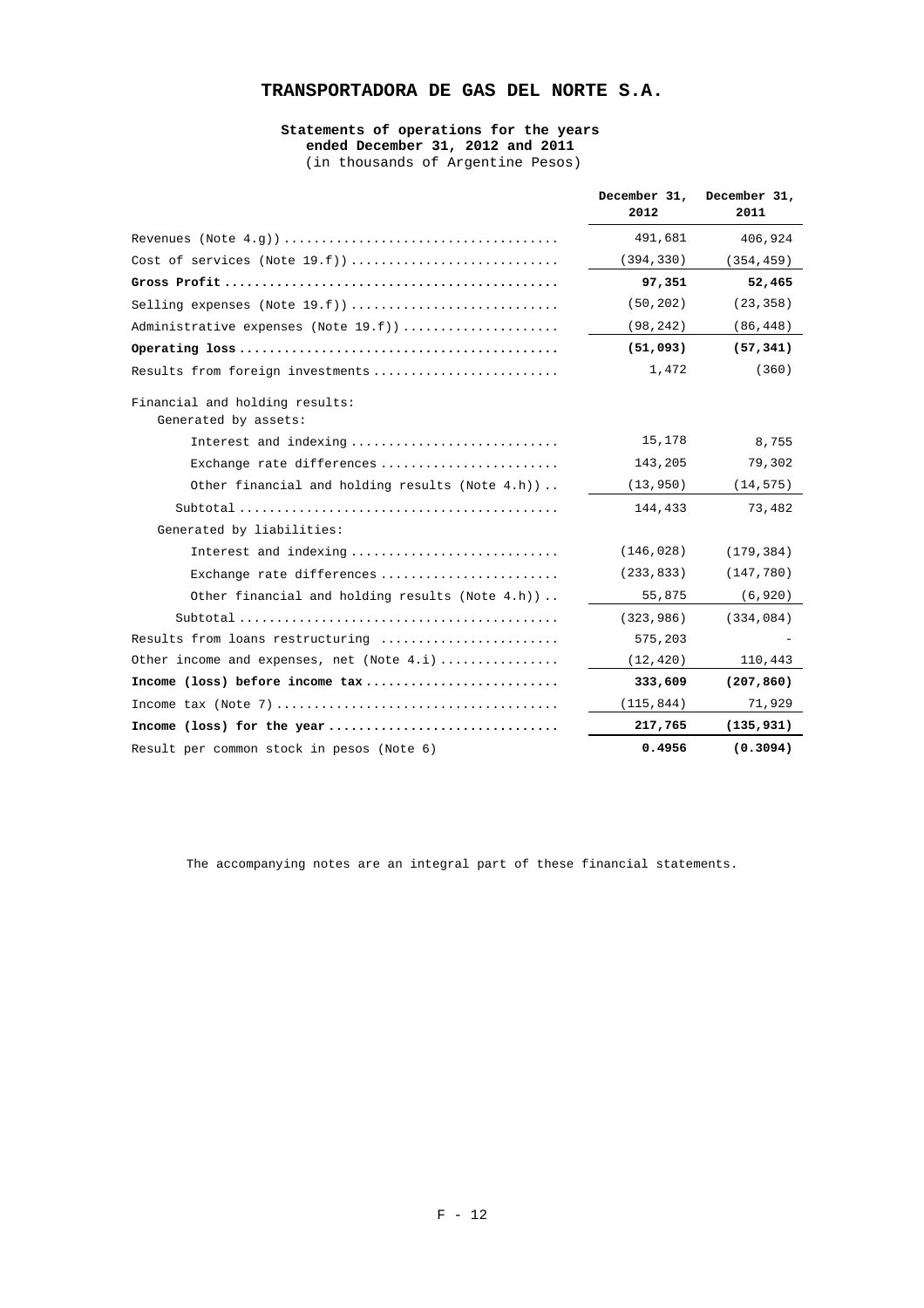#### **Statements of Changes in Shareholders' Equity for the years ended December 31, 2012 and 2011**

(in thousands of Argentine Pesos)

|                                                                                            | Shareholders' contributions |                                            |                          |                          |                          | Voluntary                          | Retained        | Total                   |
|--------------------------------------------------------------------------------------------|-----------------------------|--------------------------------------------|--------------------------|--------------------------|--------------------------|------------------------------------|-----------------|-------------------------|
| Item                                                                                       | Common<br>stock             | Inflation<br>adjustment of<br>common stock | Total                    | Legal<br>reserve         | Optional<br>reserve      | reserve for<br>future<br>dividends | earnings<br>(a) | shareholders'<br>equity |
| Balances as of December 31, 2010                                                           | 439,374                     | 506,053                                    | 945,427                  | 57,216                   | $\sim$                   | 224,039                            | 73,064          | 1,299,746               |
| Deferred tax liability generated by inflation<br>adjustment of fixed assets (see Note 2.e) | $\sim$                      | $\sim$                                     | $\sim$                   | $\sim$                   | $\overline{\phantom{m}}$ | $\sim$                             | (317, 900)      | (317,900)               |
| Restated balances as of December 31, 2010                                                  | 439,374                     | 506,053                                    | 945,427                  | 57,216                   |                          | 224,039                            | (244, 836)      | 981,846                 |
| Resolution adopted by the Ordinary Shareholders'<br>Meeting held on April 14, 2011:        |                             |                                            |                          |                          |                          |                                    |                 |                         |
| Increase of the Legal reserve<br>Increase of the Voluntary reserve for future              | $\sim$                      |                                            |                          | 3,653                    |                          |                                    | (3, 653)        |                         |
|                                                                                            | $\overline{\phantom{0}}$    |                                            | $\overline{\phantom{a}}$ | $\overline{\phantom{a}}$ | $\equiv$                 | 69,411                             | (69, 411)       |                         |
| Loss for the year (see Note 2.e) $\ldots$                                                  |                             |                                            |                          |                          |                          |                                    | (135, 931)      | (135, 931)              |
| Restated balances as of December 31, 2011                                                  | 439,374                     | 506,053                                    | 945,427                  | 60,869                   | $\overline{\phantom{a}}$ | 293,450                            | (453, 831)      | 845,915                 |
| Resolution adopted by the Ordinary Shareholders'<br>Meeting held on April 13, 2012:        |                             |                                            |                          |                          |                          |                                    |                 |                         |
| Absorption of losses for fiscal year 2011<br>against the Voluntary reserve for future      |                             |                                            |                          |                          |                          |                                    |                 |                         |
|                                                                                            |                             |                                            |                          |                          | $\sim$                   | (154, 078)                         | 154,078         |                         |
| Release of the Voluntary reserve for future<br>dividends and set up of an Optional reserve |                             |                                            | $\overline{\phantom{a}}$ | $\sim$                   | 139,372                  | (139, 372)                         |                 |                         |
| Income for the year                                                                        | $\sim$                      |                                            |                          |                          |                          |                                    | 217,765         | 217,765                 |
| Balances as of December 31, 2012                                                           | 439,374                     | 506,053                                    | 945,427                  | 60,869                   | 139,372                  | $\overline{\phantom{a}}$           | (81,988)        | 1,063,680               |

(a) The balance of (\$ 81,988) at December 31, 2012 includes an adjustment to deferred tax liabilities generated from the inflation adjustment of fixed assets for (\$ 281,527). Pursuant to CNV General Resolution 592/11, the Shareholders Meeting considering these financial statements may allocate such amount to capital items that are not represented by shares (common stock) or to reserved profit accounts (excluding the Legal reserve).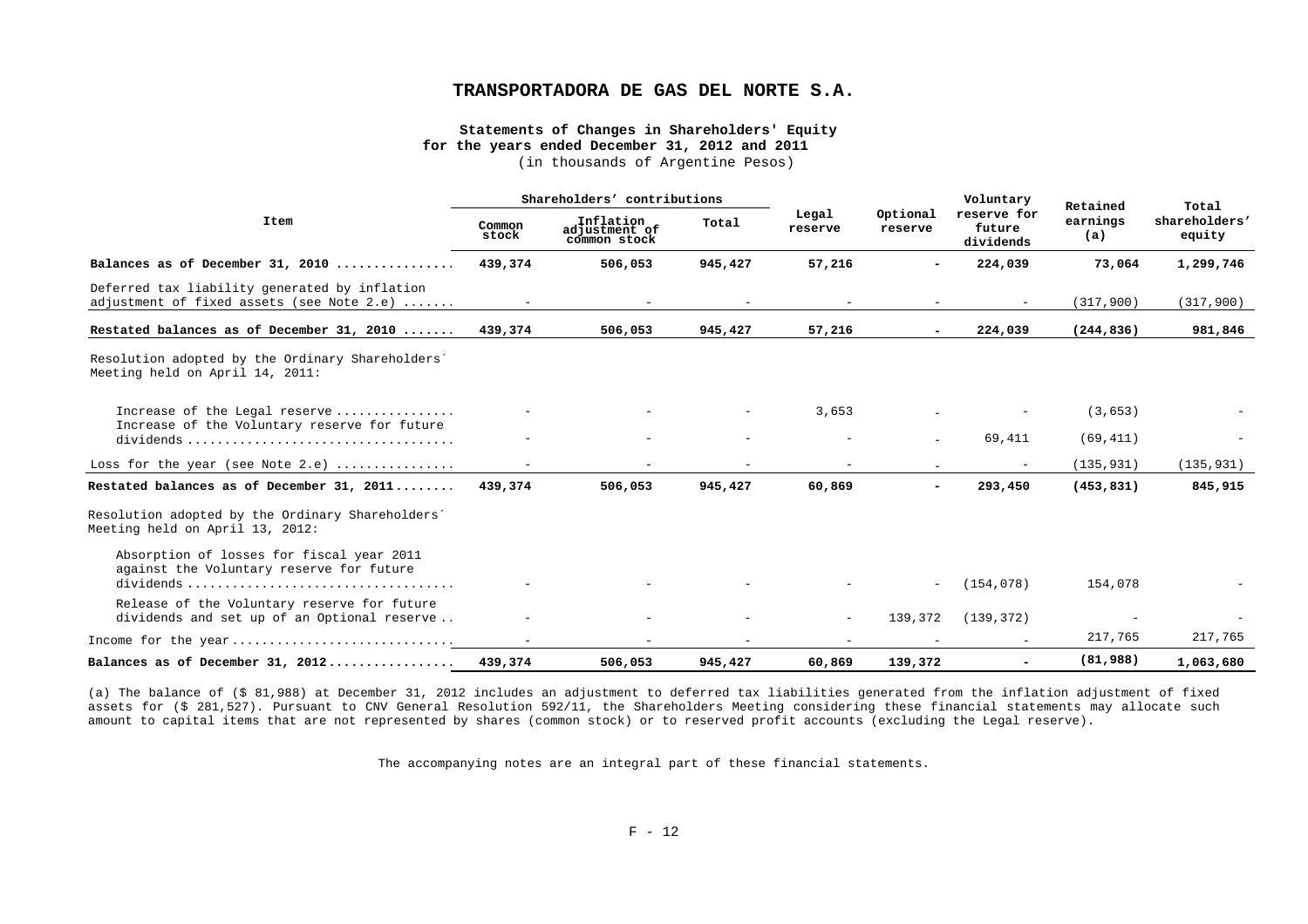### **Statements of Cash Flows for the years ended December 31, 2012 and 2011**  (in thousands of Argentine Pesos)

|                                                                                                 | December 31,<br>2012 | December 31,<br>2011 |
|-------------------------------------------------------------------------------------------------|----------------------|----------------------|
|                                                                                                 | 208,174              | 282,106              |
|                                                                                                 | 123,903              | 208,174              |
|                                                                                                 | (84, 271)            | (73,932)             |
|                                                                                                 |                      |                      |
| Cash flows from the operations                                                                  |                      |                      |
|                                                                                                 | 217,765              | (135, 931)           |
| Accrued interest and indexing                                                                   | 115,844<br>130,850   | (71, 929)<br>170,629 |
|                                                                                                 |                      |                      |
| Adjustments to reach net cash flow generated by the operations:                                 |                      |                      |
|                                                                                                 | 135,952              | 133,103              |
| Net book value of disposed fixed assets                                                         | 2,809                | 1,613                |
| Net increase in allowances and provisions for contingencies<br>Results from loans restructuring | 165,853              | 74,308               |
|                                                                                                 | (575, 203)           |                      |
| Results from foreign investments                                                                | 81,556               | 92,462               |
|                                                                                                 | (1, 472)             | 360                  |
| Net changes in operating assets and liabilities:<br>Increase in accounts receivable             |                      |                      |
| Decrease (increase) in other receivables                                                        | (159, 738)           | (88, 571)            |
| (Increase) decrease in materials and spare parts and other assets                               | 144,341              | (3,629)              |
|                                                                                                 | (1, 451)             | 2,453                |
| Increase (decrease) in salaries and social security payable                                     | 97,555               | 5,756                |
|                                                                                                 | 16,634               | (9,059)              |
| (Decrease) increase in taxes payable                                                            | (22, 663)            | 12,743               |
|                                                                                                 | 5,189                | 7,528                |
| Decrease in provisions for contingencies                                                        | (44,900)             | (1, 352)             |
| Net cash flows generated by the operations                                                      | 308,921              | 190,484              |
| Cash flows from investing activities                                                            |                      |                      |
|                                                                                                 | (48, 966)            | (61, 150)            |
|                                                                                                 | 707                  | 1,634                |
| Changes in short-term investments (non-cash equivalents) $\dots\dots$                           | 101,500              | (240, 793)           |
| Net cash flows generated by (used in) investing activities                                      | 53,241               | (300, 309)           |
| Cash flows from financing activities                                                            |                      |                      |
|                                                                                                 | (485, 307)           |                      |
|                                                                                                 | 10,323               |                      |
| Attachments and guarantee deposits                                                              | (13,097)             |                      |
| Net cash flows used in financing activities                                                     | (488, 081)           |                      |
| Financial and holding results generated by cash                                                 |                      |                      |
| Interest, exchange rate differences and other financial results                                 |                      |                      |
|                                                                                                 | 41,648               | 35,893               |
| Total financial and holding results generated by cash                                           | 41,648               | 35,893               |
|                                                                                                 | (84, 271)            | (73, 932)            |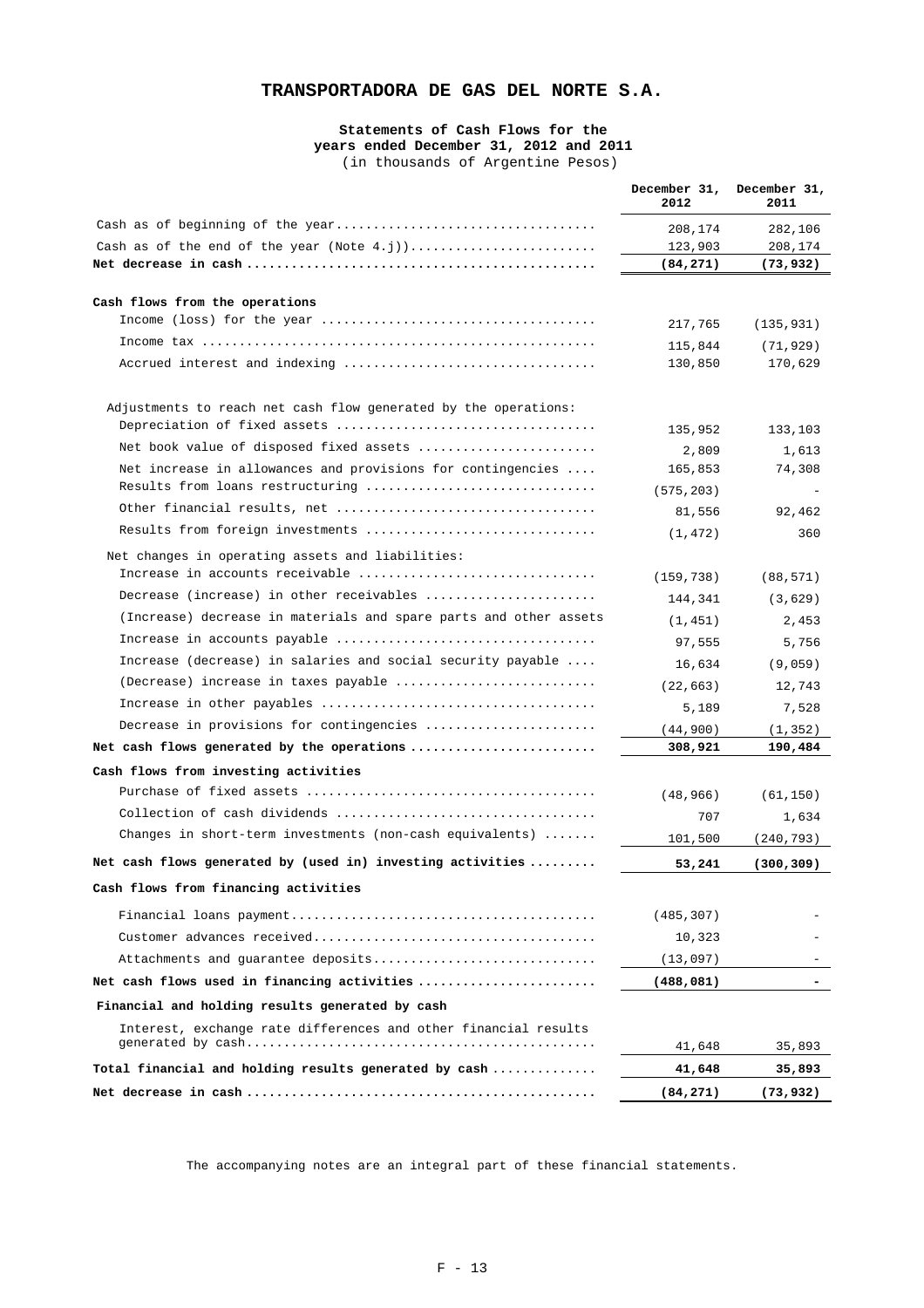**Notes to the financial statements as of and for the year ended December 31, 2012 presented in comparative form**  (in thousands of Argentine Pesos, except where specifically mentioned)

#### **1. Situation of the Company and regulatory framework**

### **(a) Incorporation of the Company**

Transportadora de Gas del Norte S.A. ("the Company" or "TGN") was incorporated on November 24, 1992 as a result of the enactment of Laws Nos. 23,696 and 24,076 ("Natural Gas Act") and the issuance of National Executive Branch ("PEN") Decree No. 1,189/92, whereby the privatization of the natural gas carriage and distribution services and the setting up of the companies that would receive the licenses to operate those services were established.

The Company was granted a license (the "License") pursuant to which TGN is authorized to provide the public service of gas carriage through the exclusive utilization of its two pipelines in the northern and central-western regions of Argentina.

# **(b) Argentine economic context, energy crisis and its impact on the economic and financial position of the Company**

In view of the major changes in the main macroeconomic variables Argentina has recorded since the end of 2001, as from January 2002 the National State issued laws, executive orders and regulations that involved a profound change to the then prevailing economic model, which produced the material effects on the Company's economic and financial equation, its business and the regulatory framework. The most significant changes are mentioned below:

(i) The Public Emergency Law 25,561 ("LEP") established the pesification of the rates of carriage of natural gas destined for the domestic market and the repeal of the semi-annual adjustment mechanism based on the Producer Price Index ("PPI"). Furthermore, the LEP authorized the PEN to renegotiate the public works and services contracts and rates. At the date of issuance of these financial statements, and considering the transitory agreement mentioned in section c.iii) of this Note, no substantial progress has been made regarding rates renegotiation.

Note 1.c) details several issues relating to the rates, the License and the implications of the amendments introduced by the LEP within the Company's regulatory framework.

(ii) As from 2004 the National State adopted a series of measures to redistribute in the short term the effects of the energy sector crisis derived from a natural gas and electricity shortage. The Energy Secretariat, the Fuel Undersecretariat and the National Gas Regulatory Entity ("ENARGAS") have issued a number of rules establishing precautionary measures to prevent a shortfall in domestic natural gas supply and its effects on the wholesale electricity supply, including measures severely restricting exports of natural gas to first ensure the supply of domestic consumption. The creation of trust funds was also established to finance investments in the expansion of the capacity of the natural gas carriage and distribution systems and gas imports.

These government measures have produced negative results regarding TGN´s gas carriage agreements. In that sense, material controversies have arisen in relation to the export customers that led to the execution of compromise and settlement agreements that modified and/or generated the termination of such contracts, as mentioned in Note 13.

(iii) As indicated in Note 1.c.vi) and in Note 10, on December 22, 2008 the Board of Directors of the Company decided to postpone the payment of the principal and interest installments on the negotiable obligations that would fell due since that date. In that context, on December 29, 2008, through Resolution I/587 the ENARGAS established an intervention in TGN for 120 days, as well as a comprehensive audit in charge of the intervener. Upon expiration of such term, the intervention was repeatedly extended by ENARGAS resolutions up to early June 2013.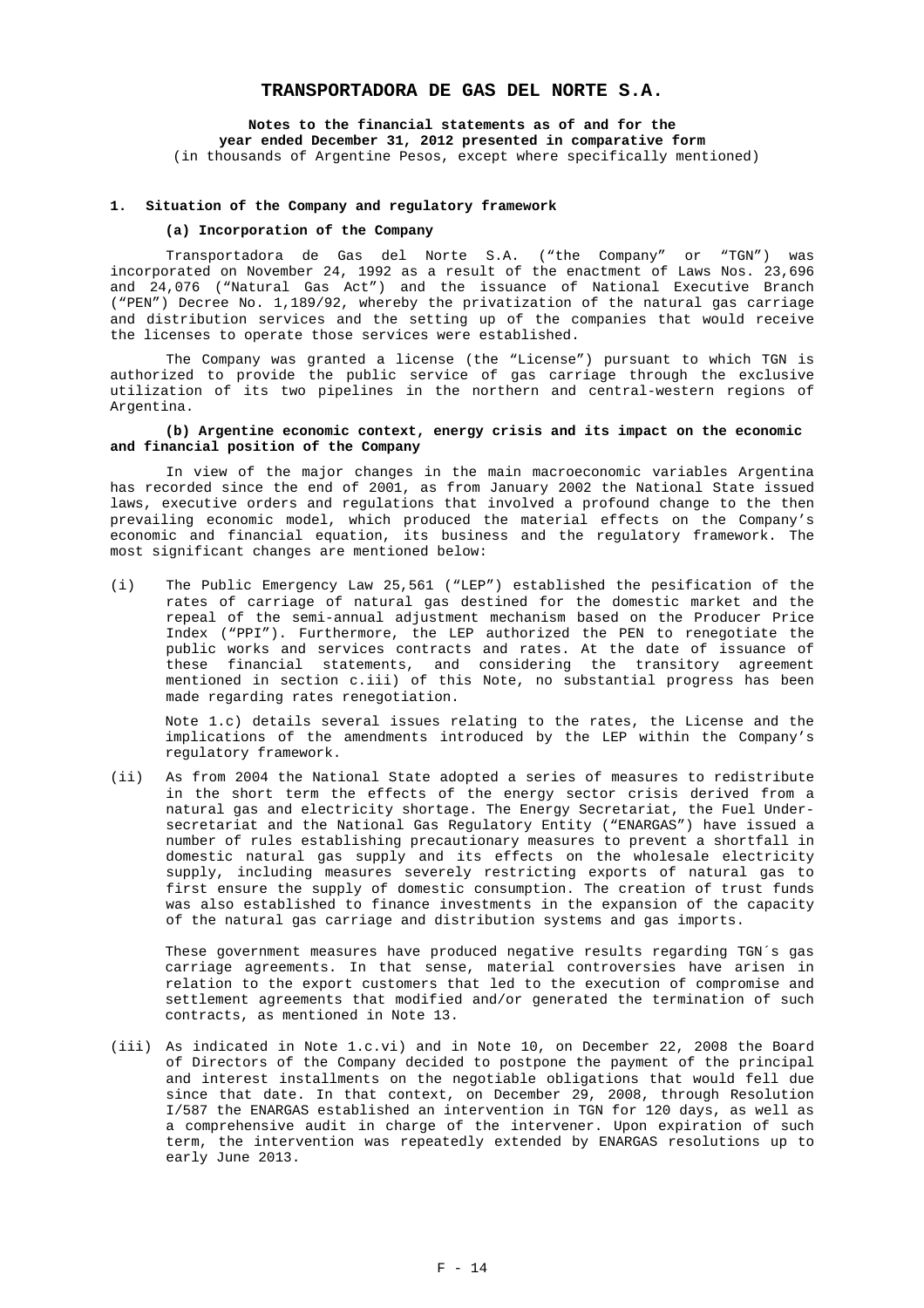**Notes to the financial statements as of and for the year ended December 31, 2012 presented in comparative form**  (in thousands of Argentine Pesos, except where specifically mentioned)

#### **1. Situation of the Company and regulatory framework (Continued)**

#### **(b) Argentine economic context, energy crisis and its impact on the economic and financial position of the Company (Continued)**

- (iii) During 2012, TGN restructured 97.61% of its financial liabilities´ principal existing as of December 31, 2008. Refer to Note 10.
- (iv) The characteristics of the economic environment and the legal and regulatory framework in which the Company is currently operating and the current status of the renegotiation of the License, give rise to uncertainty as to the future net cash flows sufficient to recover non-current assets, the repayment of the financial debts, the future development of the Company's business and the normal continuity of its operations.

The impact generated by all the measures adopted so far by the National State on the balance sheet and financial position of the Company as of December 31, 2012 was calculated on the basis of evaluations and estimates made by the Company's Board of Directors at the date these financial statements were issued.

The future development of the economy might require that the National State modify some measures adopted or issue additional regulations. However, it is important to remark that actual future results could differ from the evaluations and estimates made at the date of issuance of these financial statements and these differences could be significant.

# **(c) Regulatory framework**

#### *c.i) General*

The Natural Gas Act and its regulations, together with the License, the Transfer Agreement, the Bidding Terms and Conditions for the privatization of Gas del Estado S.E. ("GdE") and the resolutions adopted by the ENARGAS establish the legal framework within which the Company carries out its business activities.

The License was granted for an original term of 35 years, which expires in December 2027. However, the Natural Gas Act and the License provide that TGN may apply to ENARGAS for a renewal of the License for an additional ten-year term. ENARGAS is required at that time to evaluate the Company's performance and make a recommendation to the PEN.

*c.ii) Rates* 

Gas carriage service's rates were established by the License and are regulated by the ENARGAS.

The Natural Gas Act establishes that rates must cover reasonable operating costs, taxes and amortization charges, enable obtaining reasonable profit margins similar to those derived from other comparable or equivalent risky activities and must be related to the degree of efficiency in the providing of the services.

In accordance with the original conditions of the License, rates were subject to the following until expiration thereof:

- (i) adjustments for the five-yearly review of rates by the ENARGAS, which affect as far as possible the "X" efficiency factor and "K" investment factor, where "X" reduces the rate as a counterpart for increased efficiency and "K" increases rates to encourage unprofitable investments;
- (ii) semi-annual adjustments to reflect PPI variations;
- (iii) non-recurring adjustments to reflect the variations in the costs resulting from changes in tax regulations (except in the case of variations in income tax); and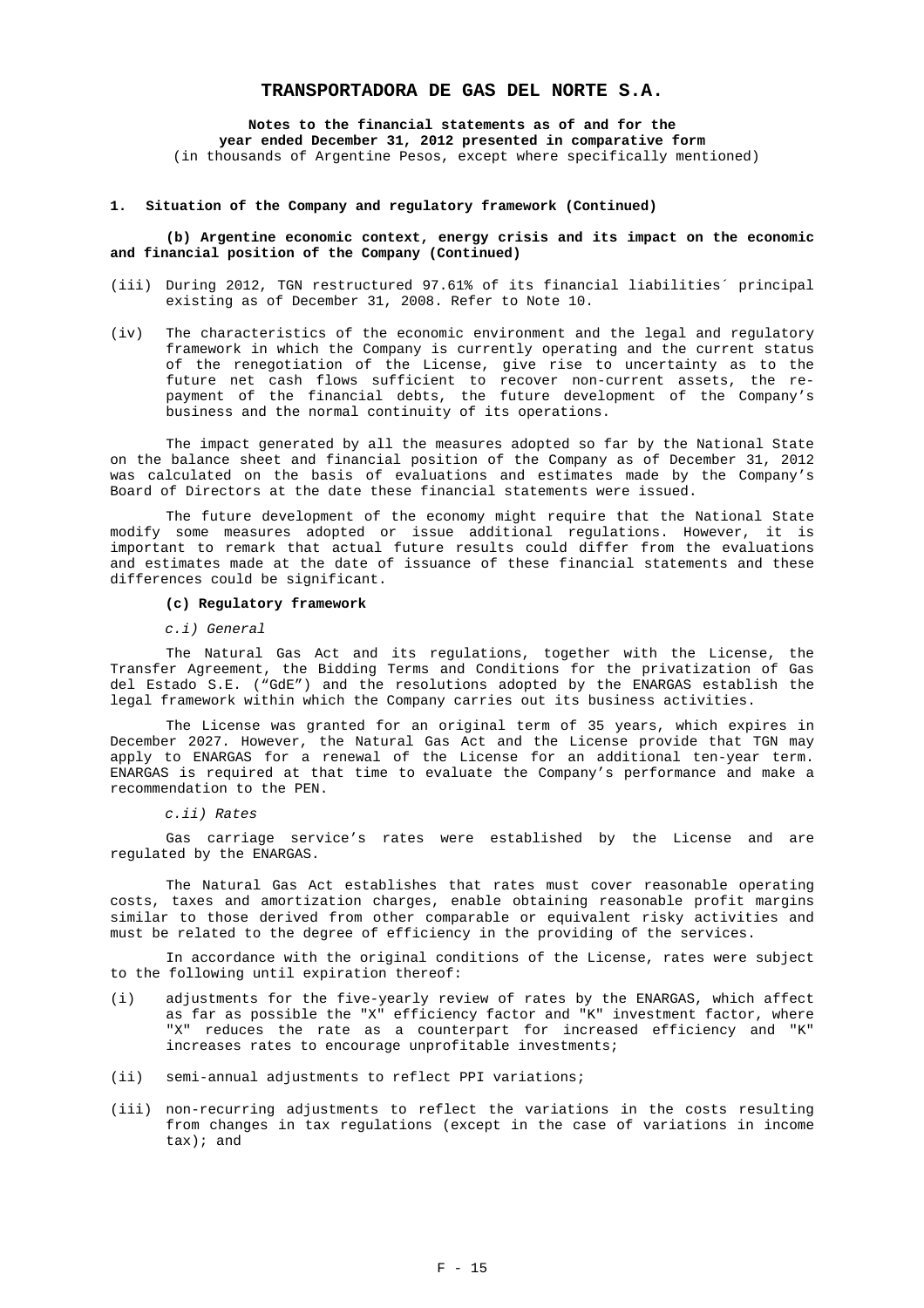**Notes to the financial statements as of and for the year ended December 31, 2012 presented in comparative form**  (in thousands of Argentine Pesos, except where specifically mentioned)

#### **1. Situation of the Company and regulatory framework (Continued)**

### **(c) Regulatory framework (Continued)**

*c.ii) Rates (Continued)* 

(iv) unplanned adjustments for other objective and justifiable reasons at the discretion of the ENARGAS.

As mentioned in Note 1.b), the LEP established the pesification of natural gas carriage rates of gas destined for the domestic market and the repeal of the semi-annual adjustment mechanism based on the PPI.

*c.iii) License* 

Under the provisions of LEP, the PEN is entitled to renegotiate the terms of the licenses granted for the provision of public services based on the following criteria:

- the impact of the rates on the competitiveness of the economy and the distribution of people's income;
- the quality of the services and the investment plans, as contractually agreed;
- the customers' interests and accessibility to the services;
- the safety of the systems; and
- the profitability of the companies.

At present, the Unit for the Renegotiation and Analysis of Public Utility Services Contracts ("UNIREN") is responsible for the renegotiation process. This unit was created in July 2003 within the jurisdiction of the Ministries of Economy and Production ("MEP") and of Federal Planning, Public Investment and Services ("MPFIPyS").

Law No. 25,790 dated October 2003 established that the decisions to be made by the PEN throughout the renegotiation process would not be limited to or conditioned by the stipulations contained in the regulatory frameworks for the concession or license contracts involving the respective public utility services.

TGN considers that the main obstacle to reach a complete renegotiation agreement is the National State's insistence on adding an indemnity clause for its benefit, under which the effects of judgments or arbitration awards requiring Argentina to pay indemnifications supported by the LEP on the License would be transferred to TGN.

On October 2008, the Company entered into a temporary agreement ("the Temporary Agreement") that does not involve an indemnity clause for the benefit of the National State, and envisage a transition rates regime as from September 1, 2008 on which a 20% increase would be applied to the remuneration of the ruled domestic activity of TGN in force at August 31, 2008.

The Temporary Agreement establishes that TGN will assign the rights of the resulting incremental revenue to a specific fund that will be set up as a trust for the payment of works and/or tasks detailed in a document attached to the Temporary Agreement.

The Temporary Agreement assumed that on December 31, 2008 the LEP would no longer be effective, which did not occur since that law will actually be in force until December 31, 2013. Consequently, by that date the parties had to agree on the methodology, term and time of the execution of an Overall Contractual Renegotiation Minute. Otherwise, the PEN, if it deems it convenient, would rule on the enforcement of the Temporary Agreement and, in turn, UNIREN would make the necessary recommendations to the PEN pursuant to section 1 subsection e) of Decree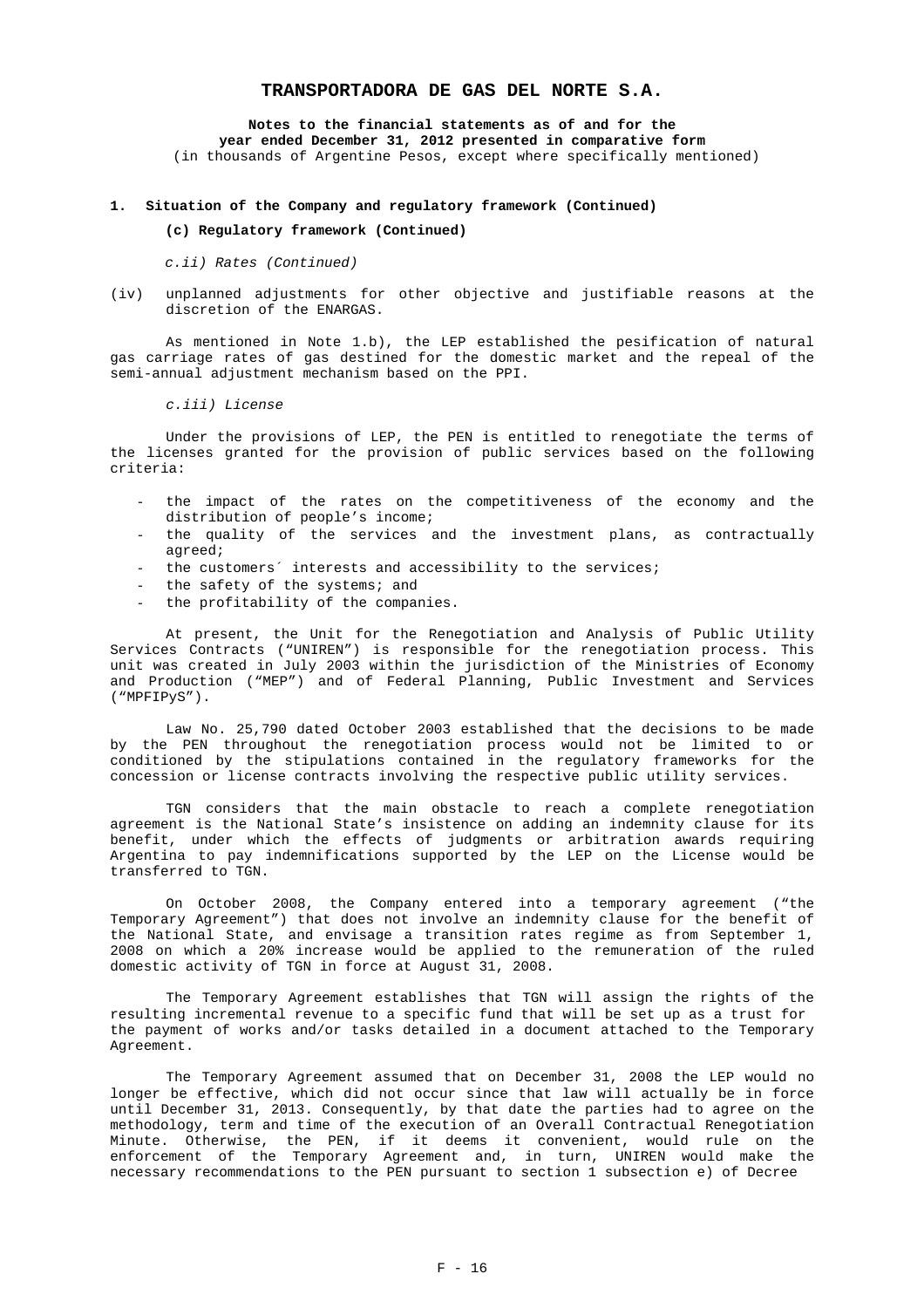**Notes to the financial statements as of and for the year ended December 31, 2012 presented in comparative form**  (in thousands of Argentine Pesos, except where specifically mentioned)

#### **1. Situation of the Company and regulatory framework (Continued)**

#### **(c) Regulatory framework (Continued)**

*c.iii) License (Continued)* 

No. 311/03 and section 11 of the Joint Resolution No. 188/03 and No. 44/03 of the MEP and MPFIPyS.

Although the Temporary Agreement was ratified by the PEN through Decree N° 458 of April 5, 2010, the rate increase cannot be invoiced by TGN because the ENARGAS did not approved the new rate schedules. However, TGN performed the foreseen works at its expense. At December 31, 2012, no economic effects were noted in relation to the Temporary Agreement. Given the lack of a reply by the administration to the reiterated requests for approval of the new rates, in October 2010 TGN filed action for protection due to delay against the ENARGAS and against the Under-secretariat for Management Coordination and Control of the MPFIPyS to obtain an express ruling requiring compliance with the Temporary Agreement and with Decree N° 458/10. Although in December 2011 the court of appeals ordered the issue of an opinion within 30 days to the Public Administration, such decision was appealed by the ENARGAS through a complaint for denial of appeal before the National Supreme Court of Justice.

At the date of issuance of these financial statements no significant progress had been made to ensure compliance with the objective to sign a comprehensive agreement in the short term. Furthermore, it cannot be assured that the final outcome of the renegotiation will effectively restore the balance of the License and award a fair and reasonable rate in order to redress TGN for the damage suffered as a result of the LEP. Refer to Note 12.h) and i).

Notwithstanding the renegotiation process before the UNIREN, TGN requested ENARGAS to perform a comprehensive rate review on the basis of section No. 46 of the Natural Gas Act and considering that the domestic carriage rates had been frozen since July 1999. Given the negative reply on the part of the administration, in September 2010 TGN filed an action for protection against the ENARGAS to obtain a court ruling ordering that said review is carried out. In May 2011 the trial court decided in favor of TGN. This decision was appealed by the ENARGAS and revoked at second instance. As the complaint for denial of appeal filed by TGN before the National Supreme Court of Justice was rejected, the course of action set forth in section 46 is no longer available for TGN.

*c.iv) Technical Operator and Audit Services agreement* 

Within its regulatory framework, TGN receives technical and auditing assistance from its shareholders or their related companies. Such assistance covers issues relating to system performance, security, environment, preventive maintenance, in-house procedures, training, information technology systems and compliance with certain international standards governing the gas carriage industry.

The agreement for technical operator and audit services in force since January 2006 will expire on December 31, 2017. In consideration for the services under the contract, an annual compensation is envisaged, which shall be the higher of (i) US\$ 3,000,000 or (ii) 7% of EBIT for each fiscal year. As of December 31, 2012 the Company accrued this compensation according to point (i) previously mentioned.

In consideration of the decision to postpone the due dates of TGN financial debt adopted on December 22, 2008, the Board of Directors resolved to temporarily suspend effective December 31, 2008 the payments of fees envisaged in the contract for technical operator and audit services. Furthermore, under financial agreements currently in force, TGN limited its ability to pay those fees. (See Note 10).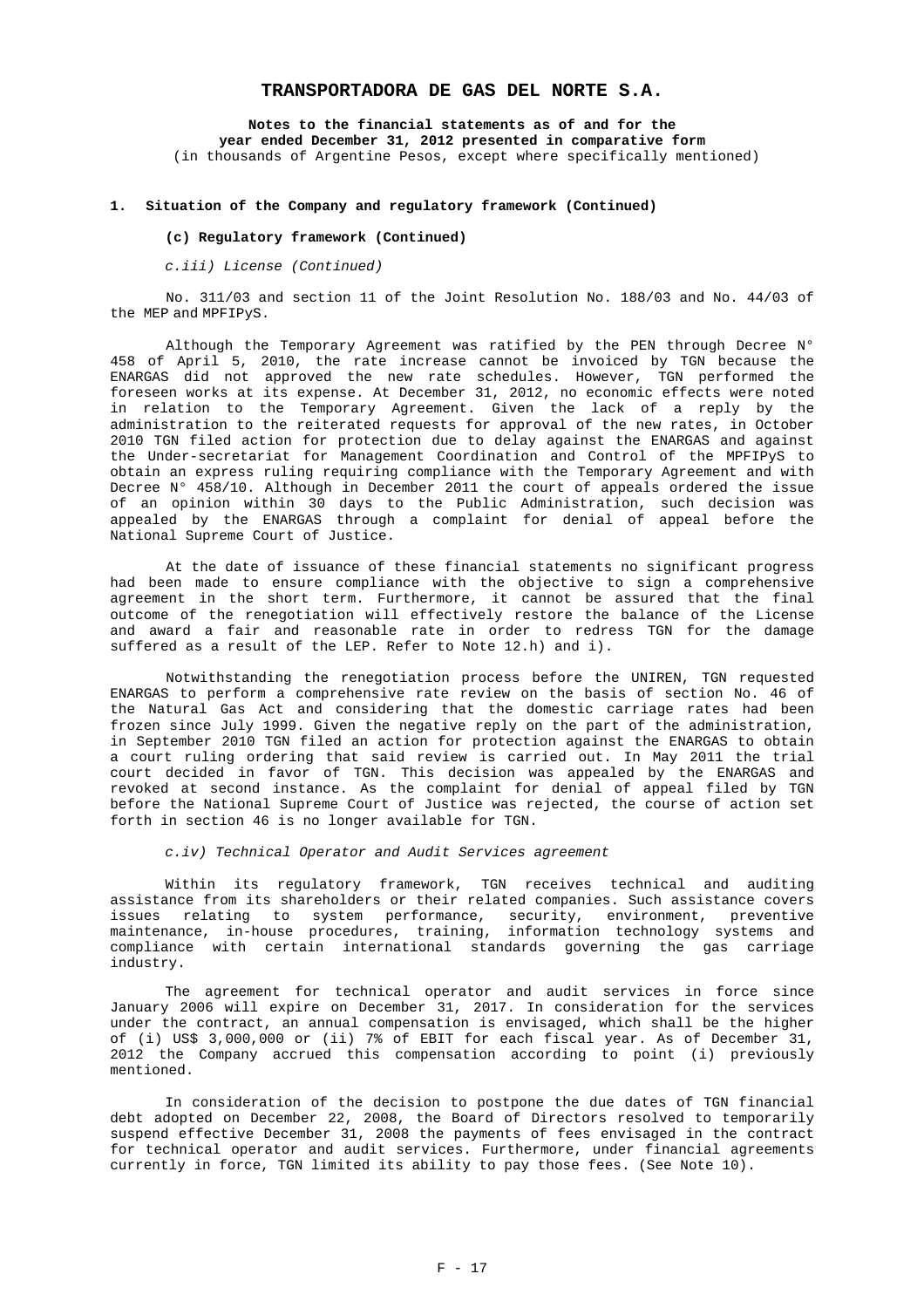**Notes to the financial statements as of and for the year ended December 31, 2012 presented in comparative form**  (in thousands of Argentine Pesos, except where specifically mentioned)

#### **1. Situation of the Company and regulatory framework (Continued)**

#### **(c) Regulatory framework (Continued)**

*c.v) Decrease in revenues from carriage of gas for export* 

Effective February 2004, the National State adopted a series of measures, which still apply, to ensure a natural gas supply sufficient to satisfy domestic demand, considerably limiting gas exportation.

Dispatched export volume has systematically decreased from 2006 until the end of the year. In that context, YPF S.A. ("YPF") ceased to pay and initiated administrative and judicial actions to obtain the rescission without negligence of the gas carriage contract, and Metrogas Chile S.A. ("Metrogas") attempted to unilaterally rescind the agreement and claimed compensation. YPF and Metrogas recorded unpaid balances of \$ 365.6 million and \$ 320.4 million, respectively, as of December 31, 2012, so the Company has set up an allowance of \$ 343 million to cover the uncollectible past due balance for the carriage service. Disputes with these customers are described in Note 12.

Other loaders entered into compromise and settlement agreements replacing and/or rescinding the contracts previously in force (Sociedad Eléctrica Santiago S.A., Gasoducto Norandino Argentina S.A. and Colbun S.A., as described in Note 13). Although the abovementioned compromise and settlement agreements contemplate the collection of compensation amounts, TGN shall cease to collect revenue in the future, which will eventually produce a negative net effect on its expected cash flows.

*c.vi) Loan payments postponement and intervention established by the ENARGAS* 

As explained in Note 10, on December 22, 2008, the Board of Directors of TGN decided that it was necessary for the Company to postpone the principal and interest payments that fell due since that date.

Although this decision was made to explicitly maintain the safe and reliable provision by TGN of the public utility natural gas carriage service, as called for by the Natural Gas Act and Section 10 of the LEP, on December 29, 2008, through Resolution I/587 the ENARGAS established the intervention in TGN for 120 days and designated an intervener with powers of "co-administration, surveillance and control of all the usual acts of administration and disposition that may affect the normal provision of the public utility gas carriage service" by TGN under the License. By this resolution, the ENARGAS also established that a comprehensive audit should be conducted at TGN.

TGN challenged the legality of Resolution I/587 as regards the corporate joint management and in March 2009, Room I of the Federal Court of Appeals in administrative litigation matters resolved as follows: (i) to stay the effects of ENARGAS Resolution I/587 which had established an intervention in TGN and appointed an intervener with powers of company co-administration; (ii) to maintain the control and superintending powers vested in the officer appointed by the ENARGAS with respect to all the acts that may reasonably affect the normal provision of the public utility service by TGN; and (iii) to order the ENARGAS to return to TGN the meeting minutes books that had been withdrawn by the intervener from TGN's principal place of business.

Resolution I/587 was successively extended until early June, 2013, term over which TGN will continue to be subject to surveillance and control of the usual acts of administration and disposition that may affect the normal provision of the gas carriage public utility service under its charge.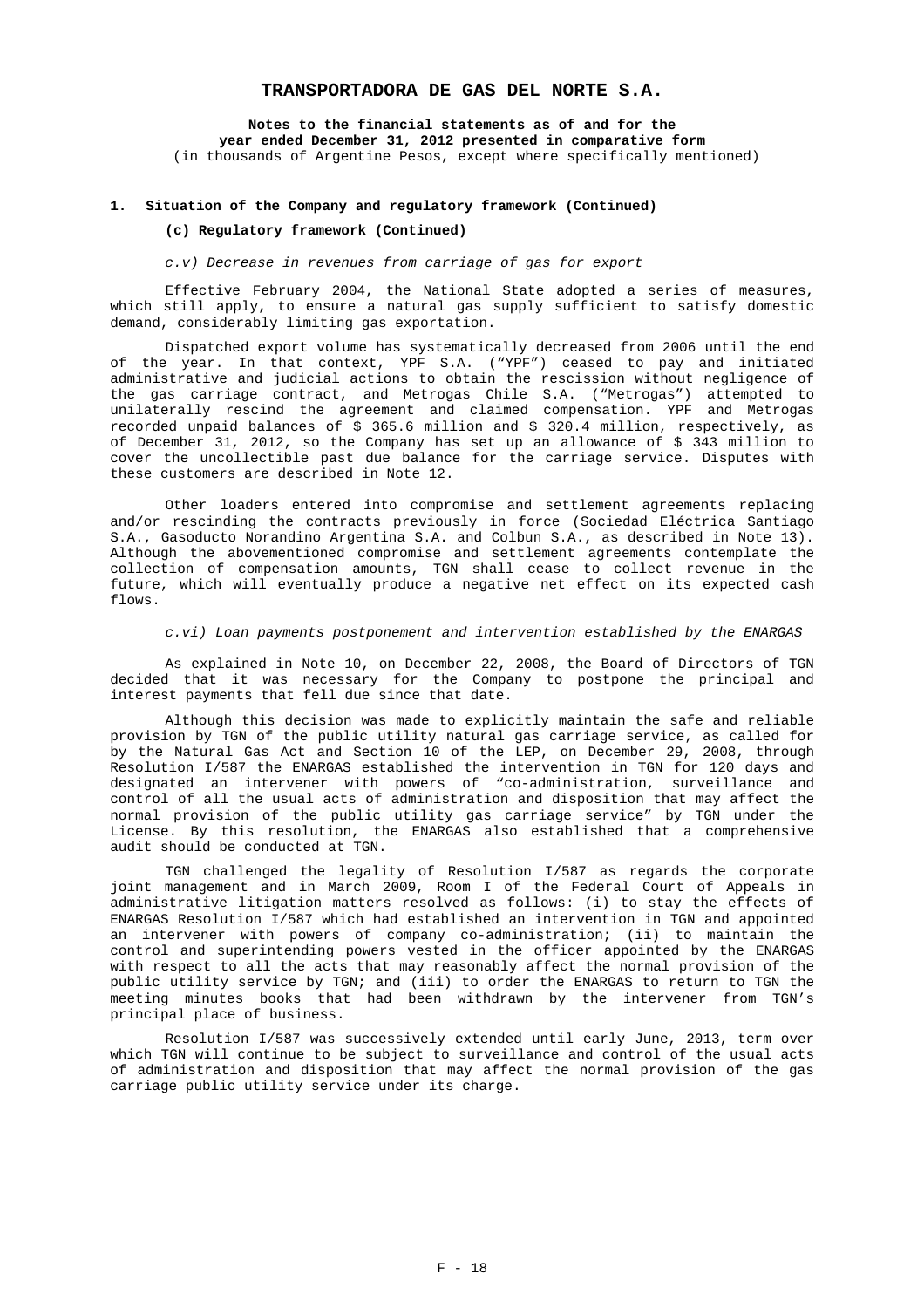**Notes to the financial statements as of and for the year ended December 31, 2012 presented in comparative form**  (in thousands of Argentine Pesos, except where specifically mentioned)

#### **2. Preparation and presentation of financial statements**

#### **(a) Purpose of these financial statements**

These financial statements have been translated from the financial statements for the year ended December 31, 2012 including the summary of information required by General Resolution Nº 368/01, prepared in Spanish and originally issued in Argentina.

The translation into English has been made solely for the convenience of English– speaking readers, and certain notes have been rephrased to facilitate the understanding of legislation and the local economic environment.

#### **(b) Basis of preparation and presentation**

These financial statements are stated in thousands of pesos, and were prepared in accordance with accounting disclosure and valuation standards contained in Technical Resolutions issued by the Federación Argentina de Consejos Profesionales de Ciencias Económicas ("FACPCE"), as approved by the Consejo Profesional de Ciencias Económicas de la Ciudad Autónoma de Buenos Aires ("CPCECABA"), and with Comisión Nacional de Valores ("CNV") resolutions.

Furthermore, the provisions of ENARGAS Resolution No. 1,660/00 (as amended by Resolution No. 1,903/00) regulating certain valuation and disclosure criteria for the regulated natural gas carriage and distribution activity have been applied. These criteria are similar to those established by professional accounting standards in force.

An audit was performed on the financial statements corresponding to the year ended December 31, 2012 and 2011. The Company's Board of Directors estimates that these financial statements include all the necessary adjustments to reasonably disclose the results for each year.

#### **(c) Consideration of inflation effects**

The financial statements have been prepared in constant currency recognizing the overall effects of inflation up to August 31, 1995. Restatement of financial statements was discontinued from that date to December 31, 2001, according to accounting standards. From January 1, 2002 to March 1, 2003 the effects of inflation were recognized due to the existence of an inflationary period. As from that date, restatement of financial statements was discontinued again, according to CNV´s regulations. The criterion required by the CNV differs from that previously required by professional accounting standards in force, under which financial statements were to be restated until September 30, 2003. Nevertheless, at December 31, 2012 this deviation has not had a significant impact on the financial statements.

The rate used for restatement of items for the pertinent years was the internal wholesale price index, issued by Instituto Nacional de Estadísticas y Censos.

### **(d) Use of estimates**

The preparation of these financial statements requires the Company´s Board of Directors to make estimates that affect the amounts of contingent assets and liabilities disclosed at the date of issuance of these financial statements, as well as the revenues and expenses recorded in the pertinent year.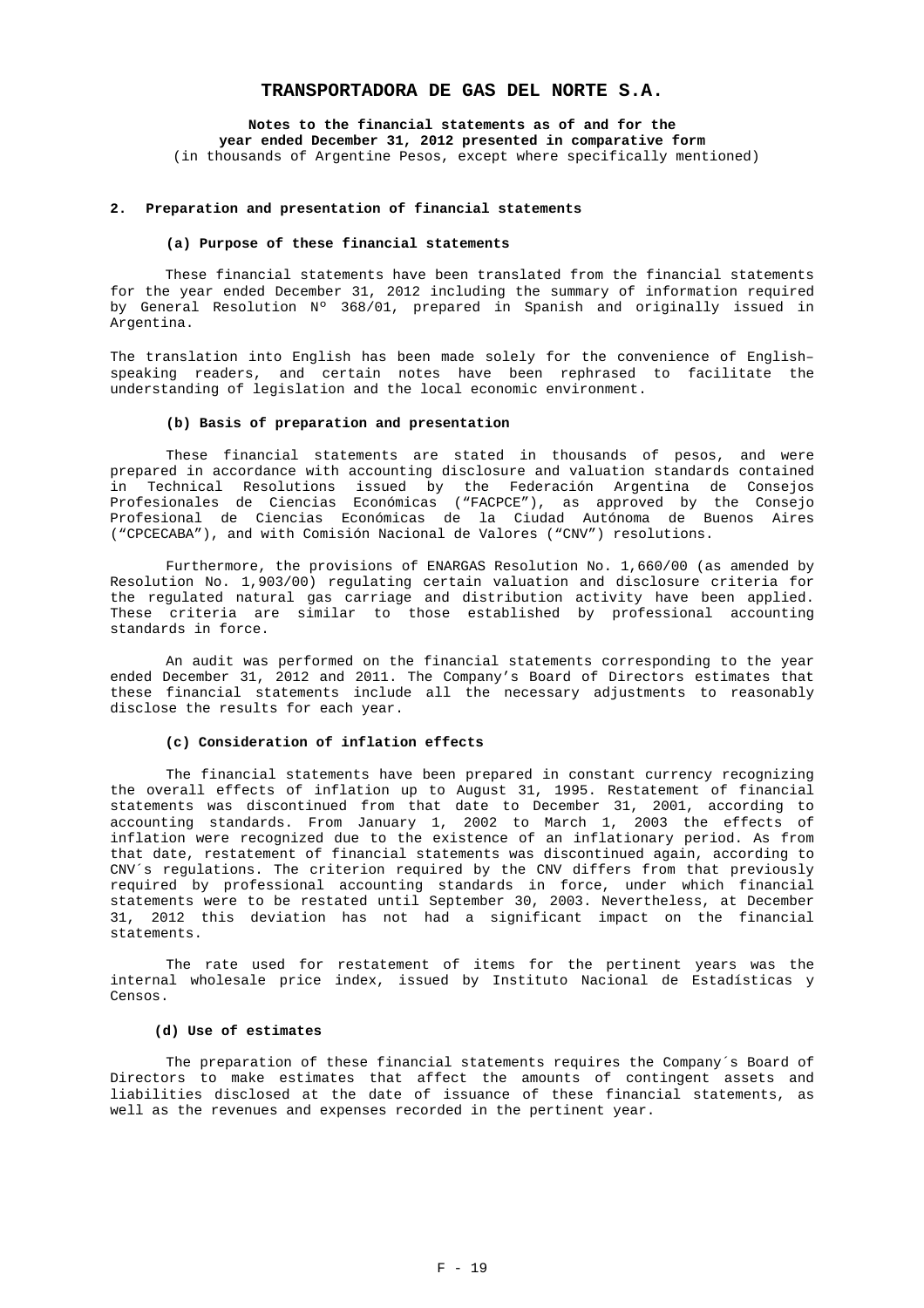**Notes to the financial statements as of and for the year ended December 31, 2012 presented in comparative form**  (in thousands of Argentine Pesos, except where specifically mentioned)

#### **2. Preparation and presentation of financial statements (Continued)**

#### **(d) Use of estimates (Continued)**

The Company's Board of Directors makes estimates to be able to calculate at a given time the allowance for doubtful accounts and for disputed amounts, depreciation charges, the recoverable value of assets, the income tax charge and provisions for contingencies. Future actual results may significantly differ from those estimates and assessments made at the date these financial statements were issued.

The changes in the economic environment, the legal and regulatory framework in which the Company is currently operating, and the current status of the renegotiation of the License and the consequences of the gas supply shortage (mentioned in Note 1) affect Board of Directors' estimates. There can be no assurance as to the future net cash flows sufficient to recover non-current assets, the re-payment of financial debts, the future development of the Company's business and the normal continuity of its operations.

#### **(e) Comparative information**

The figures at December 31, 2011 that are disclosed in these financial statements for comparative purposes arise from financial statements at that date and considering the change of criterion that is mentioned in section f) of this Note.

Certain December 31, 2011 figures have been reclassified and disclosed on these financial statements for comparative purposes.

The Company gave accounting recognition to the deferred tax liability arising from the differences between the tax and carrying amounts generated by the inflation adjustment included in fixed assets retroactively to January 1, 2011. The effects through shareholders´ equity for the year ended December 31, 2010 and in the result for the year ended December 31, 2011 are as follows:

| Shareholders' equity as of December 31, 2010 (before the | 1,299,746  |
|----------------------------------------------------------|------------|
| adjustment)                                              |            |
| Adjustment due to recognition of deferred tax liability  | (317, 900) |
| Restated Shareholders' equity as of December 31, 2010    | 981,846    |
|                                                          |            |
| Loss for the year ended December 31, 2011 (before the    | (154, 078) |
| adjustment)                                              |            |
| Adjustment due to recognition of deferred tax liability  | 18,147     |
| Restated loss for the year ended December 31, 2011       | (135, 931) |

#### **(f) New accounting pronouncements**

On December 29, 2009, the CNV has established the application of Technical Pronouncement Nº 26 of the FACPCE which adopted the International Financial Reporting Standards ("IFRS") issued by the International Accounting Standards Board ("IASB"), for all the entities encompassed by the public offering regime of Law N° 17,811, either because of their capital or negotiable obligations, or because those entities have requested authorization to be encompassed by this regime.

Consequently, on March 4, 2010 TGN´s Board of Directors approved the IFRS Implementation Plan, as called for by Technical Resolution N° 26.

Through General Resolution 600/12, the CNV decided that the licensee companies delivering public utility gas carriage and distribution service (including TGN) had to present their financial statements prepared on the basis of the IFRS for those fiscal years starting as from January 1, 2013. This, with the purpose of continuing analyzing the applicability and implications of the IFRIC 12 – Service Concession Arrangements – as related with such licensees.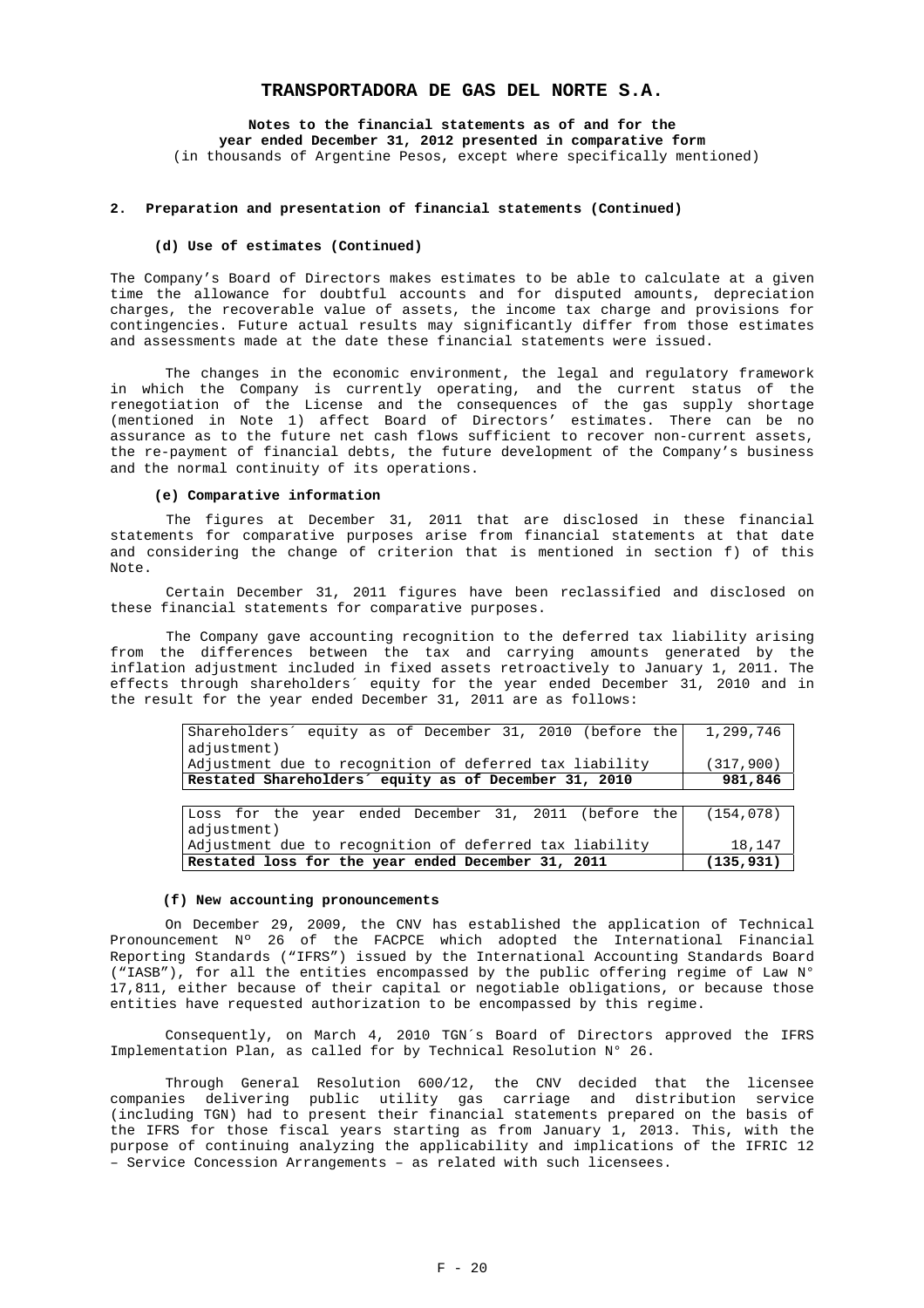**Notes to the financial statements as of and for the year ended December 31, 2012 presented in comparative form**  (in thousands of Argentine Pesos, except where specifically mentioned)

#### **2. Preparation and presentation of financial statements (Continued)**

#### **(f) New accounting pronouncements (Continued)**

On December 20, 2012, the CNV established through General Resolution No. 613/2012 that IFRIC 12 would not apply to the financial statements of the licensees of the public utility gas transport and distribution services. The CNV also resolved that the licensees are to prepare their financial statements under IFRS for the fiscal years commencing as from January 1, 2013.

The Company has analyzed the IFRS that will be applicable for the preparation of its financial statements in the first year of adoption of these standards.

It has been concluded from this analysis that the most significant impact on equity of the adoption of IFRS will be caused by the application of IAS 12 "Income Tax". Application of IAS 12 requires accounting recognition of the deferred tax liability arising from the recognition of the inflation adjustment of fixed assets as a temporary difference. The deferred tax liability has been mentioned in Note 7 to these financial statements.

Through its General Resolutions 576/10 and 592/11, the CNV allows the issuers exercising the option of reporting such deferred tax liability by note to the financial statements, to record it in view of IFRS implementation by applying it to retained earnings. General Resolution 592/11 above-mentioned, establishes that it will be possible to make such record at any annual or intermediate closing period until the fiscal year closing immediately preceding the first period in which the IFRS be applied. Therefore, the Company exercising that option recorded it as of December 31, 2012 amounting to \$ 281.5 million (\$ 299.8 million as of January 1, 2012).

According to General Resolution 592/11, the Shareholders' Meeting considering the financial statements for the year ended December 31, 2012 will be able to allocate the amount of such deferred tax liability to any account of the Shareholders' equity (excluding the Common stock account and the Legal reserve). There is no pre-determined order for this allocation.

#### **3. Summary of significant accounting policies**

Below there is a detail of the most important accounting standards and policies used by the Company in preparing these financial statements, which have been applied consistently with the previous year, except for what is mentioned in Note 2.e).

### **(a) Cash and banks**

Cash and banks are stated at nominal value.

#### **(b) Assets and liabilities nominated in foreign currency**

Assets and liabilities nominated in foreign currency have been valued at year-end exchange rates.

#### **(c) Short-term investments**

Short-term investments in mutual funds have been valued at the prices of units at the end of each year. Listed government bonds have been valued at estimated net realizable value. Time deposits, stock exchange securities, unlisted government bonds in pesos and other investments in US\$ have been valued according to the cash amount delivered in the transaction plus accrued interests.

#### **(d) Accounts receivables and accounts payable**

Non-current trade receivables, related to disputed customer balances mentioned in Note 1.c.v) have been valued on the basis of the best estimate of the amount to be collected, using a discount rate to reflect the time value of money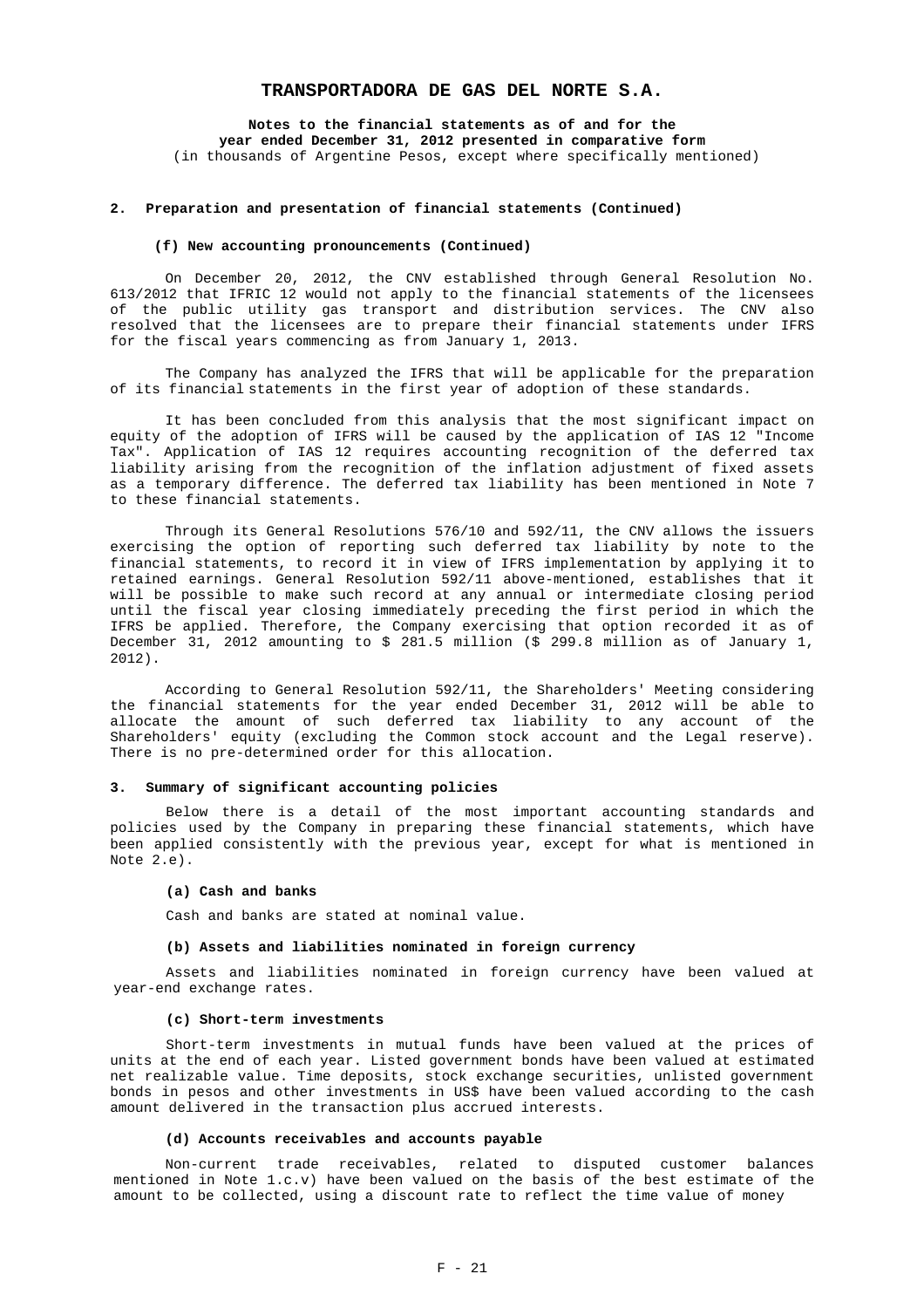**Notes to the financial statements as of and for the year ended December 31, 2012 presented in comparative form**  (in thousands of Argentine Pesos, except where specifically mentioned)

### **3. Summary of significant accounting policies (Continued)**

#### **(d) Accounts receivables and accounts payable (Continued)**

and the specific risks associated with the transaction, estimated at the time of its addition to assets and considering the estimated collection term.

The rest of the accounts receivables and the accounts payable have been stated at nominal value. The values thus obtained do not differ significantly from those that would have been obtained if they had been valued at the cash price estimated at the transaction date plus interest and implicit financial components accrued at the internal rate of return determined at that time.

# **(e) Other receivables and liabilities**

Other non-current receivables have been valued on the basis of the best estimate of the sum to be used, discounted at a rate reflecting the time value of money and the specific risks of the transaction estimated at the date of their addition to assets.

Liability derived from deferred income tax and the minimum presumed income tax credit have been stated at nominal value.

Other sundry receivables and liabilities have been stated at nominal value plus financial results accrued at year-end, where applicable. The values thus obtained do not differ significantly from those that would have been obtained if they had been valued based on the best estimate of the amount receivable and/or payable, respectively, discounted at a rate reflecting the time value of money and the specific risks of the transaction estimated at the date of their addition to assets and/or liabilities.

#### **(f) Foreign investments**

The investments in foreign related companies Comgas Andina S.A. ("COMGAS") and Companhía Operadora do Rio Grande do Sul ("COPERG"), in which TGN exercises significant influence, have been valued according to the equity method of accounting, on the basis of the last issued financial statements of those companies at the date of issuance of these financial statements (Note 19.b)).

The professional accounting standards used by those foreign related companies in the preparation of their financial statements are similar, in all material respects, to those used by the Company.

The Company keeps its investment in COPERG fully covered with an allowance because the business of that company fell short of expectations. Consequently, it is estimated that the reduced level of activity of that company will not allow recovering the value of the investment in it.

#### **(g) Materials and spare parts**

Materials and spare parts are stated at replacement cost. An allowance is set up for obsolete and slow-moving inventory. Materials and spare parts have been broken down into current and non-current on the basis of the estimated consumption plan approved by the Company's Board of Directors.

Considering the economic and financial projections prepared by the Company based on their best estimates as pointed out in Note 2.d), and the resolution of the uncertainties mentioned in Notes 1.b) and 1.c), the book value of materials and spare parts does not exceed their recoverable value.

#### **(h) Fixed assets**

Fixed assets received from GdE have been valued at their global transfer price stated in the Transfer Agreement. The assets acquired or built after the takeover date have been valued at acquisition or construction cost, including the costs of materials, labor and overheads until they were placed into service.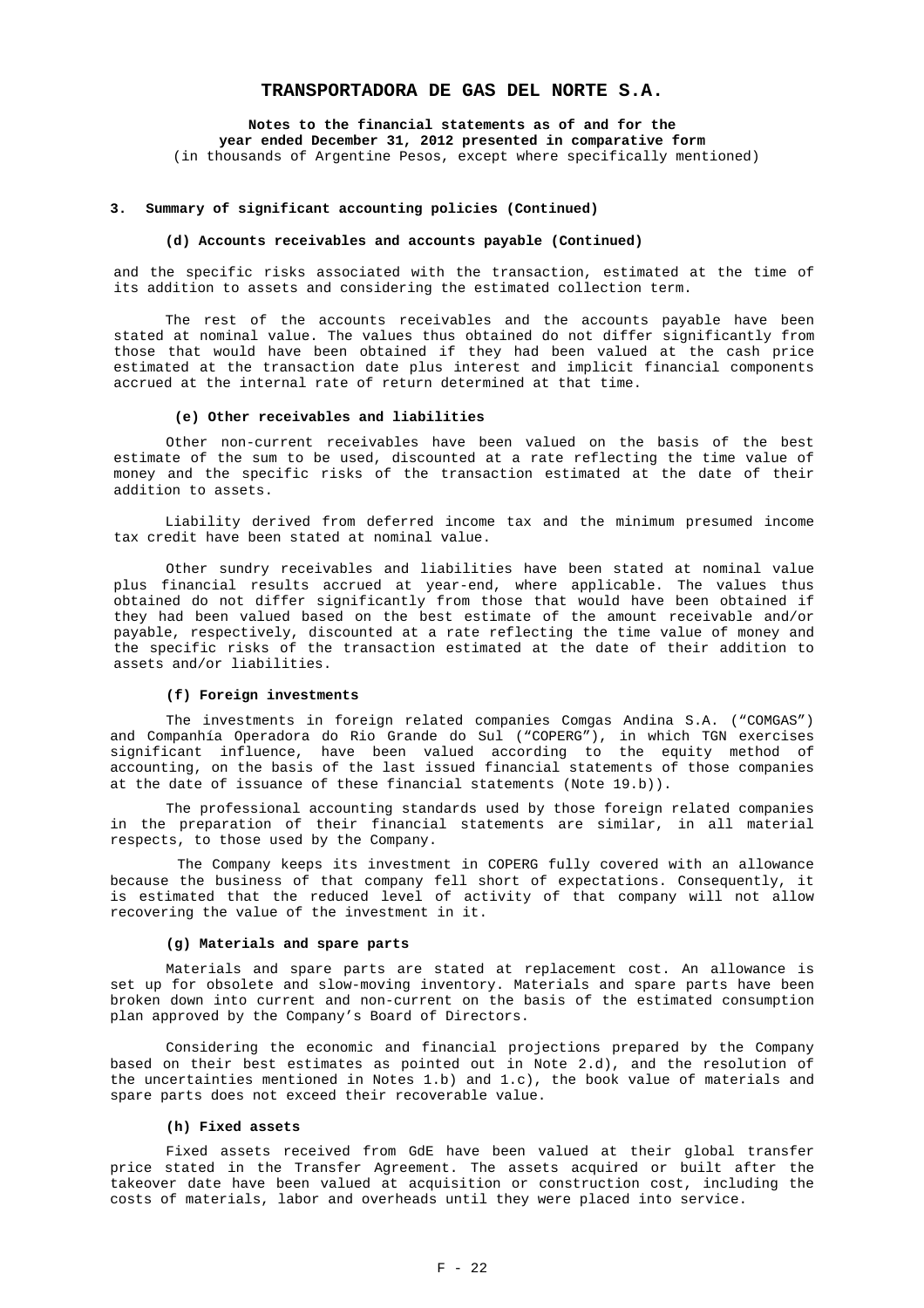**Notes to the financial statements as of and for the year ended December 31, 2012 presented in comparative form**  (in thousands of Argentine Pesos, except where specifically mentioned)

#### **3. Summary of significant accounting policies (Continued)**

#### **(h) Fixed assets (Continued)**

The Company has considered as elements forming part of the value of fixed assets the net financial costs generated by third parties' capital, referred to fixed assets whose construction extends over time and until they are placed into service.

All mentioned amounts have been restated for inflation in accordance with applicable regulations (see Note 2.c)), and are disclosed net of their accumulated depreciation.

Accounting and tax depreciation charges are calculated according to the straight line method at annual depreciation rates sufficient to extinguish the original values at the end of their useful lives. In determining the useful life, the ENARGAS regulations have been considered, among other parameters.

Furthermore, from 2005 to December 31, 2012 pipeline recoating campaigns were carried out over a length of 389 km. In accordance with ENARGAS Resolutions Nos. 1,660/00 and 1,903/00, \$ 141 million were capitalized and were included in the "Investments in pipeline maintenance" line (Note 19.a)), becoming part of the Company's essential fixed assets and, consequently, of its tariff base.

Considering the economic and financial projections prepared by the Company on the basis of the best estimate in accordance with the guidelines stated in Note 2.d) and the resolution of the uncertain situations mentioned in Notes 1.b) and 1.c), the aggregate fixed asset book value does not exceed its recoverable value. In this regard, the Company regularly monitors the performance of the variables considered in those projections to analyze the impact they may have on the recoverability of fixed assets.

### **(i) Other assets - gas stock**

Gas stored in pipelines, which is considered necessary to maintain its operating capacity, is stated at cubic meter's replacement value plus the average carriage price, which does not exceed its recoverable value.

#### **(j) Loans**

The "Step-up Notes", the "Five-year Negotiable Obligations" and the "Claim Protection Notes" are to be valued on the basis of the best estimate of the amounts payable discounted at the internal rates of return determined at the beginning of the transaction.

In view of the circumstances described in Note 10, at December 31, 2012 and 2011, defaulted loans have been stated at nominal value of principal, interest and penalties accrued and unpaid, calculated at the contractual rates. According to accounting standards currently in force and to the International Accounting Standard N° 1 (supplementary to Argentina's accounting standards), defaulted obligations with acceleration clauses are disclosed under current liabilities.

#### **(k) Income tax**

The Company has recognized the income tax charge according to the deferred tax method, thus considering the timing differences between measurements of accounting and taxable assets and liabilities, as indicated in Note 7.

For purposes of determining the deferred income tax, the tax rate that is expected to be in force at the moment of their reversal or use has been applied to the timing differences identified and tax loss carry-forwards, under the legal regulations enacted at the date of issuance of these financial statements.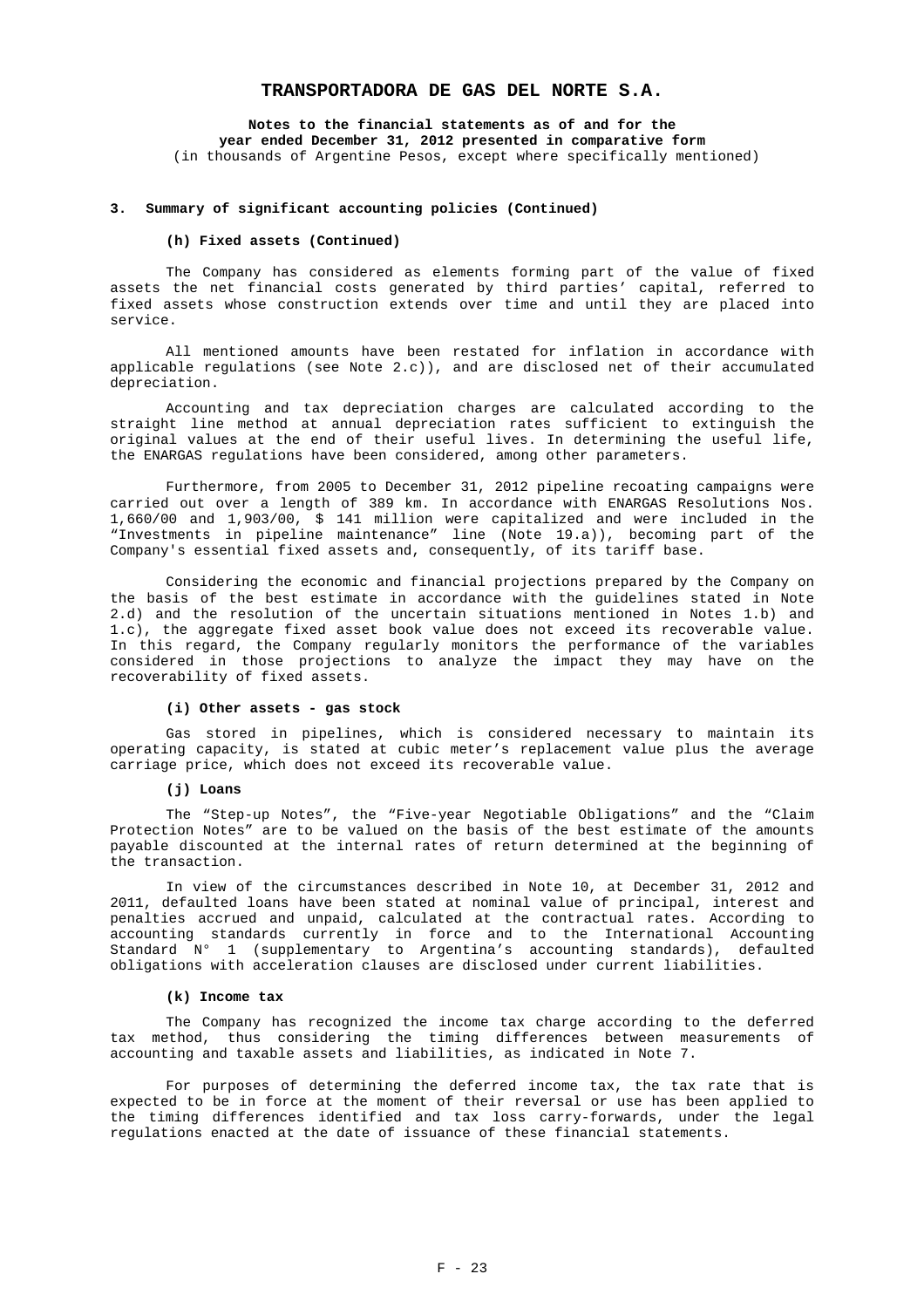**Notes to the financial statements as of and for the year ended December 31, 2012 presented in comparative form**  (in thousands of Argentine Pesos, except where specifically mentioned)

#### **3. Summary of significant accounting policies (Continued)**

#### **(l) Minimum presumed income tax**

This tax is calculated by applying the effective tax rate of 1% on assets valued according to the tax regulations in effect as of the end of each fiscal year. This tax is supplementary to income tax. The Company's tax liability at each fiscal year will be the higher of these two taxes. However, if the tax on minimum presumed income exceeds income tax during one fiscal year, such excess may be computed as a prepayment of any income tax excess over the tax on minimum presumed income that may arise in the next ten fiscal years.

The Company has recognized the minimum presumed income tax paid in previous years as a credit, due to the fact that it estimates that in future fiscal years it may be able to record it as a payment on account of income tax. The abovementioned credit has been recorded at its nominal value.

#### **(m) Allowances and provisions**

- Allowance for doubtful accounts (charged to Selling expenses): set up on the basis of an individual analysis of the recoverability of the receivables portfolio.

- Allowance for disputed amounts (charged to Revenues): set up on the basis of an individual analysis of the recoverability of the receivables portfolio, as indicated in section p) of this Note.

- Allowance for slow-moving and obsolete spare parts and materials (charged to Cost of services): has been set up in accordance with TGN policies on those items which remain in stock of inventories for security and regular maintenance purposes, and have recorded no turnover over a period of time.

- Provision for contingencies (charged to Administrative expenses, Other financial and holding results generated by liabilities and Other income and expenses): set up to cover possible payments claimed to the Company, under lawsuits to which it is a defendant. Amounts that might be payable by TGN have been valued at their present value, using an interest rate that reflects the time value of money.

#### **(n) Shareholders' equity accounts**

The account "Common stock" is shown at its historical nominal value. The difference between common stock stated in constant currency and the historical nominal capital stock is shown under "Inflation adjustments of common stock", making up the shareholders' equity.

The Legal reserve, the Optional reserve and the Retained earnings have been restated in accordance with the guidelines indicated in Note 2.c).

### **(o) Profit and loss accounts**

Profit and loss accounts have been stated in nominal currency except for: (i) charges for used assets (fixed assets depreciation and disposals), calculated according to the values of those assets; (ii) results from investments in foreign related companies, calculated by the equity method of accounting and (iii) the use of materials and spare parts and the charge of the allowance for spare parts, slowmoving and obsolete consumption materials were determined based on the value of those assets.

### **(p) Revenue recognition**

 Firm carriage revenues are recognized based on the accrued contracted capacity reserved, regardless of actual usage. For interruptible carriage service contracts, revenues are recognized upon the delivery of natural gas. For operating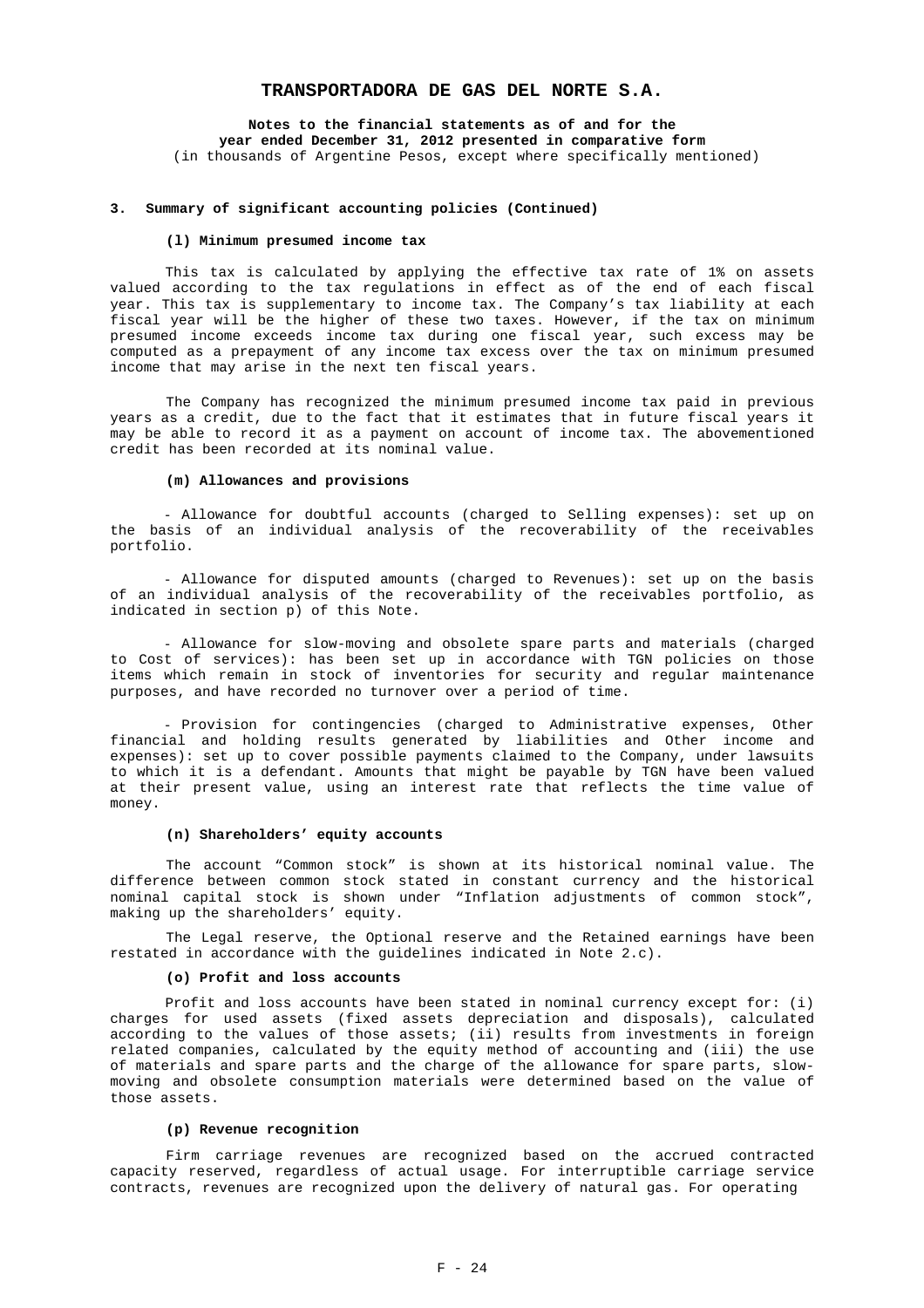**Notes to the financial statements as of and for the year ended December 31, 2012 presented in comparative form**  (in thousands of Argentine Pesos, except where specifically mentioned)

#### **3. Summary of significant accounting policies (Continued)**

#### **(p) Revenue recognition (Continued)**

and maintenance service contracts, revenues are recognized when services are provided.

The Company has recorded an allowance for differences between the total amount invoiced according to contractual conditions and the estimate of the recoverability of certain balances in contractual and regulatory dispute (Note 1.c.v)). These allowances are recorded adjusting the Revenues line.

Turnover tax charge is included in Selling expenses. Following ENARGAS´ resolutions, the effect of turnover tax rates is passed through the customers via an increase in the monthly billings for regulated services.

Revenues from Management fees relating to gas trust program (Note 15.b) have been recognized on the basis of the work progress.

### **(q) Balances with related parties**

Intercompany receivables and liabilities arising from sundry transactions with the controlling shareholder, foreign related parties and other related parties have been valued according to current market conditions.

Individuals and companies included in Decree PEN No. 677/01 and CNV regulations have been considered as related parties.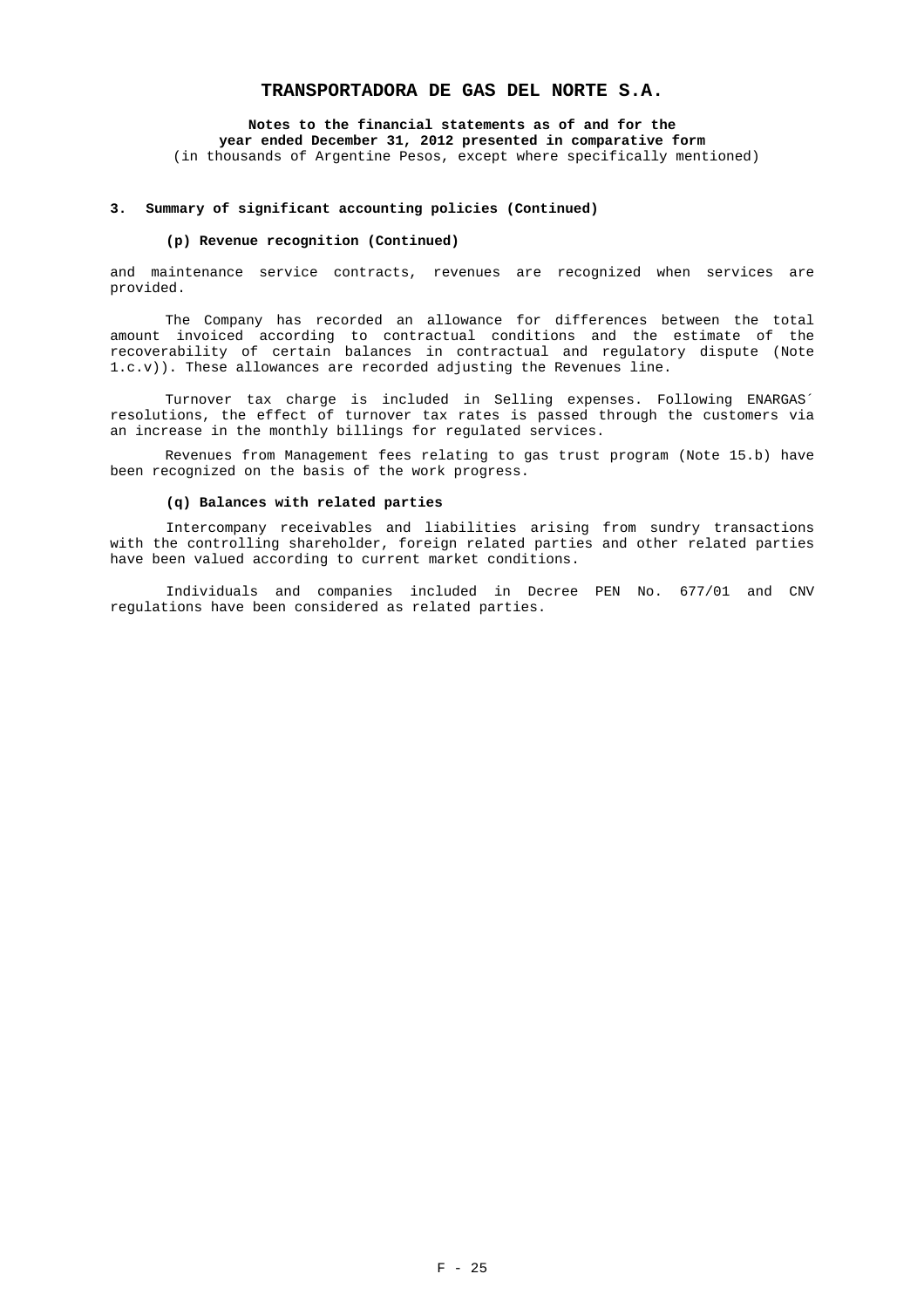# **Notes to the financial statements as of and for the year ended December 31, 2012 presented in comparative form**

(in thousands of Argentine Pesos, except where specifically mentioned)

# **4. Breakdown of the main accounts of the Balance sheets, Statements of operations and Statements of cash flows**

|                                                    | December 31, | December 31, |  |
|----------------------------------------------------|--------------|--------------|--|
| Accounts                                           | 2012         | 2011         |  |
| a) Accounts receivable                             |              |              |  |
| Current                                            |              |              |  |
| Gas carriage service                               |              |              |  |
| Billed                                             |              |              |  |
|                                                    | 31,884       | 22,486       |  |
|                                                    | 21,202       | 14,787       |  |
|                                                    | 778          | 2,638        |  |
|                                                    | 28,795       | 29,368       |  |
|                                                    | 82,659       | 69,279       |  |
| Other services                                     |              |              |  |
|                                                    | 22,461       | 14,242       |  |
|                                                    | 5,993        | 2,822        |  |
|                                                    | 28,454       | 17,064       |  |
| Allowance for doubtful accounts (Note $19.d$ ))    | (33, 105)    | (17, 491)    |  |
| Allowance for disputed amounts (Note $19.d)$ )     | (11, 726)    | (11, 660)    |  |
|                                                    | 66,282       | 57,192       |  |
| Non Current                                        |              |              |  |
| Gas carriage service<br>Billed                     |              |              |  |
|                                                    | 245,948      | 137,729      |  |
|                                                    | 288,558      | 262,928      |  |
|                                                    | 6,895        | 5,776        |  |
|                                                    | 541,401      | 406,433      |  |
| Allowance for disputed amounts (Note $19.d)$ )     | (343, 018)   | (254,332)    |  |
|                                                    | 198,383      | 152,101      |  |
|                                                    |              |              |  |
| b) Other receivables                               |              |              |  |
| Current                                            |              |              |  |
| Commercial indemnifications receivable (Note $13)$ | 3,063        | 140,427      |  |
| Attachments and guarantee court deposits           | 26,594       | 34,613       |  |
|                                                    | $\sim$       | 903          |  |
| Tax credits - withholdings and perceptions         | 3,924        | 4,426        |  |
| Key management personnel (Note 5)                  | 2,726        | 1,871        |  |
|                                                    | 5,955        | 7,887        |  |
| Fees and expenses - loans restructuring            |              | 29,080       |  |
|                                                    |              | 845          |  |
|                                                    | 5            | 161          |  |
| Management fees - Gas Trust Program                | 61,635       | 4,866        |  |
| Controlling shareholder (Note 5)                   | 8            | 8            |  |
| Foreign related parties (Note 5)                   | 381          | 1,148        |  |
| Other related parties (Note 5)                     | 397          | 276          |  |
| Transactions on behalf of third parties            | 1,013        | 1,608        |  |
| Advances and loans to employees                    | 837          | 983          |  |
| Receivables from sundry sales                      | 3,534        | 16,554       |  |
| Allowance for doubtful accounts (Note $19.d)$ )    | (4, 812)     | (3, 557)     |  |
|                                                    | 105,260      | 242,099      |  |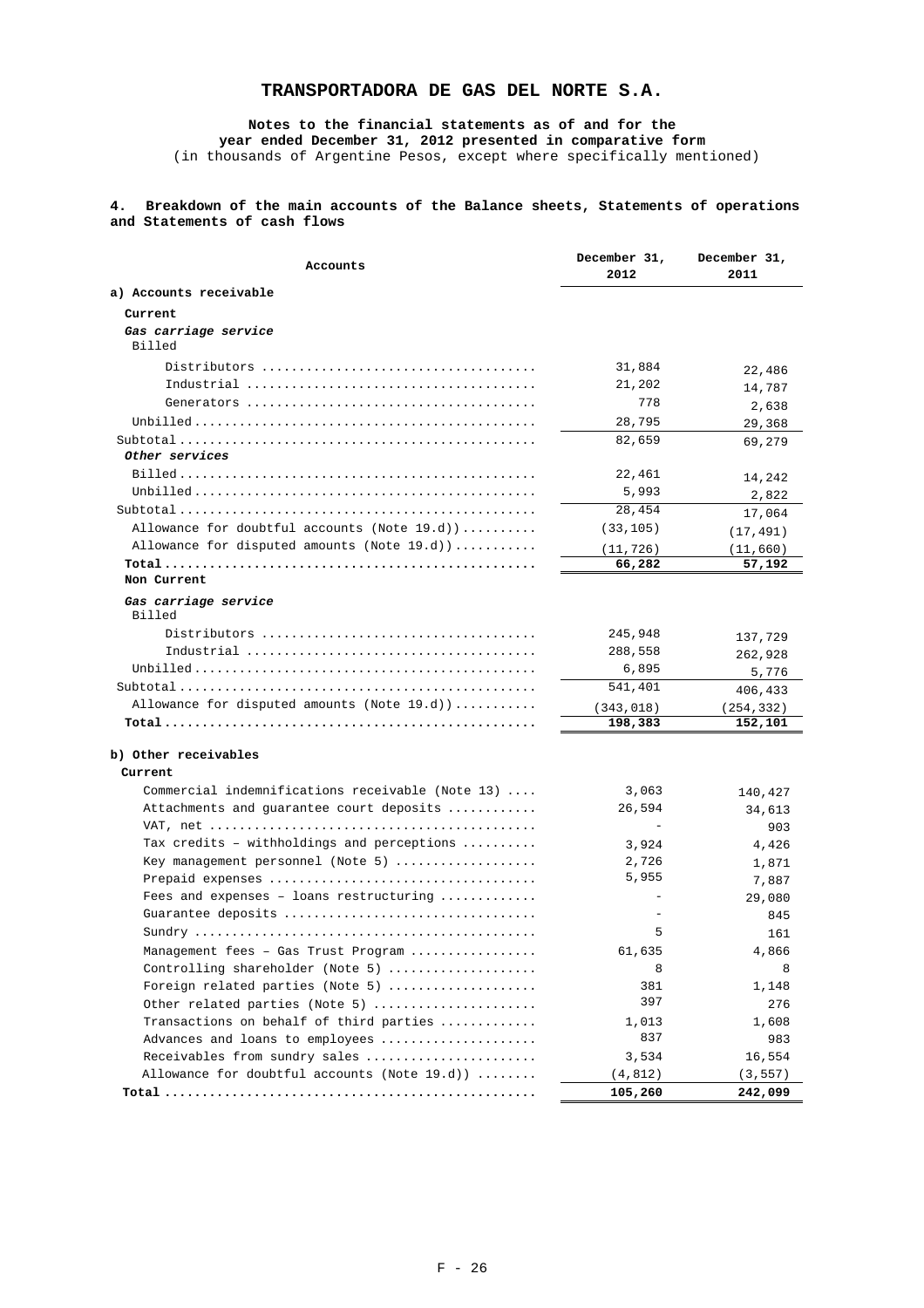# **Notes to the financial statements as of and for the year ended December 31, 2012 presented in comparative form**

(in thousands of Argentine Pesos, except where specifically mentioned)

# **4. Breakdown of the main accounts of the Balance sheets, Statements of operations and Statements of cash flows (Continued)**

| Accounts                                                                                 | December 31, | December 31, |
|------------------------------------------------------------------------------------------|--------------|--------------|
|                                                                                          | 2012         | 2011         |
| b) Other receivables (Continued)<br>Non Current                                          |              |              |
| Commercial indemnifications receivable (Note $13)$                                       |              | 1,487        |
| Minimum presumed income $\text{tax}$ (Note 7)                                            | 58,823       | 102,147      |
| Turnover tax withholdings                                                                | 113          | 113          |
| Deposit in escrow and disputed tax payments                                              | 8,815        | 8,383        |
| Guarantee deposits<br>Allowance for deposit in escrow and disputed tax                   | 624          |              |
| payments (Note 19.d))                                                                    | (8, 815)     | (8, 383)     |
| Management fees - Gas Trust Program                                                      | $\sim$       | 14,584       |
| Loans to employees and sundry                                                            | 196          | 622          |
|                                                                                          | 59,756       | 118,953      |
| c) Materials and spare parts<br>Current                                                  |              |              |
| Consumable materials and spare parts                                                     | 19,407       | 18,072       |
|                                                                                          | 19,407       | 18,072       |
| Non-current                                                                              |              |              |
| Consumable materials and spare parts<br>Allowance for slow-moving and obsolescence (Note | 125,402      | 120,428      |
|                                                                                          | (85, 973)    | (85, 385)    |
|                                                                                          | 39,429       | 35,043       |
| d) Accounts payable                                                                      |              |              |
| Current                                                                                  |              |              |
| Administration trust ("Importation of natural gas")                                      | 17,080       | 1,937        |
|                                                                                          | 4,246        | 2,464        |
| Other related parties (Note 5)                                                           | 68,401       | 61,586       |
| Unbilled services and purchases                                                          | 43,613       | 17,830       |
|                                                                                          | 133,340      | 83,817       |
| e) Taxes payable                                                                         |              |              |
| Provision for minimum presumed income tax                                                | 4,982        | 6,081        |
|                                                                                          | 6,871        |              |
| VAT withholdings and perceptions                                                         | 2,874        | 2,586        |
| Income tax withholdings                                                                  | 2,060        | 2,191        |
| Provision for income tax withholdings to foreign<br>parties (Note 19.e))                 |              | 28,405       |
|                                                                                          |              |              |
| Turnover tax withholdings and perceptions                                                | 238          | 424          |
|                                                                                          | 17,025       | 39,687       |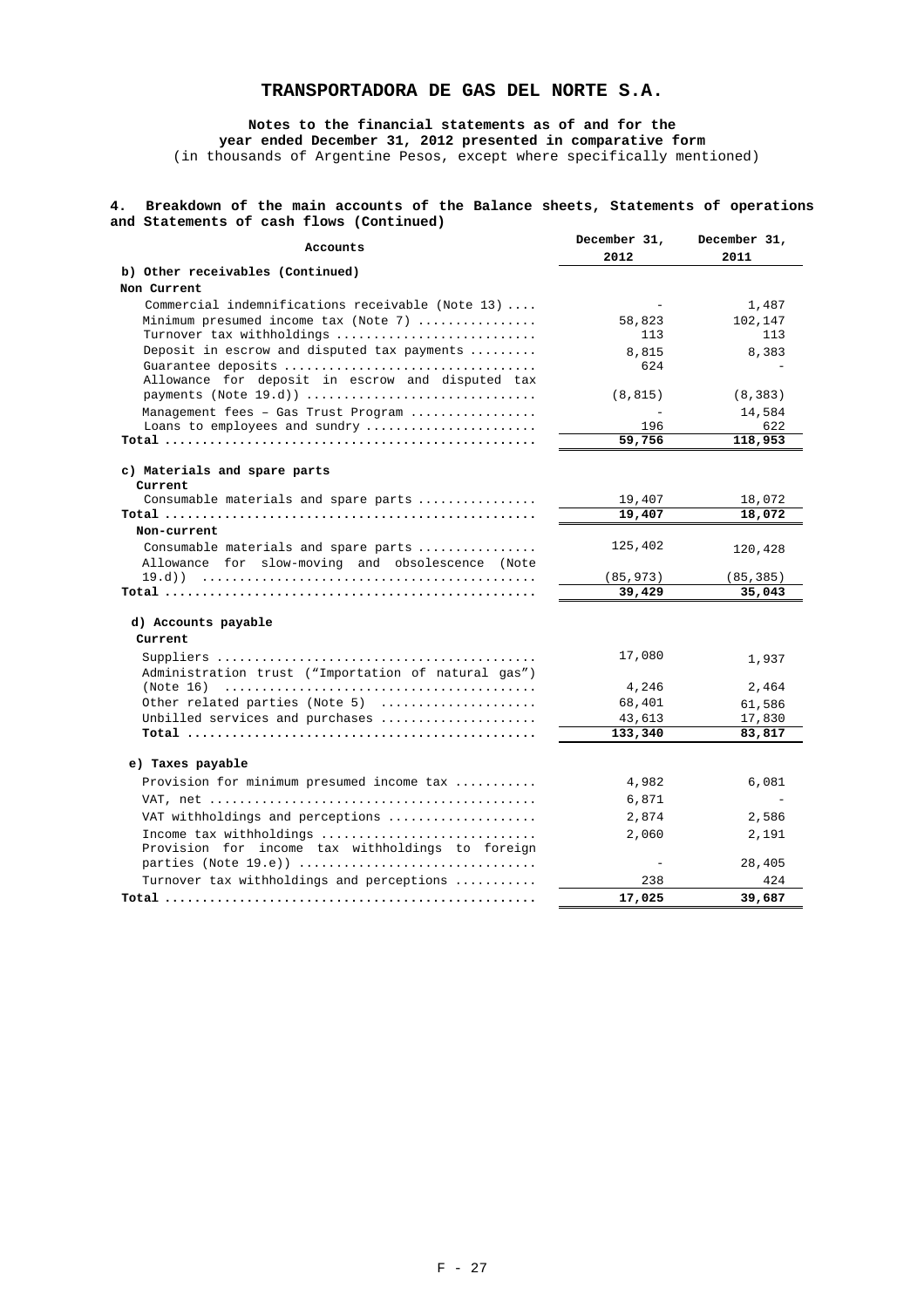**Notes to the financial statements as of and for the year ended December 31, 2012 presented in comparative form** 

(in thousands of Argentine Pesos, except where specifically mentioned)

# **4. Breakdown of the main accounts of the Balance sheets, Statements of operations and Statements of cash flows (Continued)**

| Accounts                                                 | December 31,<br>2012 | December 31,<br>2011 |
|----------------------------------------------------------|----------------------|----------------------|
| f) Others                                                |                      |                      |
| Current                                                  |                      |                      |
| Section $9.6.2$ - Basic rules of the License             | 18,433               | 18,433               |
| Provision for easements                                  | 2,492                | 2,492                |
| Key management personnel fees (Note 5)                   | 2,760                | 1,871                |
| Advanced collections                                     | 10,851               | 528                  |
| Customer's warrants and others                           | 177                  | 281                  |
|                                                          | 34,713               | 23,605               |
| Non-current                                              |                      |                      |
| Provisions for easements                                 | 39,131               | 34,727               |
|                                                          | 39,131               | 34,727               |
| g) Revenues                                              |                      |                      |
| Gas carriage service                                     |                      |                      |
| Gas carriage service                                     | 439,152              | 415,172              |
| Allowance for disputed amounts and others (Note          |                      |                      |
|                                                          | (48, 843)            | (42,614)             |
|                                                          | 390,309              | 372,558              |
| Other services                                           |                      |                      |
| Pipeline O&M services                                    | 31,407               | 28,665               |
| Management fees - Gas Trust Program (Notes 3.p))         | 69,965               | 5,701                |
|                                                          | 101,372<br>491,681   | 34,366<br>406,924    |
|                                                          |                      |                      |
| h) Other financial and holding results:                  |                      |                      |
| Generated by assets:                                     |                      |                      |
| Bank commissions and expenses                            | (706)                | (1,050)              |
|                                                          | 11,204               | 9,062                |
| Result on discounting at present value                   | (24, 448)            | (22,587)             |
|                                                          | (13, 950)            | (14,575)             |
| Generated by liabilities:                                |                      |                      |
| Bank commissions, taxes and expenses on banking and      |                      |                      |
| financial operations                                     | (9,023)              | (7, 253)             |
| Restructuring Agreement Proposal and Insolvency          |                      |                      |
| Proceeding - Fees and expenses (Note $10)$               | (37, 358)            |                      |
| Result on discounting at present value                   | 101,641              |                      |
|                                                          | 615<br>55,875        | 333                  |
|                                                          |                      | (6,920)              |
| i) Other income and expenses, net                        |                      |                      |
| Income from commercial indemnifications (Note 13)        | 47,570               | 108,444              |
| Court fees (Note 12.e) and $12.h$ )                      | (63, 824)            |                      |
| Net result from disposal of fixed assets                 | (1, 031)             | (1, 313)             |
| Net income from sundry sales and others                  | 4,642                | 3,193                |
| Recovery of damages                                      | 223                  | 119                  |
|                                                          | (12, 420)            | 110,443              |
| j) Statements of Cash Flows - Cash and cash equivalents: |                      |                      |
|                                                          | 11,450               | 6,033                |
|                                                          | 44,608               | 18,261               |
| Mutual funds in US\$                                     |                      | 28,734               |
|                                                          | 3,446                |                      |
|                                                          |                      | 30,019               |
| Time deposits in US\$                                    | 64,399               | 121,927              |
| Stock exchange securities in \$                          |                      | 3,200                |
| Cash and cash equivalents as of end of the year          | 123,903              | 208,174              |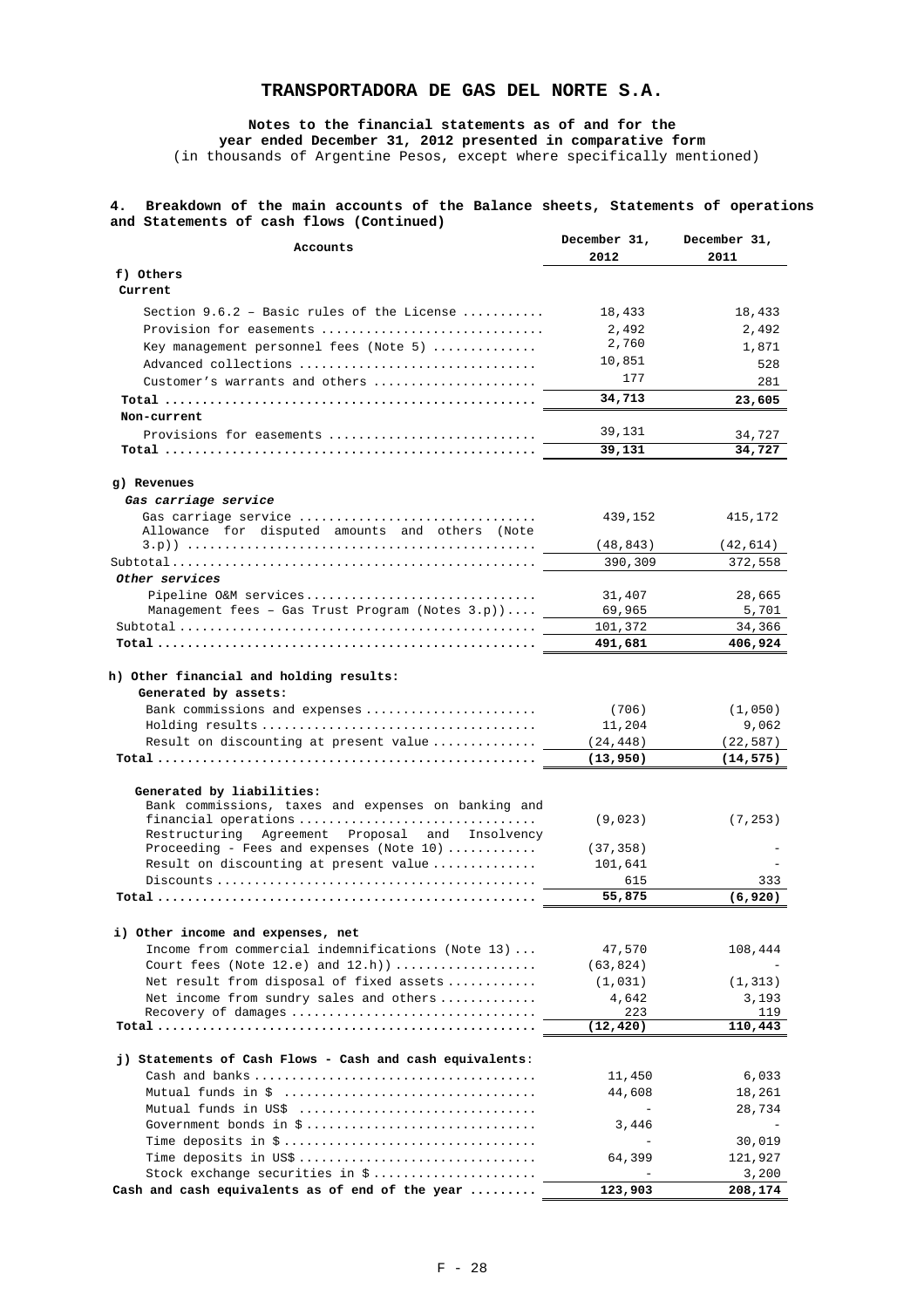**Notes to the financial statements as of and for the year ended December 31, 2012 presented in comparative form** 

(in thousands of Argentine Pesos, except where specifically mentioned)

**5. Balances and transactions with controlling shareholder, foreign related parties, other related parties and key management personnel** 

|                                                                                                                                   | December 31,<br>2012 | December 31,<br>2011 |
|-----------------------------------------------------------------------------------------------------------------------------------|----------------------|----------------------|
| with controlling<br>shareholder,<br>foreign<br>Balances<br>related<br>parties, other related parties and key management personnel |                      |                      |
| Accounts receivable:                                                                                                              |                      |                      |
| Current:                                                                                                                          |                      |                      |
| Other related parties                                                                                                             | 32,160               | 21,400               |
| Other receivables:                                                                                                                |                      |                      |
| Current:                                                                                                                          |                      |                      |
| Controlling shareholder (Note 4.b))                                                                                               | 8                    | 8                    |
| Foreign related parties (Note $4.b)$ )                                                                                            | 381                  | 1,148                |
| Other related parties (Note 4.b))                                                                                                 | 397                  | 276                  |
| Key management personnel (Note $4.b$ ))                                                                                           | 2,726                | 1,871                |
| Accounts payable:                                                                                                                 |                      |                      |
| Current:                                                                                                                          |                      |                      |
| Other related parties (Note $4.d)$ )                                                                                              | 68,401               | 61,586               |
| Others:                                                                                                                           |                      |                      |
| Current:                                                                                                                          |                      |                      |
| Key management personnel (Note $4.f$ ))                                                                                           | 2,760                | 1,871                |
| Controlling shareholder:                                                                                                          |                      |                      |
| Other income and expenses, net                                                                                                    |                      |                      |
| Foreign related parties:                                                                                                          | 25                   | 25                   |
|                                                                                                                                   |                      |                      |
|                                                                                                                                   | 270                  | 58                   |
| Other income and expenses, net                                                                                                    | 378                  |                      |
|                                                                                                                                   | 204                  |                      |
| Collection of cash dividends                                                                                                      | 707                  | 1,634                |
| Other related parties:                                                                                                            |                      |                      |
|                                                                                                                                   | 71,183               | 71,103               |
|                                                                                                                                   | (11, 157)            | (13, 335)            |
| Administrative expenses                                                                                                           | (2, 718)             | (896)                |
| Other income and expenses, net                                                                                                    | 144                  | 779                  |
| Interests and indexing generated by assets                                                                                        | 2,628                |                      |
| Expenses recovered                                                                                                                | 85                   |                      |
| Purchase of fixed assets                                                                                                          | (35)                 | (2, 441)             |
| Key management personnel:                                                                                                         |                      |                      |
| Technical-administrative services (Note $19.f$ ))                                                                                 | (1, 760)             | (957)                |
| Statutory auditors committee's fees(Note 19.f))                                                                                   | (966)                | (879)                |

### **6. Income per share**

Income per ordinary share has been calculated as the quotient obtained by dividing the results for the years ended December 31, 2012 and 2011, by the weighed average of outstanding ordinary shares, which made a total of 439,373,939 shares at those dates.

At December 31, 2012 and 2011 there are no debt securities convertible into shares, so no diluted earnings per share have been disclosed.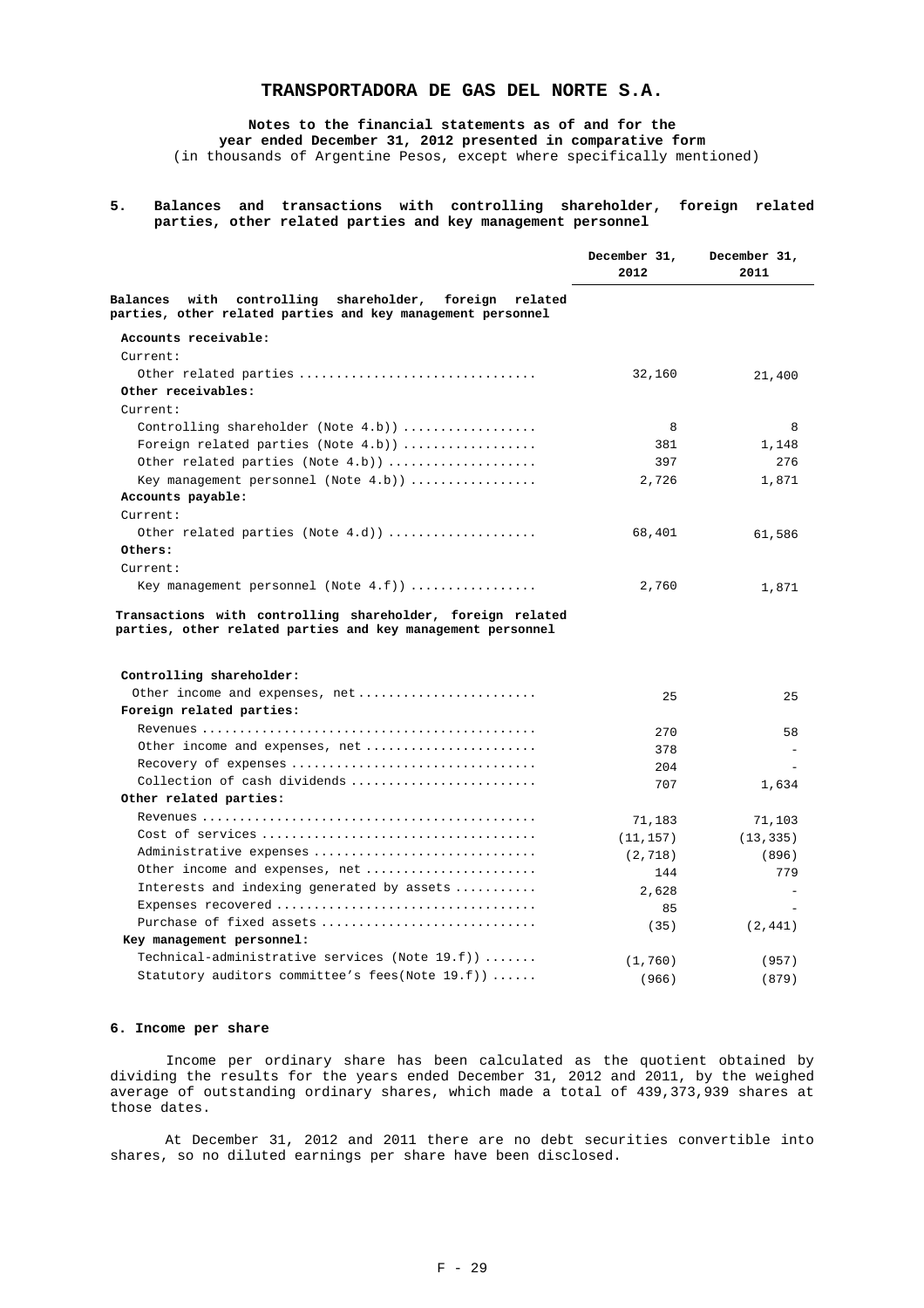### **Notes to the financial statements as of and for the year ended December 31, 2012 presented in comparative form**

(in thousands of Argentine Pesos, except where specifically mentioned)

# **7. Income tax and minimum presumed income tax**

A breakdown of the Company's deferred tax assets and liabilities as of December 31, 2012 and 2011 is presented below:

|                                                                       | December 31, December 31,<br>2012 | 2011       |
|-----------------------------------------------------------------------|-----------------------------------|------------|
| Breakdown of deferred tax assets and liabilities:                     |                                   |            |
| Short-term investments (valuation)                                    | (14)                              |            |
| Accounts receivable (doubtful accounts and discount at present value) | (1, 726)                          | (28, 164)  |
| Other receivables (doubtful accounts and discount at present value)   | (4, 345)                          | 19,300     |
| Fixed assets (valuation and inflation adjustment)                     | (303,988)                         | (322,077)  |
| Materials and spare parts (valuation)                                 | 30,090                            | 29,885     |
|                                                                       | (9, 452)                          | (8, 157)   |
|                                                                       | 19,074                            | 22,736     |
| Contingencies (claims and court fees)                                 | 26,931                            | 21,771     |
|                                                                       |                                   | 74,080     |
| Fees for technical-administrative services and statutory auditors     |                                   | 642        |
|                                                                       | (243, 430)                        | (189, 984) |

Through its General Resolutions 576/10 and 592/11, the CNV allows the issuers exercising the option of reporting such deferred tax liability by note to the financial statements, to record it in view of IFRS implementation by applying it to retained earnings. Therefore, the Company exercising that option recorded it as of December 31, 2012 amounting to \$ 281.5 million (\$ 299.8 million as of January 1, 2012).

Reconciliation between current income tax charge and the amounts obtained by applying the Company's statutory income tax rate to pre-tax income is presented below:

|                                                                                       | December 31, | December 31, |
|---------------------------------------------------------------------------------------|--------------|--------------|
|                                                                                       | 2012         | 2011         |
| Result before income tax                                                              | 333,609      | (207, 860)   |
| Statutory income tax rate                                                             | 35%          | 35%          |
| Subtotal income tax charge at statutory tax rate                                      | (116, 763)   | 72,751       |
| Permanent differences at statutory income tax<br>rate:                                |              |              |
| Results from foreign investments                                                      | 515          | (126)        |
| Others $\ldots \ldots \ldots \ldots \ldots \ldots \ldots \ldots \ldots \ldots \ldots$ | 404          | (696)        |
| Income tax charge                                                                     | (115, 844)   | 71,929       |
| Current income tax charge                                                             | (62, 398)    |              |
| Deferred income tax charge                                                            | (53, 446)    | 71,929       |
| Income tax charge                                                                     | (115, 844)   | 71,929       |

Below is a reconciliation between the income tax charged for the year, and the assessed tax for the year for fiscal purposes:

|                                                                | 12.31.2012 | 12.31.2011 |
|----------------------------------------------------------------|------------|------------|
| Recorded income tax                                            | (115, 844) | 71,929     |
| Temporary differences:                                         |            |            |
| Variation in valuation of short-term investments               | 14         | (143)      |
| Variation in valuation of accounts receivable                  | (26, 438)  | 26,445     |
| Variation in valuation of other receivable                     | 23,645     | 2,065      |
| Variation in valuation of fixed assets                         | (18,089)   | (17, 256)  |
| Variation in valuation of materials and spare parts            | (205)      | (553)      |
| Variation in valuation of other assets                         | 1,295      | 479        |
| Variation in valuation of loans and accounts payable           | 3,662      | (7,689)    |
| Variation of the provision for contingencies                   | (5, 160)   | (1, 224)   |
| Net variation of tax loss carry forwards                       | 74,080     | (74,080)   |
| Variation of fees for technical-administrative services and to |            |            |
|                                                                | 642        | 27         |
| Total tax assessed for fiscal purposes (estimated)             | (62, 398)  |            |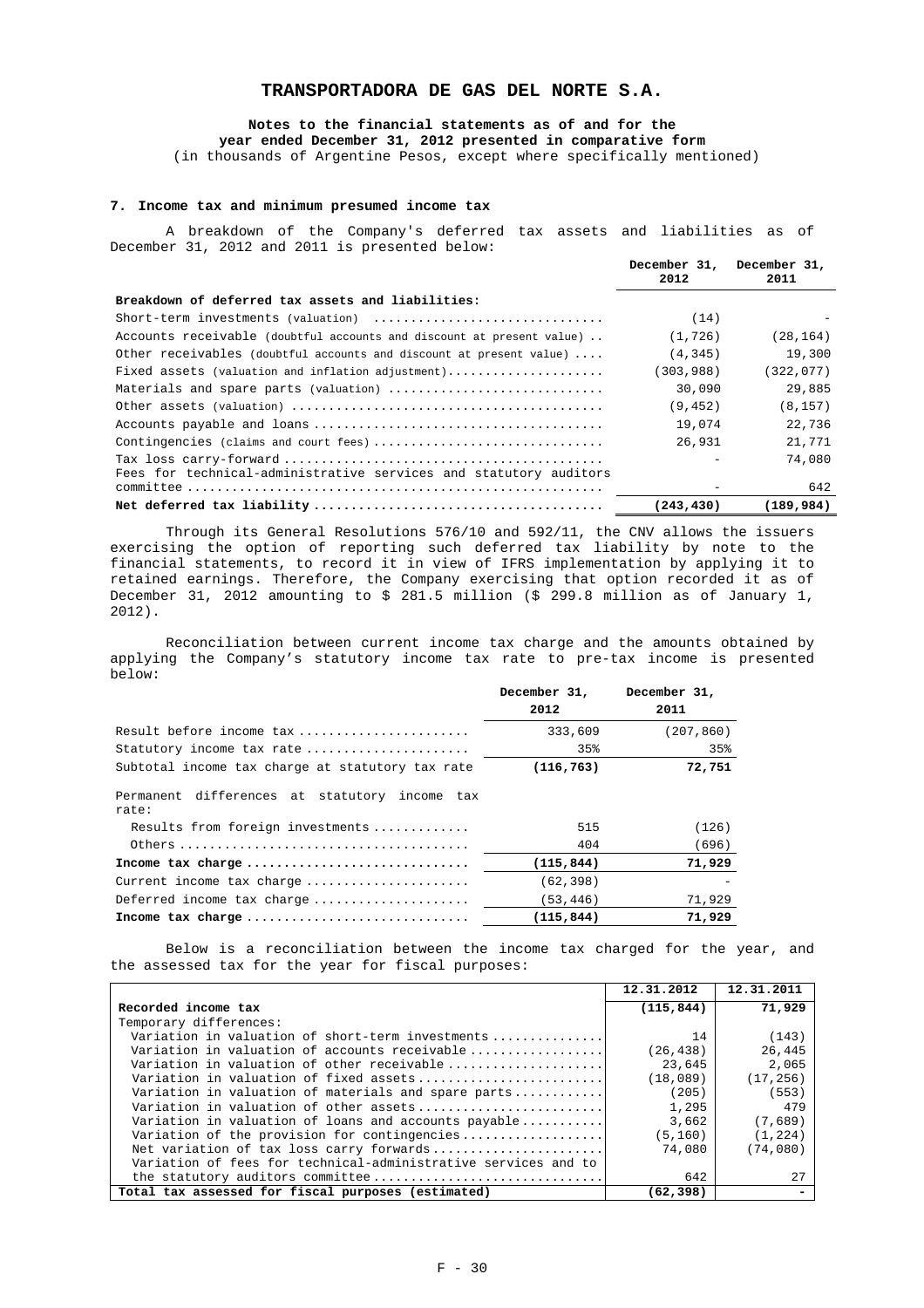# **Notes to the financial statements as of and for the year ended December 31, 2012 presented in comparative form**

(in thousands of Argentine Pesos, except where specifically mentioned)

#### **7. Income tax and minimum presumed income tax (Continued)**

Below is a detail of the breakdown of the credit for the minimum presumed income tax accumulated at December 31, 2012:

| Year                                     | Amount    | Expires in |
|------------------------------------------|-----------|------------|
| 2004                                     | 14,683    | 2014       |
| 2005                                     | 16,294    | 2015       |
| 2006                                     | 12,362    | 2016       |
| 2007                                     | 13,426    | 2017       |
| 2008                                     | 6,797     | 2018       |
| 2009                                     | 17,085    | 2019       |
| 2011                                     | 21,413    | 2021       |
| 2012<br>(estimated)                      | (43, 237) |            |
| Balance at December 31, 2012 (Note 4.b)) | 58,823    |            |

The projections of future taxable income have been taken into consideration for the calculation of the deferred tax. Such projections have been built on the basis of the best estimate in accordance with the guidelines pointed out in Note 2.d), and taking into consideration the resolution of the uncertainties mentioned in Notes 1.b) and 1.c), referring to the modifications of the Argentine economic context and of the legal and contractual framework in which the Company operates. On the basis of such projections, the book value of the asset for minimum presumed income tax does not exceed its recoverable value.

#### **8. Business Segment information**

The following tables show additional information about the income statements at December 31, 2012 and 2011 and the main balance sheet captions of the Company at December 31, 2012 and 2011, segregated by business segment:

| Result for the year ended December 31, 2012                                                 | Gas carriage service |           | Other     |            |  |
|---------------------------------------------------------------------------------------------|----------------------|-----------|-----------|------------|--|
|                                                                                             | Domestic             | Exports   | Services  | Total      |  |
|                                                                                             | 307,198              | 83,111    | 101,372   | 491,681    |  |
| Cost of services, administrative and selling                                                |                      |           |           |            |  |
| expenses (before depreciation)                                                              | (372,801)            | (12, 722) | (21, 299) | (406, 822) |  |
| Depreciation                                                                                | (125, 892)           | (9, 924)  | (136)     | (135, 952) |  |
| Other income and expenses, net                                                              | (39, 534)            | 27,110    | 4         | (12, 420)  |  |
| Result from foreign investments                                                             |                      |           | 1,472     | 1,472      |  |
| Financial and holding results                                                               | (166, 266)           | (13, 107) | (180)     | (179.553)  |  |
| Result from loans restructuring                                                             | 532,638              | 41,990    | 575       | 575,203    |  |
| Income $\text{tax}\ldots\ldots\ldots\ldots\ldots\ldots\ldots\ldots\ldots\ldots\ldots\ldots$ | (43, 293)            | (40, 580) | (31, 971) | (115.844)  |  |
| Result for the year                                                                         | 92,050               | 75,878    | 49.837    | 217.765    |  |

| Balances as of December 31, 2012                                                     | Gas carriage service |         | Other    | Total     |
|--------------------------------------------------------------------------------------|----------------------|---------|----------|-----------|
|                                                                                      | Domestic             | Exports | services |           |
|                                                                                      | 1,711,378            | 134,914 | 1,848    | 1,848,140 |
| Accounts receivable                                                                  | 34.227               | 201,983 | 28,455   | 264,665   |
| Loans $\ldots \ldots \ldots \ldots \ldots \ldots \ldots \ldots \ldots \ldots \ldots$ | 1,059,742            | 83,543  | 1,144    | 1,144,429 |
| Other assets (net of liabilities)                                                    | 88,252               | 6.957   | 95       | 95.304    |
| Shareholders' equity                                                                 | 774,115              | 260,311 | 29.254   | 1,063,680 |
| Purchase of fixed assets                                                             | 45.343               | 3,574   | 49       | 48.966    |

| Result for the year ended December 31, 2011                                           | Gas carriage service |           |           | Total      |
|---------------------------------------------------------------------------------------|----------------------|-----------|-----------|------------|
|                                                                                       | Domestic             | Exports   | services  |            |
|                                                                                       | 297,840              | 74,718    | 34,366    | 406,924    |
| Cost of services, administrative and selling                                          |                      |           |           |            |
| expenses (before depreciation)                                                        | (303, 393)           | (10, 354) | (17, 415) | (331, 162) |
| Depreciation                                                                          | (123, 253)           | (9, 717)  | (133)     | (133, 103) |
| Other income and expenses, net                                                        | 1,851                | 108,590   |           | 110,443    |
| Result from foreign investments                                                       |                      |           | (360)     | (360)      |
| Financial and holding results                                                         | (220, 591)           | (39, 773) | (238)     | (260, 602) |
| Income $\text{tax}\ldots\ldots\ldots\ldots\ldots\ldots\ldots\ldots\ldots\ldots\ldots$ | 123,960              | (46, 223) | (5,808)   | 71,929     |
| Result for the year                                                                   | (223, 586)           | 77,241    | 10,414    | (135, 931) |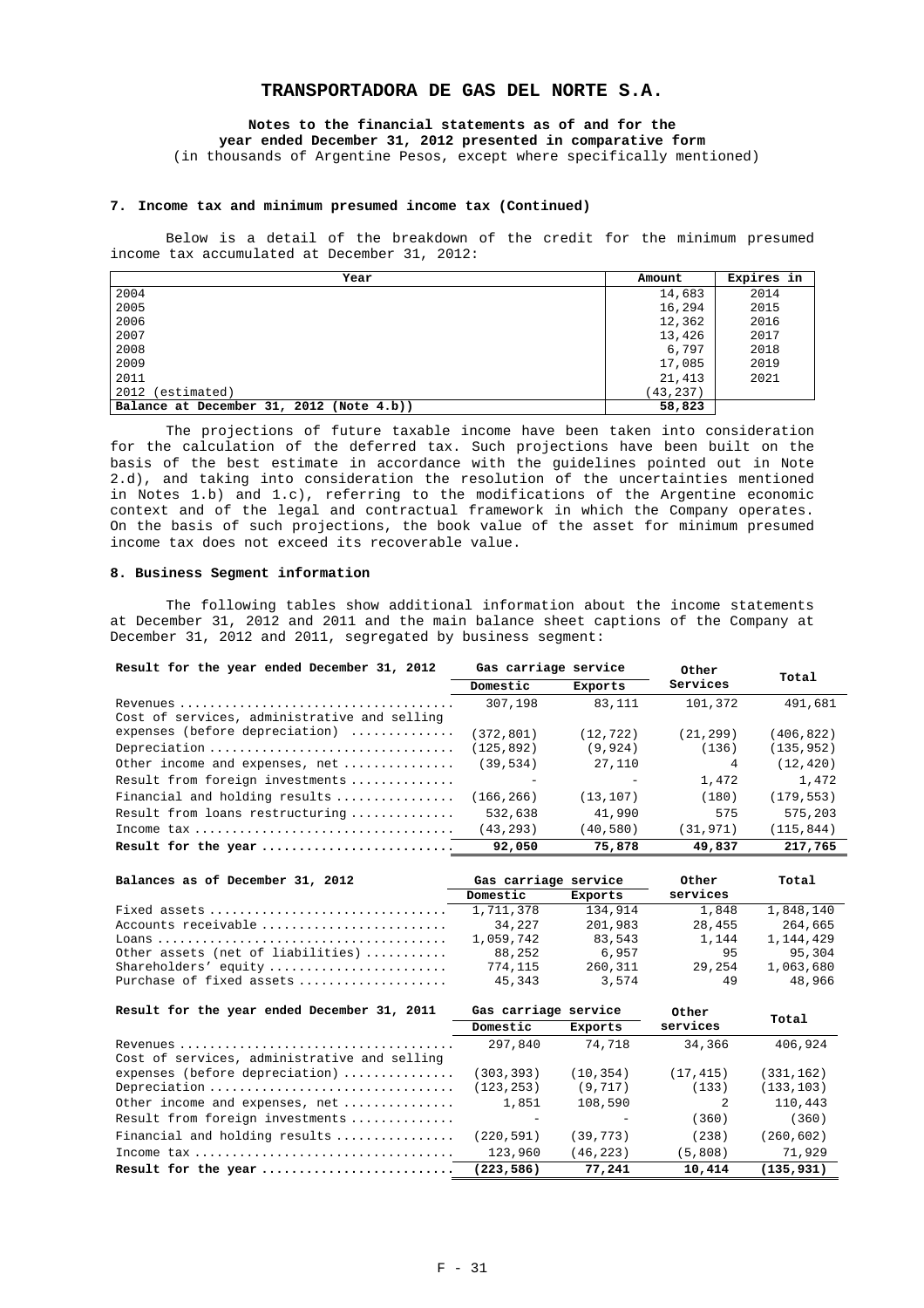**Notes to the financial statements as of and for the year ended December 31, 2012 presented in comparative form** 

(in thousands of Argentine Pesos, except where specifically mentioned)

#### **8. Business Segment information (Continued)**

| Balances as of December 31, 2011  | Gas carriage service |         | Other<br>services | Total     |
|-----------------------------------|----------------------|---------|-------------------|-----------|
|                                   | Domestic             | Exports |                   |           |
|                                   | 1,794,528            | 141.469 | 1.938             | 1,937,935 |
| Accounts receivable               | 35,083               | 157,147 | 17,063            | 209,293   |
|                                   | 1,798,598            | 141,790 | 1,942             | 1,942,330 |
| Other assets (net of liabilities) | 593,582              | 46.794  | 641               | 641,017   |
| Shareholders' equity              | 624,595              | 203,620 | 17,700            | 845,915   |
| Purchase of fixed assets          | 56,625               | 4,464   | 61                | 61,150    |

Revenues and accounts receivable were allocated on the basis of the market of destination. Cost of services, selling and administrative expenses (before depreciation) were allocated according to the volume of contracted capacity for geographically defined regions. Income tax was apportioned based on the income or loss of each segment. Shareholders´ equity resulted from the algebraic difference of assets and liabilities. When fixed assets were identified with a geographical region they were apportioned on the basis of the volume of contracted capacity for that region. If no such identification existed, they were apportioned to fixed assets of a similar nature. The other items have been allocated following the fixed asset criterion.

#### **9. Restricted assets**

- (i) A substantial portion of the assets transferred by GdE (mainly pipelines, compressor Plants and high-pressure control and measurement Stations), just to mention those that represent the most significant balances (Note 19.a)), has been defined in the License as "Essential assets for the performance of the licensed service". Pursuant to the License, the Company is required to segregate and maintain the essential assets, together with any future improvements and expansions, in accordance with certain standards defined in License. The Company can not, for any reason, dispose of, encumber, lease, sublease or lend essential assets for purposes other than the provision of the licensed service without ENARGAS´ prior authorization.
- (ii) There are funds subject to court attachments for approximately US\$ 3.2 million and \$ 11.1 million.

#### **10. Loans**

#### **Creation of a global program for the issuance of ordinary negotiable obligations, non convertible**

Resolutions adopted by TGN´s Board of Directors on December 11, 2007 and by the Ordinary Meeting of Shareholders held on January 22, 2008 established the creation of a "global program for the issuance of ordinary negotiable obligations non convertible for shares", which qualify as negotiable obligations under the terms of Law No. 23,576 (text pursuant to Law No. 23,962), for a nominal value of up to US\$ 400 million or its equivalent in other currencies at any time (the "Program"). The duration of this global program shall be five years counted as from July 17, 2008, date on which the CNV issued Resolution No. 15,928, approving its creation.

It is important to mention that in 2006 TGN had created another program with the sole and exclusive intention of issuing the class A and B Negotiable Obligations that were issued within the framework of the financial debt restructuring that took place that year. Hence, this program had been fully extinguished with the issuance of these Negotiable Obligations, which have the following characteristics: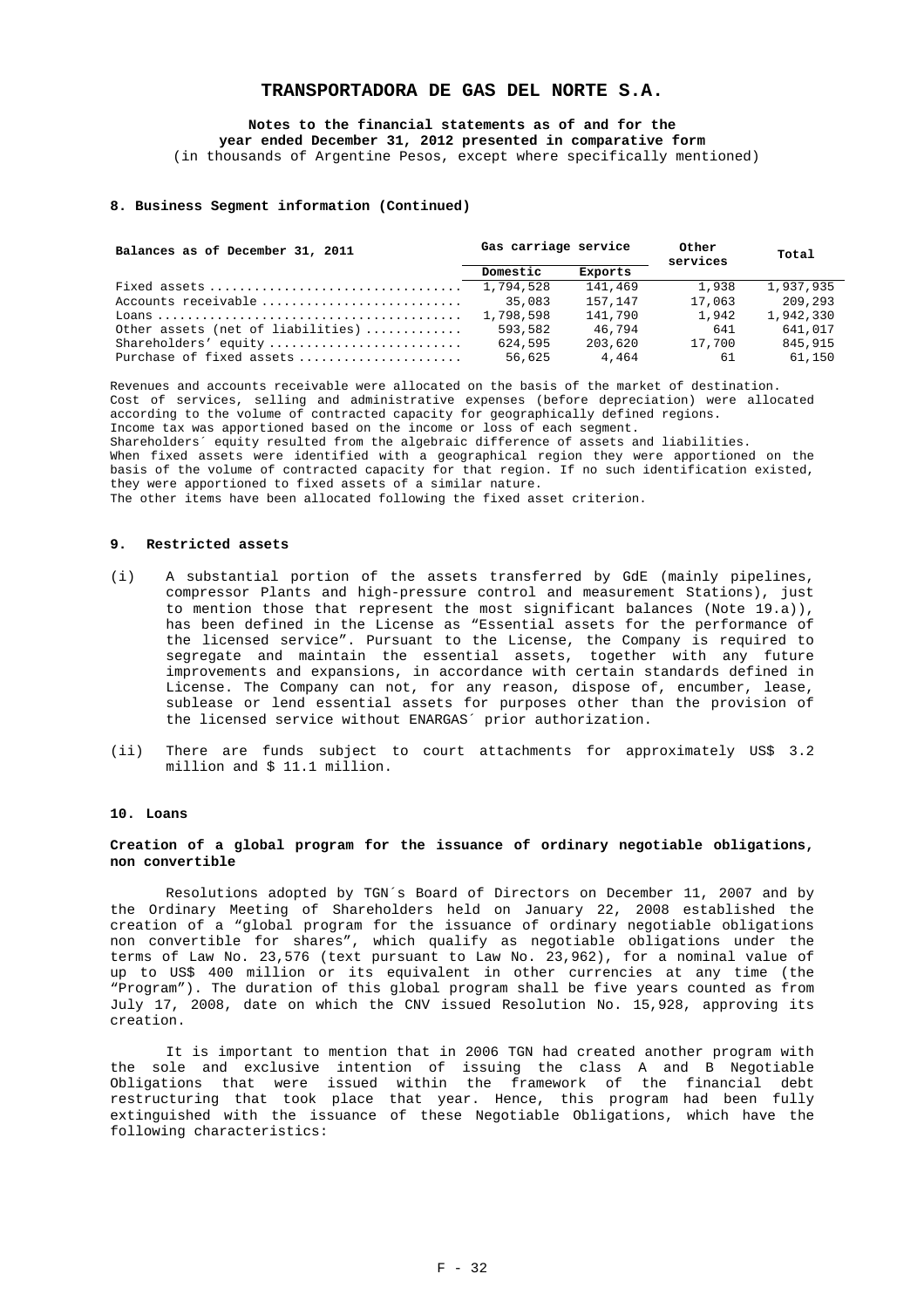# **Notes to the financial statements as of and for the year ended December 31, 2012 presented in comparative form**

(in thousands of Argentine Pesos, except where specifically mentioned)

#### **10. Loans (Continued)**

### **Creation of a global program for the issuance of ordinary negotiable obligations, non convertible (Continued)**

|              | Class A negotiable obligations                                                                                                                                 | Class B negotiable obligations                                                                                                                                                                     |
|--------------|----------------------------------------------------------------------------------------------------------------------------------------------------------------|----------------------------------------------------------------------------------------------------------------------------------------------------------------------------------------------------|
| Amount       | NV US\$ 9.6 million (1)                                                                                                                                        | NV US\$ 2.8 million (1)                                                                                                                                                                            |
| Due date     | December 31, 2012                                                                                                                                              | December 31, 2012                                                                                                                                                                                  |
| Amortization | They are amortized every six month: at 9% in<br>2005, 12% during 2006 and 2007, 13.5% in<br>2008 and 2009, 15% in 2010 and 2011, and 10%<br>in 2012            | In a one-off payment                                                                                                                                                                               |
| Interest     | They accrue interest at an annual rate of<br>$6.0$ % during 2005, at $6.5$ % between 2006 and<br>2010, and at 7.5% during 2011 and 2012,<br>payable quarterly. | They accrue interest at an annual rate<br>of 7.0% during 2005, 7.5% during 2006 y<br>2007, 8.0% during 2008 y 2009, 9.0%<br>during 2010, 9.5% during 2011 y 10%<br>during 2012, payable quarterly. |

(1) Remaining face value as of December 31, 2012 after restructuring and settlements.

The terms and conditions of Class A and B negotiable obligations are fully detailed in the pertinent Offering Circular under the Negotiable Obligation issue program, which was published at the CNV on September 14, 2006. It is important to mention that Class A and B Negotiable Obligations representing 97.61% of the outstanding principal were cancelled as a result of a restructuring processes of the financial debt that took place in August 2012 and December 2012, as explained further in section "Restructuring of the financial debt". As of December 31, 2012, there is a remainder of nominal value of US\$ 9.6 million for Class A and of nominal value of US\$ 2.8 million for Class B.

# **Postponement of December 2008 financial loan payments**

In view of the continuous deterioration of the Company's economic and financial equation due to the effect of the depreciation of the peso on the domestic rates that have remained unchanged, combined with a fall in revenues from gas carriage for export as a result of the restrictions on gas exports, as mentioned in Note 1.c.v), and with the widespread peso and US dollar cost increases, on December 22, 2008, it was necessary for the TGN´s Board of Directors to administer its resources in order to prioritize the safe and reliable provision by TGN of the public utility natural gas carriage service, adhere to the going concern principle and ensure the equal treatment of all its financial creditors.

In this context, for exogenous reasons and for the purpose mentioned above, it has been necessary for TGN to postpone the principal and interest payments on the Class A and B Negotiable Obligations at their due date.

#### **Restructuring of the financial debt**

A swap offer and request of consideration for a Restructuring Agreement Proposal ("APE") ("Swap Offer") made on September 8, 2009 had a level of acceptance of 87.97% of liabilities subject to restructuring.

However, the excessive delay in obtaining the court approval of the APE due to reasons escaping TGN's control, and, some situations that adversely changed the economic and financial scenario in which TGN conducts its business, proved that the assumptions used at the time of launching the Swap Offer in 2009 had not materialized. In this context, TGN understood that the offer was no longer effective and that pursuing the judicial approval of the APE would lead to damages both for TGN and its creditors.

As a result, to protect the Company's assets, guarantee that the creditors rank *pari passu* and ensure the regular carriage of natural gas, on June 1<sup>st</sup>, 2012 the TGN´s Board of Directors resolved to abandon the request for judicial approval of the APE and file a petition for Insolvency Proceeding.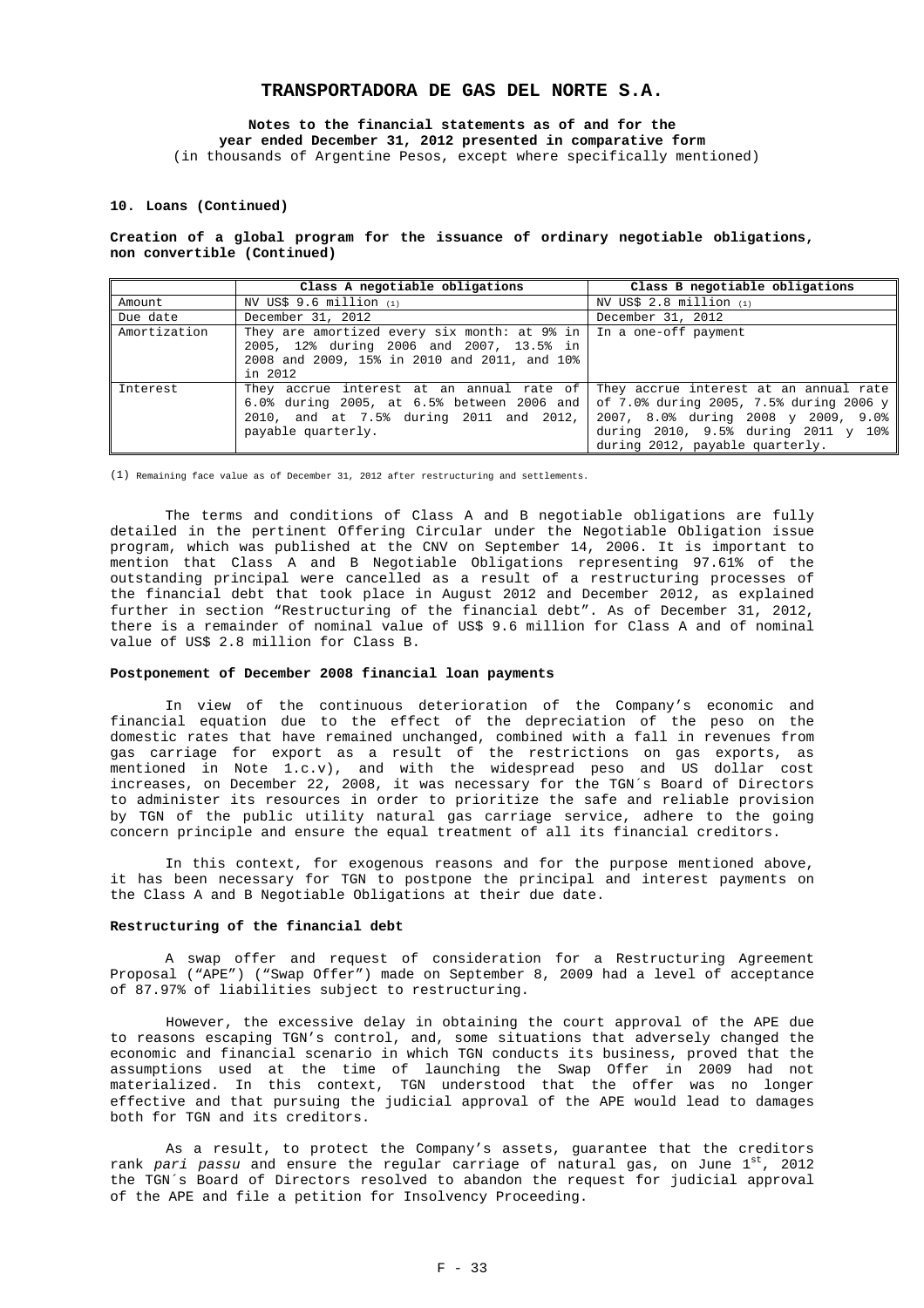**Notes to the financial statements as of and for the year ended December 31, 2012 presented in comparative form**  (in thousands of Argentine Pesos, except where specifically mentioned)

#### **10. Loans (Continued)**

#### **Restructuring of the financial debt (Continued)**

However, on June 6, 2012, notice was served upon the Company on the court's rejection of its petition based on the application, analogous to the APE, of section 31 in fine of the Bankruptcy Law insofar as two petitions for bankruptcy had been filed against TGN at the time the Company decided to abandon the request for judicial approval of the APE and filed a petition for Insolvency Proceeding. On July 13, 2012 the Company was served notice of the ruling passed by Panel C of the Court of Appeals rejecting the Company´s appeal in the alternative and confirming the decision of the lower court.

In the meantime, and considering the uncertainty inherent in any court decision, on July 12, 2012 TGN launched a private swap offer ("Restructuring Offer") of the totality of its Class A and B Negotiable Obligations (the "Outstanding Debt"), according to the terms and conditions described in the Information Memorandum dated July 12, 2012.

In the framework of the Restructuring Offer, TGN offered, at the option of the holders of the Outstanding Debt, for any US\$ 1,000 of Outstanding Debt, a combination of: (i) US\$ 494.20 in Step-up Notes; (ii) US\$ 164.68 in Claims Protection Notes; and (iii) only for holders accepting the Restructuring Offer until 5 p.m. New York time of July 25, 2012 (postponed until August 8, 2012), a cash payment of US\$ 329.45, and for the remaining holders accepting the Restructuring Offer after July 25, 2012 until 11.59 p.m. New York time of August 8, 2012 ("the Expiration Date"), a cash payment of US\$ 280.00.

The Restructuring Offer had a level of acceptance of 88.0388% of computable liabilities, with the private swap with accepting holders being completed on August 22, 2012. Consequently, TGN agreed on the denial of the opening of the Insolvency Proceeding and that the case record was closed.

As a result of restructuring, TGN paid to the accepting holders an accumulated amount of US\$ 100,038,998 in cash, issued Step-up Notes for US\$ 150,065,959 and Claim Protection Notes for US\$ 50,005,735.

The characteristics of the negotiable obligations issued by the Company in 2012 under the Program are as follows:

|              | Step-up Notes                                                                                                                                                                                               | Claim Protection Notes           |
|--------------|-------------------------------------------------------------------------------------------------------------------------------------------------------------------------------------------------------------|----------------------------------|
| Amount       | Nominal value US\$ 150.07 million                                                                                                                                                                           | Nominal value US\$ 50.00 million |
| Due date     | August 22, 2019                                                                                                                                                                                             | $\star$                          |
| Amortization | 100% at the due date                                                                                                                                                                                        | $\star$                          |
| Interest     | They accrue interest at an annual   Non-interest bearing.<br>rate of 3.5% during the first two<br>years, at 7% during the following 3<br>years and at 9% as from the fifth<br>year and until maturity. (**) |                                  |

(\*)If no "Triggering Event" occurs, they will be automatically settled without payment from TGN, on August 22, 2013. If a "Triggering Event" takes place before such date, they will fall due on August 22, 2019.

(\*\*) Step-up Notes may capitalize interest as per the schedule below:

| From            | Tо              | Maximum amount to be<br>capitalized |
|-----------------|-----------------|-------------------------------------|
| August 22, 2012 | August 22, 2015 | $100*$                              |
| August 22, 2015 | August 22, 2016 | $50*$                               |
| August 22, 2016 | August 22, 2019 | ∩ ջ                                 |

The terms and conditions of Step-up Notes and Claim Protection Notes are detailed in the pertinent Offering Circular dated August 21, 2012, which was published at the CNV on August 21, 2012.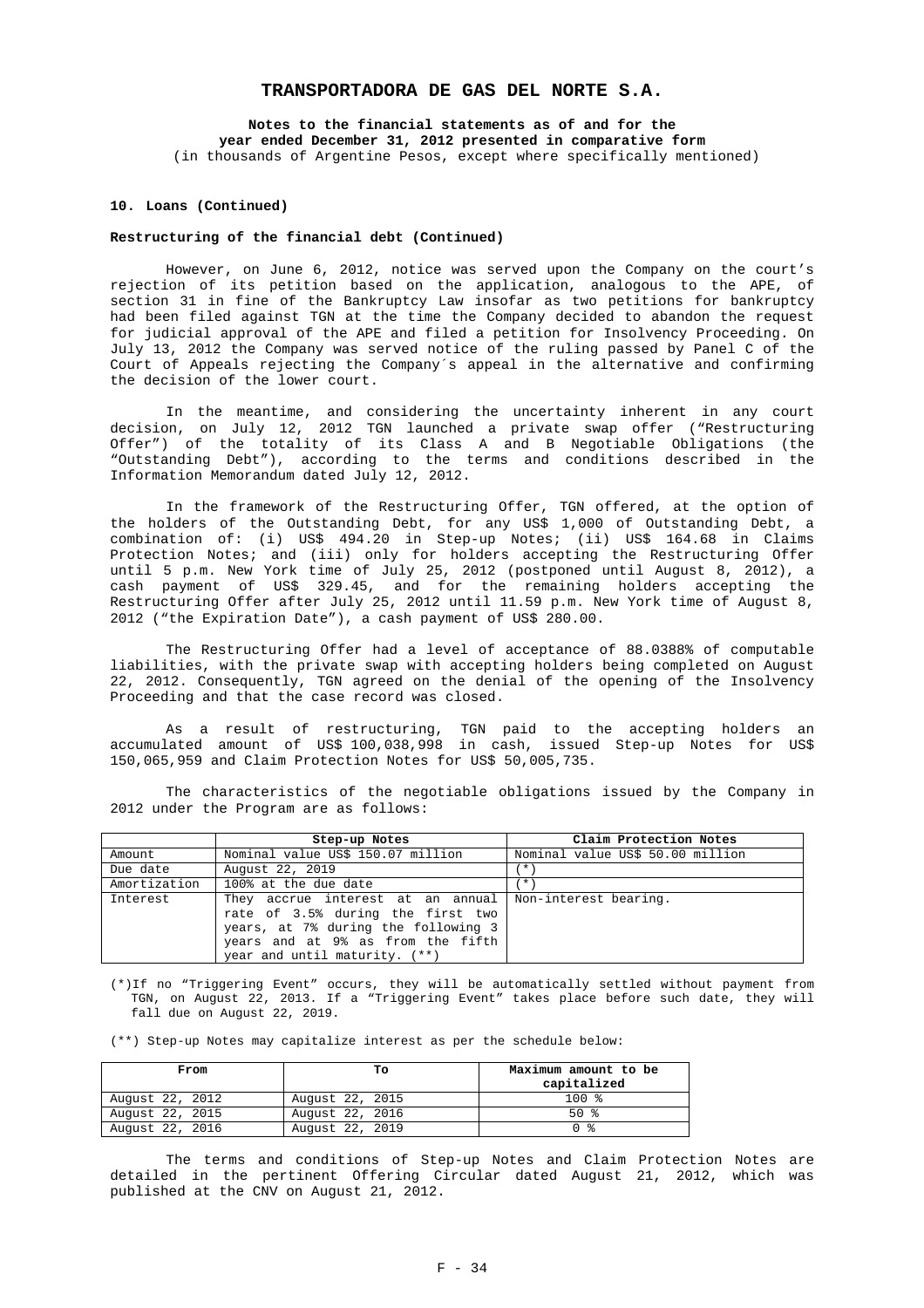**Notes to the financial statements as of and for the year ended December 31, 2012 presented in comparative form**  (in thousands of Argentine Pesos, except where specifically mentioned)

#### **10. Loans (Continued)**

#### **Restructuring of the financial debt (Continued)**

According to the terms of the Step-up Notes, TGN allocates part of its cash available, as defined in the Pricing Supplement dated August 21, 2012 and published at the CNV, to its prepayment and, in case a Triggering Event takes place, to prepay the Claim Protection Notes. During the transition period that falls due on September 30, 2014, TGN will only distribute incremental cash resulting from rates increases and/or agreements entered into with export customers. As from that moment, the Company will distribute the previously mentioned available cash among holders, after deducting certain reserves. The Company will make the first calculation for distribution purposes on March 31, 2013, if rates are increased and/or agreements are entered into with export customers.

On October 30, 2012 TGN launched a second private swap offer (the "Second Restructuring Offer") addressed to the holders of Class A and B Negotiable Obligations for an amount of principal of US\$ 41,255,472 that did not enter into the previous restructuring agreement. The terms and conditions of this second offer are described in the Information Memorandum dated October 30, 2012. On this occasion, TGN offered to swap, for each US\$ 1,000 of outstanding debt plus accrued and past due interest, US\$ 150 in cash and US\$ 850 in Five-year Negotiable Obligations. The Second Restructuring Offer had a level of acceptance of 59.82%, which resulted in the materialization of the swap in December 2012.

Consequently, TGN issued Five-year Negotiable Obligations for a nominal amount of US\$ 29,314,449 and made a payment in cash for \$ 25,327,683.86.

The characteristics of the Five-Year Negotiable Obligations issued by the Company in 2012 under the Program are as follows:

|              | Five-Year Negotiable Obligations  |
|--------------|-----------------------------------|
| Amount       | Nominal value US\$ 29.31 million. |
| Due date     | December 21, 2017                 |
| Amortization | 100% at due date                  |
| Interest     | They accrue interest at a 7.0%    |
|              | annual rate                       |

The terms and conditions of the Five-Year Negotiable Obligations are described in the Pricing Supplement dated December 18, 2012, published at the CNV.

Considering the result of the two swaps implemented in 2012 plus the collection of certain credit rights in the context of individual debt foreclosures, TGN has restructured 97.61% of its financial liabilities´ principal at December 2008.

# **11. Shareholders´ equity**

**(a) Common stock** 

| Item                         | Date     | Thousands of | Registration in the<br>Superintendence of Corporations |       |      |        |  |  |  |
|------------------------------|----------|--------------|--------------------------------------------------------|-------|------|--------|--|--|--|
|                              |          |              | Date                                                   | N٥    | Book | Volume |  |  |  |
| Incorporation of the Company | 11.24.92 | 12           | 12.01.92                                               | 11667 | 112  | Α      |  |  |  |
| Capitalizations of           | 12.28.92 | 267,255      | 03.07.94                                               | 1894  | 114  | А      |  |  |  |
| irrevocable contributions    | 03.25.94 | 84,232       | 06.09.94                                               | 5589  | 115  | Α      |  |  |  |
| Issuance of new shares for   |          |              |                                                        |       |      |        |  |  |  |
| capitalized loans            | 09.29.06 | 87,875       | 08.18.06                                               | 13005 | 32   |        |  |  |  |
| Total                        |          | 439,374      |                                                        |       |      |        |  |  |  |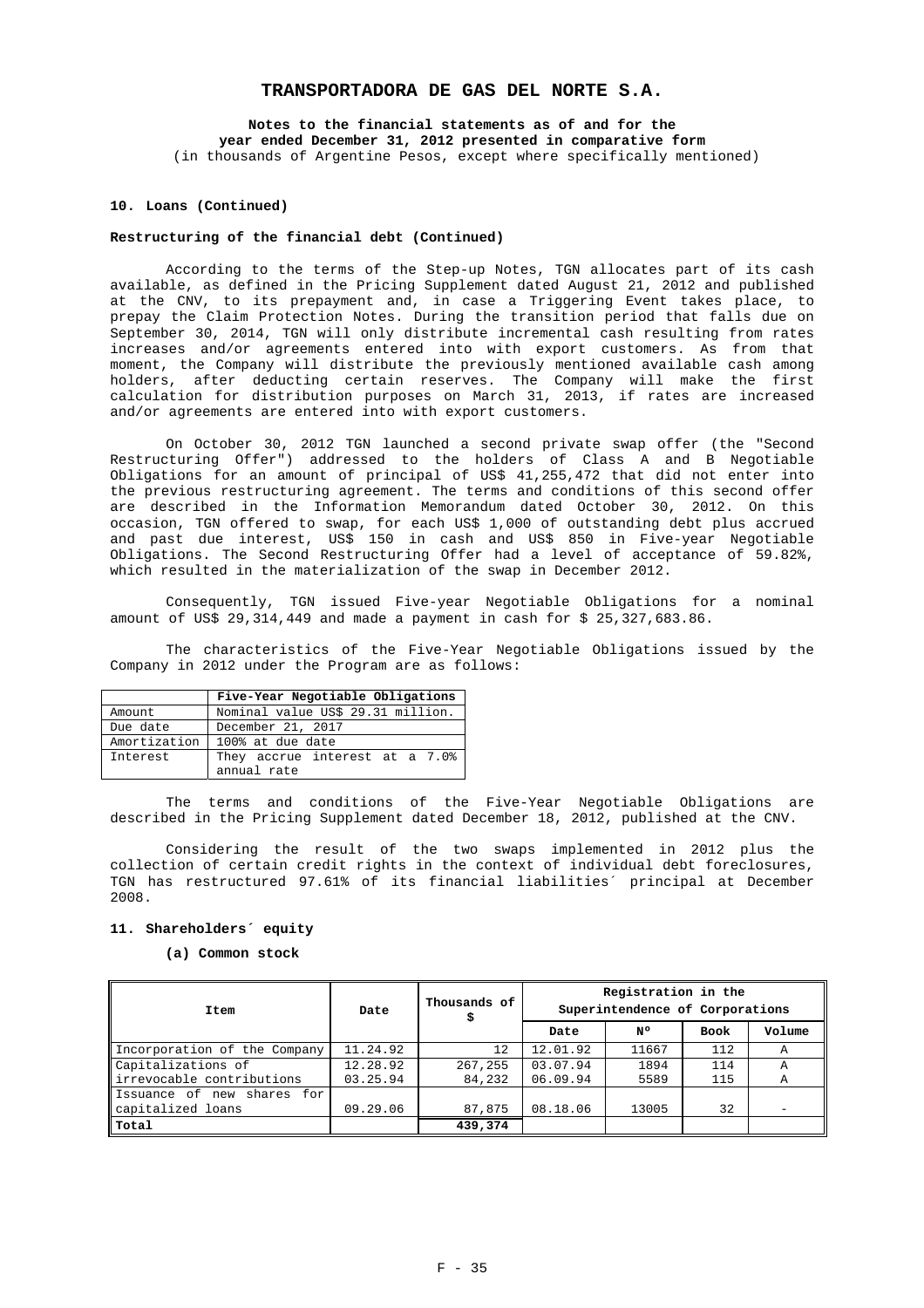**Notes to the financial statements as of and for the year ended December 31, 2012 presented in comparative form**  (in thousands of Argentine Pesos, except where specifically mentioned)

#### **11. Shareholders´ equity (Continued)**

#### **(b) Limitation on the transferring of the Company's shares**

Gasinvest S.A. ("Gasinvest" or "the controlling shareholder"), the controlling shareholder of the Company, and Gasinvest´s shareholders, are restricted by the Bidding Terms and the Transfer Agreement as to dispose of a portion of their interests in the Company and Gasinvest, respectively. Unless a prior regulatory approval from ENARGAS is obtained, Gasinvest is precluded from reducing its interest in the Company to less than 51% ("Controlling interest"). The ENARGAS will approve the transfer of the Controlling interest provided that (i) the shares are transferred in whole but not in part, or the new acquirer purchases all of the outstanding Class A shares of common stock and (ii) the quality of the service is not affected.

Any transfer or cession or any action leading to a reduction below 51% of the participation of Gasinvest's original shareholders in the capital of such company, including any subscription defect by these shareholders regarding the capital increase of Gasinvest, can only be made with the ENARGAS' previous approval.

The above-mentioned restrictions do not apply to transfers made between parties belonging to the same economic group, as established in the Bidding Terms and Conditions.

### **(c) Restriction on the distribution of profits**

Under the Argentine Commercial Law  $N^{\circ}$  19,550, the By-laws of the Company and the CNV Resolution N° 195, a minimum of 5% of net income for the year calculated in accordance with Argentine GAAP must be appropriated by resolution of the shareholders to the Legal Reserve until such reserve reaches 20% of the outstanding capital.

Under the terms of the financial agreements currently in force, TGN shall not make dividend payments in the event of default or grounds for default and in no case in excess of the Available Basket Amount (as defined in the contract).

#### **(d) Optional reserve**

The Shareholders' Meetings that approved the annual financial statements as of December 31, 2011, set up the sums included in this item. Restrictions are presented in Note 11.c).

#### **12. Legal matters**

The Company is a party to several legal proceedings and claims that have arisen in the ordinary course of its business. Although there can be no assurance as to the ultimate disposition of these matters due to their complexity and current status, it is the opinion of the Company's Board of Directors, based upon the estimations described in Note 2.d), that the expected outcome of these claims and legal actions, individually or in the aggregate, would not have a material effect on the Company's financial position or results of operations in excess of the reserves that the Company has established.

However, the actual future outcome of these claims could differ from the estimated recorded amounts as of the date of issuance of these financial statements.

Following there is a summary of the most significant claims and legal actions, including those against TGN as well as those in which the Company acts as a claimer.

## *(a) Fines imposed by the ENARGAS*

At the date of issuance of these financial statements, the Company was notified of twenty four fines applied by the ENARGAS for a total amount of \$ 9.8 million, of which fourteen have been appealed in the administrative orbit for \$4.8 million and other ten for \$ 5.0 million, which were confirmed by the National Court of Appeals on Federal Administrative Matters and have been appealed by TGN to the National Supreme Court of Justice by extraordinary appeal.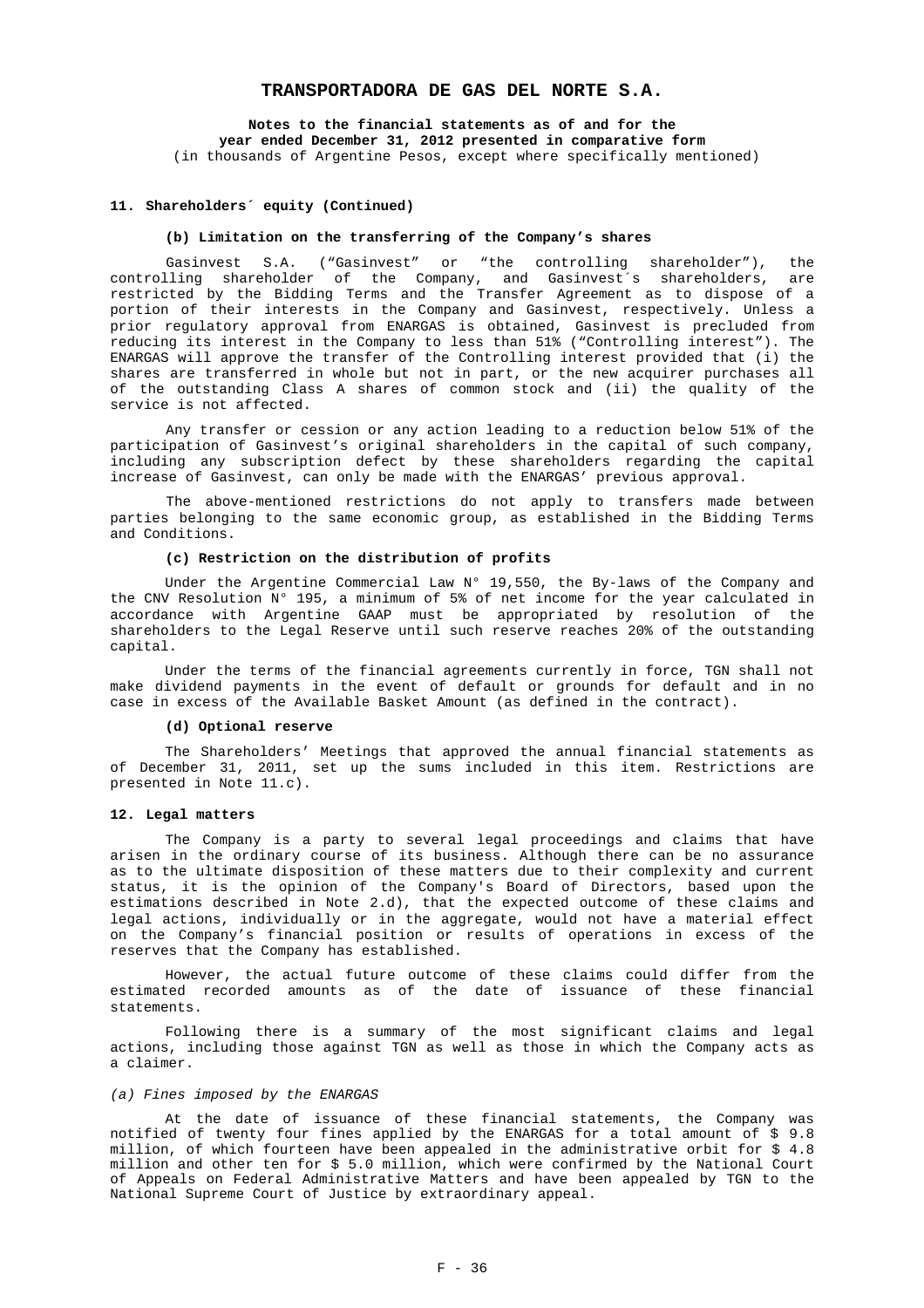### **Notes to the financial statements as of and for the year ended December 31, 2012 presented in comparative form**

(in thousands of Argentine Pesos, except where specifically mentioned)

#### **12. Legal matters (Continued)**

*(b) Settlement agreement with AES Argentina Generación S.A. ("AES")* 

On March 13, 2012, TGN and AES entered into a settlement agreement to put an end to the controversies between the parties arising from a firm carriage contract executed in July 1999.

In essence, such agreement establishes the following consequences:

- (1) For settlement purposes only and allocated to the single and full compensation for all damages claimed by AES due to TGN's failure to fulfill its obligations under the contract mentioned above, TGN undertakes to pay as from the date of the compliance of the mentioned condition:
	- a. *"Payment A":* equivalent to 36% of certain access and use charges applied to the volume available at each time as reserve capacity for AES or its concessionaire under "*TGN Open Bid No. N°01/2005*", which will be monthly payable until 12/28/2027.
	- b. *"Payment B":* equivalent to the amount payable by AES for interruptible carriage and exchange and displacement services rendered by TGN to AES the month before the month of payment, which will be automatically terminated if the sum of "Payments B" made totals US\$ 2 million, or the condition precedent is not complied with as of 12/28/2027, whichever occurs first.
- (2) The contract mentioned above will be considered terminated by mutual agreement with effects as from May 27, 2003 and TGN and AES will be deemed to have abandoned the legal action and the rights related to the controversies.

#### *(c) Tax assessments related to payments to negotiable obligation holders*

Since December 2004, TGN is engaged in litigation with the Administración Federal de Ingresos Públicos ("AFIP"). The case is pending before the National Tax Court. This controversy arises from a value added tax assessment made on the interest paid to the International Finance Corporation as a result of the negotiable obligations issued by TGN in the framework of negotiable obligations issued in accordance with Law No. 23,576. According to TGN, the claim might amount to \$ 21.5 million approximately.

*(d) Official assessments of the tax-purpose useful lives* 

In late December 2005 TGN was notified of two resolutions whereby AFIP assessed differences in income tax for the fiscal periods 1999 to 2002. The total amount claimed is \$ 21.2 million including interest at that date and a fine of 70% of the tax determined.

These adjustments are justified by the disallowance of the useful lives assigned by TGN to its northern gas pipeline and all of its compressor plants, which are used in calculating their depreciation for income tax purposes, as in the opinion of the tax authorities useful lives ought to be higher than those adopted by the Company.

On February 2006 TGN challenged certain official assessments by filing the pertinent appeals with the National Tax Court, which are still pending resolution.

*(e) YPF debt for the provision of carriage services* 

Due to the redirection of the carriage capacity established by the ENARGAS, YPF started to irregularly pay the carriage invoices alleging partial capacity unavailability. In February 2007 YPF requested a comprehensive review of the carriage contract claiming that the measures adopted by the National State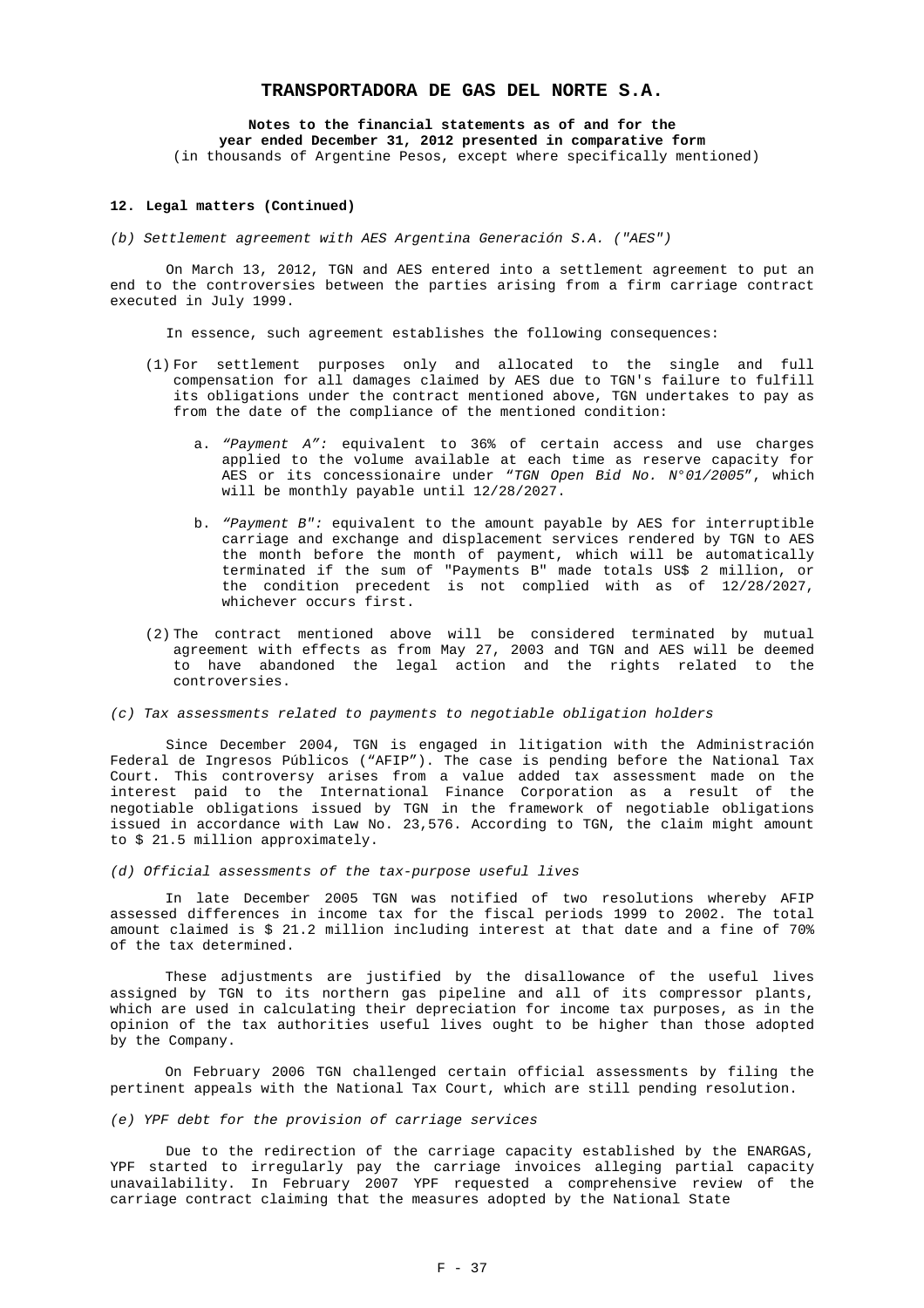**Notes to the financial statements as of and for the year ended December 31, 2012 presented in comparative form**  (in thousands of Argentine Pesos, except where specifically mentioned)

#### **12. Legal matters (Continued)**

*(e) YPF debt for the provision of carriage services (Continued)* 

regarding gas exports had unpredictably altered the economic-financial equation of such contract. TGN rejected the claim and demanded the compliance of the contract.

On April 20, 2009 TGN filed legal action against YPF: (i) demanding compliance with the carriage contract signed with YPF; (ii) claiming payment of past-due invoices. The claim amounts to US\$ 74.8 million (including subsequent extensions), based on the invoices issued by TGN for services rendered between January 2007 and October 2010, both of them plus interest accrued at each respective date, plus interest to be accrued until the sums are repaid by YPF.

YPF answered the complaint alleging basically that TGN had not complied with the carriage under the terms envisaged because it was "unable to comply" as a result of the issuance of the emergency regulations and, in the alternative, in view of the impossibility to export, the peso rate should be applied.

In December 2010, TGN declared to have rescinded the contract with YPF for the firm carriage of gas for export, on the grounds of noncompliance by the loader, and in December 2012, filed a complaint for damage caused by the rescission based on negligence; the respective damages were estimated at US\$ 142.15 million. Furthermore, considering the distressing financial and equity position of the Company and due to the need to apply its limited resources to the provision of a safe and reliable public utility, the Company filed a motion to proceed in *forma pauperis*.

*(f) Intervention in TGN established by the ENARGAS* 

This issue is explained in further detail in Note 1.c.vi)

*(g) Dispute with Metrogas Chile S.A. ("Metrogas")* 

On April 21, 2009, TGN was notified of a declarative action filed by Metrogas, the Chilean gas distributor, seeking the judicial declaration of inapplicability of the US dollar denominated rate envisaged in its carriage contract, if the gas is not actually carried. No sentence has been pronounced to date.

Subsequently, in September 2009 Metrogas communicated its unilateral decision to rescind its firm gas carriage contract with TGN, and claimed damages for approximately US\$ 238 million from TGN, stating that it had suffered harm occasioned by alleged noncompliance by TGN when the latter ceased to deliver gas which, according to Metrogas, had apparently been confirmed and injected into the intake by its producers / suppliers.

TGN rejected, on inadmissibility grounds, the unilateral declaration of contract rescission, as well as the claim for damages made by Metrogas, as TGN has complied with its obligations under the binding gas carriage contract between the parties. As it is publicly widely known, for some years the local gas production has not been enough to satisfy the domestic demand and exportation. This shortage led the national authorities to put in force a series of regulations that set restrictions to the exportation of natural gas with the purpose of first ensuring the supply of the domestic market.

TGN also considers that any action for damages that Metrogas could file would not be likely to be sustained, and it will take all steps necessary to protect the corporate interests.

Having finished an off-court mediation hearing process, in September 2011 the Company filed a lawsuit regarding contract fulfillment, claiming a US\$ 37.2 million payment (plus interests) for carriage services billed and unpaid, from September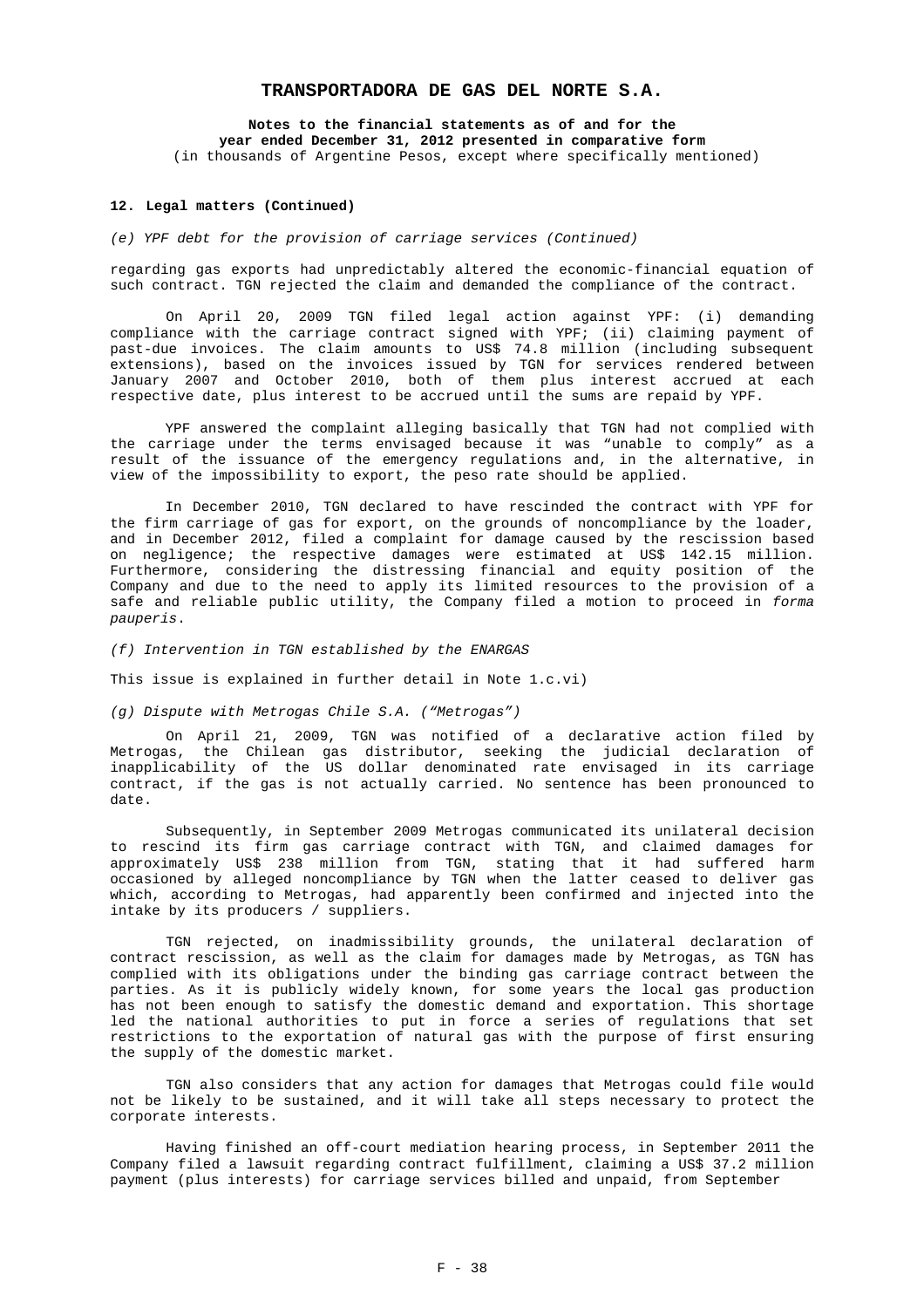**Notes to the financial statements as of and for the year ended December 31, 2012 presented in comparative form** 

(in thousands of Argentine Pesos, except where specifically mentioned)

#### **12. Legal matters (Continued)**

### *(g) Dispute with Metrogas Chile S.A. ("Metrogas") (Continued)*

2009 and up to August 2011. Metrogas filed the answer to the complaint in November 2012, requesting that the complaint be dismissed and that the producers that supplied it with gas be summoned as third parties; there was no counterclaim for damages.

*(h) Previous administrative claim against the National State and later action for damages* 

In March 2011 TGN filed an administrative claim before the MPFIPyS for the damage suffered by the Company as a consequence of the pesification of its rates, established in the LEP, and the subsequent freezing of rates persisting since such law was approved.

The filing of this claim was due to the necessity of protecting TGN's rights, which otherwise could be affected by the course of the statute of limitation on the legal action for damages. Nevertheless, TGN intends to continue participating in the process of renegotiation of its License according to the procedure ruled by Decree 311/03 and its supplementary rules. In the face of the silence of the Public Administration, and upon the expiration of the term prescribed by section 31 of the Administrative Procedure Law 19,549, to protect the Company's interest, on October 11, 2012 TGN brought an action against the National State for the damage caused to TGN as from January 1, 2006 and until December 31, 2011 (and reserving the right to extend the action) as a result of the pesification and freezing of its tariffs set forth by Law 25,561, for the amount of  $$1,436$  million (including interest). Furthermore, considering the distressing financial and equity position of the Company and due to the need to apply its limited resources to the provision of a safe and reliable public utility, the Company filed a motion to proceed in *forma pauperis*.

# *(i) Actions for protection against the National State*

The Company initiated actions for protection against the National State before the National Court on Federal Administrative Matters with the purpose of: (i) achieving that the 20% rate increase established in the Transitory Agreement celebrated with the National State in October 2008 comes into force, considering the delay incurred by the administration, and (ii) obtaining the application of the extraordinary mechanism of rates review envisaged by Section 46 of the Natural Gas Act considering that the process of renegotiation of its License before the UNIREN does not show any progress. In the first case TGN received a favorable second instance sentence that was appealed by the Administration and confirmed in second instance. The extraordinary appeal filed by the Administration against the ruling was also dismissed giving rise to the filing of a complaint for denial of appeal by the Enargas before the National Supreme Court of Justice, which is currently pending. In the latter, the first instance sentence in favor of TGN was appealed by the ENARGAS and revoked in second instance, having the Company filed a complaint for denial of appeal, that was rejected by the National Supreme Court of Justice.

# *(j) TGN´s claim against Nación Fideicomisos S.A. and the National Secretariat of Energy*

In May 2012, TGN filed an action against Nación Fideicomisos S.A., as trustee of the financial trust for the northern gas pipeline expansion work (Financial Trust - Northern Gas Pipeline Expansion Work), and the National Secretariat of Energy as organizer, claiming for several accrued and unpaid balances under the administration agreement signed between the abovementioned parties for the execution of the "2006-2008 Expansion Work" (Note 15.b)). In December 2012 the parties reached a transactional agreement that ended the dispute. This agreement provides for recognition in favor of TGN of an amount of \$ 60,994,307 plus VAT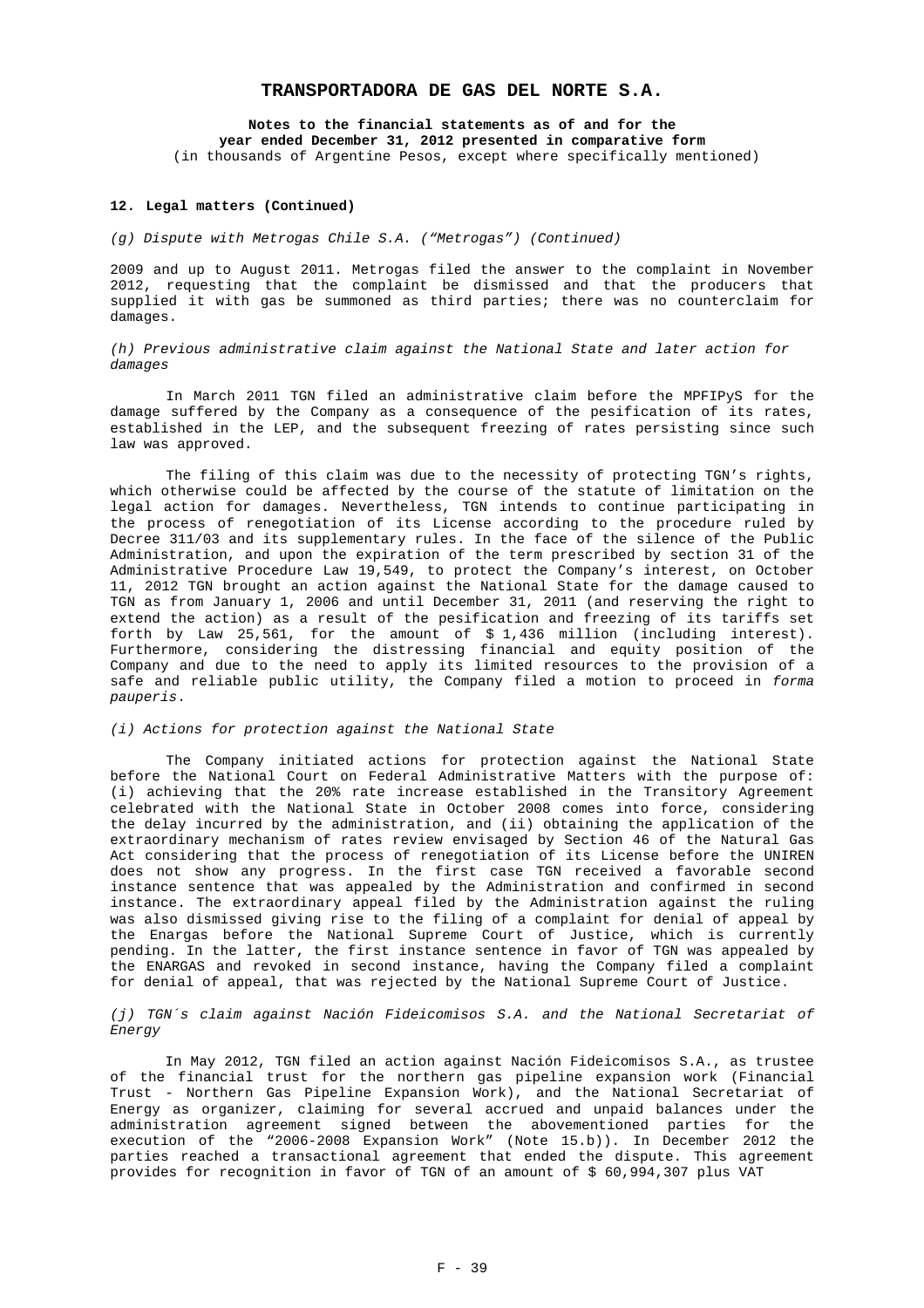# **Notes to the financial statements as of and for the**

**year ended December 31, 2012 presented in comparative form** 

(in thousands of Argentine Pesos, except where specifically mentioned)

#### **12. Legal matters (Continued)**

*(j) TGN´s claim against Nación Fideicomisos S.A. and the National Secretariat of Energy (Continued)* 

corresponding to price and interest owed to that date under the Management Contract, which will be paid as follows: (i) \$ 31,000,000 in trust bonds with a 30 month term, and (ii) \$ 42,803,111 in cash, in six equal consecutive monthly installments.

#### **13. Compromise and settlement agreements with export customers**

During 2010, TGN entered into compromise and settlement agreements with its export customers Sociedad Eléctrica Santiago S.A. ("ESSA"), Colbun S.A. ("Colbun") and Gasoducto Norandino Argentina S.A. ("NAA"), which were either early terminated or the scope of natural gas firm carriage agreements was limited in time.

Until the date of issuance of these financial statements, TGN has collected economic compensations from its customers ESSA, Colbun and NAA for US\$ 64.2 million, US\$ 45.7 million and US\$ 7.3 million, respectively.

Compromise and settlement agreements result in TGN no longer collecting agreed future income in exchange for compensation, which generates a negative net effect on its expected cash flows. The effect of these compromise and settlement agreements is charged under "Other income and expenses, net."

#### **14. Financial trust for expansion on the exportation market**

On March 8, 2004, in accordance with ENARGAS Resolution 2,877 and the Law  $N^{\circ}$ 24,441, the Company (as trustor) and HSBC Bank Argentina S.A. (as trustee) entered into a Trust Agreement (the "Program") for up to a total amount of US\$ 50 million within a 5-year timeframe.

The Program envisages the possibility of financial trusts being set up for the issue of securities that are authorized for their public offering or not, so as to finance the expansion of the capacity of the Company's gas pipeline systems. The Trust Agreement also establishes that, at expiration of the trust, the enlarged assets shall be exclusively assigned to the Company only, free of charge or encumbrances. While the trust is in force, the Company shall be responsible for the operation and maintenance of those assets.

Under this Program, the Company´s Board of Directors authorized the creation of the "*TGN Series 01*" trust currently in force, through which securities were issued for a nominal value of US\$ 7.5 million that were subscribed and integrated on March 26, 2004, and were applied to the expansion of carrying capacity of 303,000 m3/d contracted by Metrogas S.A.

Series 01 defines September 30, 2019 as Final and Definite Payment Date or the date on which the Series 01 securities are repaid.

Under the Trust Agreement, neither the Company nor the Trustee is liable with their own respective assets to pay, if principal and/or interest and/or taxes and expenses on the securities issued by the trust are dishonored.

The holders of the securities will have no right to claim such difference from TGN or the Trustee and the limitation on TGN's liability as Technical Operator has been established in the contract. The trust is not consolidated in the Company's financial statement.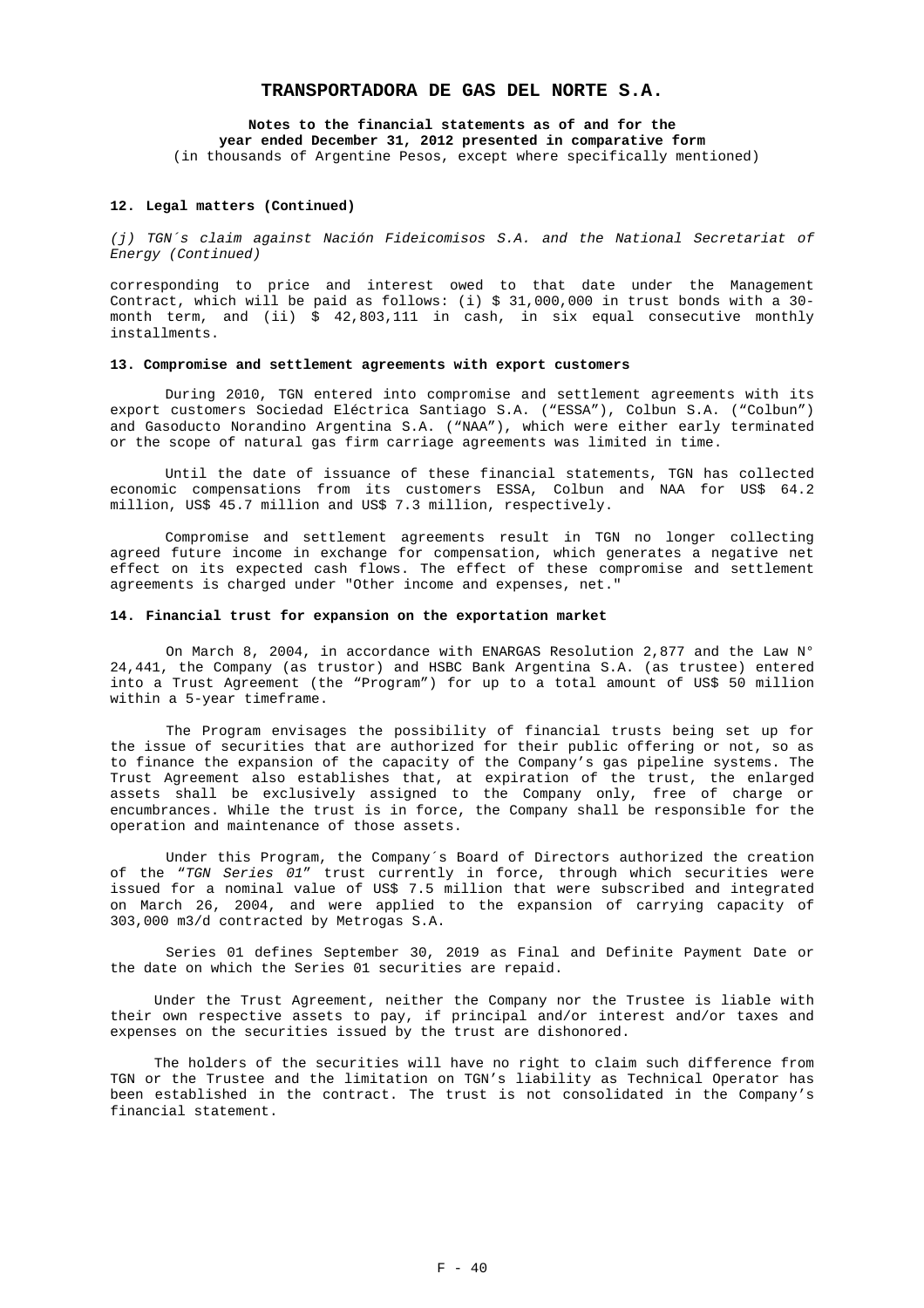**Notes to the financial statements as of and for the year ended December 31, 2012 presented in comparative form**  (in thousands of Argentine Pesos, except where specifically mentioned)

#### **15. Financial trusts for expansion on the local market organized by the National Secretariat of Energy**

MPFIPyS Resolution No. 185/04, adopted under the aegis of Decree No. 180/04, provides for a Gas Trust Program organized by the National Secretariat of Energy for the purpose of financing infrastructure works for the carriage and distribution of natural gas.

On April 2006 the National Congress enacted the law 26,095 vesting the PEN with the power to apply rate charges destined to finance those works.

### *a) Trust for the 2005 northern gas pipeline expansion work*

In 2004 the National State requested the participation of TGN as licensee and of other companies as investors in order to undertake the expansion of the capacity of its system for the carriage of 1.8 MMm3/day of gas in the northern gas pipeline. A local trust (the "trust") organized by the National Secretariat of Energy and administered by Nación Fideicomisos S.A. ("NAFISA"), as trustee, entrusted TGN with the management of the northern gas pipeline expansion works. TGN contributed with US\$ 8.4 million for a partial payment of the works.

Expanded assets will form part of the trust until it is liquidated, on which date, the Company has the option to have the ownership of the trust assets transferred to it.

In July 2005 TGN began to bill certain customers for the "Gas Trust Charge" on behalf of the "Gas Trust - Extension of the Northern Gas Pipeline" and for its account.

# *b) Trust for the "2006-2008 Expansion Work"*

In 2006 a second expansion project of 15.2 MMm3/day in the Central-Western and Northern gas pipeline was started at the request of the National Secretariat of Energy. The trust structure previously mentioned in section a) was adopted.

In February 2007, TGN started to invoice certain customers for "the Gas II Trust Charge" on behalf of the "Gas Trust - Expansion of the Northern Gas Pipeline".

The project management contract entered into by TGN that year expired in September 2009. The dispute was resolved by means of a compromise and settlement entered into in December 2012 (see Note 12.j), which included an extension of the contract term to perform expansion works for up to 5.2 MMm3/d in the Northern Gas Pipeline.

As of the date of issuance of these financial statements, works have been put into service, which represent an increase of 3.2 MMm3/d in the Northern gas pipeline capacity, and of 1.4 MMm3/d in the Central-Western gas pipeline.

### **16. "Importation of Natural Gas" administration trust**

As provided by PEN Decree 2,067/08 and ENARGAS Resolutions I/563 and I/615, in force in November 2008, as from January 2009 the Company started to invoice a new charge on behalf of the "Importation of Natural Gas" Administration Trust and for its account, to create a fund to such purpose.

When ENARGAS Resolutions  $I/1,982$ ,  $I/1,988$  and  $I/1,991$  came into force between November and December 2011, the universe of users reached by the charge was extended, quotas were increased and the licensees were instructed to include an allowance in the invoices that partially or fully compensate the charge to certain users. TGN is required to transfer the monthly collected amounts to the Administration Trust.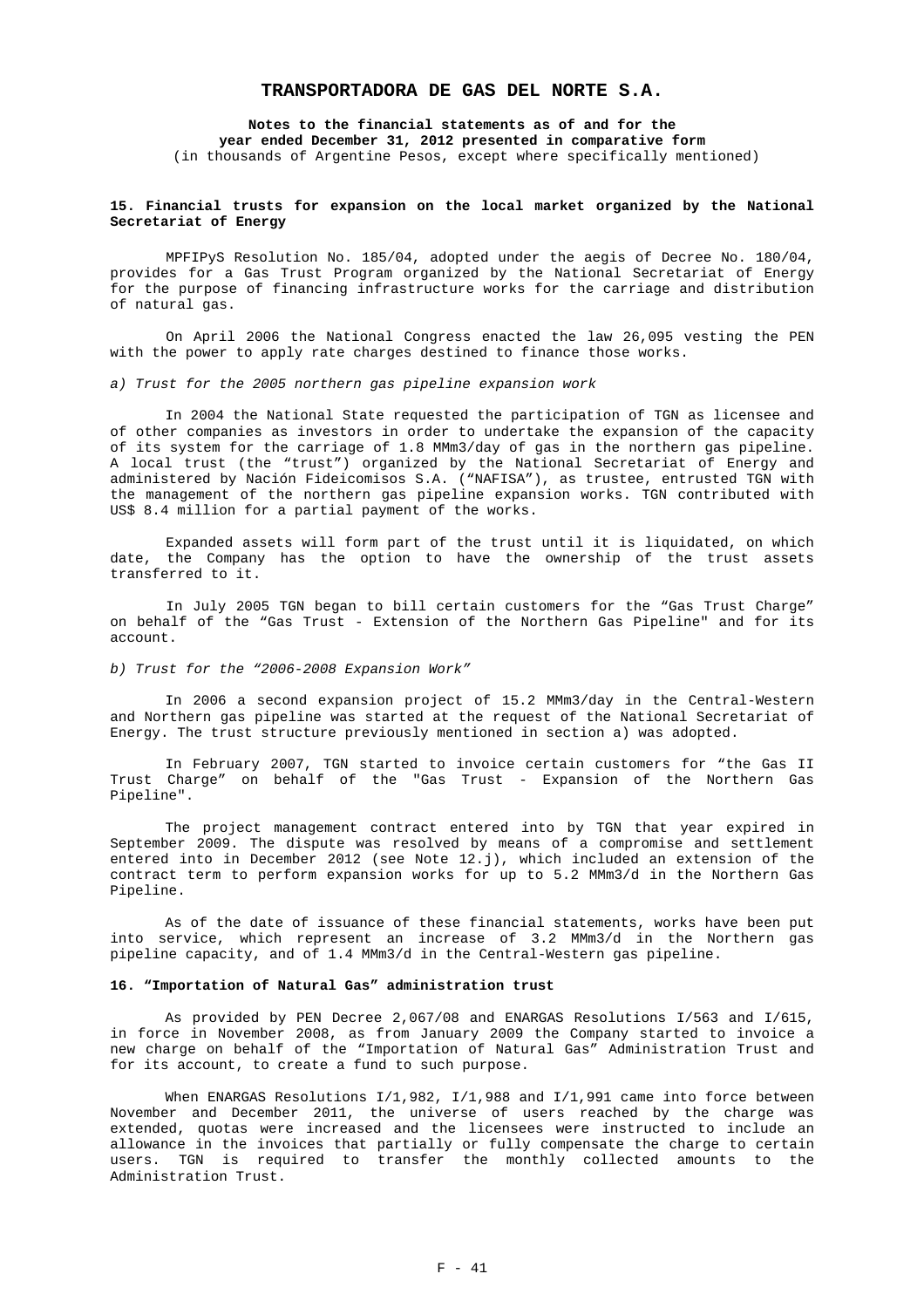**Notes to the financial statements as of and for the year ended December 31, 2012 presented in comparative form**  (in thousands of Argentine Pesos, except where specifically mentioned)

#### **16. "Importation of Natural Gas" administration trust (Continued)**

At present, TGN must apply the charge exclusively to those customers that are connected to its system through a "Physical By-Pass", that is, without the intervention of a distributor, sub-distributor or other third-parties envisaged in Art 16 Section b) of Law 24,076.

Resolution I/1,988 establishes that in the case of partial collections, the payment received shall be proportionally distributed between all the items included in the respective invoice. As of December 31, 2012 the balance to be transferred to the Administration Trust amounts to  $$4.2$  million.

#### **17. IFRS adoption**

By General Resolutions Nos. 562/09 and 576/10, the CNV established the application of Technical Resolutions Nos. 26 and 29 of the FACPCE, which adopted IFRS, issued by the International Accounting Standards Board (IASB), for entities encompassed by the public offering regime of Law N° 17,811, either because of their capital or negotiable obligations, or because those entities have requested authorization to be encompassed by this regime.

Under General Resolutions Nos. 600/12 and 613/12, the CNV established that the licensees of the public utility gas transport and distribution services (including TGN) should prepare and submit their financial statements for the fiscal year commencing as from January 1, 2013 under IFRS, with the first quarterly financial statements to be submitted under IFRS being those as of March 31, 2013. The transition date is January 1, 2012.

#### **Reconciliation of shareholders' equity and results under AR-GAAP and IFRS**

FACPCE Technical Resolutions Nos. 26 and 29 require disclosure of the reconciliation of the shareholders' equity determined under AR-GAAP to the shareholders' equity determined under IFRS as of December 31, 2012 and January 1, 2012, as well as a reconciliation of the comprehensive income for the year ended December 31, 2012 determined under those standards.

IFRS 1 (First-time Adoption of IFRS) allows entities adopting IFRS for the first time to consider certain exemptions only once from the retroactive application of certain IFRS in effect, for financial statements closing at December 31, 2012. The IASB has foreseen these exemptions to simplify the application of those standards for the first time. Detailed below is an optional exemption applied by TGN:

Deemed cost of fixed assets: The cost of fixed assets, restated in accordance with AR-GAAP was adopted as deemed cost at the transition date to IFRS, since it can be similar to the cost or depreciated cost in accordance with IFRS, adjusted to reflect the changes in a general or specific price index.

TGN has applied the following mandatory exception to the retroactive application of IFRS, in preparing those reconciliations:

- Estimates: Estimates at December 31, 2012 and January 1, 2012 under IFRS are consistent with the estimates made under current AR-GAAP.

The other optional and mandatory exceptions established in IFRS 1 have not been applied for they are irrelevant to the Company.

In preparing the reconciliation, the Company has taken into account the IFRS that estimates will be applicable to the preparation of its financial statements at December 31, 2013. The items and figures included in this note are subject to changes and may only be considered as final when the annual financial statements for the first fiscal year in which IFRS are applied for the first time are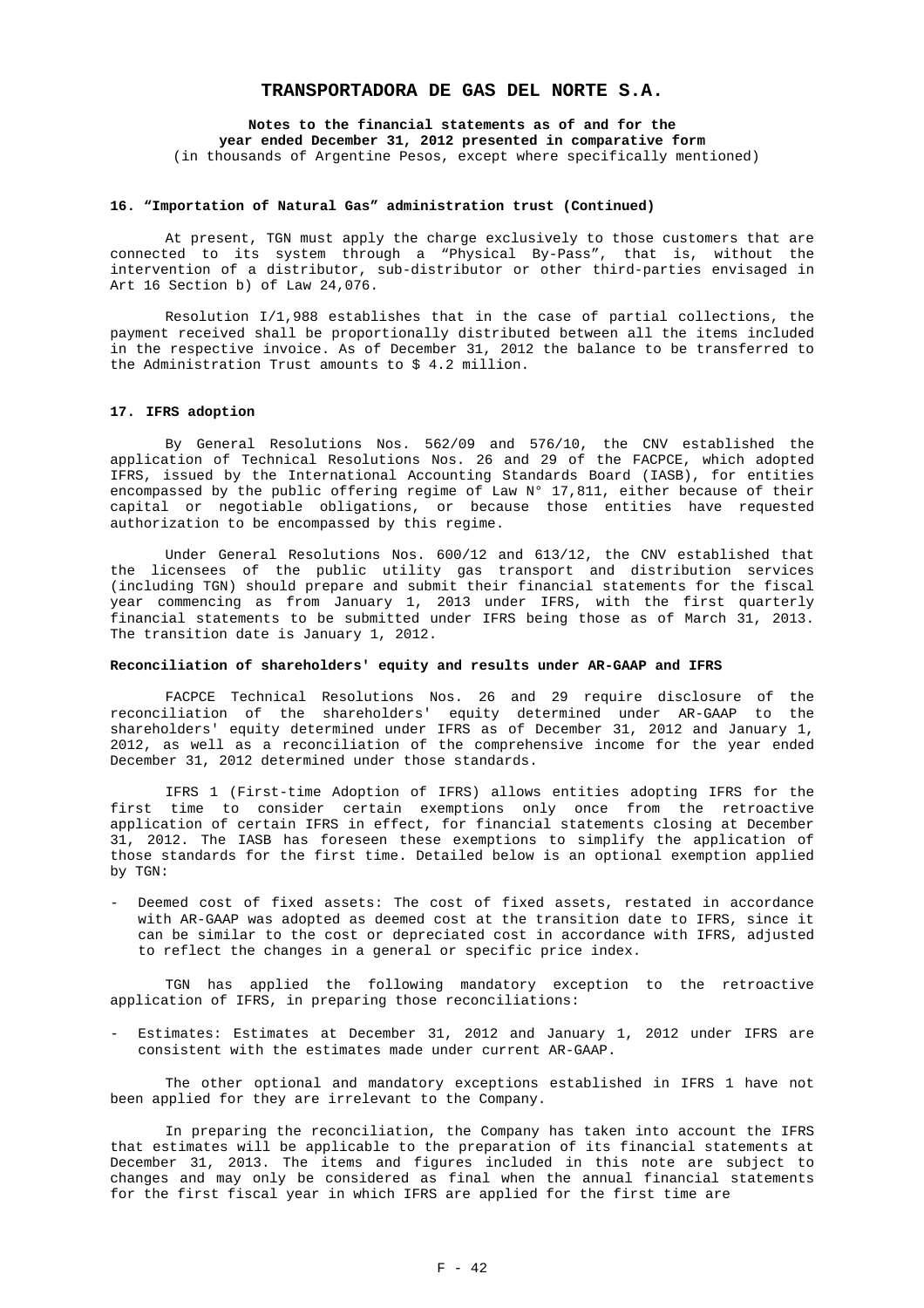**Notes to the financial statements as of and for the year ended December 31, 2012 presented in comparative form** 

(in thousands of Argentine Pesos, except where specifically mentioned)

#### **17. IFRS adoption (Continued)**

#### **Reconciliation of shareholders' equity and results under AR-GAAP and IFRS (Continued)**

prepared. The items and figures included in the reconciliation might be modified if the standards applied were to differ when the financial statements at December 31, 2013 are prepared.

The reconciliations required under those Technical Resolutions are disclosed below:

1) Reconciliation of shareholders' equity at December 31, 2012 and January 1, 2012.

|                                                      | Note  | 31.12.12  | 01.01.12 |
|------------------------------------------------------|-------|-----------|----------|
|                                                      |       |           |          |
| Shareholders' equity under current AR-GAAP           |       | 1,063,680 | 845,915  |
| Change of criterion for measurement of materials and |       |           |          |
| spare parts                                          | (a)   | (4,858)   | (4,953)  |
| Valuation of foreign investments                     | (b)   | (299)     | (64)     |
| Effect on deferred tax                               | ' c ' | 1,700     | 1,733    |
| Shareholders'<br>equity under IFRS                   |       | 1,060,223 | 842,631  |

2) Reconciliation of comprehensive income at December 31, 2012

|                                                                                                         | Note         | 31.12.12 |
|---------------------------------------------------------------------------------------------------------|--------------|----------|
| Result for the year under current AR-GAAP<br>Change of criterion for measurement of materials and spare |              | 217,765  |
| parts                                                                                                   | (a)          | (4, 858) |
| Valuation of foreign investments                                                                        | (b)          | (299)    |
| Effect on deferred income tax                                                                           | $\mathbf{C}$ | 1,700    |
| Total comprehensive income for the year under IFRS                                                      |              | 214,308  |

(a) Change of criterion for measurement of materials and spare parts:

Under IFRS, inventories are valued at the lower of cost or fair value, while under AR-GAAP, inventories are generally valued at replacement cost. The adjustment for the measurement of inventories at historical cost represents a decrease in the shareholders' equity and the results for the year ended December 31, 2012 and a decrease in the shareholders' equity as of January 1, 2012 of \$ 4,858 thousand and \$ 4,953 thousand, respectively.

(b) Valuation of foreign investments:

Represents the effect on the TGN shareholders' equity and results for the year, caused by the valuation at equity method of the shareholders' equity and comprehensive income of the subsidiaries under IFRS.

(c) Effect on deferred income tax due to the change of criterion for measuring materials and spare parts under IFRS:

Represents the effect on income tax of the change of criterion for valuing materials and spare parts under IFRS, as described above. The tax effect of the adjustments to IFRS represents an increase of  $$1,700$  thousand and  $$1,733$  thousand in the shareholders' equity and the results for the year ended December 31, 2012 and a decrease in the shareholders' equity as of January 1, 2012, respectively.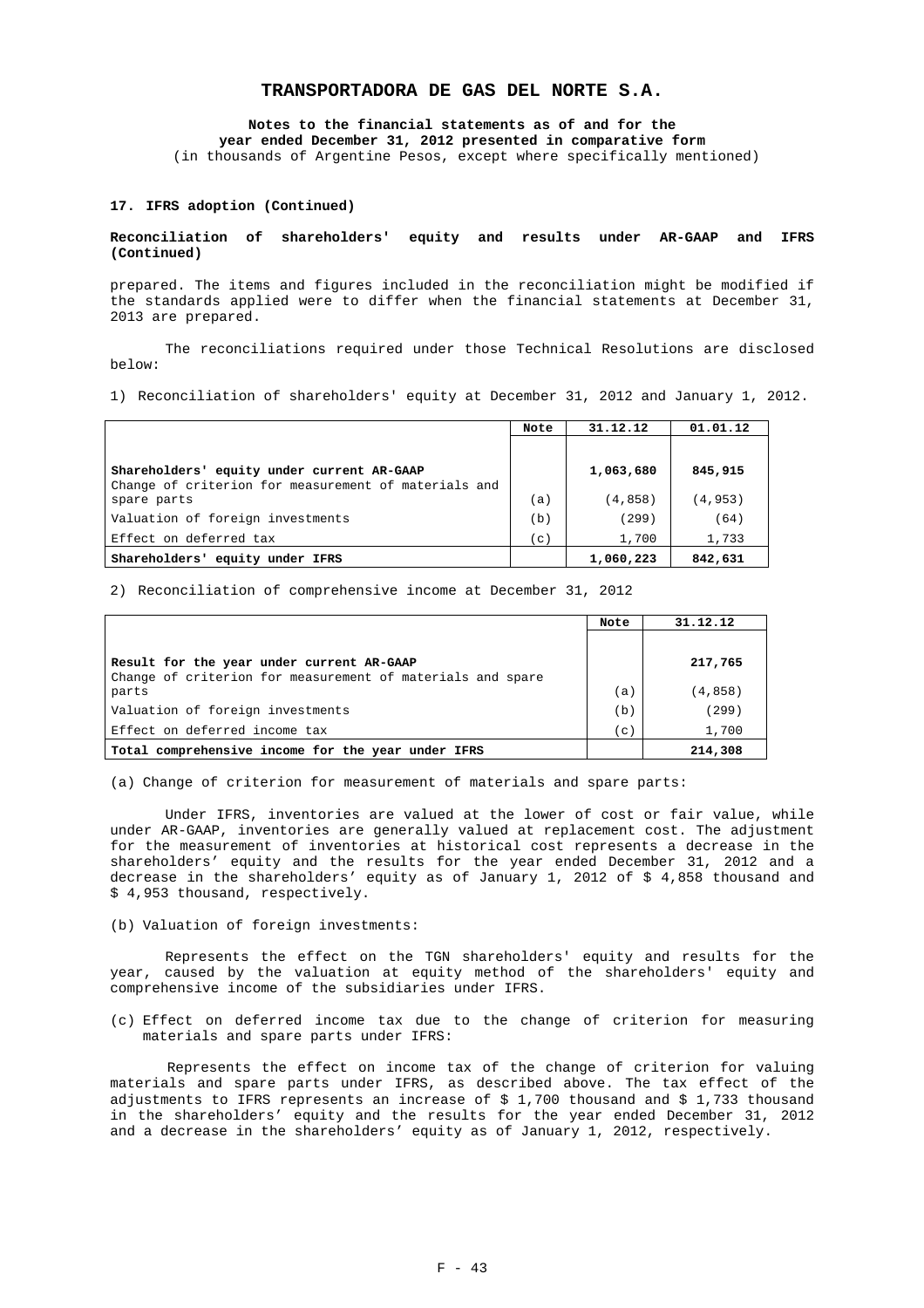# **Notes to the financial statements as of and for the**

**year ended December 31, 2012 presented in comparative form**  (in thousands of Argentine Pesos, except where specifically mentioned)

# **18. Subsequent events**

Subsequent to December 31, 2012, there have been no other events, situations or circumstances, that are not publicly known, that have impacted or could impact significantly on the net worth, or economic and financial situation of the Company that have not been considered or mentioned in these financial statements.

# **19. Other financial statement information**

 The accompanying tables present additional statement disclosures required under Argentine GAAP.

- (a) Fixed assets
- (b) Investments in foreign related companies
- (c) Short-term investments
- (d) Allowances and provisions
- (e) Assets and liabilities in foreign currency
- (f) Cost of services, administrative and selling expenses
- (g) Aging and conditions of short-term investments, receivables and payables.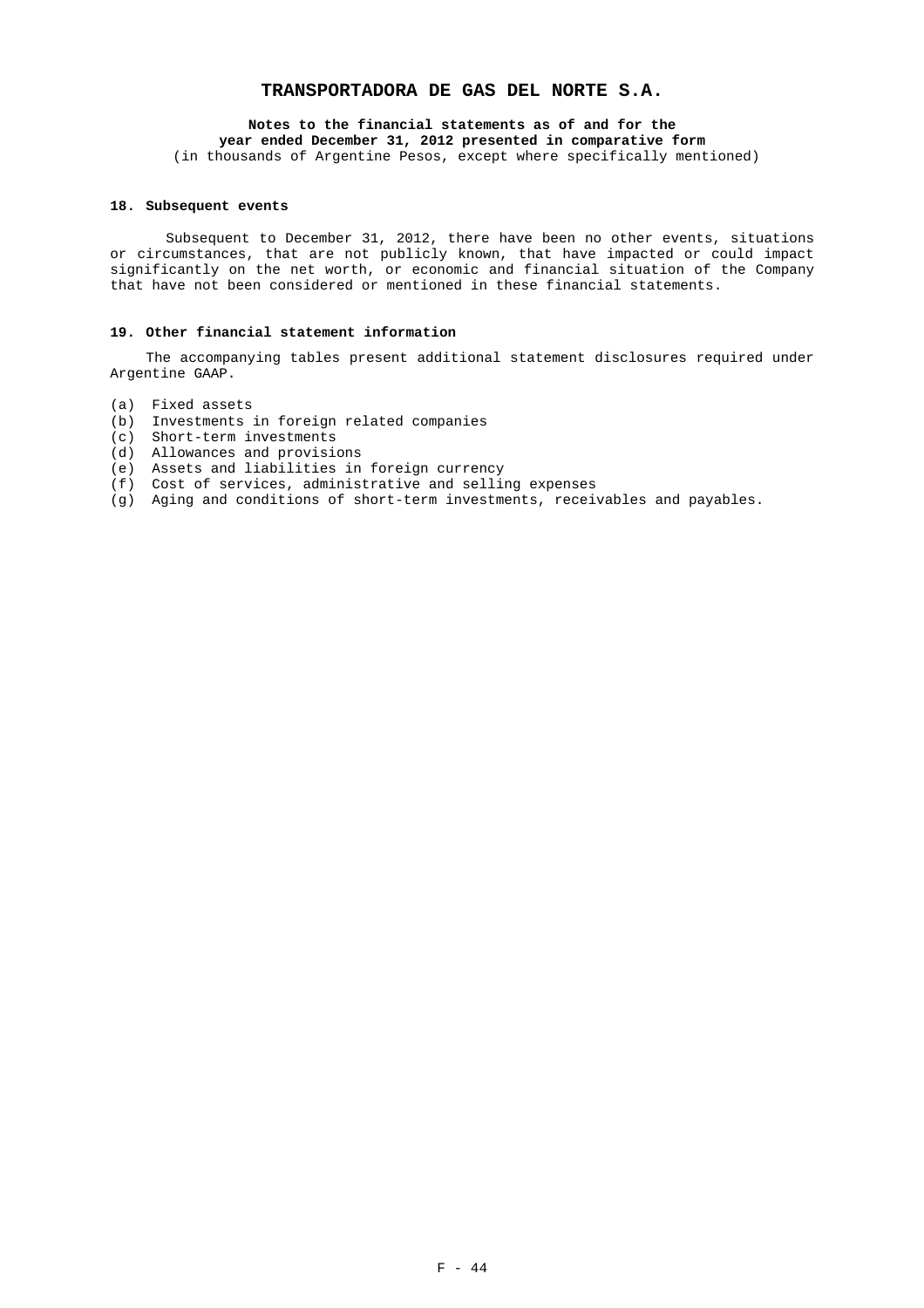**Notes to the financial statements as of and for the** 

**year ended December 31, 2012 presented in comparative form** 

(in thousands of Argentine Pesos, except where specifically mentioned)

# **19. Other financial statement information (Continued)**

# **(a) Fixed assets**

|                                                                  |                                                                  |                          |           |                 |                           |                                       |                  | 12.31.2012             |              |                          |                                          |           |                          |                            | 12.31.2011               |
|------------------------------------------------------------------|------------------------------------------------------------------|--------------------------|-----------|-----------------|---------------------------|---------------------------------------|------------------|------------------------|--------------|--------------------------|------------------------------------------|-----------|--------------------------|----------------------------|--------------------------|
|                                                                  |                                                                  |                          |           | Original values |                           |                                       |                  |                        | Depreciation |                          |                                          |           | Net book value           |                            |                          |
| Account                                                          | At the<br>beginning of Increases Disposals Transfers<br>the year |                          |           |                 | At the end<br>of the year | At the<br>beginning<br>of the<br>year | ℁                | For the year<br>Amount |              | Disposals Transfers      | Accumulated<br>at the end<br>of the year | Total     | Essential<br>items       | Non-<br>essential<br>items | Total                    |
| Land<br>Buildings and                                            | 3,274                                                            |                          |           |                 | 3,274                     |                                       |                  |                        |              |                          |                                          | 3,274     | 1,976                    | 1,298                      | 3,274                    |
| constructions                                                    | 77,411                                                           |                          |           | 795             | 78,206                    | 24,793                                | $\overline{2}$   | 1,557                  |              |                          | 26,350                                   | 51,856    | 39,378                   | 12,478                     | 52,618                   |
| Installations                                                    | 2,344                                                            |                          |           |                 | 2,344                     | 916                                   | 3,33             | 92                     |              |                          | 1,008                                    | 1,336     |                          | 1,336                      | 1,428                    |
| Gas pipelines<br>Investments in pipeline                         | 2,076,347                                                        | $\overline{\phantom{a}}$ | (53)      | 20,198          | 2,096,492                 | 806,913                               | and<br>2,22      | 58,537                 | (32)         | $\sim$                   | 865,418                                  | 1,231,074 | 1,231,074                | $\overline{\phantom{a}}$   | 1,269,434                |
| maintenance (Note 3.h))                                          | 126,466                                                          |                          |           | 14,995          | 141,461                   | 25,732                                | 5,88<br>3,33     | 9,715                  |              |                          | 35,447                                   | 106,014   | 106,014                  |                            | 100,734                  |
| High-pressure branch<br>lines                                    | 890                                                              |                          |           |                 | 890                       | 355                                   | and<br>2,22      | 26                     |              |                          | 381                                      | 509       | 509                      |                            | 535                      |
| Compressor plants<br>High-pressure control<br>and/or measurement | 929,950                                                          | $\overline{a}$           | (398)     | 3,307           | 932,859                   | 539,102                               | $\overline{4}$   | 51,762                 | (195)        | $\sim$                   | 590,669                                  | 342,190   | 342,190                  | $\overline{\phantom{a}}$   | 390,848                  |
| stations<br>Other technical                                      | 71,395                                                           |                          |           | 552             | 71,947                    | 46,335                                | -5               | 3,902                  |              |                          | 50,237                                   | 21,710    | 21,710                   |                            | 25,060                   |
| installations                                                    | 45,548                                                           |                          |           | 1,161           | 46,709                    | 32,178                                | 6,67             | 2,472                  |              | $\overline{\phantom{0}}$ | 34,650                                   | 12,059    | 11,827                   | 232                        | 13,370                   |
| Machinery, equipment and<br>tools<br>IT and telecommunication    | 26,118                                                           | 692                      | (34)      | $\sim$          | 26,776                    | 24,021                                | 10, 20<br>and 50 | 751                    | (34)         | $\overline{\phantom{0}}$ | 24,738                                   | 2,038     | $\overline{\phantom{a}}$ | 2,038                      | 2,097                    |
| systems                                                          | 89,037                                                           | 2,304                    | (20, 156) | $\sim$          | 71,185                    | 60,775                                | 10 and<br>20     | 4,476                  | (17.732)     | $\sim$                   | 47,519                                   | 23,666    | 1,933                    | 21,733                     | 28,262                   |
| Vehicles<br>Furniture and office                                 | 19,844                                                           | 1,712                    | (1.004)   | $\sim$          | 20,552                    | 15,257                                | 20               | 1,724                  | (952)        | $\sim$                   | 16,029                                   | 4,523     | $\overline{\phantom{a}}$ | 4,523                      | 4,587                    |
| supplies<br>Assets held at third                                 | 10,540                                                           | 323                      | (104)     | $\sim$          | 10,759                    | 9,512                                 | 10               | 195                    | (102)        | $\overline{\phantom{0}}$ | 9,605                                    | 1,154     | $\overline{\phantom{a}}$ | 1,154                      | 1,028                    |
| parties facilities                                               | 11,162                                                           | $\sim$                   | (125)     | 1,076           | 12,113                    | 7,160 12,5                            |                  | 743                    | (120)        |                          | 7,783                                    | 4,330     | 1,441                    | 2,889                      | 4,002                    |
| Works in process                                                 | 40,254                                                           | 41,282                   | (102)     | (40.072)        | 41,362                    |                                       |                  |                        |              |                          | ۰                                        | 41,362    | 17,459                   | 23,903                     | 40,254                   |
| Advances to suppliers                                            | 404                                                              | 2,653                    |           | (2,012)         | 1,045                     |                                       |                  |                        |              |                          |                                          | 1,045     | $\overline{\phantom{a}}$ | 1,045                      | 404                      |
| Total as of 12.31.2012                                           | 3,530,984                                                        | 48,966                   | (21, 976) | $\sim$          | 3,557,974                 | 1,593,049                             |                  | 135,952                | (19, 167)    |                          | 1,709,834                                | 1,848,140 | 1,775,511                | 72,629                     | $\overline{\phantom{0}}$ |
| Total as of 12.31.2011                                           | 3,473,876                                                        | 61,150                   | (4,042)   | $\sim$          | 3,530,984 1,462,375       |                                       |                  | 133,103                | (2, 429)     | $-$                      | 1,593,049                                |           | 1,867,674                | 70,261                     | 1,937,935                |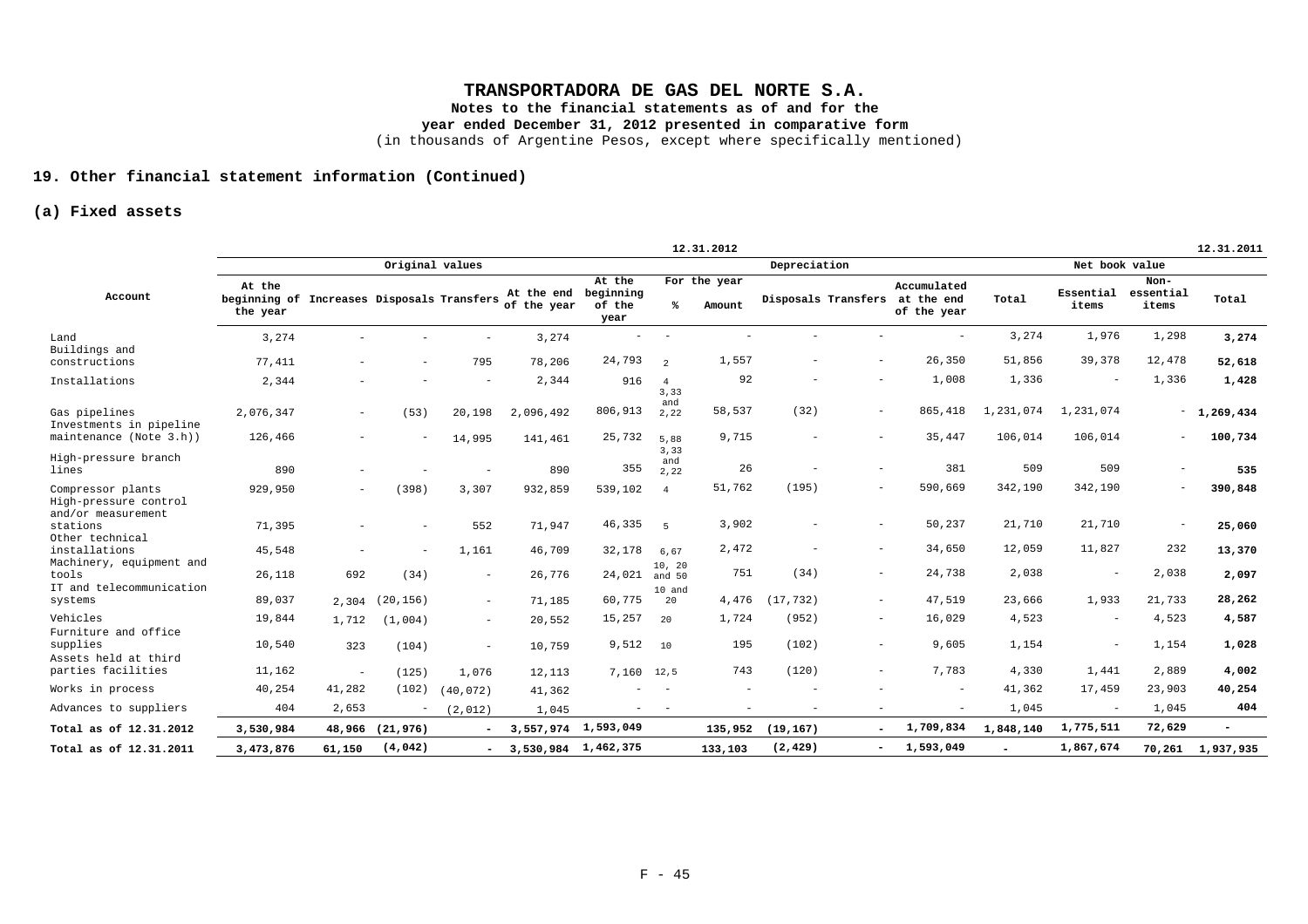**Notes to the financial statements as of and for the** 

### **year ended December 31, 2012 presented in comparative form**

(in thousands of Argentine Pesos, except where specifically mentioned)

# **19. Other financial statement information (Continued)**

# **(b) Investments in foreign related companies (Section 33 – Law 19,550)**

|                                                                                                                     |        |              |        |               |                       | Book value | Information on the issuer          |                             |                                            |                   |          |                                  |                           |  |  |  |
|---------------------------------------------------------------------------------------------------------------------|--------|--------------|--------|---------------|-----------------------|------------|------------------------------------|-----------------------------|--------------------------------------------|-------------------|----------|----------------------------------|---------------------------|--|--|--|
|                                                                                                                     |        |              |        |               |                       |            |                                    | Latest financial statements |                                            |                   |          |                                  |                           |  |  |  |
| Issuer                                                                                                              | Shares | Par<br>value | Amount | Cost<br>value | 12.31.2012 12.31.2011 |            | Principal activity                 | Date                        | Capital stock<br>and capital<br>adjustment | Other<br>Reserves | earnings | Retained Shareholders'<br>equity | ℁<br>of direct<br>holding |  |  |  |
| Comgas Andina S.A.  Common (a) 1                                                                                    |        |              | 490    | 246           | 2,698                 |            | Gas pipeline O&M<br>1,226 services | 12.31.12                    | 11                                         | 2,490             | 3,004    | 5,505                            | 49.0                      |  |  |  |
| Companhía Operadora do<br>Rio Grande do Sul Common (b) 1<br>Impairment of<br>investment (Note 19.(d)<br>and $3.f$ ) |        |              | 49     | 0.1           | 107<br>(107)          | (114)      | Gas pipeline O&M<br>114 services   | 12.31.12                    |                                            | 233               | (14)     | 220                              | 49.0                      |  |  |  |
| $Total$                                                                                                             |        |              |        |               | 2,698                 | 1,226      |                                    |                             |                                            |                   |          |                                  |                           |  |  |  |

(a) Chilean Pesos

(b) Brazilian Reais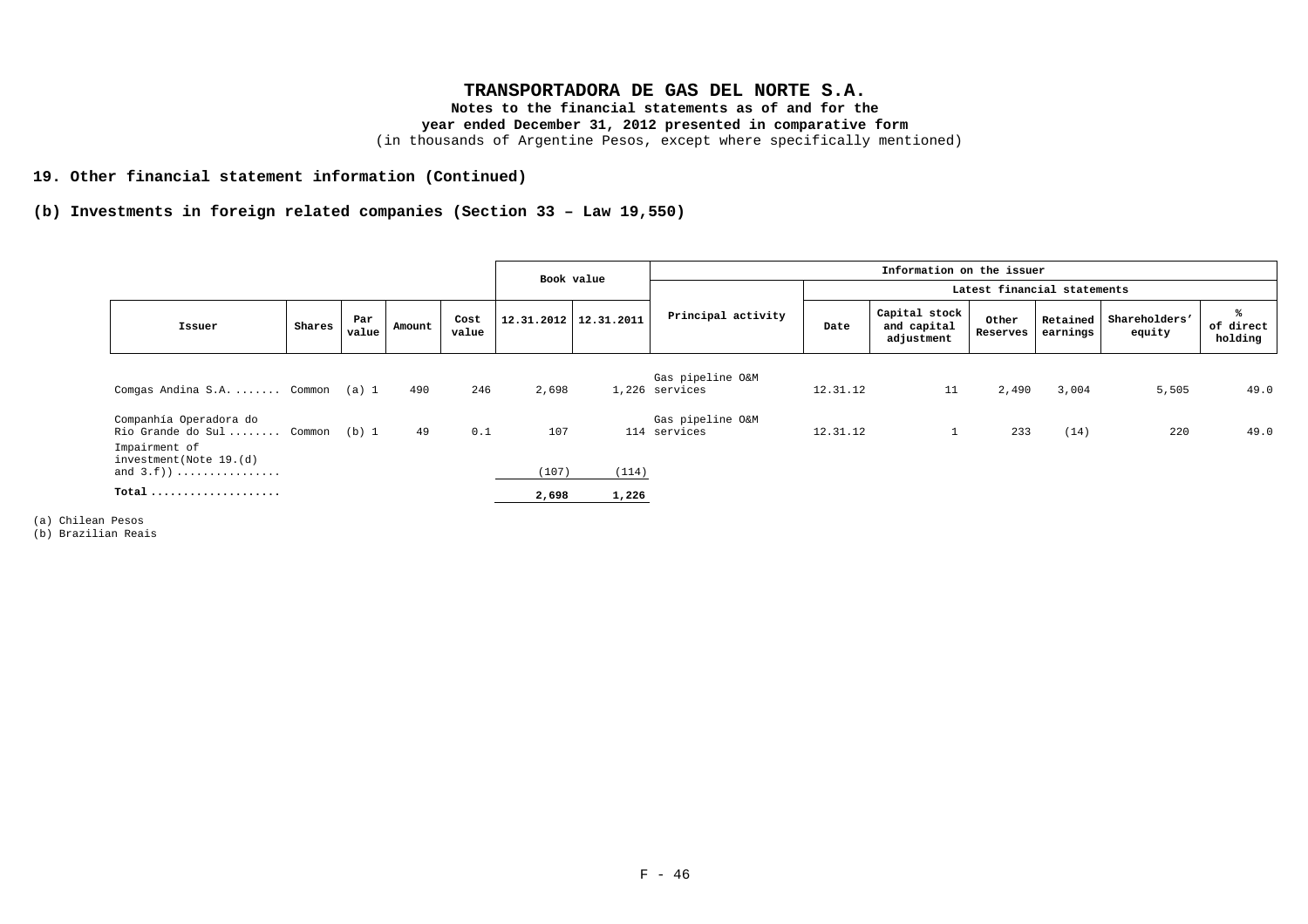# **Notes to the financial statements as of and for the year ended December 31, 2012 presented in comparative form**

(in thousands of Argentine Pesos, except where specifically mentioned)

# **19. Other financial statement information (Continued)**

# **(c) Short-term investments**

|                                             | December 31,<br>2012 | December 31,<br>2011 |
|---------------------------------------------|----------------------|----------------------|
|                                             |                      |                      |
|                                             | 44,608               | 18,261               |
| Mutual funds in US\$ (1)                    |                      | 28,734               |
|                                             |                      | 30,019               |
| Time deposits in US\$ $(1)$                 | 157,133              | 213,621              |
| US Treasury bills (1)                       | 135,798              | 326,578              |
| Other investments in US\$ (1)               | 636                  | 29,776               |
| Stock exchange securities in \$             |                      | 3,200                |
| Government bonds in US\$ $(1)$              | 50,205               | 1,012                |
|                                             | 43,355               |                      |
| Subtotal current short-term investments     | 431,735              | 651,201              |
|                                             | 28,278               |                      |
| Subtotal non-current short-term investments | 28,278               |                      |
|                                             | 460,013              | 651,201              |

(1) Refer to note 19.e)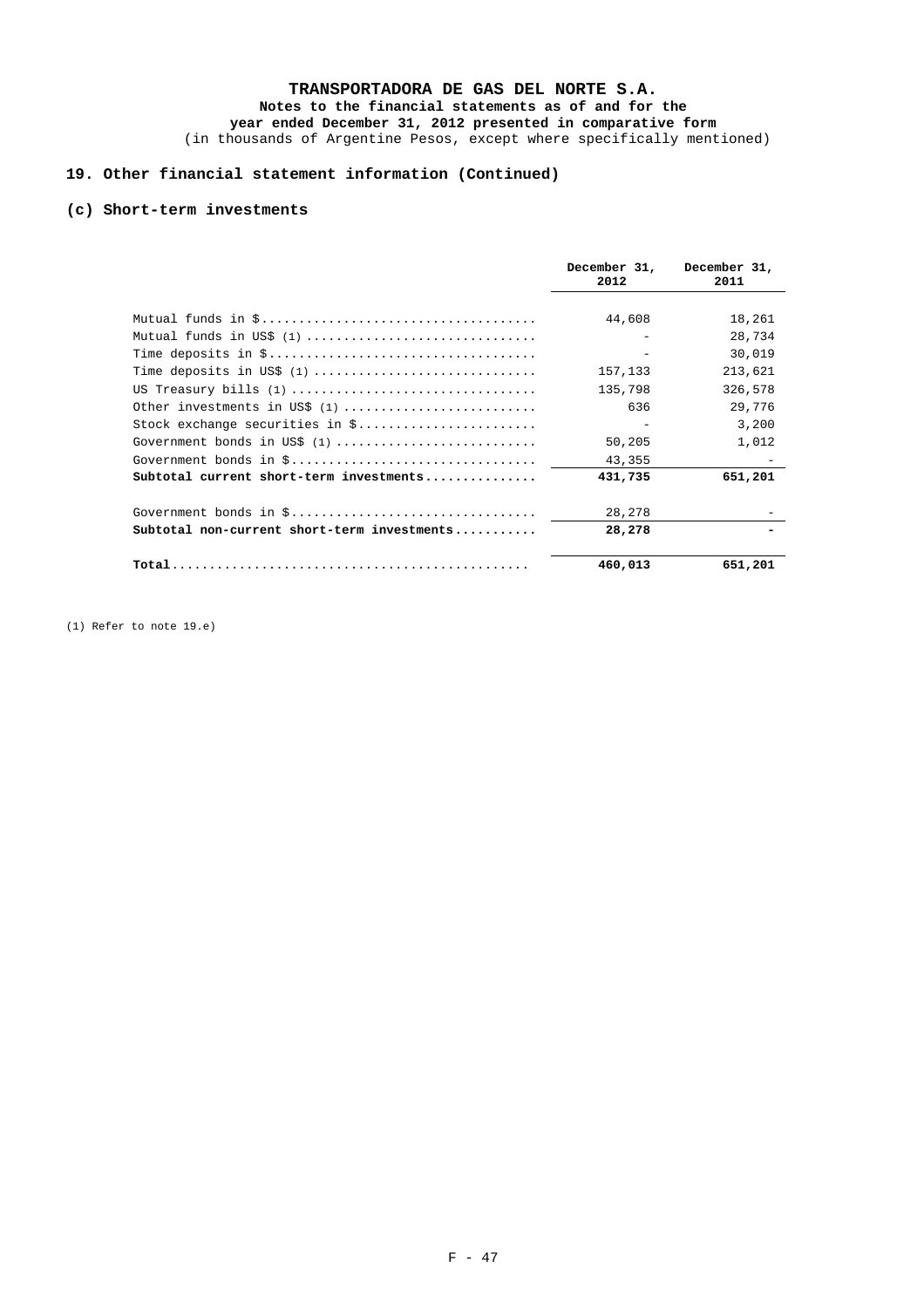**Notes to the financial statements as of and for the** 

**year ended December 31, 2012 presented in comparative form** 

(in thousands of Argentine Pesos, except where specifically mentioned)

#### **19. Other financial statement information (Continued)**

### **(d) Allowances and provisions**

|                                                                              |                                          | 12.31.2012    |                                   |                                       | 12.31.2011                         |  |
|------------------------------------------------------------------------------|------------------------------------------|---------------|-----------------------------------|---------------------------------------|------------------------------------|--|
|                                                                              | Balances at the<br>beginning of the year | Net increases | Decreases<br>(payment /<br>usage) | Balances at<br>the end of the<br>year | Balances at the<br>end of the year |  |
| Deducted from assets                                                         |                                          |               |                                   |                                       |                                    |  |
| Current assets                                                               |                                          |               |                                   |                                       |                                    |  |
| Accounts receivables                                                         |                                          |               |                                   |                                       |                                    |  |
| Allowance for doubtful accounts                                              | 17,491                                   | 16,026(2)     | (412)                             | 33,105                                | 17,491                             |  |
| Allowance for disputed amounts                                               | 11,660                                   | 72(1)         | (6)                               | 11,726                                | 11,660                             |  |
| Other receivables                                                            |                                          |               |                                   |                                       |                                    |  |
| Allowance for doubtful accounts                                              | 3,557                                    | 1,494(2)      | (239)                             | 4,812                                 | 3,557                              |  |
| Non current assets                                                           |                                          |               |                                   |                                       |                                    |  |
| Accounts receivables                                                         |                                          |               |                                   |                                       |                                    |  |
| Allowance for disputed amounts                                               | 254,332                                  | 88,686 (1)    |                                   | 343,018                               | 254,332                            |  |
| Other receivables<br>Allowance for disputed tax payments and judicial escrow | 8,383                                    | 432 (3)       |                                   | 8,815                                 | 8,383                              |  |
| Materials and spare parts                                                    |                                          |               |                                   |                                       |                                    |  |
| Allowance for slow-moving and obsolescence                                   | 85,385                                   | 588 (4)       |                                   | 85,973                                | 85,385                             |  |
| Investments in foreign related companies                                     |                                          |               |                                   |                                       |                                    |  |
| Allowance for impairment (Note 19.(b) and $3.(f))$                           | 114                                      | (7)           | $\overline{\phantom{a}}$          | 107                                   | 114                                |  |
| Total allowances deducted from assets                                        | 380,922                                  | 107,291       | (657)                             | 487,556                               | 380,922                            |  |
| Included in liabilities                                                      |                                          |               |                                   |                                       |                                    |  |
| Current liabilities                                                          |                                          |               |                                   |                                       |                                    |  |
| Contingencies                                                                |                                          |               |                                   |                                       |                                    |  |
| Provision for contingencies                                                  | 33,103                                   | 8,235(3)      | (1, 329)                          | 40,009                                | 33,103                             |  |
| Non current liabilities                                                      |                                          |               |                                   |                                       |                                    |  |
| Contingencies                                                                |                                          |               |                                   |                                       |                                    |  |
| Provision for contingencies                                                  | 42,179                                   | 50,320(3)     | (42, 914)                         | 49,585                                | 42,179                             |  |
| Total provisions included in liabilities                                     | 75,282                                   | 58,555        | (44, 243)                         | 89,594                                | 75,282                             |  |
|                                                                              | 456,204                                  | 165,846       | (44, 900)                         | 577,150                               | $\blacksquare$                     |  |
|                                                                              | 383,686                                  | 73,870        | (1, 352)                          | $\overline{\phantom{0}}$              | 456,204                            |  |

(1) \$ 48,843 charged to Revenues (Note 4.g)) and \$ 39,915 to Financial and holding results generated by assets.

(2) Charged to Selling Expenses – Doubtful accounts (Note 19.f)).

(4) Charged to Cost of Services, slow-moving and obsolete consumption materials and spare parts (Note 19.f)).

<sup>(3) \$ 3,874</sup> charged to Administrative expenses - Contingencies (Note 19.f)), \$ (8,711) charged to Other financial and holding results generated by liabilities and \$ 63,824 charged to Other income and expenses, net (Note 4.i)).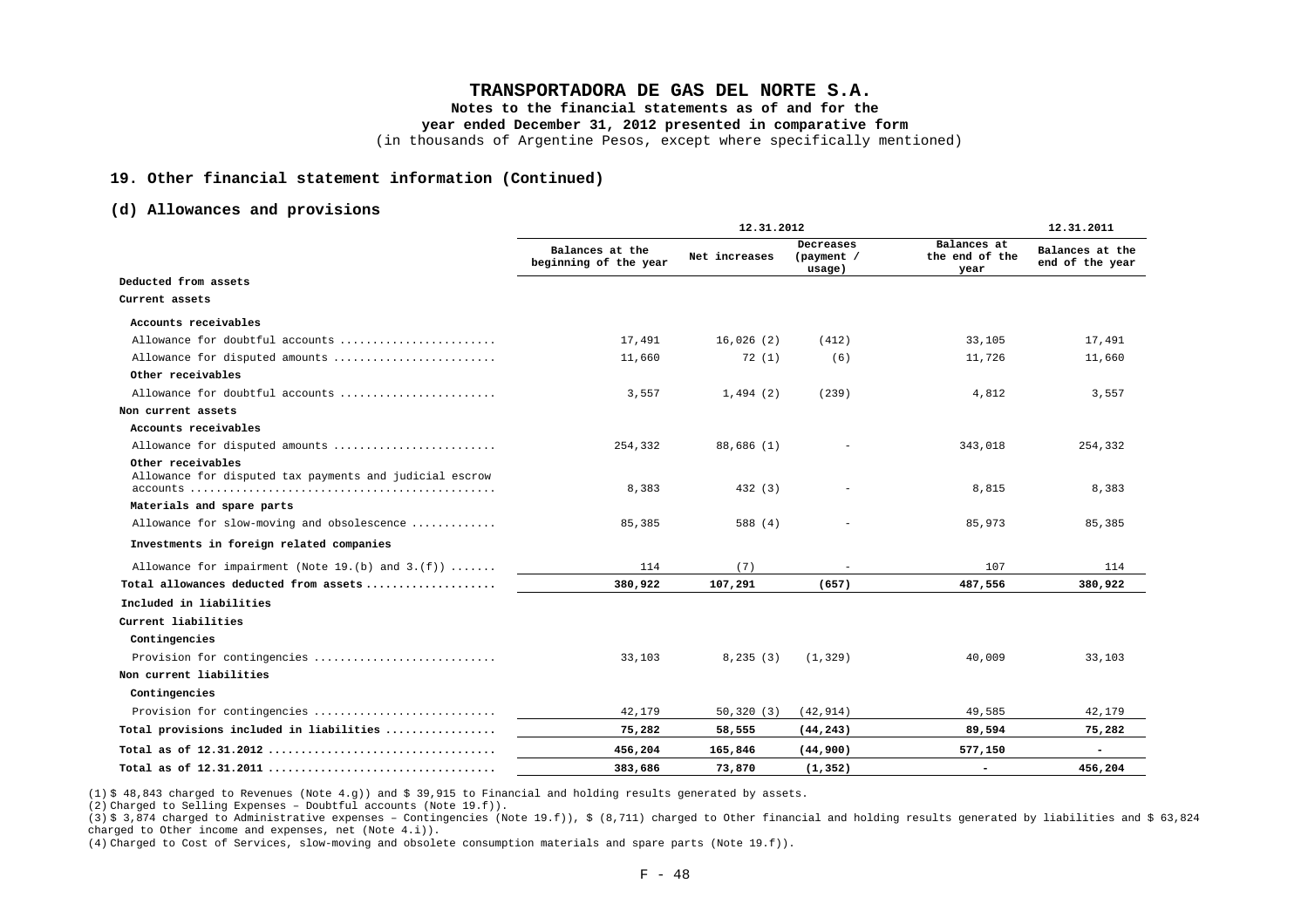# **TRANSPORTADORA DE GAS DEL NORTE S.A. Notes to the financial statements as of and for the year ended December 31, 2012 presented in comparative form**

(in thousands of Argentine Pesos, except where specifically mentioned)

# **19. Other financial statement information (Continued)**

# **(e) Assets and liabilities in foreign currency**

|                                                      | 12.31.2012 |                                           |                  |                          | 12.31.2011 |                  |                                                                                        |
|------------------------------------------------------|------------|-------------------------------------------|------------------|--------------------------|------------|------------------|----------------------------------------------------------------------------------------|
|                                                      |            | Foreign currency<br>class and amounts (1) | Exchange<br>rate | Amount in                |            | Foreign currency | Amount in<br>Thousands of $\sharp$ (1) class and amounts (1) Thousands of $\sharp$ (1) |
| Assets                                               |            |                                           |                  |                          |            |                  |                                                                                        |
| Current assets                                       |            |                                           |                  |                          |            |                  |                                                                                        |
| Cash and banks                                       |            |                                           |                  |                          |            |                  |                                                                                        |
|                                                      | US\$       | 2,031                                     | 4.878            | 9,907 US\$               |            | 175              | 747                                                                                    |
|                                                      |            |                                           |                  | 9,907                    |            |                  | 747                                                                                    |
| Short-term investments                               |            |                                           |                  |                          |            |                  |                                                                                        |
|                                                      | US\$       | 32,213                                    | 4.878            | 157,133                  | US\$       | 50,099           | 213,621                                                                                |
|                                                      |            |                                           |                  |                          | US\$       | 6,739            | 28,734                                                                                 |
|                                                      | US\$       | 27,839                                    | 4.878            | 135,798                  | US\$       | 76,590           | 326,578                                                                                |
|                                                      | US\$       | 130                                       | 4.878            | 636                      | US\$       | 6,983            | 29,776                                                                                 |
|                                                      | US\$       | 10,292                                    | 4.878            | 50,205 US\$              |            | 237              | 1,012                                                                                  |
|                                                      |            |                                           |                  | 343,772                  |            |                  | 599,721                                                                                |
| Accounts receivable                                  |            |                                           |                  |                          |            |                  |                                                                                        |
| Gas carriage services                                | US\$       | 738                                       | 4.878            | 3,600                    | US\$       | 1,183            | 5,045                                                                                  |
|                                                      | US\$       | 4,750                                     | 4.878            | 23,172 US\$              |            | 3,663            | 15,618                                                                                 |
|                                                      |            |                                           |                  | 26,772                   |            |                  | 20,663                                                                                 |
| Other receivables                                    |            |                                           |                  |                          |            |                  |                                                                                        |
| Commercial indemnifications receivable               | US\$       | 639                                       | 4.878            | 3,115                    | US\$       | 34,845           | 148,580                                                                                |
| Court attachments and deposits                       | US\$       | 3,163                                     | 4.878            | 15,427                   | US\$       | 8,111            | 34,586                                                                                 |
|                                                      |            |                                           |                  | $\overline{\phantom{a}}$ | US\$       | 200              | 853                                                                                    |
| Prepaid expenses and others                          |            |                                           |                  | $\overline{\phantom{a}}$ | €          | 100              | 553                                                                                    |
|                                                      | US\$       | 1,763                                     | 4.878            | 8,599                    | US\$       | 4,380            | 18,676                                                                                 |
|                                                      | R\$        | 54                                        | 2.330            | 125 R\$                  |            | 345              | 790                                                                                    |
|                                                      |            |                                           |                  | 27,266                   |            |                  | 204,038                                                                                |
|                                                      |            |                                           |                  | 407,717                  |            |                  | 825,169                                                                                |
| Non-current assets                                   |            |                                           |                  |                          |            |                  |                                                                                        |
| Accounts receivables                                 |            |                                           |                  |                          |            |                  |                                                                                        |
| Gas carriage services                                | US\$       | 140,639                                   | 4.878            | 686,036 US\$             |            | 119,293          | 508,664                                                                                |
|                                                      |            |                                           |                  | 686,036                  |            |                  | 508,664                                                                                |
| Other receivables                                    |            |                                           |                  |                          |            |                  |                                                                                        |
|                                                      | US\$       | 200                                       | 4.878            | 976                      |            |                  |                                                                                        |
| Commercial indemnifications receivable               |            |                                           |                  |                          | - US\$     | 400              | 1,706                                                                                  |
|                                                      |            |                                           |                  | 976                      |            |                  | 1,706                                                                                  |
| Foreign investments                                  |            |                                           |                  |                          |            |                  |                                                                                        |
| Comgas Andina (Note $19.b)$                          | \$ch       | 264,495                                   | 0.0102           | 2,698                    | \$ch       | 161,293          | 1,226                                                                                  |
| Companhía Operadora do Rio Grande do Sul (Note 19.b) | R\$        | 46                                        | 2.33             | 107 R\$                  |            | 50               | 114                                                                                    |
|                                                      |            |                                           |                  | 2,805                    |            |                  | 1,340                                                                                  |
|                                                      |            |                                           |                  | 689,817                  |            |                  | 511,710                                                                                |
|                                                      |            |                                           |                  | 1,097,534                |            |                  | 1,336,879                                                                              |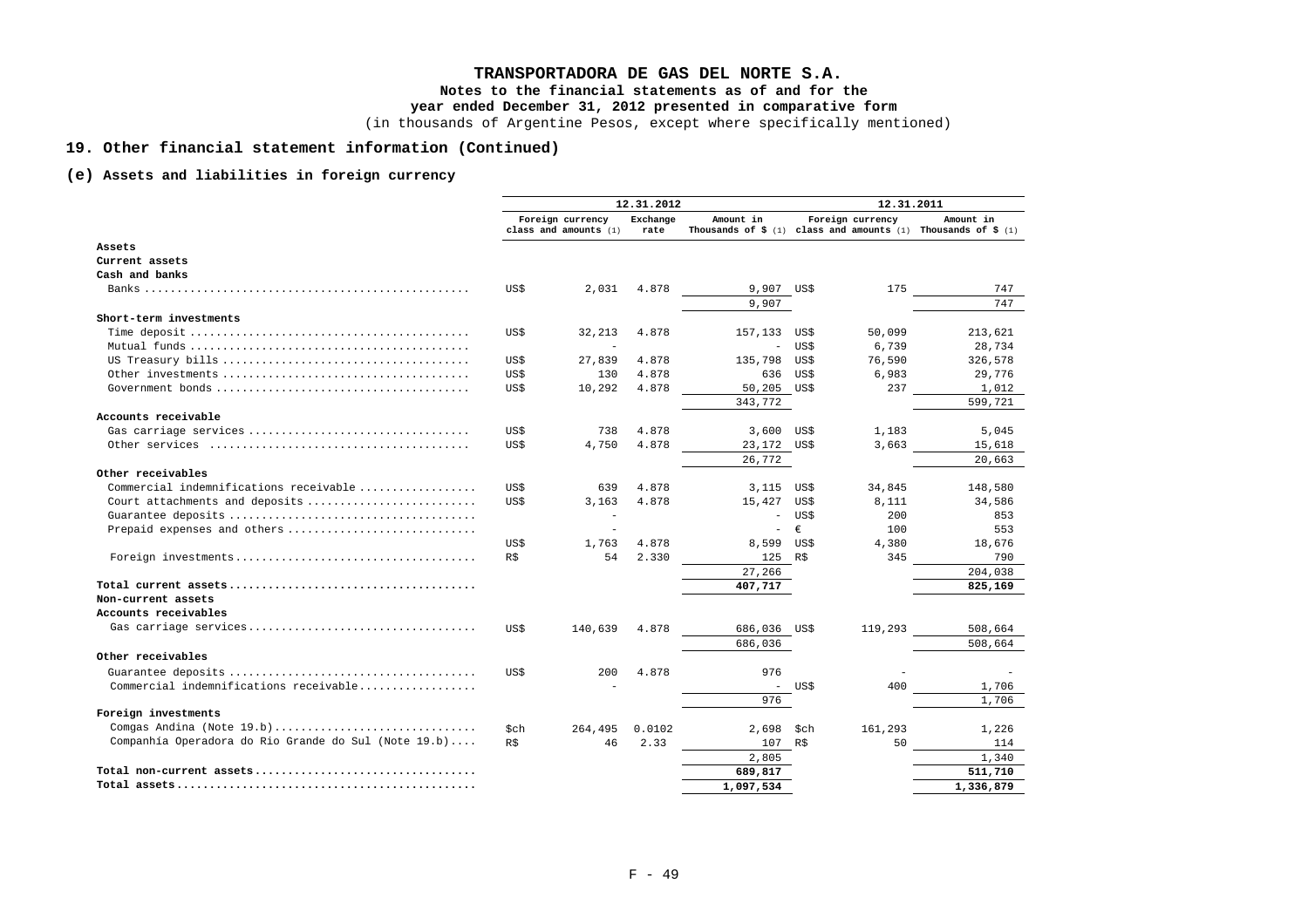## **TRANSPORTADORA DE GAS DEL NORTE S.A.**

**Notes to the financial statements as of and for the** 

**year ended December 31, 2012 presented in comparative form** 

(in thousands of Argentine Pesos, except where specifically mentioned)

#### **19. Other financial statement information (Continued)**

#### **(e) Assets and liabilities in foreign currency (Continued)**

|                                                          | 12.31.2012   |                                           |                  | 12.31.2011                          |      |                                              |                                             |
|----------------------------------------------------------|--------------|-------------------------------------------|------------------|-------------------------------------|------|----------------------------------------------|---------------------------------------------|
|                                                          |              | Foreign currency<br>class and amounts (2) | Exchange<br>rate | Amount in<br>Thousands of \$<br>(2) |      | Foreign currency<br>class and amounts<br>(2) | Amount in<br>Thousands of $\frac{1}{2}$ (2) |
| Liabilities                                              |              |                                           |                  |                                     |      |                                              |                                             |
| Current liabilities                                      |              |                                           |                  |                                     |      |                                              |                                             |
| Accounts payable                                         |              |                                           |                  |                                     |      |                                              |                                             |
|                                                          | US\$         | 4,130                                     | 4.918            | 20,310                              | US\$ | 315                                          | 1,355                                       |
|                                                          | $\mathbf{f}$ | 82                                        | 8.0026           | 657                                 |      |                                              |                                             |
|                                                          | US\$         | 13,836                                    | 4.918            | 68,044 US\$                         |      | 14,259                                       | 61,533                                      |
|                                                          |              |                                           |                  | 89,011                              |      |                                              | 62,888                                      |
| Loans                                                    |              |                                           |                  |                                     |      |                                              |                                             |
| Ordinary non-convertible Class A                         |              |                                           |                  |                                     |      |                                              |                                             |
|                                                          | US\$         | 9,640                                     | 4.918            | 47,411 US\$                         |      | 141,280                                      | 608,069                                     |
|                                                          | US\$         | 2,748                                     | 4.918            | 13,516                              | US\$ | 31,258                                       | 134,535                                     |
|                                                          | US\$         | 873                                       | 4.918            | 4,293                               | US\$ | 7.641                                        | 32,887                                      |
| Ordinary non-convertible Class B                         |              |                                           |                  |                                     |      |                                              |                                             |
|                                                          | US\$         | 2,829                                     | 4.918            | 13,912 US\$                         |      | 203,630                                      | 876,424                                     |
|                                                          | US\$         | 1,292                                     | 4.918            | $6,353$ US\$                        |      | 58,035                                       | 249,781                                     |
|                                                          | US\$         | 346                                       | 4.918            | 1,701 US\$                          |      | 9,441                                        | 40,634                                      |
|                                                          |              |                                           |                  | 87,186                              |      |                                              | 1,942,330                                   |
| Taxes payable                                            |              |                                           |                  |                                     |      |                                              |                                             |
| Provision for income tax withholdings to foreign parties |              |                                           |                  |                                     |      |                                              |                                             |
|                                                          |              |                                           |                  |                                     | US\$ | 6,600                                        | 28,405                                      |
|                                                          |              |                                           |                  |                                     |      |                                              | 28,405                                      |
| Total current liabilities                                |              |                                           |                  | 176,197                             |      |                                              | 2,033,623                                   |
| Non Current liabilities                                  |              |                                           |                  |                                     |      |                                              |                                             |
| Loans                                                    |              |                                           |                  |                                     |      |                                              |                                             |
| Step-Up Notes                                            |              |                                           |                  |                                     |      |                                              |                                             |
|                                                          | US\$         | 150,066                                   | 4.918            | 738,024                             |      |                                              |                                             |
|                                                          | US\$         | 1,911                                     | 4.918            | 9,400                               |      |                                              |                                             |
|                                                          | US\$         | 1,390                                     | 4.918            | 6,836                               |      |                                              |                                             |
| Five-year Negotiable Obligations                         |              |                                           |                  |                                     |      |                                              |                                             |
|                                                          | US\$         | 29,315                                    | 4.918            | 144,168                             |      |                                              |                                             |
|                                                          | US\$         | 57                                        | 4.918            | 280                                 |      |                                              |                                             |
|                                                          |              |                                           |                  |                                     |      |                                              |                                             |
| Claim Protection Notes                                   |              |                                           |                  |                                     |      |                                              |                                             |
|                                                          | US\$         | 50,006                                    | 4.918            | 245,928                             |      |                                              |                                             |
|                                                          |              |                                           |                  | 1,144,636                           |      |                                              | $\overline{\phantom{a}}$                    |
| Total Non current liabilities                            |              |                                           |                  | 1,144,636                           |      |                                              |                                             |
|                                                          |              |                                           |                  | 1,320,833                           |      |                                              | 2,033,623                                   |

US\$: United States dollars; \$ch: Chilean Pesos; R\$: Brazilian Reais; €: Euros; £: Pound Sterling

(1) Nominal value of assets, not considering the allowances for doubtful accounts nor discount at present value.

(2) Not including contingencies nor discounts at present value.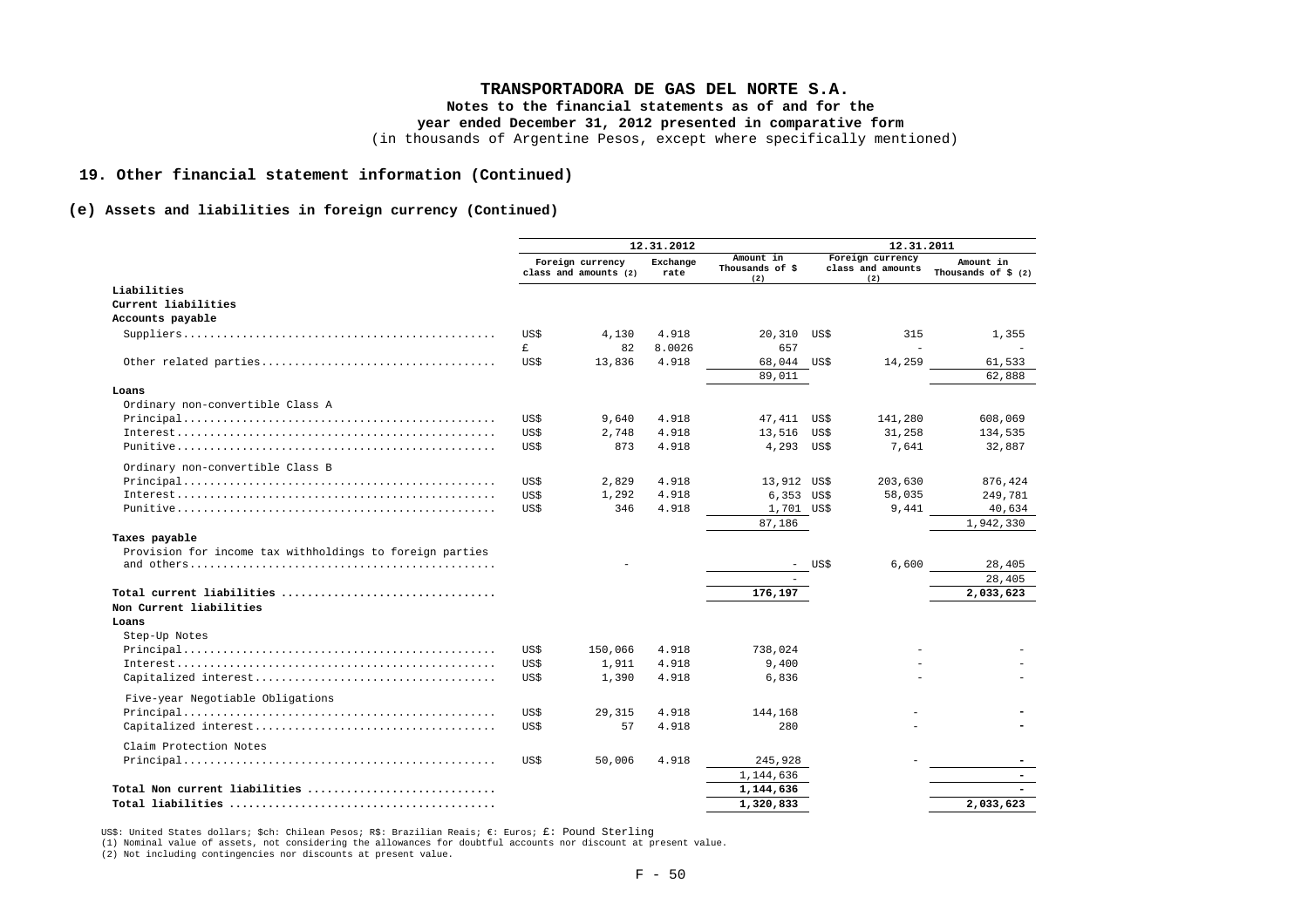# **TRANSPORTADORA DE GAS DEL NORTE S.A.**

**Notes to the financial statements as of and for the** 

**year ended December 31, 2012 presented in comparative form** 

(in thousands of Argentine Pesos, except where specifically mentioned)

# **19. Other financial statement information (Continued)**

# **(f) Cost of services, administrative and selling expenses**

|                                               | Total                    | Cost of services         |                          | Selling                  | Administrative | Investments in | Total                    |                          |
|-----------------------------------------------|--------------------------|--------------------------|--------------------------|--------------------------|----------------|----------------|--------------------------|--------------------------|
|                                               | at<br>12.31.2012         | Carriage<br>service      | Other<br>services        | Total                    | expenses       | expenses       | fixed assets             | at<br>12.31.2011         |
| Fees for technical-administrative services    | 1,760                    |                          |                          | $\overline{\phantom{a}}$ |                | 1,760          |                          | 957                      |
| Statutory auditors committee's fees           | 966                      |                          | $\overline{\phantom{a}}$ | $\sim$                   |                | 966            |                          | 879                      |
| Fees for professional services                | 13,904                   | 1,984                    | 2,498                    | 4,482                    |                | 7,797          | 1,621                    | 8,508                    |
| Salaries, wages and other personnel benefits  | 135,858                  | 82,605                   | 11,271                   | 93,876                   | 1,570          | 40,254         | 158                      | 115,632                  |
| Social security contributions                 | 25,030                   | 16,419                   | 1,562                    | 17,981                   | 348            | 6,701          |                          | 19,039                   |
| technical operator and audit<br>for<br>Fees   |                          |                          |                          |                          |                |                |                          |                          |
|                                               | 13,743                   | 13,743                   |                          | 13,743                   |                |                |                          | 12,389                   |
| Foreign staff residences                      | $\overline{\phantom{a}}$ | $\overline{\phantom{a}}$ |                          |                          |                |                |                          | 1,164                    |
| Consumption of spare parts and materials      | 24,103                   | 17,450                   | 593                      | 18,043                   |                | 91             | 5,969                    | 21,644                   |
| Third party services and supplies             | 12,971                   | 11,655                   | 839                      | 12,494                   | 42             | 435            |                          | 9,704                    |
| Maintenance and repair of fixed assets        | 73,177                   | 61,570                   | 1,955                    | 63,525                   | 110            | 2,571          | 6,971                    | 57,626                   |
| Travel expenses                               | 13,963                   | 10,605                   | 1,515                    | 12,120                   | 41             | 1,609          | 193                      | 10,818                   |
| Freight and transportation                    | 1,902                    | 1,624                    | 61                       | 1,685                    |                | 29             | 188                      | 1,910                    |
|                                               | 1,646                    | 761                      | 138                      | 899                      | 41             | 647            | 59                       | 1,445                    |
| Insurance                                     | 6,792                    | 6,079                    | $\overline{4}$           | 6,083                    | $\overline{1}$ | 708            | $\overline{\phantom{a}}$ | 5,767                    |
| Office supplies                               | 3,073                    | 1,322                    | 152                      | 1,474                    | 13             | 1,555          | 31                       | 2,480                    |
|                                               | 2,083                    | 915                      | 610                      | 1,525                    | 29             | 498            | 31                       | 1,895                    |
|                                               | 10,067                   | 10,067                   |                          | 10,067                   |                |                | $\overline{\phantom{m}}$ | 11,877                   |
| Taxes, rates and contributions                | 43,963                   | 657                      | 83                       | 740                      | 16,804         | 26,408         | 11                       | 37,339                   |
| Fixed assets depreciation                     | 135,952                  | 133,913                  | 136                      | 134,049                  | 272            | 1,631          | $\overline{\phantom{a}}$ | 133,103                  |
| Fixed assets improvements                     | 7.465                    | 17                       | $\sim$                   | 17                       |                | (2)            | 7,450                    | 25,926                   |
| Compensation for damages                      | 13,388                   |                          |                          |                          | 13,388         |                |                          |                          |
| Doubtful accounts                             | 17,520                   |                          |                          | $\sim$                   | 17,520         |                |                          | 8,254                    |
| Contingencies                                 | 3,874                    |                          |                          |                          |                | 3,874          |                          | 4,424                    |
| obsolete<br>Slow-moving<br>and<br>consumption |                          |                          |                          |                          |                |                |                          |                          |
| materials and spare parts                     | 595                      | 595                      |                          | 595                      |                |                |                          | 1,578                    |
|                                               | 2,448                    | 916                      | 16                       | 932                      | 19             | 710            | 787                      | 2,650                    |
| Total at $12.31.2012$                         | 566,243                  | 372,897                  | 21,433                   | 394,330                  | 50,202         | 98,242         | 23,469                   | $\overline{\phantom{0}}$ |
| Total at $12.31.2011$                         | $\overline{\phantom{0}}$ | 338,493                  | 15,966                   | 354,459                  | 23,358         | 86,448         | 32,743                   | 497,008                  |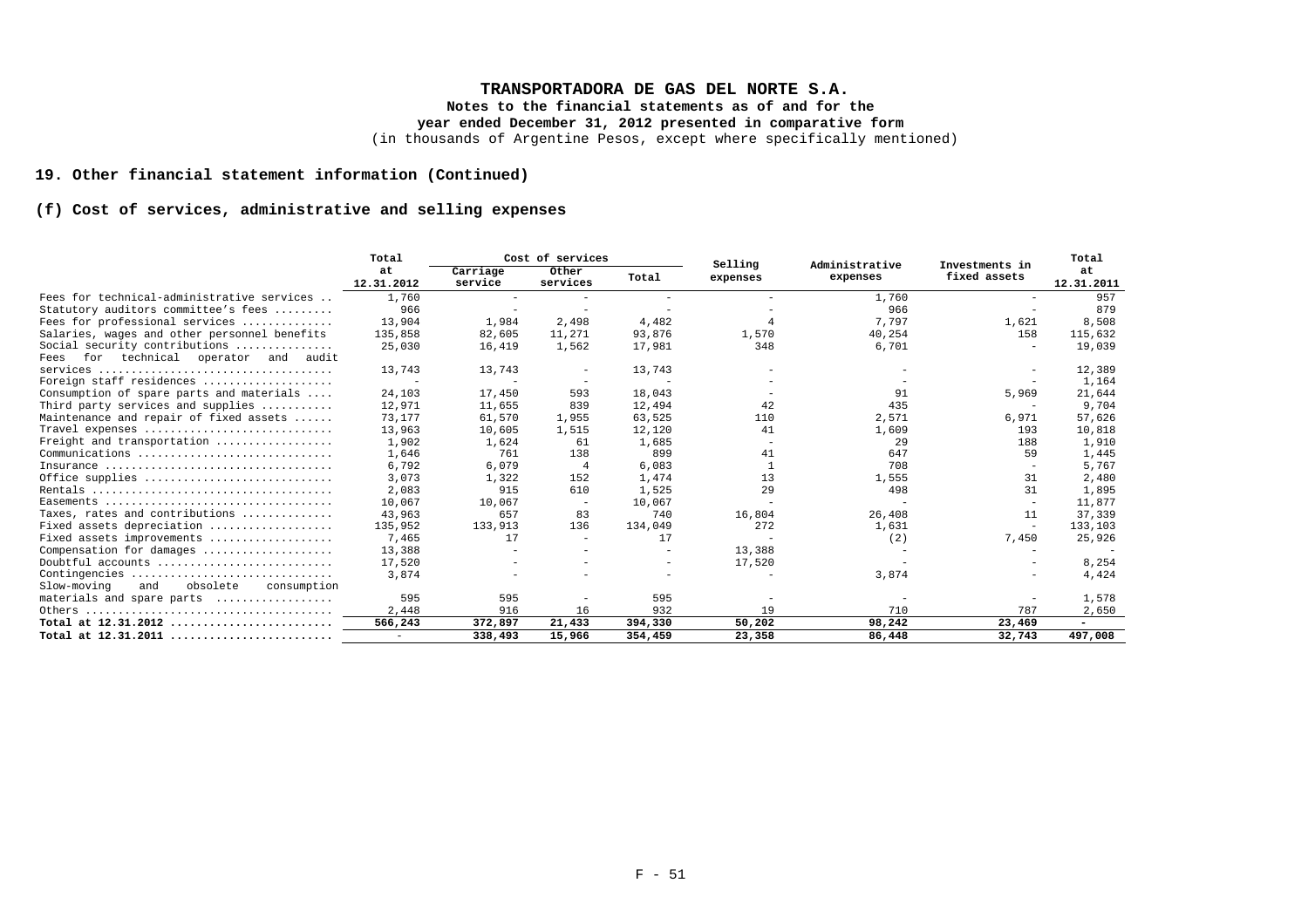# **TRANSPORTADORA DE GAS DEL NORTE S.A. Notes to the financial statements as of and for the**

**year ended December 31, 2012 presented in comparative form** 

(in thousands of Argentine Pesos, except where specifically mentioned)

# **19. Other financial statement information (Continued)**

# **(g) Aging and conditions of short-term investments, receivables and payables**

|                                                        | 12.31.2012                       |                    |                |                          |
|--------------------------------------------------------|----------------------------------|--------------------|----------------|--------------------------|
|                                                        | Short-term<br>investments<br>(a) | Receivables<br>(b) | Loans<br>(c)   | Other<br>payables<br>(d) |
| Past due:                                              |                                  |                    |                |                          |
|                                                        |                                  | 327,352            | $\frac{1}{2}$  |                          |
| From $01.01.2012$ up to $03.31.2012$                   |                                  | 16,654             |                |                          |
| From $04.01.2012$ up to $06.30.2012$                   |                                  | 14,777             |                |                          |
| From $07.01.2012$ up to $09.30.2012$                   |                                  | 25,686             |                |                          |
| From $10.01.2012$ up to $12.31.2012$                   |                                  | 42,586             | 87,192         |                          |
| Without due date                                       | 45,244                           | 94,486             |                | 357,470                  |
| To be due                                              |                                  |                    |                |                          |
| 03.31.2013                                             | 217,458                          | 86,226             | $\frac{1}{2}$  | 134,565                  |
| 06.30.2013                                             | 47,662                           | 21,914             |                | 1,311                    |
| 09.30.2013                                             | 38,337                           | 1,684              |                | 935                      |
| $12.31.2013 \ldots \ldots \ldots \ldots \ldots \ldots$ | 53,650                           | 600                | $\overline{a}$ | 2,527                    |
| 12.31.2014                                             | 13,783                           | 181                | $\equiv$       | 5,073                    |
| 12.31.2015                                             | 36,966                           | 4                  | 48,056         | 4,013                    |
| $12.31.2016 \ldots \ldots \ldots \ldots \ldots \ldots$ | 1,383                            |                    | 48,056         | 3,453                    |
| 12.31.2017                                             | 1,383                            | 199,007            | 48,337         | 3,227                    |
| $12.31.2018 \ldots \ldots \ldots \ldots \ldots \ldots$ | 1,382                            |                    |                | 3,227                    |
| $12.31.2019 \ldots \ldots \ldots \ldots \ldots \ldots$ | 2,765                            |                    | 912,788        | 29,039                   |
| Total at $12.31.2012$                                  | 460,013                          | 831,157            | 1, 144, 429    | 544,840                  |
| Balances subject to adjustment                         | 124,832                          |                    |                |                          |
| Balances not subject to adjustment                     | 335,181                          | 831,157            | 1,144,429      | 544,840                  |
| Total at 12.31.2012                                    | 460,013                          | 831,157            | 1,144,429      | 544,840                  |
| Interest bearing balances                              | 415,227                          | 17,822             | 1,109,166      | 41,623                   |
| Non - interest bearing balances                        | 44,786                           | 813,335            | 35,263         | 503,217                  |
|                                                        |                                  |                    |                |                          |
| Total at 12.31.2012                                    | 460,013                          | 831,157            | 1,144,429      | 544,840                  |

(a) Excludes investments in other companies.

(b) Includes accounts receivable and other receivables at their present value, not including allowances.

(c) Nominated at their present value.

(d) Includes all non-financial liabilities, excluding contingencies.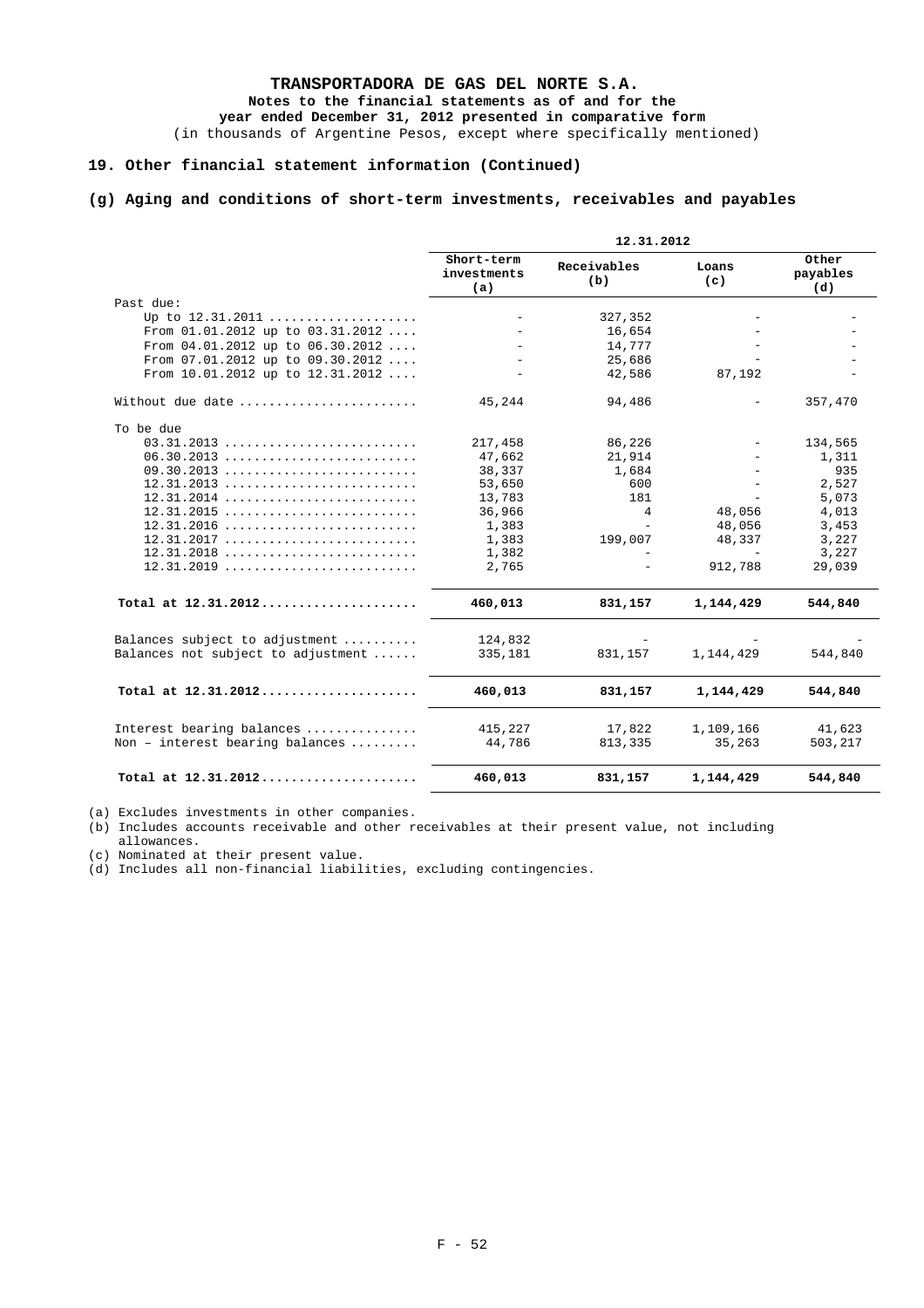**ADDITIONAL INFORMATION TO THE NOTES TO THE FINANCIAL STATEMENTS REQUIRED BY SECTION 68 OF THE BUENOS AIRES STOCK EXCHANGE LISTING RULES FOR THE YEAR ENDED DECEMBER 31, 2012.** 

**General matters related to the Company's activities** 

**1. Specific and significant legal systems entailing the lapsing of contingent benefits envisaged by those regulations or their rebirth:** 

 The Natural Gas Act and its regulations, the Specifications for the privatization of GdE, the Transfer Contract, the License and the resolutions issued by the ENARGAS make up the regulatory framework in which the Company conducts its operations.

The License, granted for a term of 35 years with an option to extend it for a ten year-term, may be revoked by the PEN upon ENARGAS's recommendation in case the Company expressly failed to comply with its obligations. If the License is officially and finally revoked, the Company may be forced to cease operating the assets transferred by GdE to the Company and transfer them to the National State or the person the National State so appointed.

Note 1 to TGN´s financial statements as of December 31, 2012 describes the Company's legal and regulatory aspects.

**2. Major changes in the Company's business activities or other similar circumstances that took place during the years covered by the financial statements which affect their comparability with those submitted in prior years, or which could affect such comparability with those to be submitted in future years:** 

See Notes  $1.c.v$ ,  $2.e$ ,  $2.f$ ,  $10$  and  $13$  to the Company's financial statements as of December 31, 2012.

**3. Classification of short-term investments, receivables and liabilities according to their aging and due dates:** 

See Note 19.g) to the Company's financial statements as of December 31, 2012.

**4. Classification of receivables and liabilities according to their financial consequences:** 

See Note  $19.e$  and q) to the Company's financial statements as of December 31, 2012.

**5. Investments in Corporations Section 33 of Law No. 19,550 in capital and total votes:** 

See Note 19.b) to the Company's financial statements as of December 31, 2012. Balances with related companies are disclosed in Note 5 to those financial statements.

**6. Trade receivables or loans from Directors, Statutory audit committee and their relatives up to the second degree inclusive:** 

None.

#### **7. Physical count of inventories:**

Physical count of materials and spare parts is performed on an annual basis. Slowmoving and obsolete materials and spare parts amount to \$ 86.0 million and are totally written-off (Note 3.g) and 19.d) to the Company's financial statements as of December 31, 2012).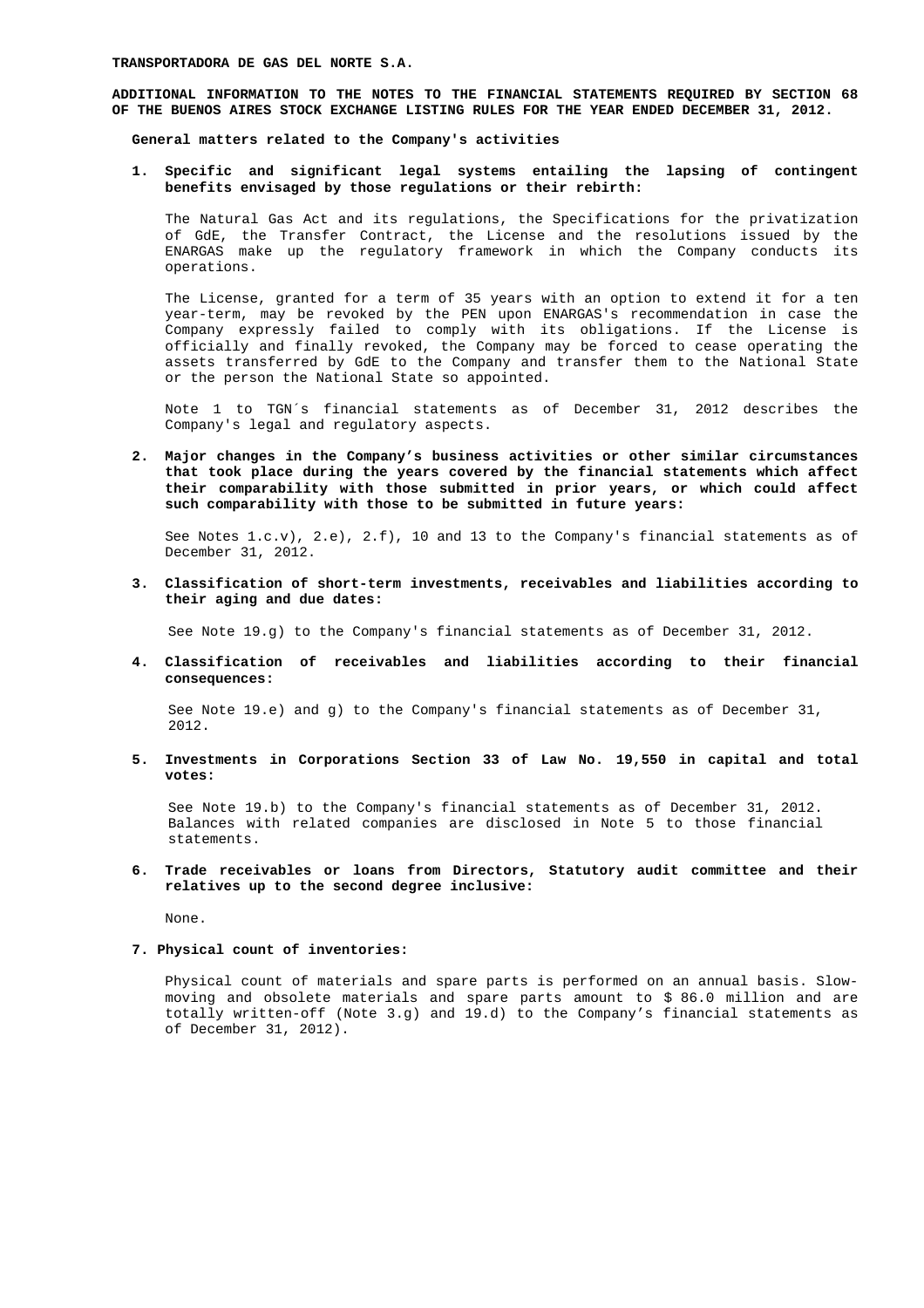**ADDITIONAL INFORMATION TO THE NOTES TO THE FINANCIAL STATEMENTS REQUIRED BY SECTION 68 OF THE BUENOS AIRES STOCK EXCHANGE LISTING RULES FOR THE YEAR ENDED DECEMBER 31, 2012.** 

 **Current Values:** 

#### **8. Other Assets and Inventories:**

- Other assets (gas stock): gas stock in the gas pipe network has been valued at the replacement cost of the gas cubic meter, plus the average carriage price (Note 3.i) to the Company's financial statements as of December 31, 2012).

- Inventories (materials and spare parts): they are valued at their replacement cost net of an allowance for slow-moving and obsolescence (Note 3.g) and Note 19.d) to the Company's financial statements as of December 31, 2012).

#### **Fixed Assets:**

**9. Technically appraised fixed assets:** 

None.

**10. Value of fixed assets left unused for obsolescence reasons:** 

None.

**Equity investments in other companies:** 

**11. Equity investments in other companies exceeding the provisions of Section 31 of Law 19,550:** 

None.

#### **Recoverable value:**

### **12. The criteria followed to determine the Company's assets "recoverable value" are:**

- Materials and spare parts and fixed assets: the recoverable value of such assets was determined based on their economic use - Notes 3.g) and 3.h), respectively to the Company's financial statements as of December 31, 2012, subject to the resolution of the uncertainties generated by the changes in the economic context and the legal and contractual conditions under which the Company operates.

- Other assets: for the gas stock, the criterion followed to determine its recoverable value is the net realization value (Note 3.i) to the Company's financial statements as of December 31, 2012).

- Minimum presumed income tax credit: the projections of future taxable income have been taken into consideration for the calculation of the recoverable value. Such projections have been built on the basis of the best estimate in accordance with the guidelines pointed out in Note 2.d) to the Company's financial statements as of December 31, 2012, and taking into consideration the resolution of the uncertainties mentioned in Notes 1.b) and 1.c) to the Company's financial statements as of December 31, 2012, referring to the modifications of the Argentine economic context and of the legal and contractual framework in which the Company operates.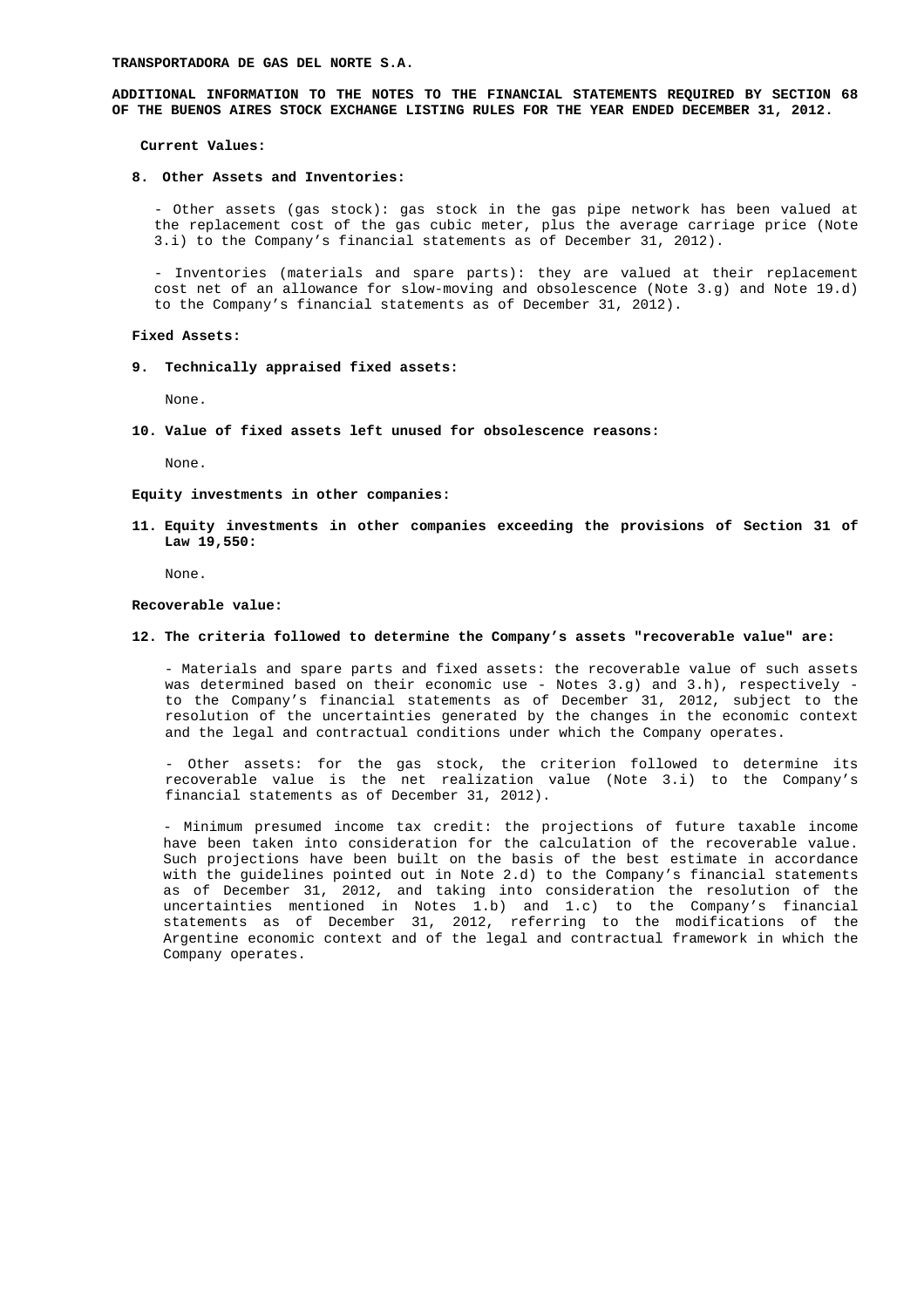**ADDITIONAL INFORMATION TO THE NOTES TO THE FINANCIAL STATEMENTS REQUIRED BY SECTION 68 OF THE BUENOS AIRES STOCK EXCHANGE LISTING RULES FOR THE YEAR ENDED DECEMBER 31, 2012.** 

**Insurance:** 

**13. Insurance covering the Company's tangible assets:** 

| Property<br>insured                                                                                                                                   | Risks<br>Covered                                                                                                                                            | Amount<br>insured in<br>thousands                      | Book value in<br>thousands of \$ |
|-------------------------------------------------------------------------------------------------------------------------------------------------------|-------------------------------------------------------------------------------------------------------------------------------------------------------------|--------------------------------------------------------|----------------------------------|
| Personal and real property All physical risks<br>allocated to the provision and loss of profits<br>of services, except for<br>machinery and equipment | Liability insurance                                                                                                                                         | US\$ 75,000<br>US\$ 50,000                             | 266,892                          |
| Compressor plants                                                                                                                                     | Terrorism                                                                                                                                                   | US\$ 35,000                                            | 342,190                          |
| Machinery                                                                                                                                             | Machinery breakdown                                                                                                                                         | US\$ 10,000                                            | 134,569                          |
| Automobiles:<br>- Management's fleet<br>- Operational fleet (cars)<br>and pick ups)<br>- Trucks and trailers                                          | Limited liability<br>insurance<br>Total loss car<br>accident<br>Total or partial<br>loss due to fire,<br>robbery or theft<br>Limited liability<br>insurance | \$3,000<br>Replacement<br>value<br>\$3,000<br>\$10,000 | 399<br>3,668<br>456              |
|                                                                                                                                                       | Limited liability<br>insurance                                                                                                                              |                                                        |                                  |
| Personal property located Fire of contents<br>Head<br>Office,<br>in<br>IT<br>equipment and IT items                                                   | Theft                                                                                                                                                       | US\$ 8,650<br>US\$ 10                                  | 6,245                            |

#### **Contingencies:**

## **14. Allowance and provision balances jointly or individually exceeding 2% of the equity:**

The provision for contingencies represents approximately 8.4% of the Company's shareholders' equity as of December 31, 2012 and was set up to face payments the Company would have to make in the event of claims and/or complaints filed against it (Refer to Note 19.d) to the Company's financial statements as of December 31, 2012). In estimating amounts, the likelihood of occurrence was taken into account based on the opinion of the legal consultants and the criteria detailed in Note 2.d) to the Company's financial statements as of December 31, 2012.

## **15. Contingent situations whose probability of occurrence was not remote and whose patrimonial effect has not been considered in these financial statements:**

Except for the provisions mentioned in Note 12.d) to the Company's financial statements as of December 31, 2012, there are no such situations.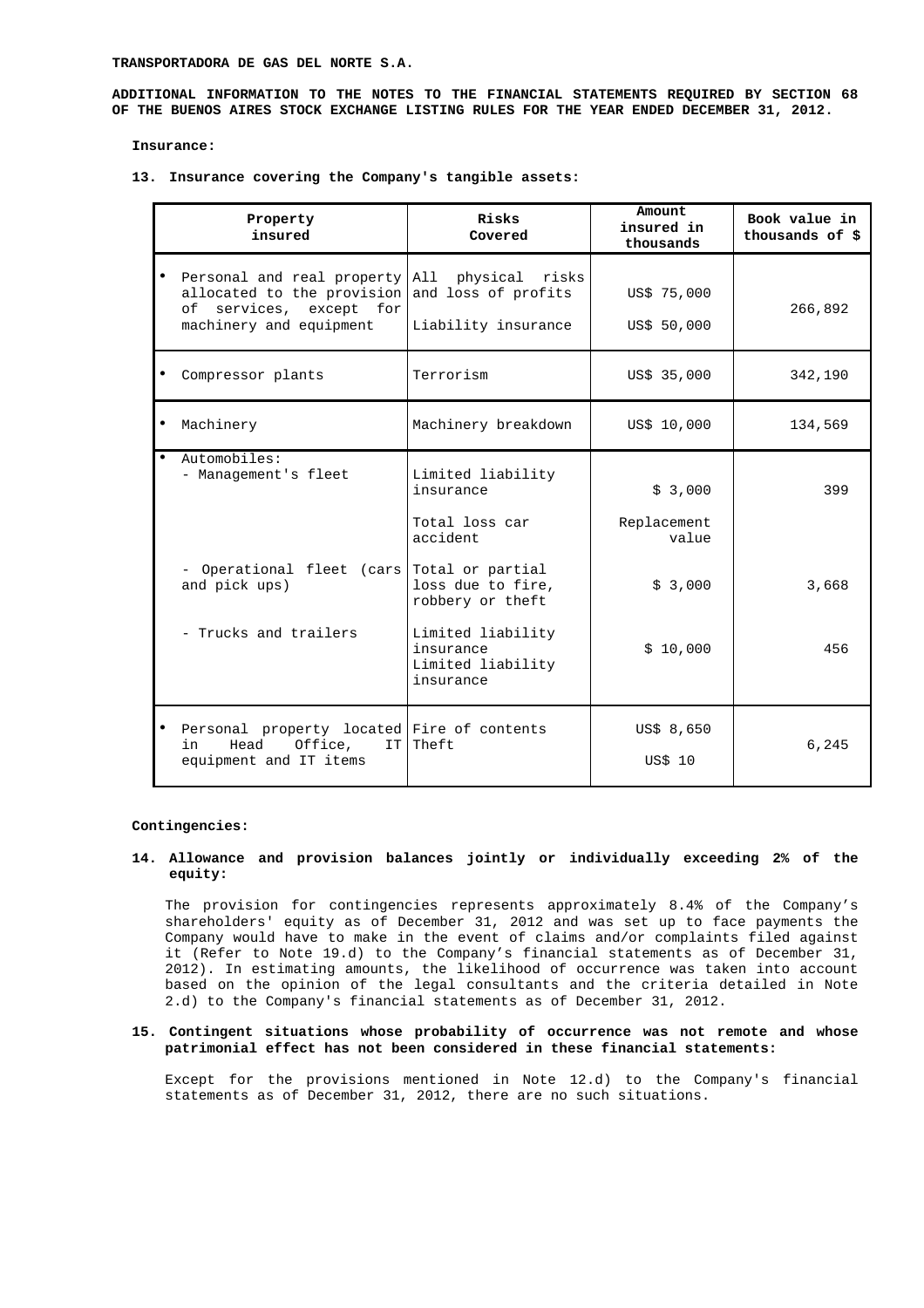**TRANSPORTADORA DE GAS DEL NORTE S.A.** 

**ADDITIONAL INFORMATION TO THE NOTES TO THE FINANCIAL STATEMENTS REQUIRED BY SECTION 68 OF THE BUENOS AIRES STOCK EXCHANGE LISTING RULES FOR THE YEAR ENDED DECEMBER 31, 2012.** 

**Irrevocable advances on account of future subscription of shares:** 

# **16. Status of the capitalization process:**

There are no irrevocable advances on account of future subscription of shares.

# **17. Unpaid cumulative dividends of preferred shares:**

None.

### **18. Conditions, circumstances or terms for the cease of the restrictions to the distribution of retained earnings:**

Under the terms of the financial agreements currently in force, TGN shall not make dividend payments in the event of default or grounds for default and in no case in excess of the Available Basket Amount (as defined in the contract).

Autonomous City of Buenos Aires, March 7, 2013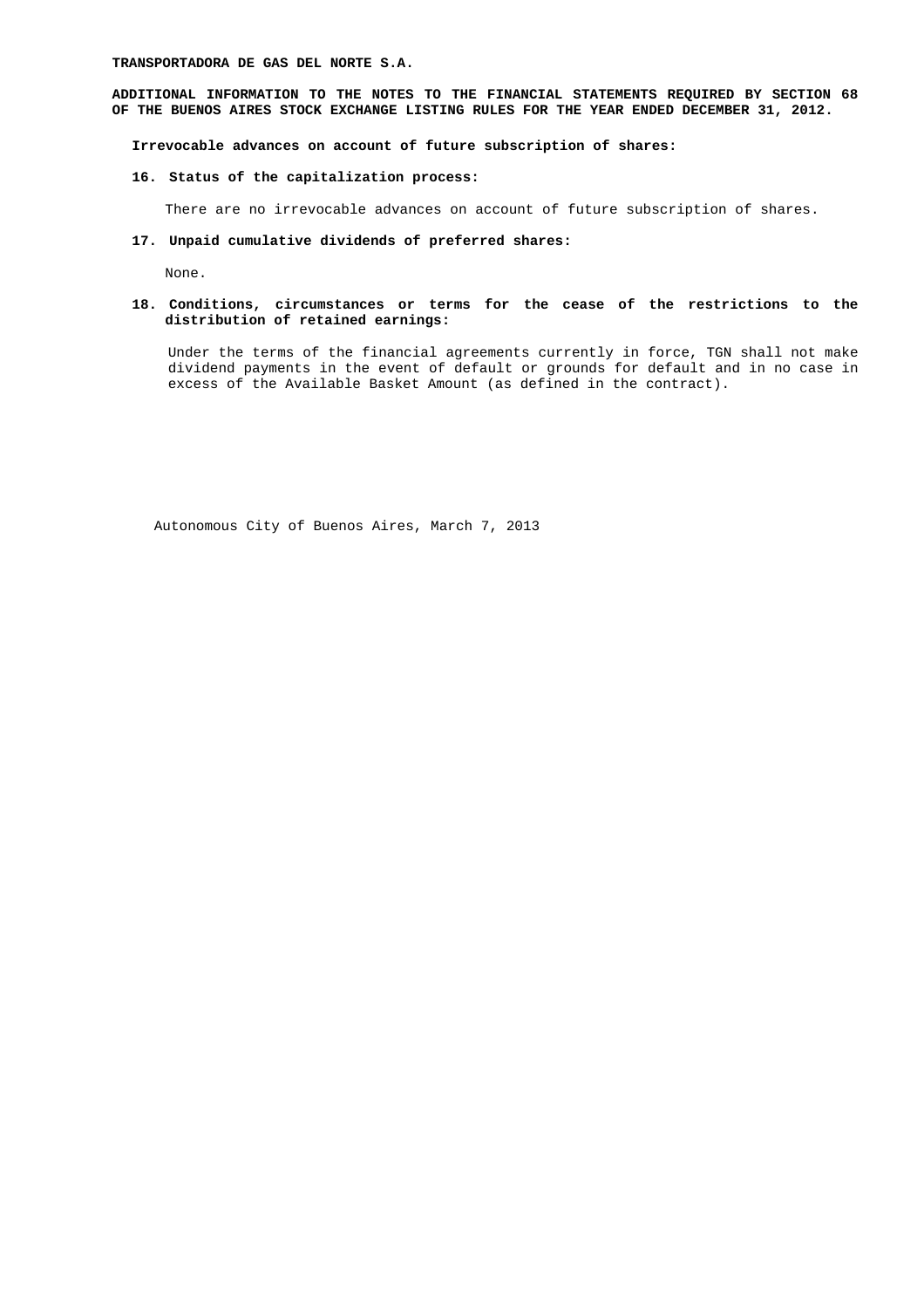Free translation from the original in Spanish for publication in Argentina

# **Report of Independent Auditors**

The President and Board of Directors of Transportadora de Gas del Norte S.A. Legal Address: Don Bosco 3672 Piso 3° Autonomous City of Buenos Aires TAX CODE N° 30-65786305-6

- 1. We have audited the accompanying balance sheet of Transportadora de Gas del Norte S.A. as of December 31, 2012, and the related statements of operations, of changes in shareholders´ equity and of cash flows for the year then ended, and their supplementary notes. The preparation and issuance of these financial statements are the responsibility of the Company. Our responsibility is to issue an opinion on these financial statements based on our audit.
- 2. We conducted our audit in accordance with auditing standards generally accepted in Argentina. Those standards require that we plan and perform the audit to obtain reasonable assurance about whether the financial statements are free of material misstatement and form an opinion on the fairness of the significant information disclosed in the financial statements. An audit includes examining, on a test basis, evidence supporting the amounts and disclosures in the financial statements. An audit also includes assessing the accounting principles used and significant estimates made by the Company, as well as evaluating the overall financial statements presentation. We believe that our audit provide a reasonable basis for our opinion.
- 3. As indicated in Note 17 to the accompanying financial statements, the items and amounts disclosed in the reconciliations included in that note are subject to changes and may only be considered as final when the annual financial statements for the year of first-time adoption of International Financing Reporting Standards ("IFRS") are prepared.
- 4. Changes in economic conditions of the country and the modifications introduced by the National Government to the License under which the Company operates, as mentioned earlier in Note 1 to the attached financial statements, principally the suspension of the original regime to update tariffs, affect the economic and financial equation of the Company, generating uncertainty in respect to future development of its regulated business. The Company is in the process of renegotiating with the National Government the terms of the License. Furthermore, the impact of the energy crisis in Argentina on certain gas carriage services the Company provides could cause future actual results to differ from certain assessments and estimates made at the date of preparing the attached financial statements and those positive or negative differences could be significant.

Additionally, given that the Public Emergency Law and Reform of the Exchange Regime authorizes the National Executive Branch to renegotiate tariffs and Project and Public Service contracts and that, at the date of issuance of this report, the result of this renegotiation is unknown and there is uncertainty as to whether the future net cash inflows will be sufficient to recover the net book value of non-current assets, and whether the Company will be able to repay its financial debts, as mentioned in Note 1 to the accompanying financial statements.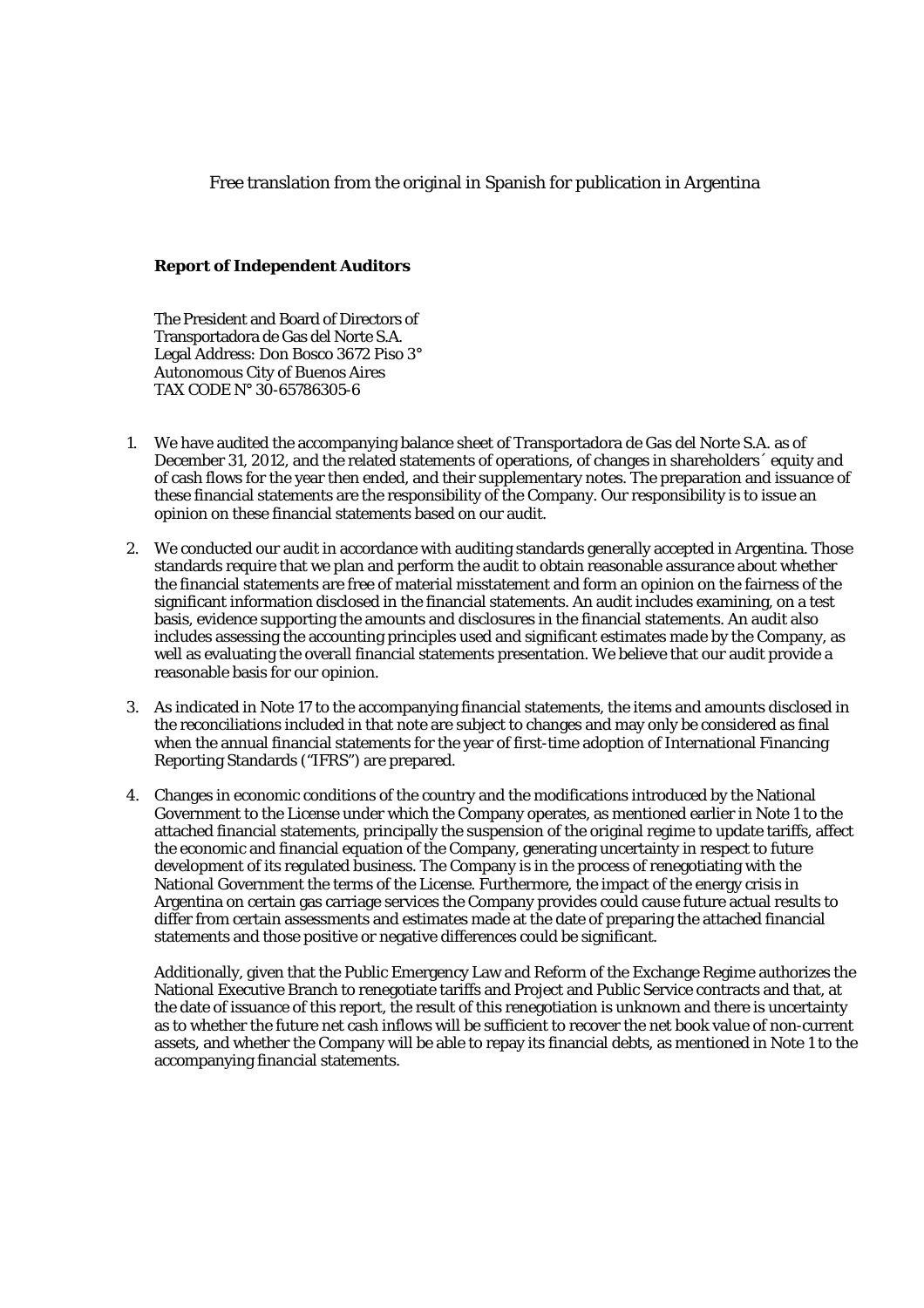# Free translation from the original in Spanish for publication in Argentina

With regard to the recovery of non-current assets, as explained in Notes 3.h) and 7 to the accompanying financial statements, the Company tested its fixed assets and its tax credits for recoverability based on which it estimates that their carrying value is not in excess of their recoverable value. The assumptions, premises and estimates of future events used in that test evidence the vision projected by the Company's Board of Directors, which may occur or materialize in the future or not; furthermore, those assumptions, premises and estimates are affected mainly by the uncertainty regarding the rate adjustment and the evolution of certain commercial contracts. In view of this, we are not in a position to anticipate whether the premises used by the management in preparing its projections will materialize in the future in order to corroborate the recoverable value of fixed assets and tax credits, whose net book value at December 31, 2012 amounts to \$ 1,848 million and \$ 58.8 million, respectively.

- 5. As mentioned in Notes 1.c), 12.e) and 12.g) to the attached financial statements, at December 31, 2012 the Company has contractual disputes for significant amounts with certain customers related to provide gas carriage services for export for outstanding balances of \$ 686.0 million not yet collected from those customers. In view of the uncertainty as to the possibility of recovering those receivables in the future, the balances due and pending collection have been covered by an allowance partially at the balance sheet date.
- 6. The December 31, 2012 financial statements of TGN have been prepared following accounting principles applicable to a going concern; therefore, those financial statements do not include the effects of possible adjustments and/or reclassifications, if any, that might be required if the situations described above are not resolved in favor of the normal course of the Company's business. Consequently, the Company's financial statements should be read in the light of these uncertain circumstances.
- 7. In our opinion, subject to the effect that the possible adjustments and/or reclassifications could have on the financial statements, if any, and which could be required for the resolution of the situations described in paragraphs 4., 5. and 6., the financial statements of TGN present fairly in all material aspects, its financial position at December 31, 2012, the results of its operations, the changes in its shareholder's equity and its cash flow for the years then ended, in conformity with accounting principles generally accepted in the Autonomous City of Buenos Aires.
- 8. Our report dated March 6, 2012 on the Company's financial statements at December 31, 2011, which are presented for comparative purposes, included qualifications referred to the circumstances indicated in paragraphs 4., 5. and 6. of this report, for the uncertainty about the effects that might be generated on the value of the credits and provisions recorded and the future income derived from the works management contract related to the 2006-2008 project for extending the gas transportation network and for the uncertainty about the outcome of the renegotiation of financial debt. As stated in Notes 10, 12.j) and 15.b), these situations have had a favorable development at the date of this report. In addition, the amounts corresponding to December 31, 2011 have been modified to agree with the criterion adopted in the current year and this has caused the effects described in Note 2.e) to the accompanying financial statements, with which we concur because it is coincident with professional accounting standards in force in the Autonomous City of Buenos Aires.